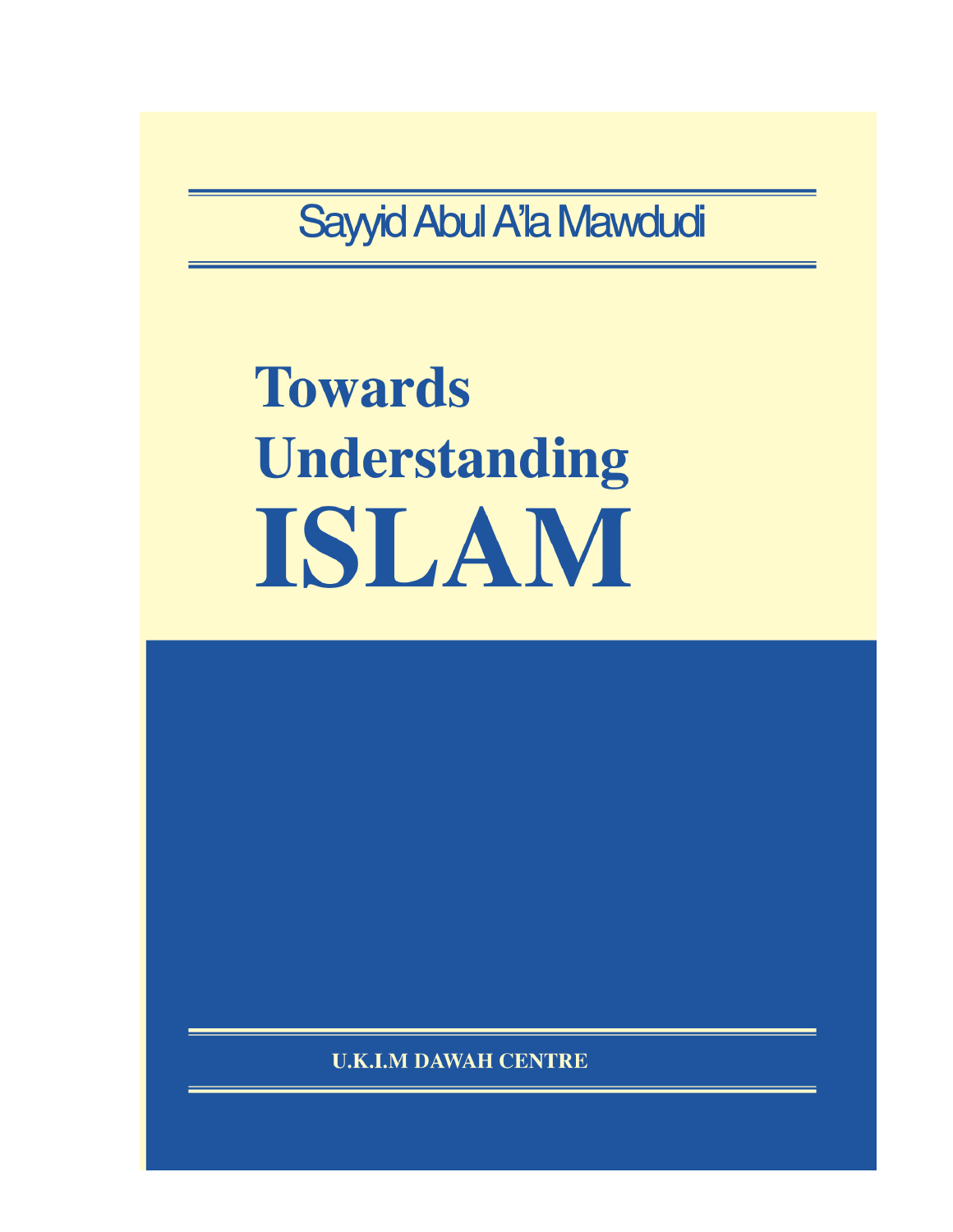|                  | Chapters<br>Page                                                                                                                                                                                                                                                                                                                                                                                                                                                                               |    |
|------------------|------------------------------------------------------------------------------------------------------------------------------------------------------------------------------------------------------------------------------------------------------------------------------------------------------------------------------------------------------------------------------------------------------------------------------------------------------------------------------------------------|----|
| 1.               | Islam: What does it Mean? - The Nature of Disbelief - The<br>Blessings of Islam.                                                                                                                                                                                                                                                                                                                                                                                                               | 5  |
| 2.               | Faith: What Does it mean? - How to Acquire the Knowledge of<br>God? Faith in the Unknown.                                                                                                                                                                                                                                                                                                                                                                                                      | 14 |
| 3.               | Prophethood: Its Nature and Necessity - Brief History of<br>Prophethood The Prophethood of Muhammad - Muhammad's<br>Prophethood: A Rational Vindication - Arabia: The Abyss of<br>darkness - The Saviour is born - Diamond in a Heap of<br>Stones - A Revolution Comes - Why all the Enmity? - A<br>Changed Man at Forty - Why? - His All embracing Message<br>- His Contribution to Human Thought - The Greatest<br>Revolutionary - The Final Testimony - The Finality of the<br>Prophethood. | 20 |
| $\overline{4}$ . | Tawhid: Faith in the Unity of God - The Meaning of the<br>Kalimah - Effects of the Tawhid on Human Life - Belief in<br>God's Angels - Faith in the Books of God - Faith in God's<br>Prophets - Belief in Life After Death - The Need of this Belief<br>- Life After Death: A Rational Vindication.                                                                                                                                                                                             | 44 |
| 5                | The Spirit of 'Ibadah or Worship - Salah - Fasting -<br>Zakah - Hajj or Pilgramage - Defence of Islam - Jihad.                                                                                                                                                                                                                                                                                                                                                                                 | 67 |
| 6                | Distinction between Din and Shari'ah - The Source of<br>Shari'ah - Fiqh - Tasawwuf.                                                                                                                                                                                                                                                                                                                                                                                                            | 74 |
| 7                | The Shari'ah: Its nature and Purport - The Shari'ah: Rights and<br>Obligations :1. The Rights of God. 2. The Rights of Ons's Own<br>Self. 3. The Rights Of Other Men. 4. The Rights of All Creatures.                                                                                                                                                                                                                                                                                          | 77 |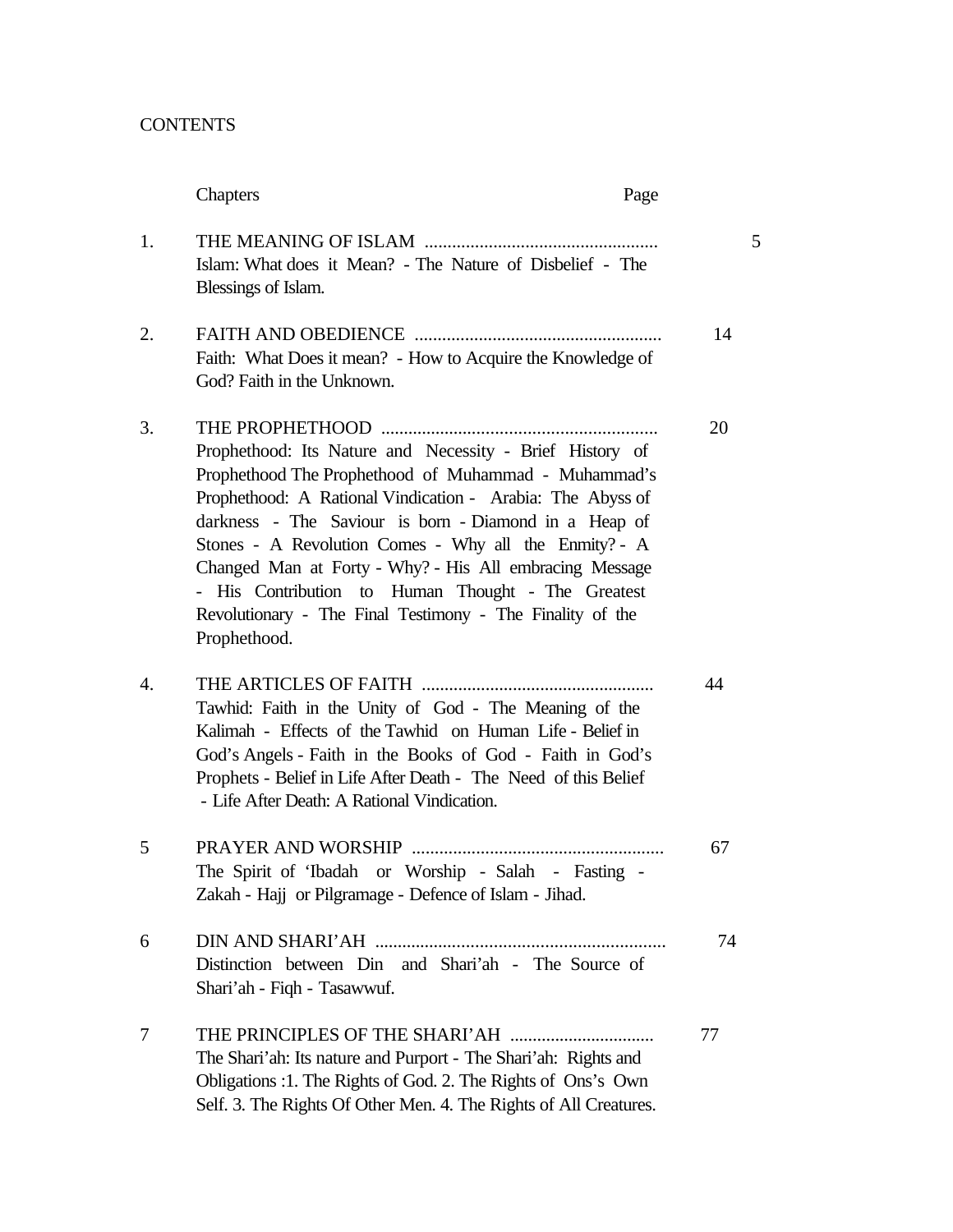Shari'ah: The Universal and Eternal Law.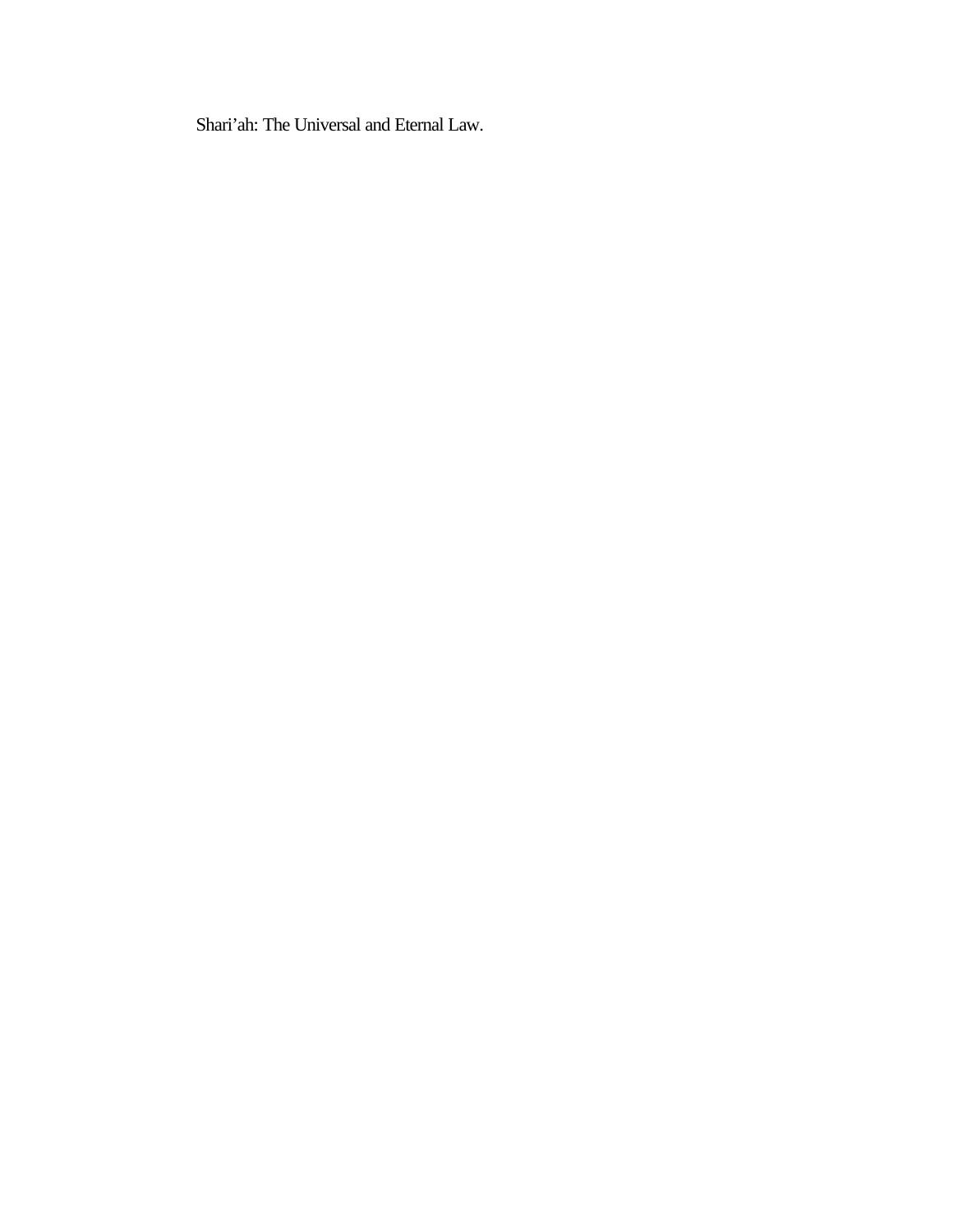# AUTHOR'S PREFACE TO SECOND EDITION

The present edition of Towards Understanding Islam is more than a new translation of my book Risalah Diniyat: it is an entirely new and revised version. The first edition, which was rendered into English by the late Dr. Abdul Ghani (Director of Public Instruction, Afghanistan), was very brief and sketchy. Unfortunately, Dr. Abdul Ghani did not live to improve the translation. I later revised the original book and made substantial additions to it. This revised edition of Risalah Diniyat has now been skillfully translated by Prof. Khurshid Ahmad, to whom my heartfelt thanks are due for this labour of love. I am confident that the book will serve its purpose better in this new form.

'My object in writing this book has been to provide all those - Muslims and non-Muslims alike - who have no access to the original sources with a brief treatise giving a lucid, comprehensive and all-embracing view of Islam. I have avoided minute details and endeavoured to portray Islam as a whole in a single perspective. Apart from stating what we Muslims believe in and stand for, I have also tried to explain the rational bases of our beliefs. Similarly, in presenting the Islamic modes of worship and the outlines of the Islamic way of life, I have also tried to unveil the wisdom behind them. I hope this small treatise will go far towards satisfying the intellectual cravings of Muslim youth, and that it will help non-Muslims to understand our real position.

Lahore (Pakistan) 11th September, 1960 ABUL A'LA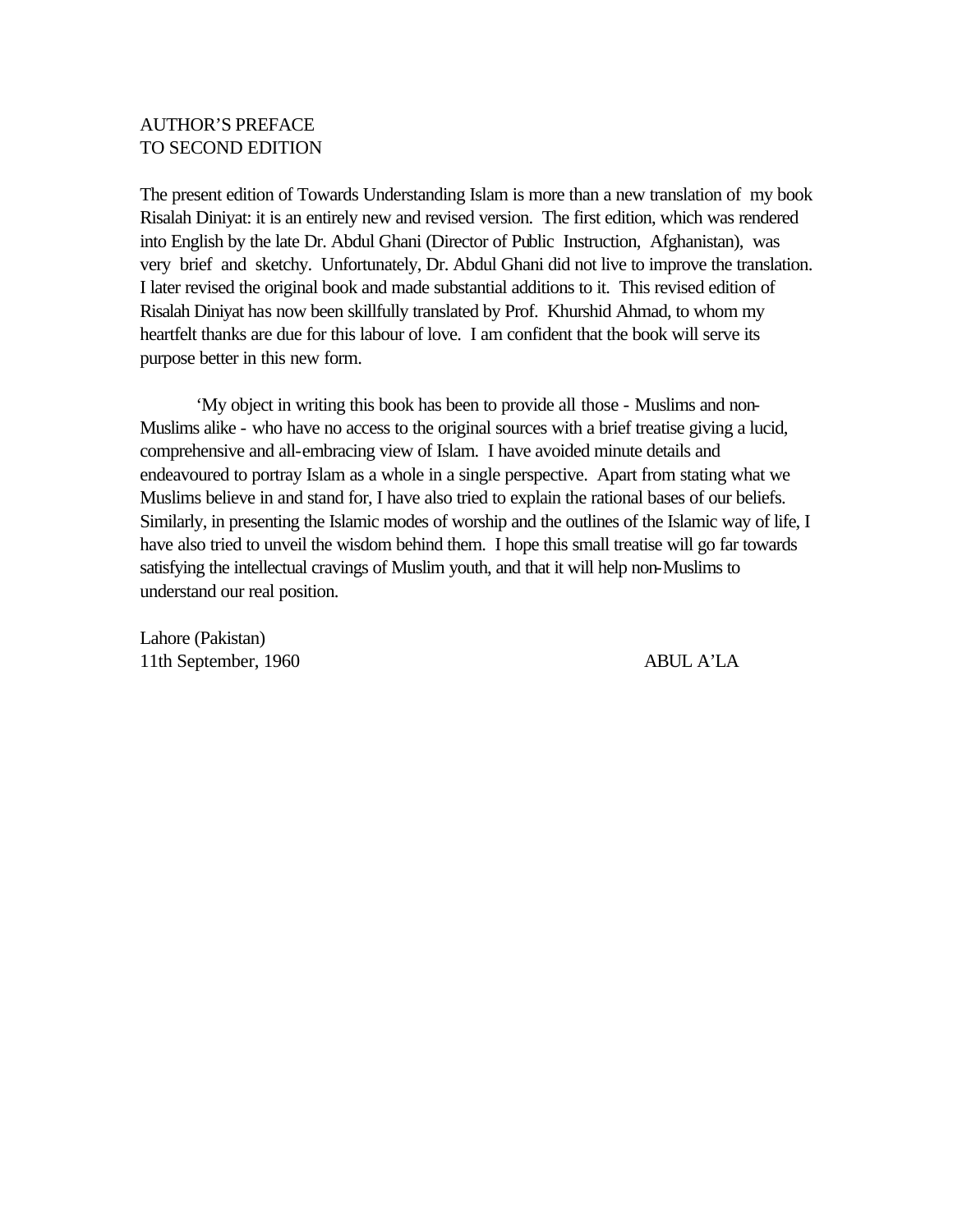## Chapter One

## THE MEANING OF ISLAM

Every religion of the world has been named either after its founder or after the community or nation in which it was born. For instance, Christianity takes its name from its prophet Jesus Christ; Buddhism from its founder, Gautama Buddha; Zoroastrianism from its founder Zoroaster-, and Judaism, the religion of the Jews, from the name of the tribe Judah (of the country of Judea) where it originated. The same is true of all other religions except Islam, which enjoys the unique distinction of having no such association with any particular person or people or country. Nor is it the product of any human mind. It is a universal religion and its objective is to create and cultivate in man the quality and attitude of Islam.

Islam, in fact, is an attributive title. Anyone who possesses this attribute, whatever race, community, country or group he belongs to, is a Muslim. According to the Qur'an (the Holy Book of the Muslims), among every people and in all ages there have been good and righteous people who possessed this attribute - and all of them were and are Muslims.

Islam - What Does it Mean?

Islam is an Arabic word and connotes submission, surrender and obedience. As a religion, Islam stands for complete submission and obedience to Allah.1

Everyone can see that we live in an orderly universe, where everything is assigned a place in a grand scheme. The moon, the stars and all the heavenly bodies are knit together in a magnificent system. They follow unalterable laws and make not even the slightest deviation from their ordained courses. Similarly, everything in the world, from the minute whirling electron to the mighty nebulae, invariably follows its own laws. Matter, energy and life - all obey their laws and grow and change and live and die in accordance with those laws. Even in the human world the laws of nature are paramount. Man's birth, growth and life are all regulated by a set of biological laws. He derives sustenance from nature in accordance with an unalterable law. All the organs of his body, from the smallest tissues to the heart and the brain, are governed by the laws prescribed for them. In short, ours is a law-governed universe and everything in it is following the course that has been ordained for it.

This powerful, all-pervasive law, which governs all that comprises the universe, from the tiniest specks of dust to the magnificent galaxies of the heavens, is the law of God, the Creator and Ruler of the universe. As the whole of creation obeys the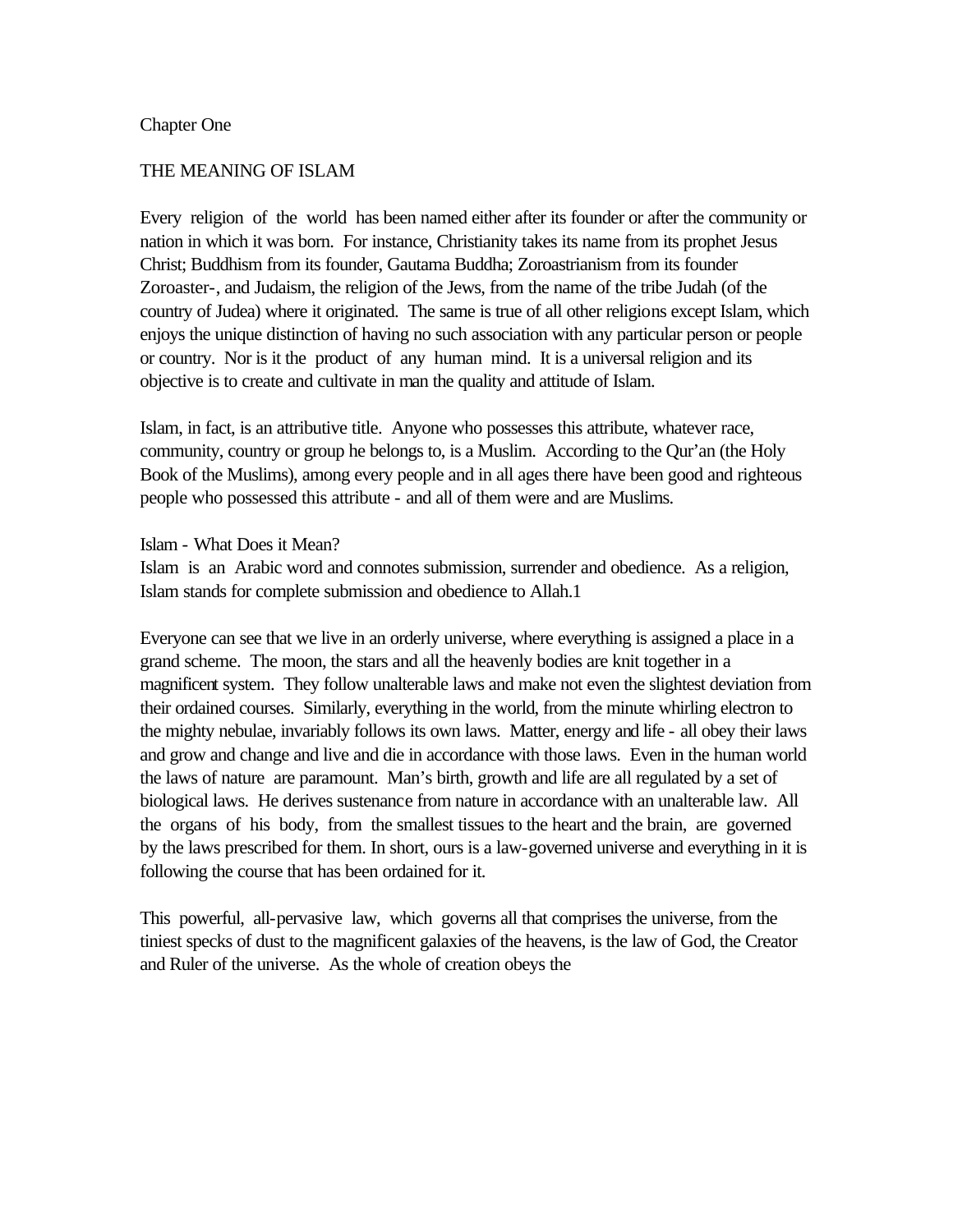1. Another literal meaning of the word Islam is 'peace' and this signifies that one can achieve real peace of body and mind only through submission and obedience to Allah. Such a life of obedience brings with it peace of the heart and establishes real peace in society at large. Editor.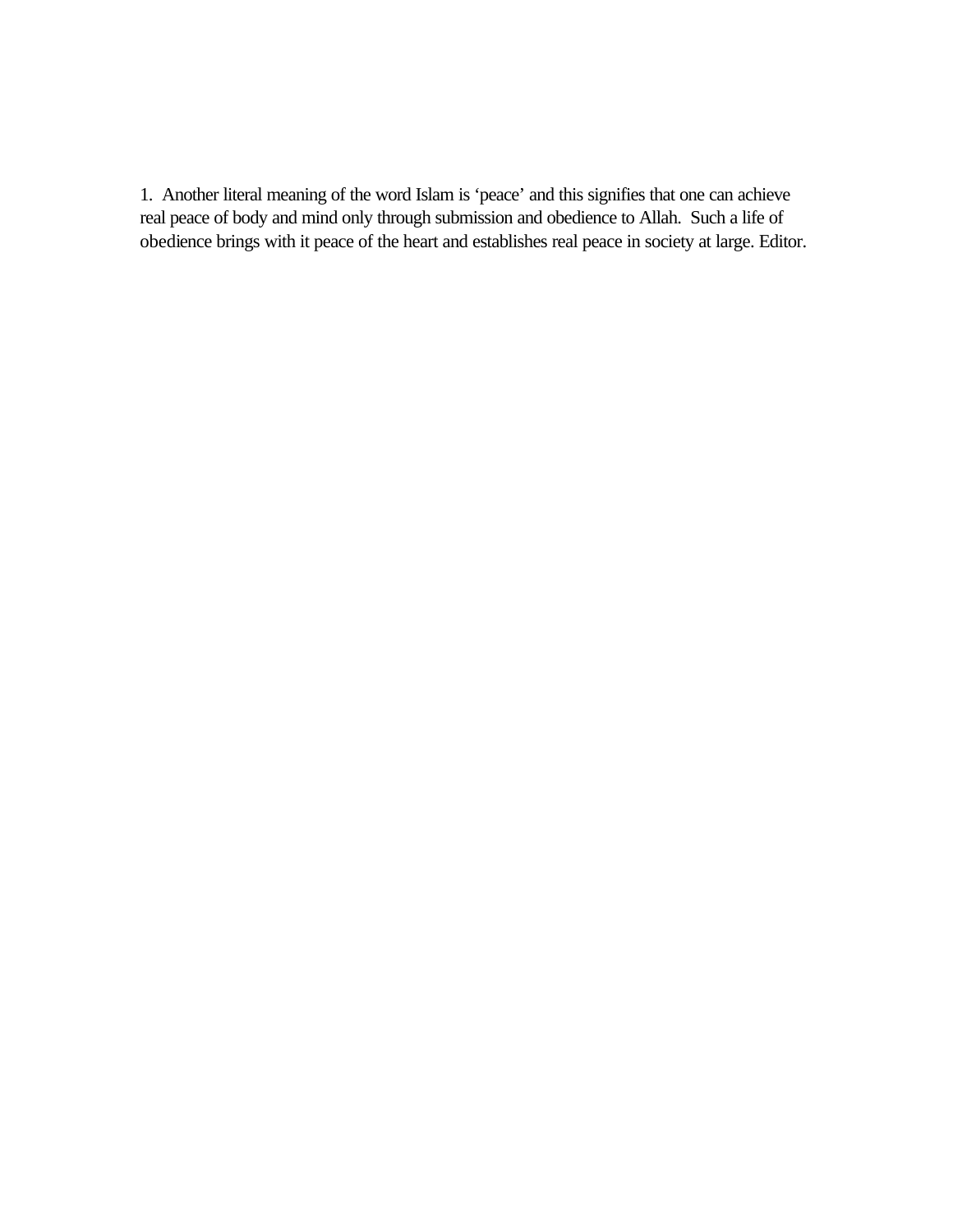aw of God, the whole universe, therefore, literally follows the religion of Islam - for Islam signifies nothing but obedience and submission to Allah, the Lord of the Universe. The sun, the moon, the earth and all other heavenly bodies are thus 'Muslim'. So are the air, water, heat, stones, trees and animals. Everything in the universe is 'Muslim' for it obeys God by submission to His laws. Even a man who refuses to believe in God, or offers his worship to someone other than ' Allah, has necessarily to be a 'Muslim' as far as his existence is concerned.

For his entire life, from the embryonic stage to the body's dissolution into dust after death, every tissue of his muscles and every limb of his body follows the course prescribed by God's law. His very tongue which, on account of his ignorance advocates the denial of God or professes multiple deities, is in its very nature 'Muslim'. His head which he wantonly bows to others besides Allah is born 'Muslim'. His heart, which, through his lack of true knowledge, cherishes love and reverence for others, is 'Muslim' by intuition. These are all obedient to the Divine Law, and their functions and movements are governed by the injunctions of that law alone.

Let us now examine the situation from a different angle. Man is so constituted that there are two distinct spheres of his activity. One is the sphere in which he finds himself totally regulated by the Divine Law. Like other creatures, he is completely caught in the grip of the physical laws of nature and is bound to follow them. But there is another sphere of his activity. He has been endowed with reason and intellect. He has the power to think and form judgements, to choose and reject, to approve and spurn. He is free to adopt whatever course of life he chooses. He can embrace any faith, and live by any ideology he likes. He may prepare his own code of conduct or accept one formulated by others. Unlike other creatures, he has been given freedom of thought, choice and action. In short, man has been bestowed with free will.

Both these aspects co-exist side by side in man's life.

In the first he, like all other creatures, is a born Muslim, invariably obeying the injunctions of God, and is bound to remain one. As far as the second aspect is concerned, he is free to become or not to become a Muslim. It is the way a person exercises this freedom which divides mankind into two groups: believers and non-believers. An individual who chooses to acknowledge his Creator, accepts Him as his real Master, honestly and scrupulously submits to His laws and injunctions and follows the code. He has achieved completeness in his Islam by consciously deciding to obey God in the domain in which he was endowed with freedom of choice. He is a perfect Muslim: his submission of his entire self to the will of Allah is Islam and nothing but Islam.

He has now consciously submitted to Him Whom he had already been unconsciously obeying. He has now willingly offered obedience to the Master Whom he already owed obedience to involuntarily. His knowledge is now real for he has acknowledged the Being Who endowed him with the power to learn and to know. Now his reason and judgement are set on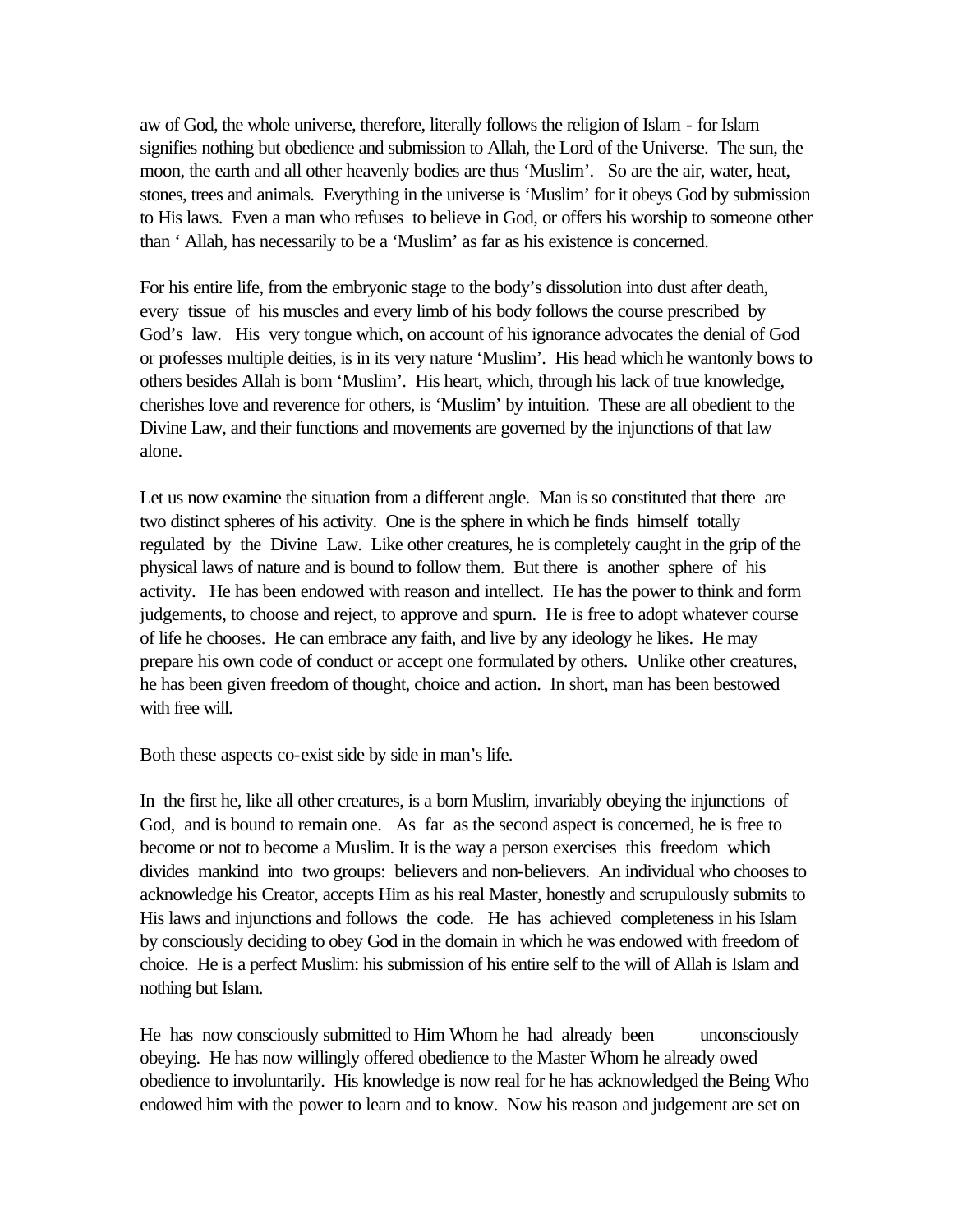an even keel - for he has rightly decided to obey the Being Who bestowed upon him the faculty of thinking and judging. His tongue is also truthful for it expresses its belief in the Lord Who gave it the faculty of speech. Now the whole of his existence is an embodiment of truth for, in all spheres of life, he voluntarily as well as involuntarily obeys the laws of One God - the Lord of the Universe. Now he is at peace with the whole universe for he worships Him Whom the whole universe worships. Such a man is God's vice-regent on earth. The whole world is for him and he is for God.

#### The Nature of Disbelief

In contrast to the man described above, there is the man who, although a born Muslim and unconsciously remaining one throughout his life, does not exercise his faculties of reason, intellect and intuition to recognise his Lord and Creator and misuses his freedom of choice by choosing to deny Him. Such a man becomes an unbeliever - in the language of Islam a Kafir.

Kufr literally means 'to cover' or 'to conceal'. The man who denies God is called Kafir (concealer) because he conceals by his disbelief what is inherent in his nature and embalmed in his own soul - for his nature is instinctively imbued with 'Islam'. His whole body functions in obedience to that instinct. Each and every particle of existence - living or lifeless - functions in accordance with 'Islam' and is fulfiling the duty that has been assigned to it. But the vision of this man has been blurred, his intellect has been befogged, and he is unable to see the obvious. His own nature has become concealed from his eyes and he thinks and acts in utter disregard of it. Reality becomes estranged from him and he gropes in the dark. Such is the nature of Kufr.

Kufr is a form of ignorance, or, rather, it is ignorance. What ignorance can be greater than to be ignorant of God, the Creator, the Lord of the Universe? A man observes the vast panorama of nature, the superb mechanism that is ceaselessly working, the grand design that is manifest in every aspect of creation - he observes this vast machine, but he does not know anything of its Maker and Director. He knows what a wonderful organism his body is but is unable to comprehend the Force that brought it into existence, the Engineer Who designed and produced it, the Creator Who made the unique living being out of lifeless stuff: carbon, calcium, sodium and the like. He witnesses a superb plan in the universe - but fails to see the Planner behind it. He sees great beauty and harmony in its working - but not the Creator. He observes a wonderful design in nature - but not the Designer! How can a man, who has so blinded himself to reality, approach true knowledge? How can one who has made the wrong beginning reach the right destination? He will fail to find the key to Reality. The Right Path will remain concealed for him and whatever his endeavours in science and arts, he will never be able to attain truth and wisdom. He will be groping in the darkness of ignorance.

Not only that; Kufr is a tyranny, the worst of all tyrannies. And what is 'tyranny'? It is an unjust use of force or power. It is when you compel a thing to act unjustly or against its true nature, its real will and its inherent attitude.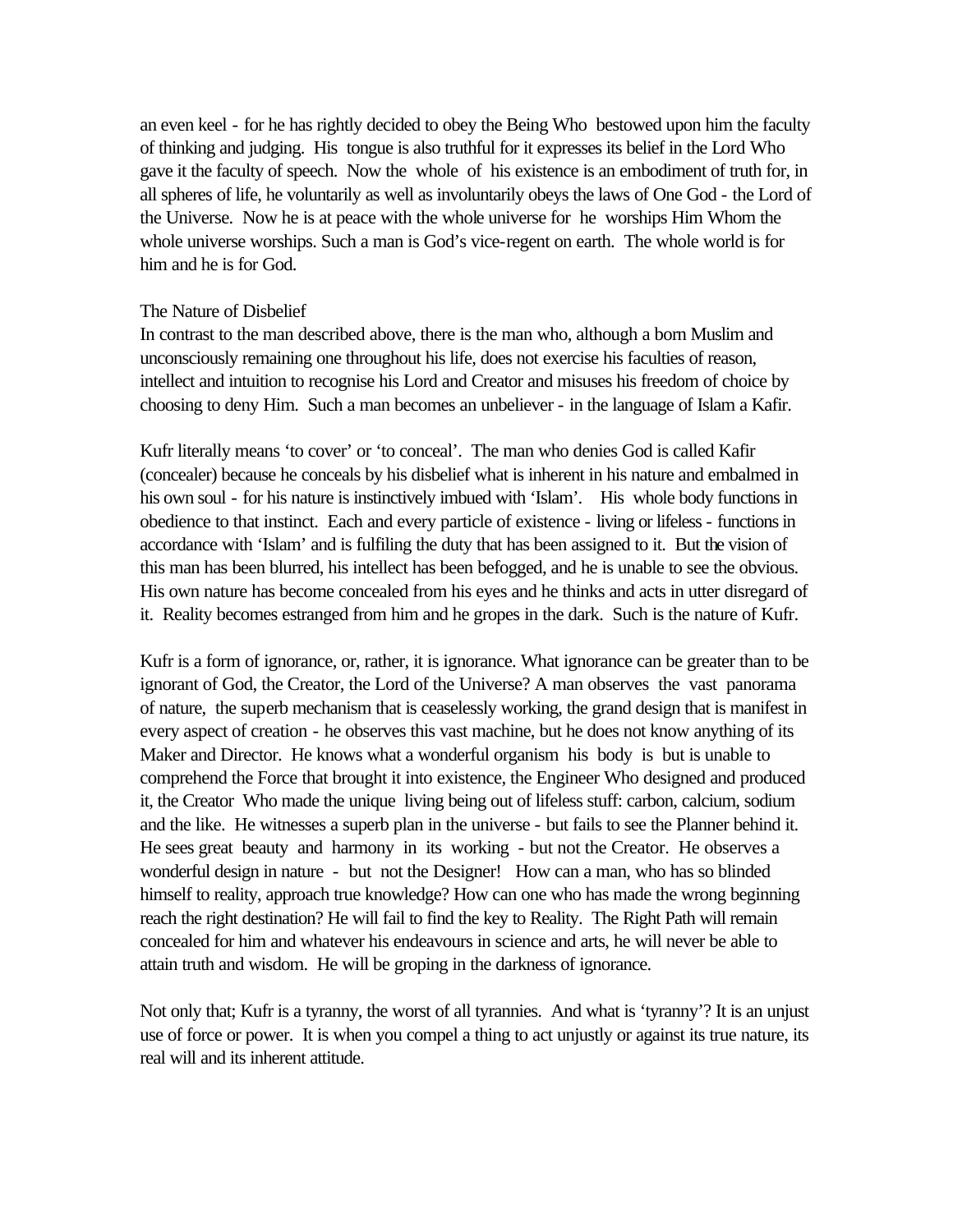We have seen that all that is in the universe is obedient to God, the Creator. To obey, to live in accordance with His Will and His Law or (to put it more precisely) to be a Muslim is ingrained in the nature of things. God has given man power over these things, but it is incumbent that they should be used for the fulfilment of His Will and not otherwise. Anyone who disobeys God and resorts to Kufr perpetrates the greatest injustice, for he uses his powers of body and mind to rebel against the course of nature and becomes an instrument in the drama of disobedience. He bows his head before deities other than God and cherishes in his heart the love, reverence and fear of other powers in utter disregard of the instinctive urge of these organs. He uses his own powers and all those things over which he has authority against the explicit Will of God and thus establishes a reign of tyranny.

Can there be any greater injustice, tyranny and cruelty than that exhibited by this man who exploits and misuses everything under the sun and unscrupulously forces them to a course which affronts nature and justice?

Kufr is not mere tyranny; it is rebellion, ingratitude and infidelity. After all, what is the reality of man? Where do his power and authority come from? Is he himself the creator of his mind, his heart, his soul and other organs of his body - or have they been created by God? Has he himself created the universe and all that is in it - or has it been created by God? Who has harnessed all the powers and energies for the service of man - man or God? If everything has been created by God and God alone, then to whom do they belong? Who is their rightful sovereign? It is God and none else. And if God is the Creator, the Master and the Sovereign, then who would be a greater rebel than the man who uses God's creation against His injunctions - and who makes his mind think against God, harbours in his heart thoughts against Him, and uses his various faculties against the Sovereign's Will.

If a servant betrays his master you denounce him as faithless. If an officer becomes disloyal to the state you brand him as a traitor and renegade. If a person cheats his benefactor you have no hesitation in condemning him as ungrateful. But such acts cannot begin to compare to the one which the disbeliever commits by his Kufr. All that a man has and all that he uses for the benefit of others is a gift of God. The greatest obligation that a man owes on this earth is to his parents. But who has implanted the love of children in the parents' heart? Who endowed the mother with the will and power to nurture, nourish and feed her children? Who inspired the parents with the passion to spend everything in their possession for the well-being of their children? A little reflection would reveal that God is the greatest benefactor of man. He is his Creator, Lord, Nourisher, Sustainer, as well as King and Sovereign. So what can be greater betrayal, ingratitude, rebellion and treason than Kufr, through which a man denies and disobeys his real Lord and Sovereign?

Do not think that by committing Kufr man does or can do the least harm to Almighty God. Insignificant speck on the face of a tiny ball in this limitless universe that man is, what harm can he do to the Lord of the Universe Whose dominions are so infinitely vast that we have not yet been able to explore their boundaries even with the help of the most powerful telescope|;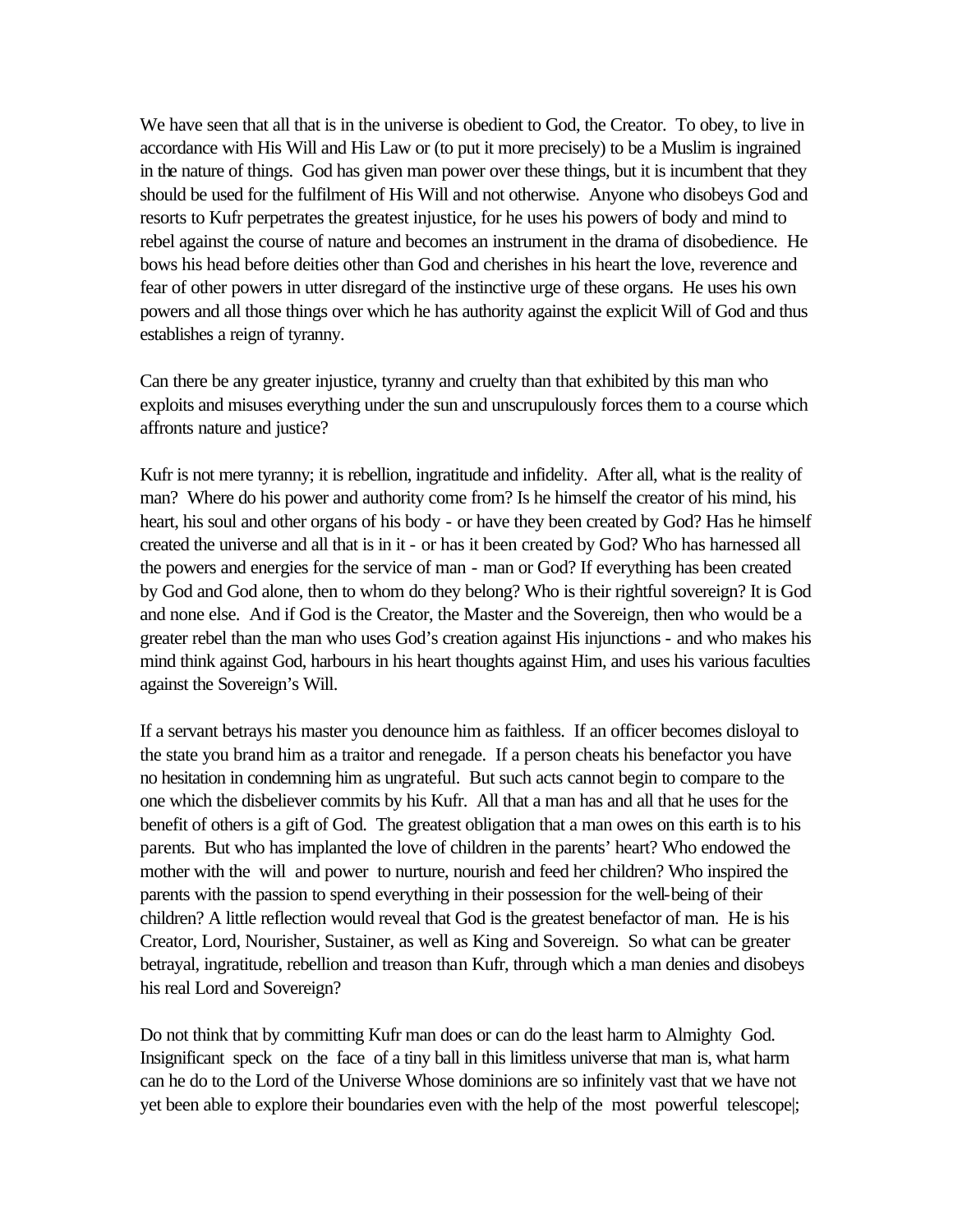Whose power is so great that myriads of heavenly bodies, like the Earth, the Moon, the Sun and the stars are, at His bidding, whirling like tiny balls; Whose wealth is so boundless that He is the sole Master of the whole universe; and Who provides for all and needs none to provide for Him? Man's revolt against Him can do Him no harm; on the other hand, by his disobedience, man treads the path of ruin and disgrace.

The inevitable consequence of this revolt and denial of reality is a failure in the ultimate ideals of life. Such a rebel will never find the thread of real knowledge and vision; for knowledge that fails to reveal its own Creator can reveal no truth. Such a man's intellect and reason always run astray, for reason which errs about its own Creator cannot illumine the paths of life.

Such a man will meet with failures in all the affairs of his life. His morality, his civic and social life, his struggle for livelihood and his family life, in short, his entire existence, will be unsatisfactory. He will spread confusion and disorder. He will, without the least compunction, shed blood, violate other men's rights and generally act destructively. His perverted thoughts and ambitions, his blurred vision and distorted scale of values, and his evil activities will make life bitter for him and for all around him.

Such a man destroys the calm and pose of life on earth. And in the life hereafter he will be held guilty for the crimes he committed against his nature. Every organ of his body - his brain, eyes, nose, hands and feet will complain against the injustice and cruelty he had subjected them to. Every tissue of his being will denounce him before God Who, as the fountain of justice, will punish him as he deserves. This is the inglorious consequence of Kufr. It leads to the blind alleys of utter failure, both here and hereafter.

# The Blessings of Islam

These are the evils and disadvantages of Kufr. Let us now look at some of the blessings of Islam.

You find in the world around you and in the small kingdom of your own self innumerable manifestations of God's divine power. This grand universe, which ceaselessly works with matchless order and in accordance with unalterable laws, is in itself a witness to the fact that its Designer, Creator and Governor is an Omnipotent, All-Powerful Being with infinite power, knowledge and resources, a Being of perfect wisdom, Whom nothing in the universe dares disobey. It is in the very nature of man, as it is with every other thing in this universe to obey Him.

Besides endowing man with the capacity to acquire knowledge, the faculty to think and reflect, and the ability to distinguish right from wrong, God has granted him a certain amount of freedom of will and action. In this freedom lies man's real trial; his knowledge, his wisdom, his power of discrimination and his freedom of will and action are all being tried and tested. Man has not been obliged to adopt any particular course, for by compulsion the very object of the trial would have been defeated. If in an examination you are compelled to write a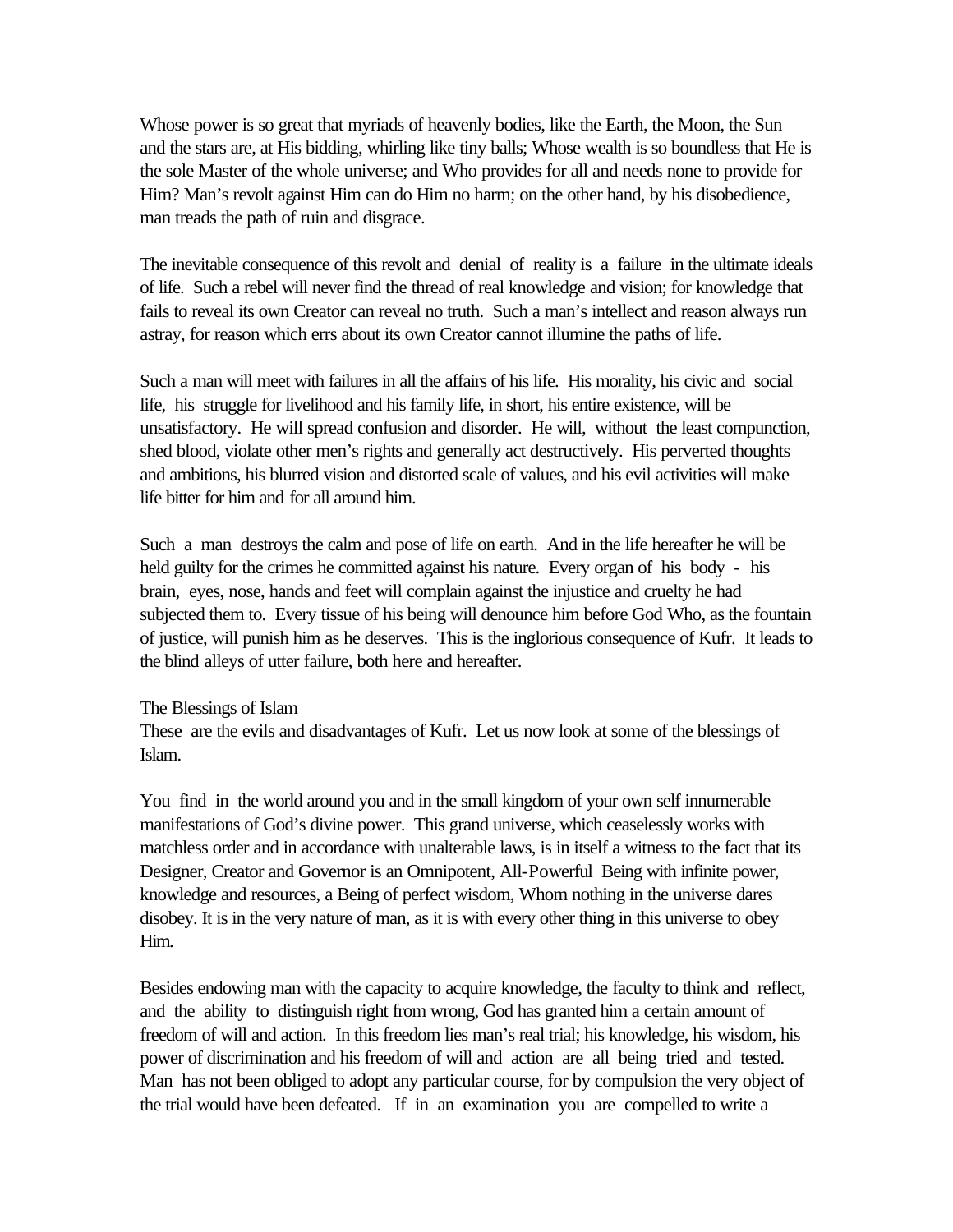certain answer to a question, the examination will be of no use. Your merit can be properly judged only if you are allowed to answer questions freely, according to your own knowledge and understanding. If your answer is correct you will succeed; if it is wrong you will fail, and your failure will bar the way to further progress.

The situation which man faces is similar. God has given him freedom of Will and action so that he may choose whatever attitude in life he likes and considers proper for himself - Islam or Kufr.

By the correct use of his knowledge and intellect a man recognises his Creator, reposes belief in Him, and, in spite of being under no compulsion to do so, chooses the path of obedience to Him. He understands both his own nature and the laws and realities of nature itself; despite the power and freedom to adopt any course, he adopts the way of obedience and loyalty to God, the Creator. He is successful in his trial because he has used his intellect and all other faculties properly. He uses his eyes to see the reality, his ears to listen to the truth and his mind to form right opinions. He puts all his heart and soul into following the right way he has so chosen. He chooses Truth, sees the reality, and willingly and joyfully submits to his Lord and Master. He is intelligent, truthful and dutiful, for he has chosen light over darkness. Thus he has proved by his conduct that he is not only a seeker after Truth but is the knower and worshipper as well. Such a man is on the right path, and is destined to succeed in this world and in the world to come.

Such a man will always choose the right path in every field of knowledge and action. The man who knows God with all His attributes knows the beginning as well as the ultimate end of reality. He can never be led astray, for his first step is on the right path, and he is sure of the direction and destination of his journey in life. He will reflect on the secrets of the universe, and will try to fathom the mysteries of nature, but he will not lose his way in mazes of doubt and scepticism. His path being illumined with Divine Vision, his every step will be in the right direction. In science he will endeavour to learn the laws of nature and uncover the hidden treasures of the earth for the betterment of humanity. He will try his level best to explore all avenues of knowledge and power and to harness all that exists on earth and in the heavens in the interests of mankind.

At every stage of his enquiry his God-consciousness will save him from making evil and destructive uses of science and the scientific method. He will never think of himself as the master of all these objects, boasting to be the conqueror of nature, arrogating to himself godly and sovereign powers and nourishing the ambition of subverting the world, subduing the human race and establishing his supremacy over all and sundry by fair means or foul. Such an attitude of revolt and defiance can never be entertained by a Muslim scientist - only a Kafir scientist can fall prey to such illusions and by submitting to them expose the entire human race to the danger of total destruction and annihilation.2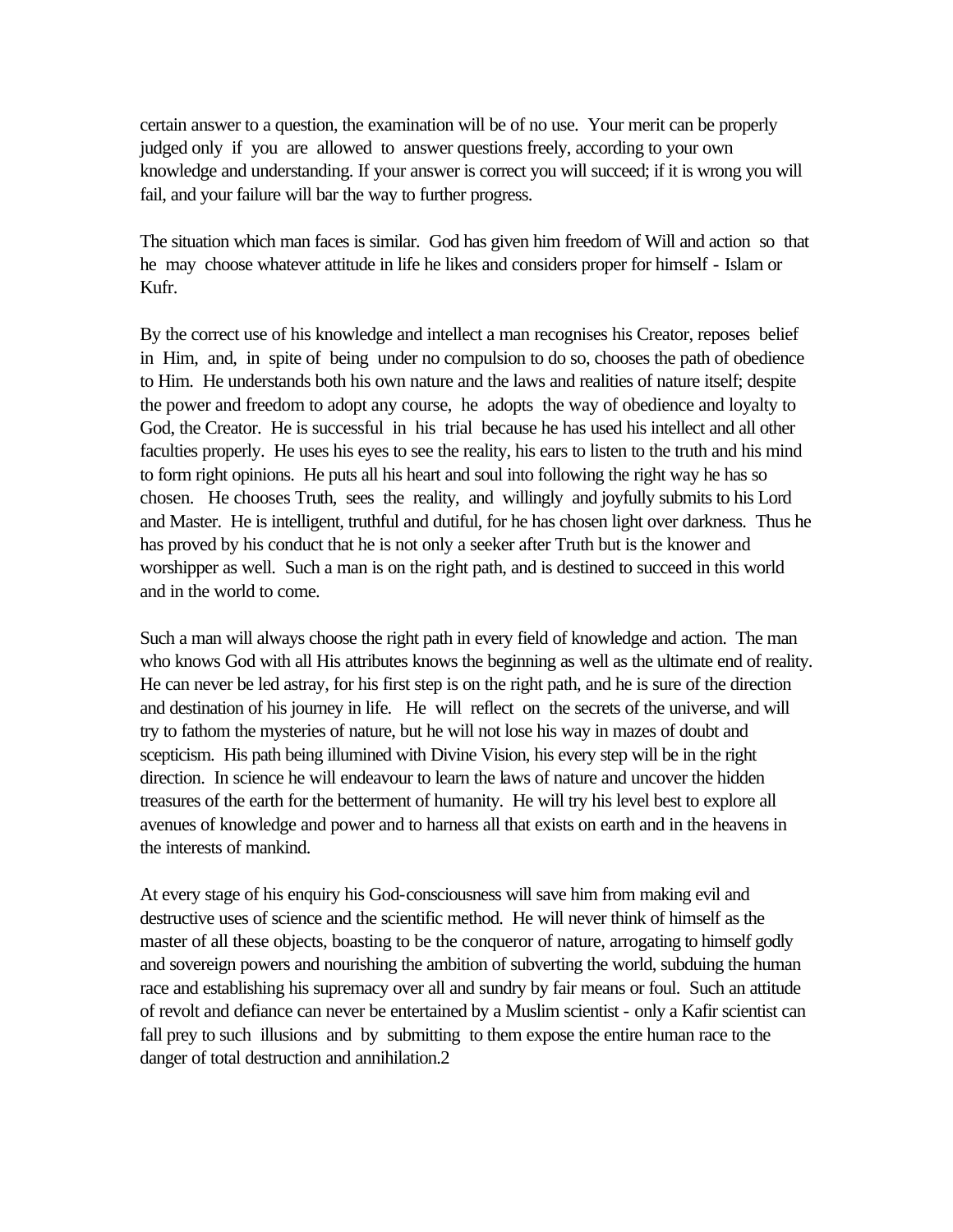A Muslim scientist, on the other hand, will behave in an altogether different way. The deeper his insight into the world of science, the stronger will be his faith in God. His head will bow down before Him in gratitude. His feelings will be that as his Master has blessed him with greater power and knowledge so he must exert himself for his own good and for the good of humanity. Instead of arrogance there will be humility. Instead of power drunkenness there will be a strong realisation of the need to serve humanity. His freedom will not be unbridled. He will be guided by the tenets of morality and Divine Revelation. Thus science will in his hands, instead of becoming an instrument of destruction, become an agency for human welfare and moral regeneration. And this is the way in which he will express his gratitude to his Master for the gifts and blessings He has bestowed on man.

Similarly, in history, economics, politics, law and other branches of arts and science, a Muslim will nowhere lag behind a Kafir in the fields of inquiry and struggle, but their angles of view and consequently their modus operandi will be widely different. A Muslim will study every branch of knowledge in its true perspective. He will strive to arrive at the right conclusions.

In history he will draw correct lessons from the past experiences of man, and will uncover the true causes of the rise and fall of civilisations. He will try to benefit from all that was good and right in the past and will scrupulously avoid all that led to the decline and fall of nations. In politics his sole objective will be to strive for

2. The situation which confronts modern man today is similar. Dr. Joad says: "Science has given us power fit for the gods, and to its use we bring the mentality of schoolboys and savages." The famous philosopher Bertrand Russell writes: "Broadly speaking. we are in the middle of a race between human skill as to means and human folly as to ends, every increase in the skill required to achieve them is to the bad. The human race has survived hitherto owing to ignorance and incompetence: but. given knowledge and competence combined with folly. there can be no certainty of survival. Knowledge is power, but it is power for evil just as much as for good. It follows that unless man increases in wisdom as much as in knowledge, increase of knowledge 'will be increase of sorrow." (Impact of Science on Society, pp. 120-121.)

 Another leading thinker has put the paradox in these words: "We are taught to fly in the air like birds, and to swim in the water like fishes:but how to live on the earth we do not know "(Quoted bv Joad in Counter attack From the East, p.28.)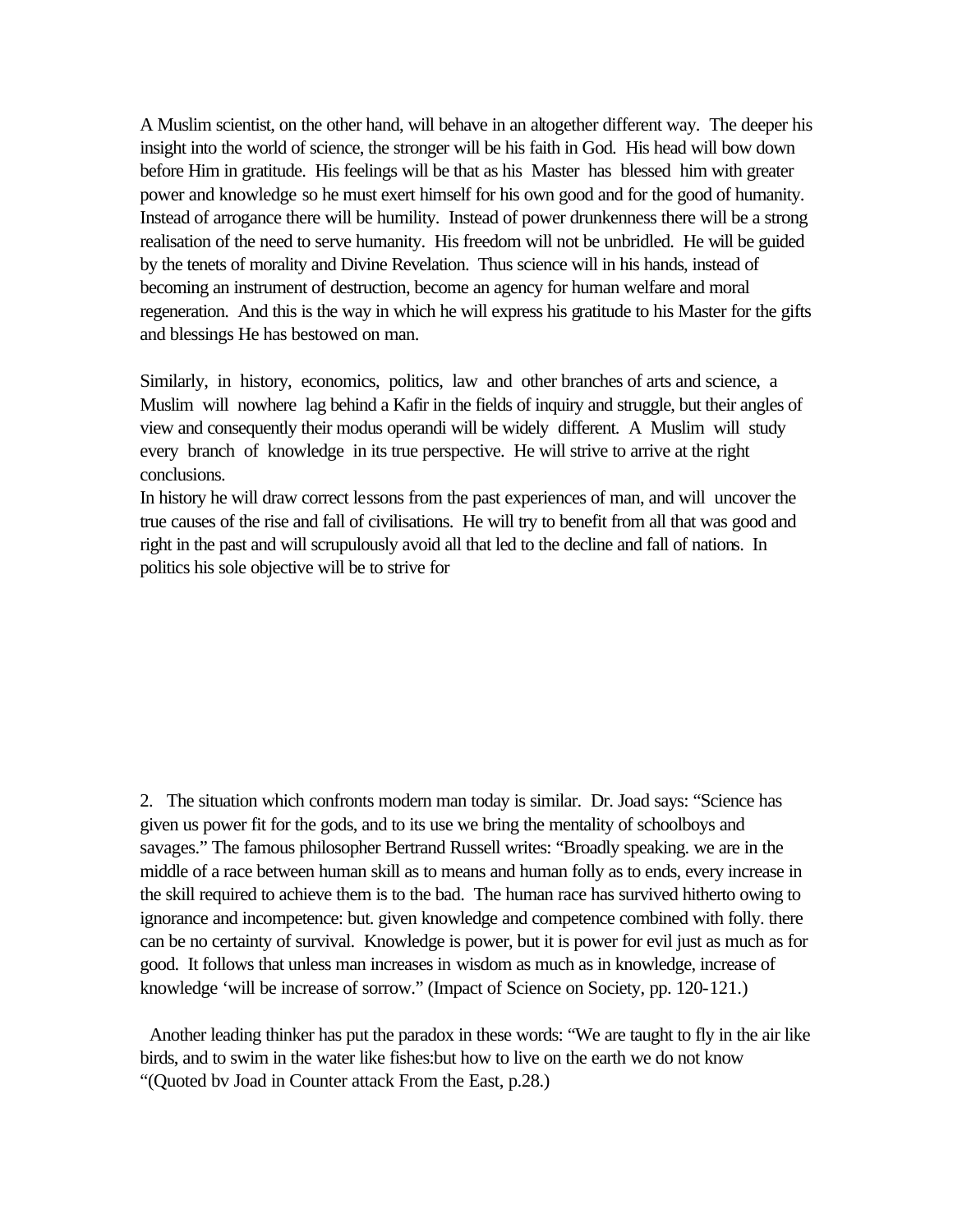the establishment of policies where peace, justice, fraternity and goodness reign, where man is a brother of man and respects his humanity, where no exploitation or slavery is rampant, where the rights of the individual are upheld, and where the powers of the state are considered as a sacred trust from God and are used for the common welfare of all. In the field of law, the endeavour of a Muslim will be to make it the true embodiment of justice and the real protector of the rights of all particularly of the weak. He will see that everybody gets his due share and no injustice or oppression is inflicted on anyone. He will respect the law, make others respect it, and will see that it is administered equitably.

The life of a Muslim will always be filled with godliness, piety, righteousness and truthfulness. He will live in the belief that God alone is the Master of all, that whatever he and other men possess has been given by God, that the powers he wields are only a trust from God, that the freedom he has been endowed with is not to be used indiscriminately, and that it is in his own interest to use it in accordance with God's Will. He will constantly keep in view that one day he will have to return to the Lord and submit an account of his entire life. The sense of accountability will always remain implanted in' his mind and he will never behave irresponsibly.

Think of the moral excellence of the man who lives with this mental attitude - his will be a life of purity and piety and love and altruism. He will be a blessing unto mankind. His thinking will not be polluted with evil thoughts and perverted ambitions. He will abstain from seeing evil, hearing evil, and doing evil. He will guard his tongue and will never utter a word of lie. He will earn his living through just and fair means and will prefer hunger to a food acquired unfairly through exploitation or injustice. He will never be a party to any form of oppression or violation of human life and honour. He will never yield to evil, whatever the cost of defiance. He will be an embodiment of goodness and nobility and will defend right and truth even at the cost of his life. Such a man will be a power to be reckoned with. He is bound to succeed.

He will be highly honoured and respected. How can humiliation ever visit a person who is not prepared to bow his head before anyone except God the Almighty, the Sovereign of the universe? No one can be more powerful than he - for he fears none but God and seeks blessings from none but Him. What power can make him deviate from the right path? What wealth can buy his faith? What force can shape his conscience? What power can compel him to behave as he does not want to?

He will be the most wealthy. No one in the world can be richer or more independent than he - for he will live a life of austerity and contentment. He will be neither a sensualist, nor indulgent, nor greedy. He will be contented with whatever he earns fairly and honestly and however much ill-gotten wealth is heaped before him he will not even look at it. He will have peace and contentment of heart and what can be a greater wealth than this?

He will be the most revered, popular and beloved. No one can be more lovable than he - for he lives a life of charity and benevolence. He will be just to everyone, discharge his duties honestly, and work for the good of others. People's hearts will be naturally drawn towards him.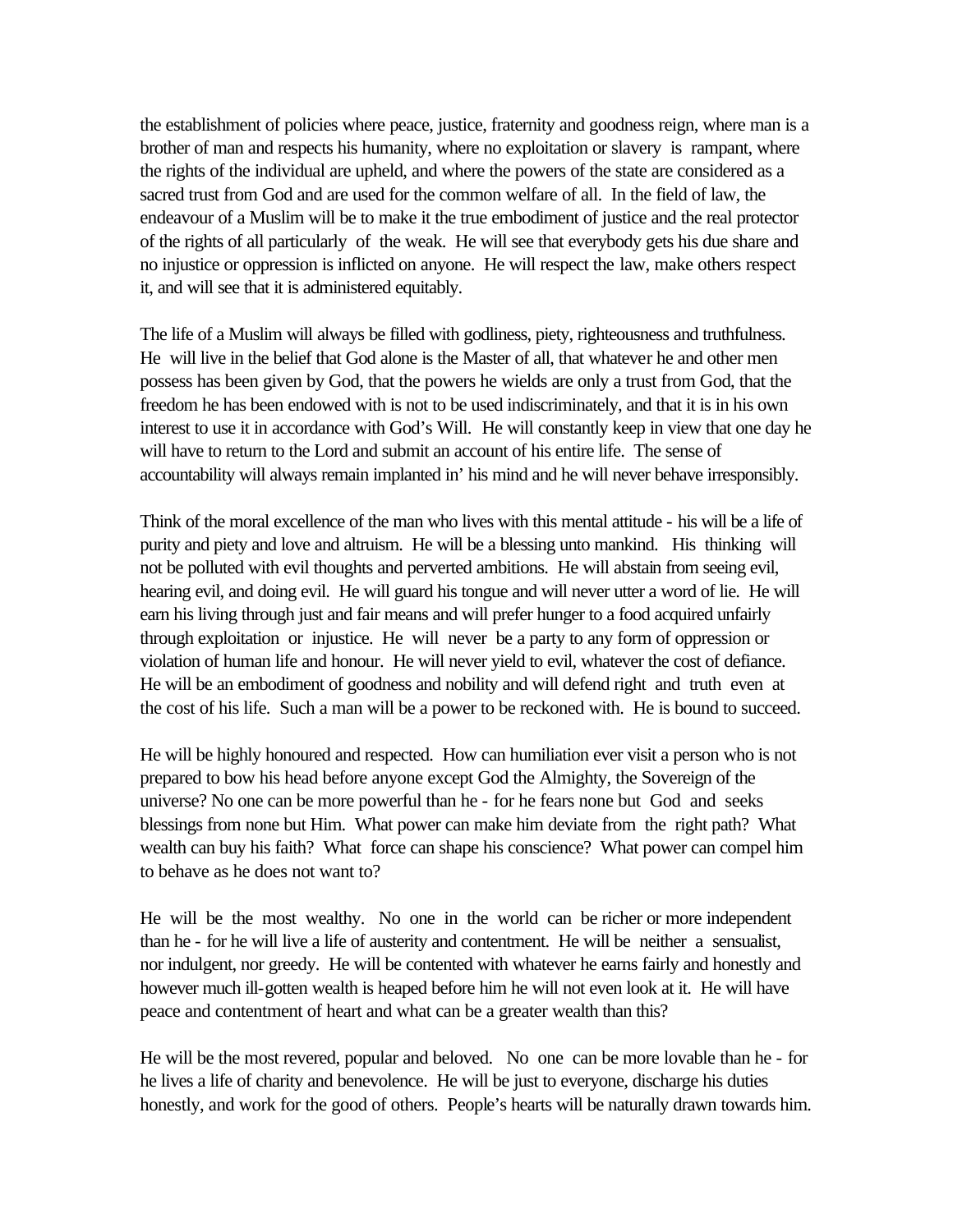No one can be more trustworthy than he - for he will not betray his trust, nor will he stray from righteousness: he will be true to his word, and straightforward and honest in his dealings. He will be fair and just in all his affairs, for he is sure that God is ever-present, ever-vigilant. Words fail to describe the credit and goodwill which such a man commands. Can there be anyone who will not trust him? Such is the life and character of a Muslim.

If you understand the true character of a Muslim, you will be convinced that he cannot live in humiliation, abasement or subjugation. He is bound to prevail and no power on earth can overwhelm him. For Islam inculcates in him the qualities which cannot be driven out.

And after living a respectable and honourable life on this earth, he will return to his Creator Who will shower on him the choicest of His blessings - for he will have discharged his duty ably, fulfiled his mission successfully and emerged from his trial triumphantly. He is successful in life in this world and in the hereafter will live in eternal peace, joy and bliss.

This is Islam, the natural religion of man, the religion which is not associated with any person, people, period or place. It is the way of nature, the religion of man. In every age, in every country and among every people, all God-knowing and truth-loving men have believed and lived this very religion. They were all Muslims, irrespective of whether they called that way Islam. Whatever its name was, it signified Islam and nothing but Islam.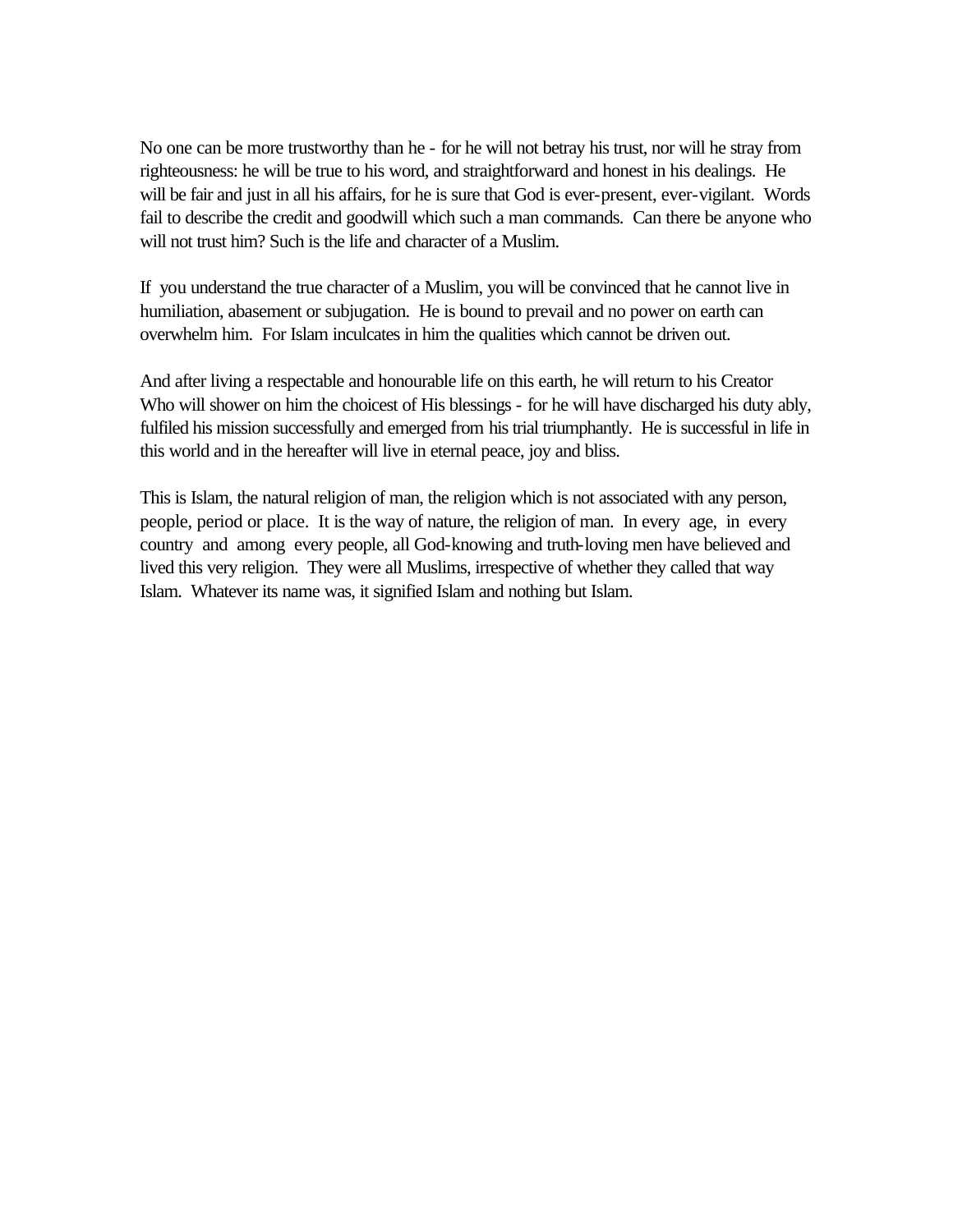## Chapter Two

# FAITH AND OBEDIENCE

Islam means obedience to God. And it is common sense that this obedience cannot be complete unless man knows certain basic facts of life and places firm faith in them. What are those facts? And what are the essentials which a man must know to fashion his life in accordance with the Divine Way? This we propose to discuss in the present chapter.

First of all, one should have an unshakable belief in the existence of God; without this, obedience to Him is clearly impossible.

Then, one must know the attributes of God. It is the knowledge of the attributes of God which enables man to cultivate the noblest of human qualities and to fashion his life in virtue and godliness. If a man does not know that there is One and only One God who is the Creator, the Ruler and the Sustainer of the Universe and there is none else to share with Him even a shred of Divine power and authority, he may fall prey to false gods, and offer his homage to them in search of favours.

But if he knows the divine attribute of tawhid (Oneness of God), there is no possibility of this. Similarly, if a man knows that God is Omnipresent and Omniscient and sees, hears and knows everything that we do in public or private - including our unexpressed thoughts! - then how can he afford to be disobedient to God? He will feel that he is under eternal vigil and will, therefore, behave accordingly. But he who is not aware of these attributes of God may be led, because of his ignorance, into disobedience. It is the same with all the other attributes of God.

The fact is that the qualities and attributes which a man must possess, if he wants to pursue the way of Islam, can be cultivated and developed only out of profound knowledge of the attributes of God. It is the knowledge of God's attributes which purifies a man's mind and soul, his beliefs, morals and actions. And a mere cursory acquaintance with or just an academic knowledge of these attributes is not sufficient - there must be an unflinching conviction firmly rooted in the mind and heart of man so that he may remain immune from insidious doubts and perversions.

Moreover, one must know in detail the way of living by following which one can seek the pleasure of God. Unless a man knows the likes and dislikes of God, how can he choose the one and reject the other? If a man has no knowledge of the Divine Law, how can he follow it? Thus knowledge of the Divine Law and the Revealed Code of Life is essential. But here, again, mere knowledge is not enough. Man must have full confidence and conviction that it is the Divine Law and that his salvation lies in following this code alone. For knowledge without this conviction will fail to spur man to the Right Path and he may be lost in the blind alley of disobedience.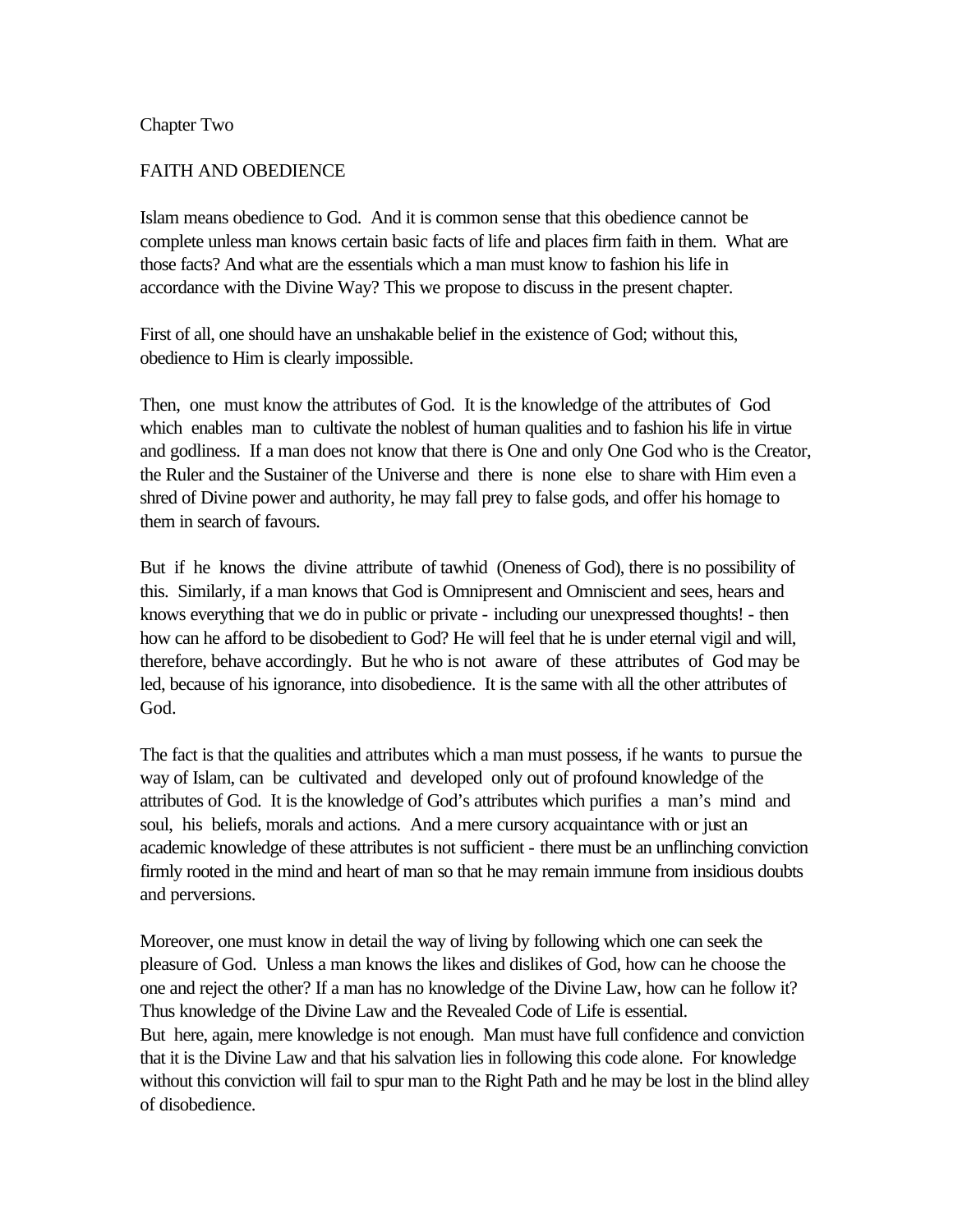Finally, man must also know the consequences both of belief and obedience and of disbelief and disobedience. He must know what blessings will be showered upon him if he chooses God's way and leads a life of purity, virtue and obedience. And he must also know what consequences follow if he adopts the way of disobedience and revolt. Thus, knowledge of life after death is absolutely essential for this purpose. Man must have an unwavering belief in the fact that death does not mean the end of life; that there will be resurrection and he will be brought to the highest court of justice, to be presided over by God Himself; that on the Day of Judgement complete justice will prevail; and that good deeds will be rewarded and misdeeds punished. Everybody will get his due; there will be no escape. This is bound to happen. A sense of accountability is essential for fully-fledged obedience to the Law of God.

A man who has no knowledge of the world to come may consider obedience and disobedience quite immaterial. He may think that the obedient and the disobedient will both meet a similar end: after death, both will be reduced to mere dust. With this attitude of mind, how can he be expected to submit to all the inconveniences and troubles that are inextricably associated with the life of active obedience, and avoid committing those sins which do not apparently bring him any moral or material loss in this world? With this mental attitude a man cannot acknowledge and submit to God's Law.

Nor can a man, who lacks firm belief in the life hereafter and in the Divine Court of Judgement, remain steadfast in the turbulent waters of life with its temptation to sin, crime and evil; for doubt and hesitancy rob a man of his will to action. You can remain consistent in your behaviour only if you are firm in your beliefs. You can whole - heartedly follow a course only if you are sure of the benefits that will accrue to you by following it and of the losses that will engulf you if you disobey it. Thus, a profound knowledge of the consequences of belief and disbelief and of the life after death is crucial.

These are the essential facts which one must know if one wants to live the life of obedience, that is, Islam.

#### Faith - What Does it Mean?

Faith is what we have described in the foregoing discussion as 'Knowledge and Belief'. The Arabic word Iman, which we have rendered in English as faith, literally means 'to know', 'to believe' and 'to be convinced beyond the least shadow of doubt'. Faith, thus, is firm belief arising out of knowledge and conviction. And the man who knows and reposes unshakable belief in the Unity of God, in His Attributes, in His Law and the Revealed Guidance, and in the Divine Code of Reward and Punishment is called Mu'min (faithful). This faith invariably leads man to a life of obedience and submission to the Will of God. And one who lives this life of submission is known as Muslim.

It is therefore clear that without faith (Iman) no man can be a true Muslim. It is the indispensable essential; rather, the very starting point, without which no beginning can be made.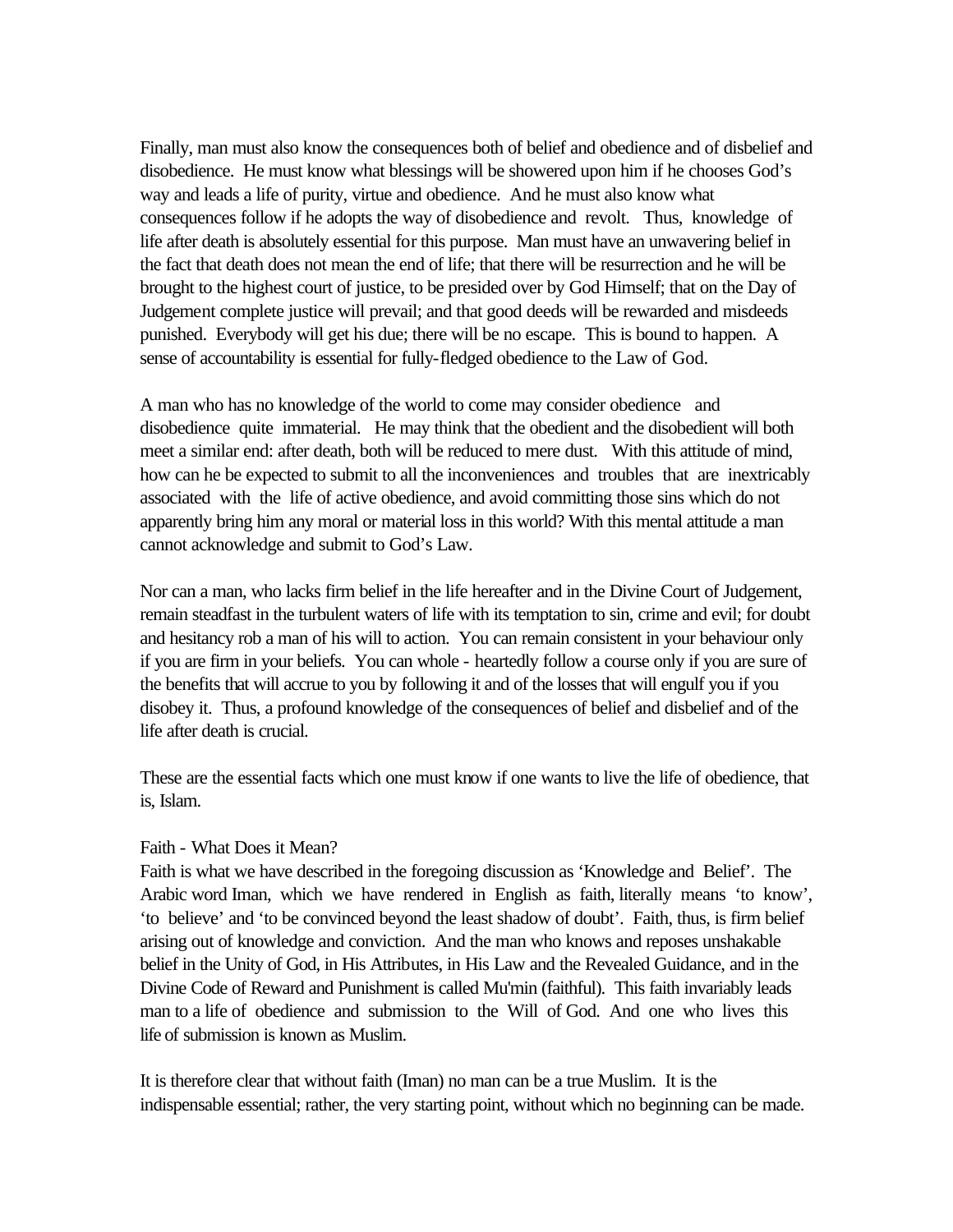The relation of Islam to Iman is the same as of a tree to its seed. As a tree cannot sprout forth without its seed, in the same way it is not possible for a man who has no belief to start with, to become a 'Muslim'. On the other hand, just as it can happen that, in spite of sowing the seed, the tree may, for many reasons, not grow, or if it does grow, its development may be impaired or retarded, in the same way, a man may have faith, but due to a number of weaknesses, he may not become a true and staunch Muslim.

From the viewpoint of Islam and Iman, men may be classified into four categories:

1. Those who have firm faith - a faith that makes them whole-heartedly submit to God. They follow the way of God and devote themselves heart and soul to seeking His pleasure by doing all that He likes and by avoiding all that He dislikes. In their devotion they are even more fervent than is the common man in pursuit of wealth and glory. Such men are true Muslims.

2. Those who do have faith, who believe in God, His Law and the Day of Judgement, but whose faith is not deep and strong enough to make them totally submit to God. They are far below the rank of true Muslims, deserve Punishment for their defaults and misdeeds, but are still Muslims. They are wrongdoers but not rebels. They acknowledge the Sovereign and His Law and, although they are violating the Law, they have not revolted against the Sovereign. They admit His supremacy and their own guilt. Thus they are guilty and deserve punishment, but Muslims they remain.

3. Those who do not possess faith at all. These people refuse to acknowledge the sovereignty of God and are rebels. Even if their conduct is not bad and even if they are not spreading corruption and violence, they remain rebels and their apparent good deeds are of little value. Such men are like outlaws. Sometimes outlaws may act in accordance with the laws of the land, but this does not make them loyal and obedient citizens; in the same way the apparent good deeds of those who revolt against God cannot compensate for the gravity of the real wrongs, revolt and disobedience.

4. Those who neither possess faith nor do good deeds. They spread disorder in the world and perpetrate all kinds of violence and oppression. They are the worst of the people; for they are both rebels and wrongdoers and criminals.

The above classification of mankind shows that the real success and salvation of man depends on faith (Iman). The life of obedience (Islam) takes its birth from the seed of Iman. This Islam of a person may be flawless or defective. But without Iman there can be no Islam. Where there is no Iman there is no Islam. Where there is no Islam there is Kufr. Its form and nature may vary, but it remains Kufr and nothing but Kufr.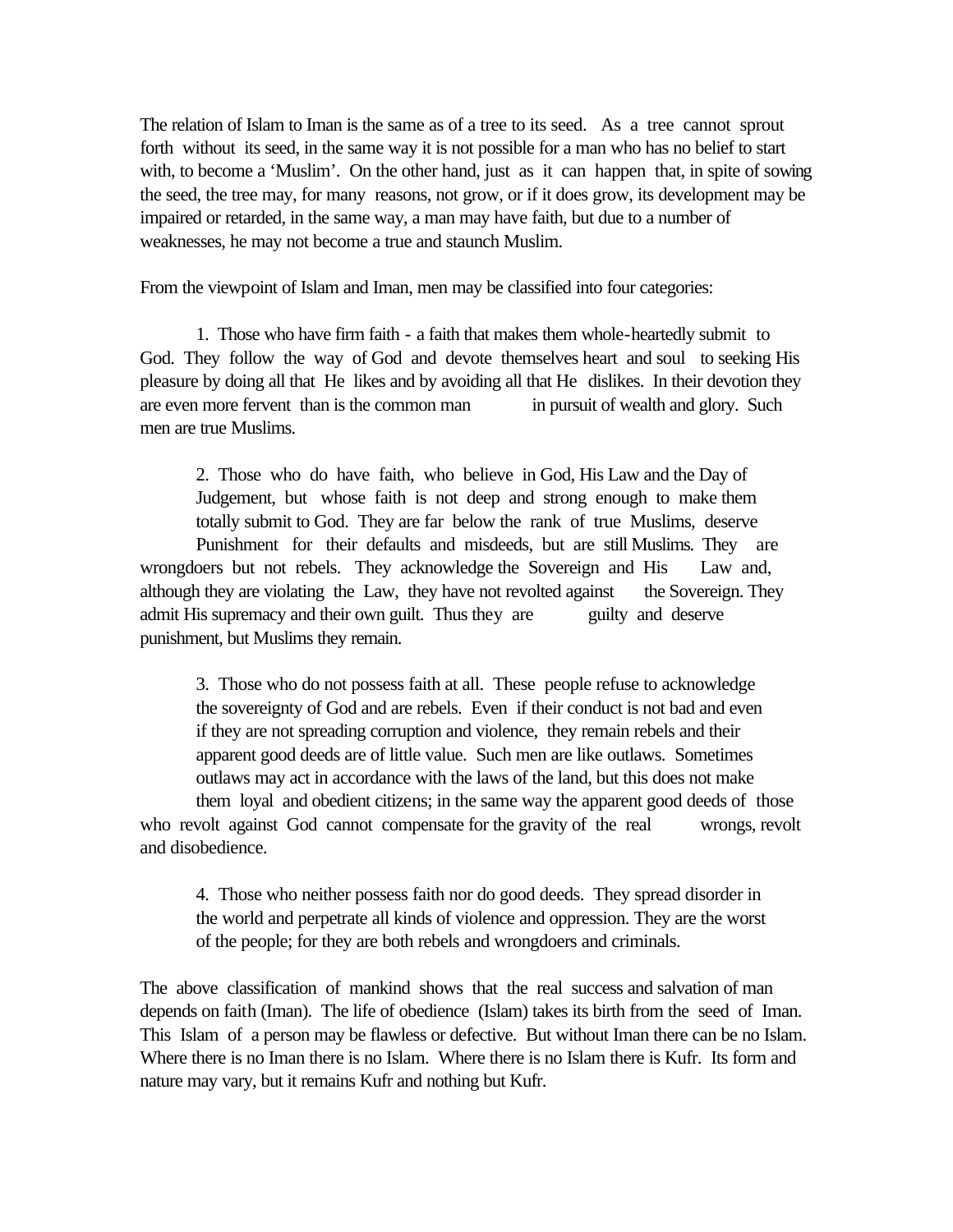How to Acquire Knowledge of God? Now the question arises of how to acquire knowledge of and belief in God, His Attributes, His Law and the Day of Judgement?

We have already referred to the countless manifestations of God around us and in our own selves, which bear witness to the fact that there is One and only One Creator and Governor of this Universe and it is He Who controls and directs it. These manifestations reflect the divine attributes of the Creator: His great wisdom, His all-embracing knowledge, His omnipotence, His mercy, His all-sustaining power - in short His attributes can be traced everywhere in His works. But man's intellect and capacity for knowledge have erred in observing and understanding them. Some men have argued that there are two gods, others have professed belief in a trinity, and still others have succumbed to polytheism. Some have worshipped nature and others divided the Creator into the gods of rain, air, fire, life, death and so on.

Similarly, men have put forward many erroneous notions about life after death; for instance, that man is reduced to dust after death and will not rise to life again; or that man is subject to a process of continuous regeneration in this world and is punished or rewarded in future cycles of life.

Even greater difficulty arises when we come to the question of a code of living. To formulate a complete and balanced code that conforms to God's pleasure merely using human reason is an extremely difficult task. Even if a man is equipped with the highest faculties of reason and intellect and possesses matchless wisdom and experience, the chances of his formulating the correct views on existence are slight. And even if, after a lifetime of reflection, he does in fact succeed he will still lack the confidence that he has really discovered the truth and adopted the right path.

The fullest and fairest test of man's wisdom, reason and knowledge might have been to have left him to his own resources without any external guidance. But this would have meant that only those with the determination and ability to find the path of truth would find salvation. God, therefore, spared His human creatures such a hard test. Through His Grace and Benevolence He raised for mankind men from among themselves to whom He imparted the true knowledge of His attributes, revealed to them His Law and the Right Code of Living, gave them the knowledge of the meaning and purpose of life and of life after death and thus showed them the way by which man can achieve success and eternal bliss.

These chosen men are the Messengers of God - His Prophets. God has communicated knowledge and wisdom to them by means of revelation (Wahi), and the book containing the Divine Communications is called the Book of God, or the Word of God. The test of man's wisdom and intellect therefore lies in this: does he recognise God's Messengers after observing their pure and pious lives and carefully studying their noble and flawless teachings? A man of wisdom and common sense would accept instructions given by the Messengers of truth. If he denies the Messengers of God and their teachings, his denial would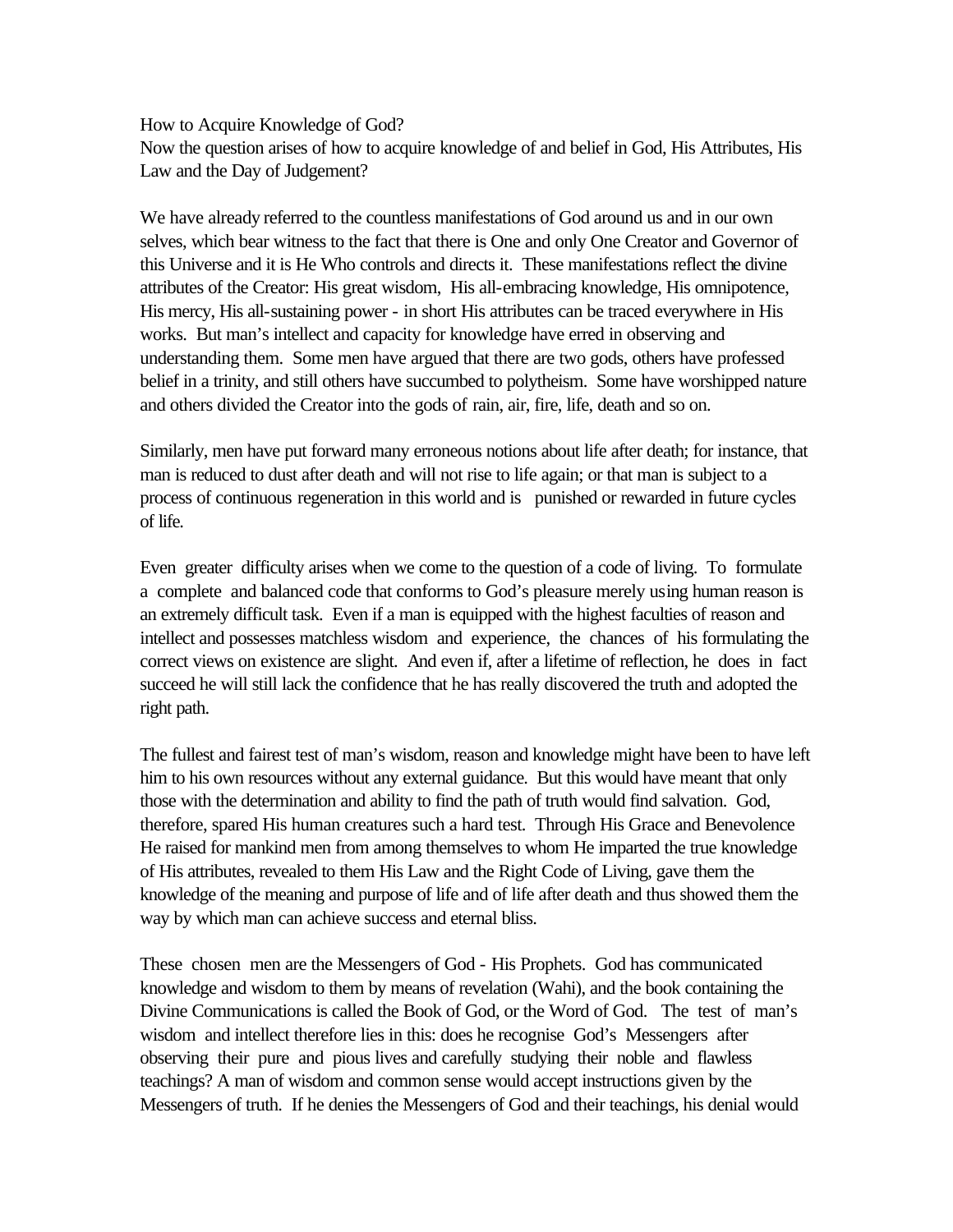signify that he was devoid of the capacity to discover truth and righteousness. He would fail his test. Such a man will never be able to discover the truth about God and His Law and life after death.

# Faith in the Unknown

It is an everyday experience that when you do not know a thing, you look for somebody who does know. If you get ill and you cannot treat and cure yourself, you go to a doctor and follow his instructions without question. Why? Because he is properly qualified to give medical advice, possesses experience and has treated and cured a number of patients. Similarly, in matters of law you accept whatever a legal expert says and act accordingly.

In educational matters you trust in your teacher. When you want to go to some place and do not know the way, you ask somebody who knows it, and follow the way he points out. In short, the course that you adopt in your day-to-day life about matters which you do not or cannot know is that you approach someone who does know about them, accept his advice and act accordingly. You make every effort to select the proper person. But from then on you accept his advice unquestioningly. This kind of belief is called "belief in the unknown" (Imanbi'l-ghayb).

Iman-bi'l-ghayb signifies that you get knowledge of what was not known to you from one who knows. You do not know God and His real attributes. You are not aware that His angels are directing the machinery of the whole Universe according to His orders, and that they surround you on all sides. You have not the proper knowledge of the way of life through which you can seek the pleasure of your Creator. And you are in the dark about the life to come. Such knowledge is given to you by the Prophets, who have had direct contact with the Divine Being. They are the persons whose sincerity, integrity, trustworthiness, godliness and absolute purity stand as irrevocable witnesses to the truth of their claim to knowledge. And above all, the wisdom and force of their message makes you admit that they speak the truth and deserve to be believed and followed.

This conviction of yours is lman-bi'l-ghayb. Such a truth-discerning and truthacknowledging attitude is essential for obedience to God and for acting in accordance with His pleasure; for you have no other medium than God's Messengers for the achievement of true knowledge, and without true knowledge you cannot proceed on the path of Islam.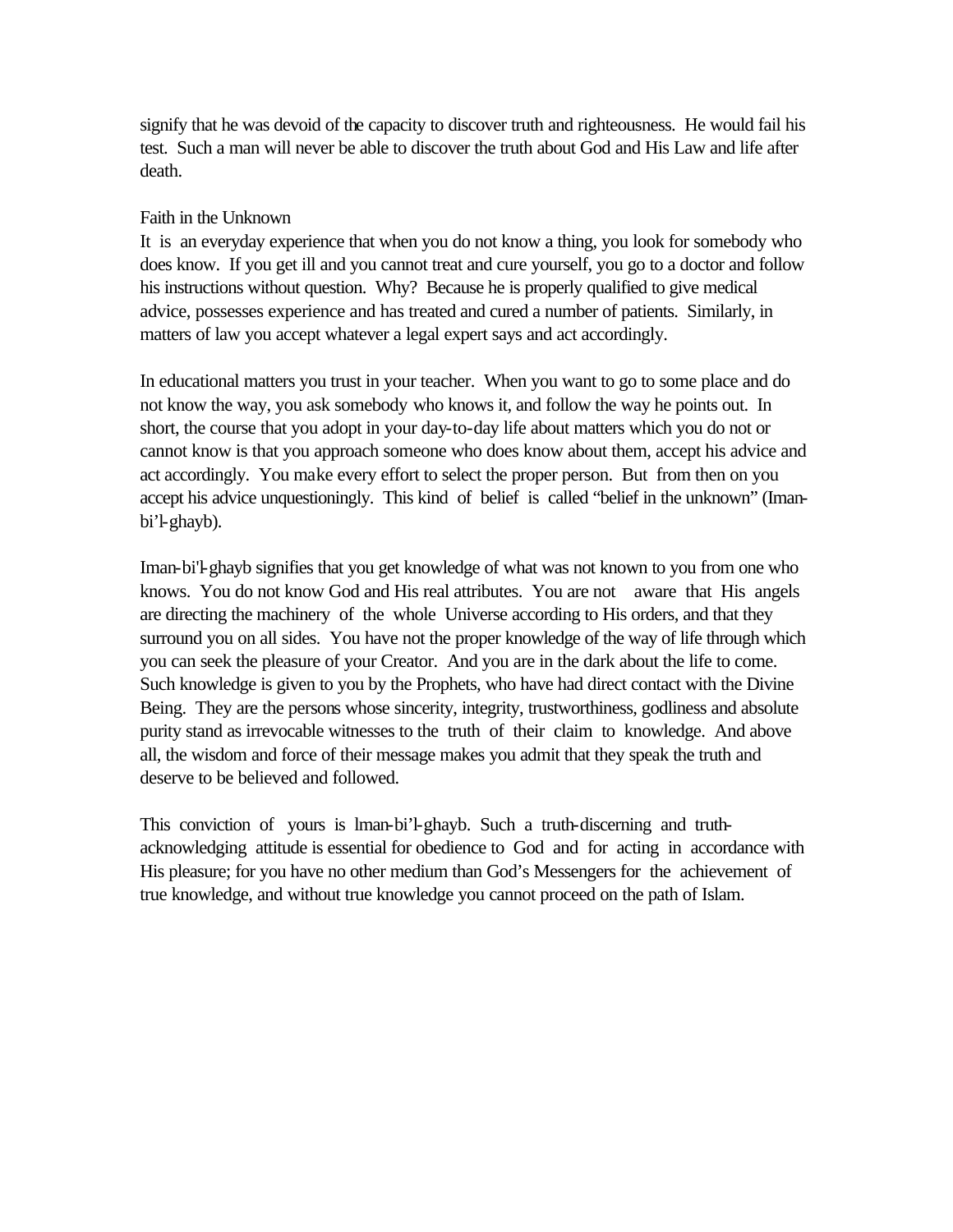# Chapter Three

## THE PROPHETHOOD

Our discussion so far has made the following points:

1. The right course for man is to live in obedience to God, and for such a life of obedience knowledge and faith are absolutely essential; knowledge of God and His attributes, His likes and dislikes, His chosen way and the Day of Judgement; and unflinching faith in this knowledge; this is Iman.

2. God has graciously spared man the arduous task of acquiring this knowledge through his personal effort alone. Instead, He has revealed this knowledge to the Prophets He has chosen from amongst men and commanded them to convey the Will of God to other human beings and show them the right path. This has saved man from much great misfortune.

3. The duty of men and women is to recognise a true Prophet of God, to have faith in him and his teachings and to scrupulously obey him and follow in his footsteps. This is the road to salvation.

In this chapter we shall discuss the nature, history and other aspects of prophethood.

#### Prophethood: Its Nature and Necessity

God has most graciously provided man with all that he needs in this Universe. Generally every new-born child arrives in the world endowed with eyes to see, ears to hear, a nose to smell and breathe, hands to touch, feet to walk and a mind to think. All those potentialities, powers and faculties that a man needs or can need are most carefully provided and marvellously set in his tiny body. Every minute requirement is foreseen and provided for.

It is the same with the world he lives in. Everything essential for his life is provided: air, light, heat, water and so on. A child on opening his eyes, finds his food in his mother's breast. His parents love him instinctively and in their hearts has been implanted an irresistible urge to look after him, to bring him up and to sacrifice their all for his welfare.

Under the sheltering care of His system of sustenance the child grows to maturity and at every stage of his life obtains from nature all that he needs. All the material conditions of survival and growth are provided for, he finds that the whole Universe is at his service.

Furthermore, man is blessed with all those powers, capacities and faculties - physical, mental and moral - which he requires in his struggle for life. But God has not distributed these gifts equally. This would have made men totally independent of each other and would have excluded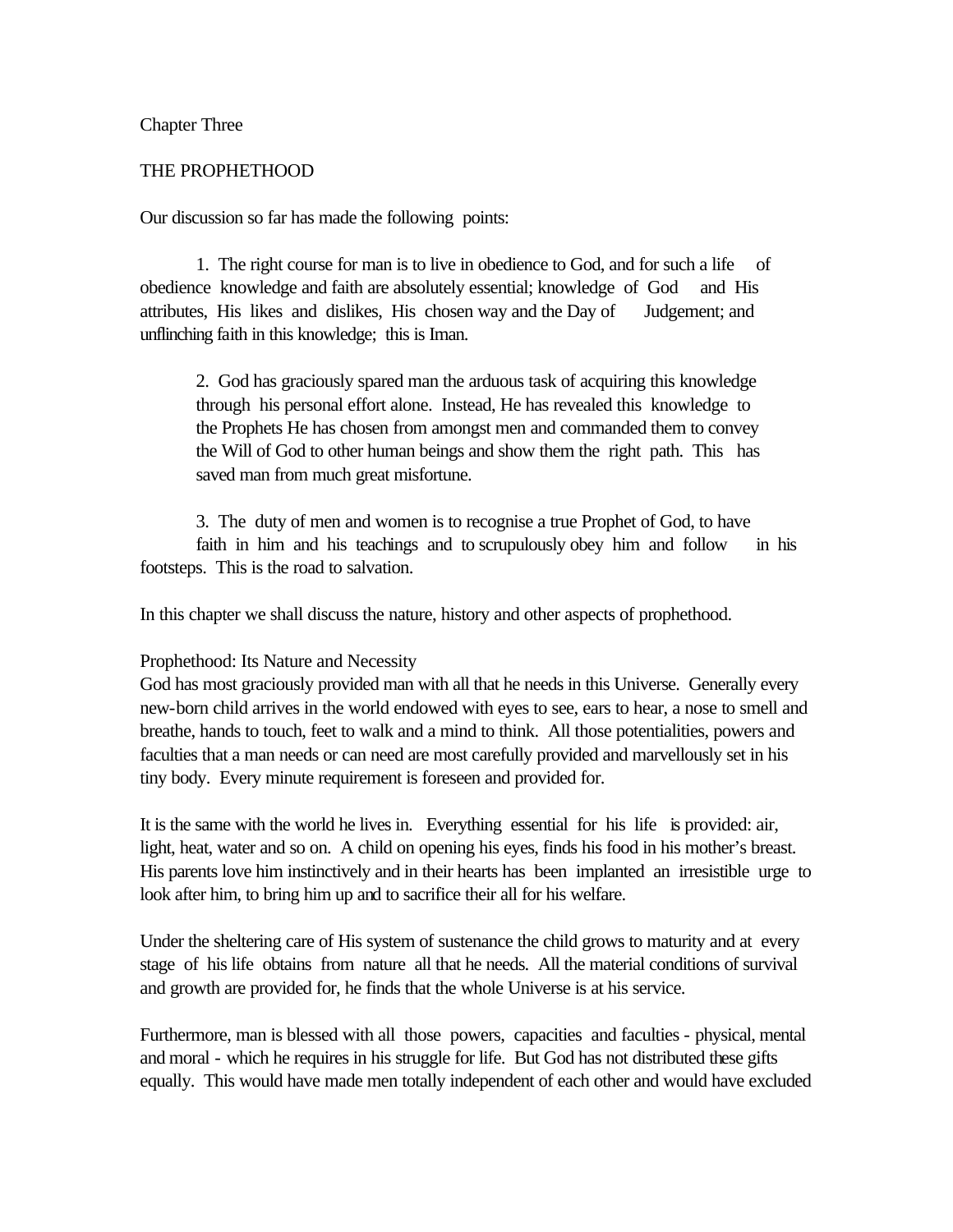mutual care and co-operation. Thus, although mankind as a whole possesses all that is needed, between men capacities are distributed unequally and sparingly.

Some possess physical strength and prowess, others distinguish themselves for their mental talents. Some are born with a greater aptitude for arts, poetry and philosophy, some possess sharpness of tongue, others military acumen, commercial intelligence, mathematical keenness, scientific curiosity, literary observation or philosophical bent. These special aptitudes make a man distinct and enable him to grasp those intricacies which elude the common man. These insights, aptitudes and talents are the gifts of God. They are innate in the nature of those men whom God has destined to be thus distinguished. They cannot be acquired merely by education and training.

Reflection on this disposition of God's gifts also reveals that man's talents have been distributed in a marvellous way. Those capacities which are essential for the general maintenance of human culture have been endowed to most people, while extraordinary talents which are required only to a limited extent are given only to a small number. There are many soldiers, peasants, artisans and workers; but military generals, scholars, statesmen and intellectuals are comparatively few. The general rule seems to be: the higher the capacity and greater the genius, the fewer people who possess them. Supergeniuses, who leave an indelible mark on human history and whose achievements guide humanity for centuries, are fewer still.

Here we are faced with another question: do people just need specialists in the fields of law and politics, science and mathematics, engineering and mechanics, finance and economics and the like? Or do they also need men to show them the right path - the way to God and salvation? There must clearly be someone to tell man the purpose of creation and the meaning of life itself: what man himself is and why he has been created; who has provided him with all the powers and resources and why; what are the proper ends of life and how are they to be achieved; what are the proper values of life and how they can be attained.

Our reason refuses to accept that God, Who has provided man with even the smallest of his requirements, would not provide for this greatest and most vital need. It can never be so. And it is not so. While God has produced men of distinction in arts and science, He has also raised men with deep vision, pure intuition and the highest faculties to know and understand Him. To them, He revealed the way of godliness, piety and righteousness. He gave them the knowledge of the aims of life and values of morality and entrusted them with the duty to communicate Divine Revelation to other human beings. These men are the Prophets and Messengers of God.

The Prophets distinguish themselves in human society by their special aptitudes, natural bents of mind and a pious and meaningful way of life, more or less in the same way as other geniuses in art and science distinguish themselves by their extraordinary capacities and natural aptitudes. The genius in man is its own advertisement and automatically persuades others to recognise and acknowledge it.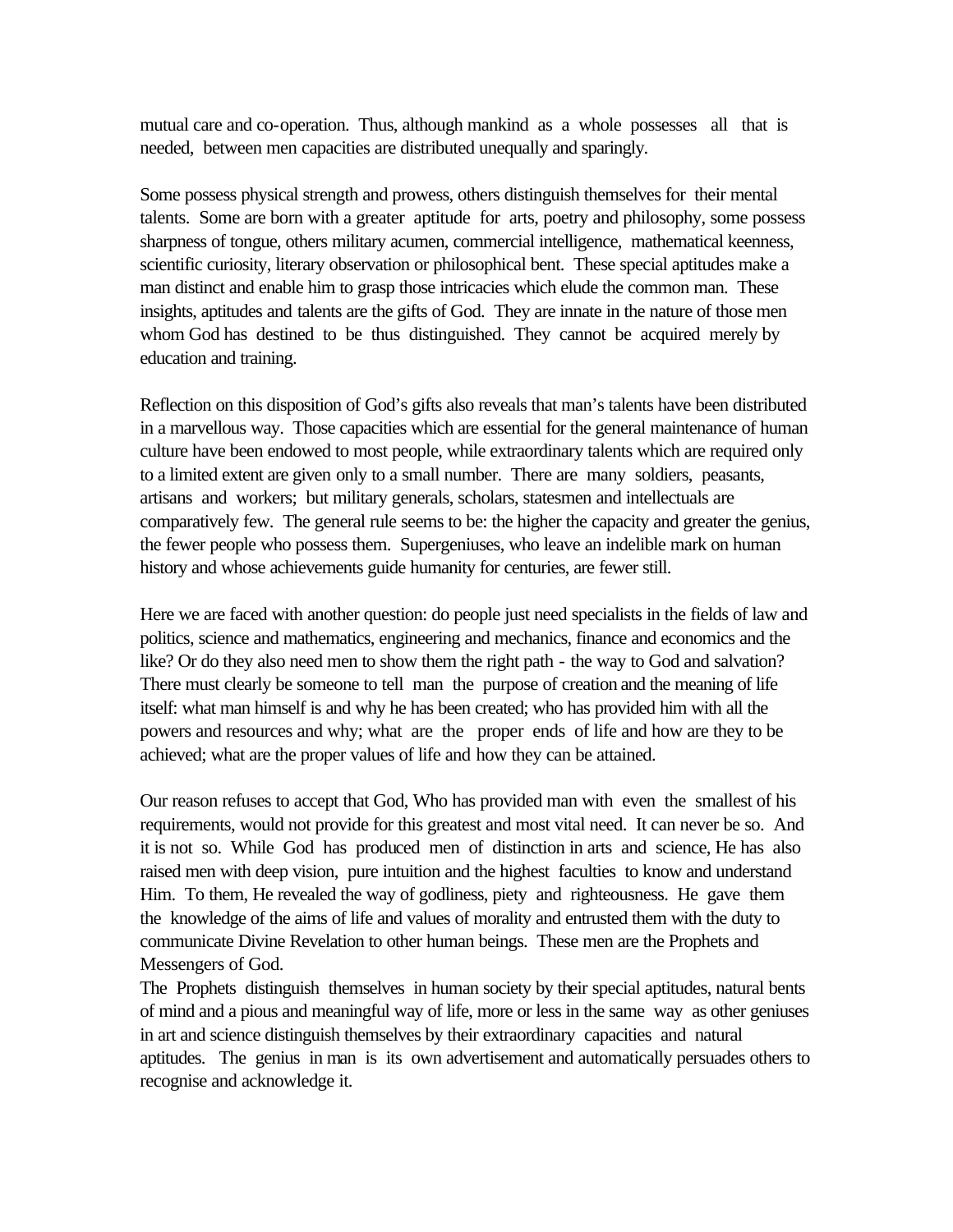Thus, a Prophet's mind grasps problems which defy other minds; he throws light on subjects which no one else can; he has insights into such subtle and intricate questions that no one else would have even understood after years of deep thought and meditation. Reason accepts whatever he says; the heart feels its truth; and experience of the world testifies to every word that flows from his mouth. If, however, we ourselves try to produce the same or a similar work, we inevitably meet with failure. In all affairs his attitude is that of truthfulness, straightforwardness and nobility. He never does or utters wrong, nor does he commit any evil. He always encourages virtue and righteousness, and practices himself what he preaches to others. Neither his words nor his deeds are prompted by self-interest. He suffers for the good of others, and never makes others suffer for his own good.

When it becomes quite clear that a person is a true Prophet of God, the natural dictate of this realisation is that his words should be accepted, his instructions followed and his orders obeyed. It is illogical to accept a man as God's true Prophet and yet not to believe in what he says and not to follow what he ordains; for your very acceptance of him as God's Prophet means that you have acknowledged that what he says is from God, and that whatever he does is in accordance with God's Will and Pleasure. Disobedience of him is disobedience of God and disobedience of God leads to ruin.

Therefore, the very acceptance of a Prophet makes it incumbent on you to follow his instructions unconditionally. You may not be able fully to grasp the wisdom and usefulness of this or that order, but the very fact that an instruction has emanated from a Prophet is sufficient guarantee of its truth. One's inability to understand it does not mean there is something wrong with it. Rather it is our understanding which is at fault.

Some men admit the integrity and truthfulness of a Prophet, but do not put faith (Iman) in him, nor do they follow him in the affairs of their life. Such men are not only Kafirs, but imprudent: for not to follow a Prophet after admitting him to be true means that one knowingly follows untruth. And what folly can be greater than that!

Some people declare: "We do not need a Prophet for our guidance and we can ourselves find the way to truth." This, too, is a wrong view. You have probably learnt geometry, and you know that between points there can be only one straight line; all other lines must be crooked or will fail to touch the points in view. The same is the case with the way to truth, which in the language of Islam, is called the Straight Path (al-Sirat al-Mustaqim). This path begins from man and goes straight up to God, and this path can by definition be one and only one; all other paths must be aberrations. This Straight Path has been indicated by the Prophets, and there is and can be no straight path besides that. The man who ignores that path soon finds himself lost in the maze created by his own fancy. What can you think of a person who loses his way and, when a good man shows him the right one, defiantly declares: "I will not take your guidance nor accept the way you have shown to me, but I will myself grope in this unknown region and try to reach the object of my search in my own way?" This, in the presence of the clear guidance of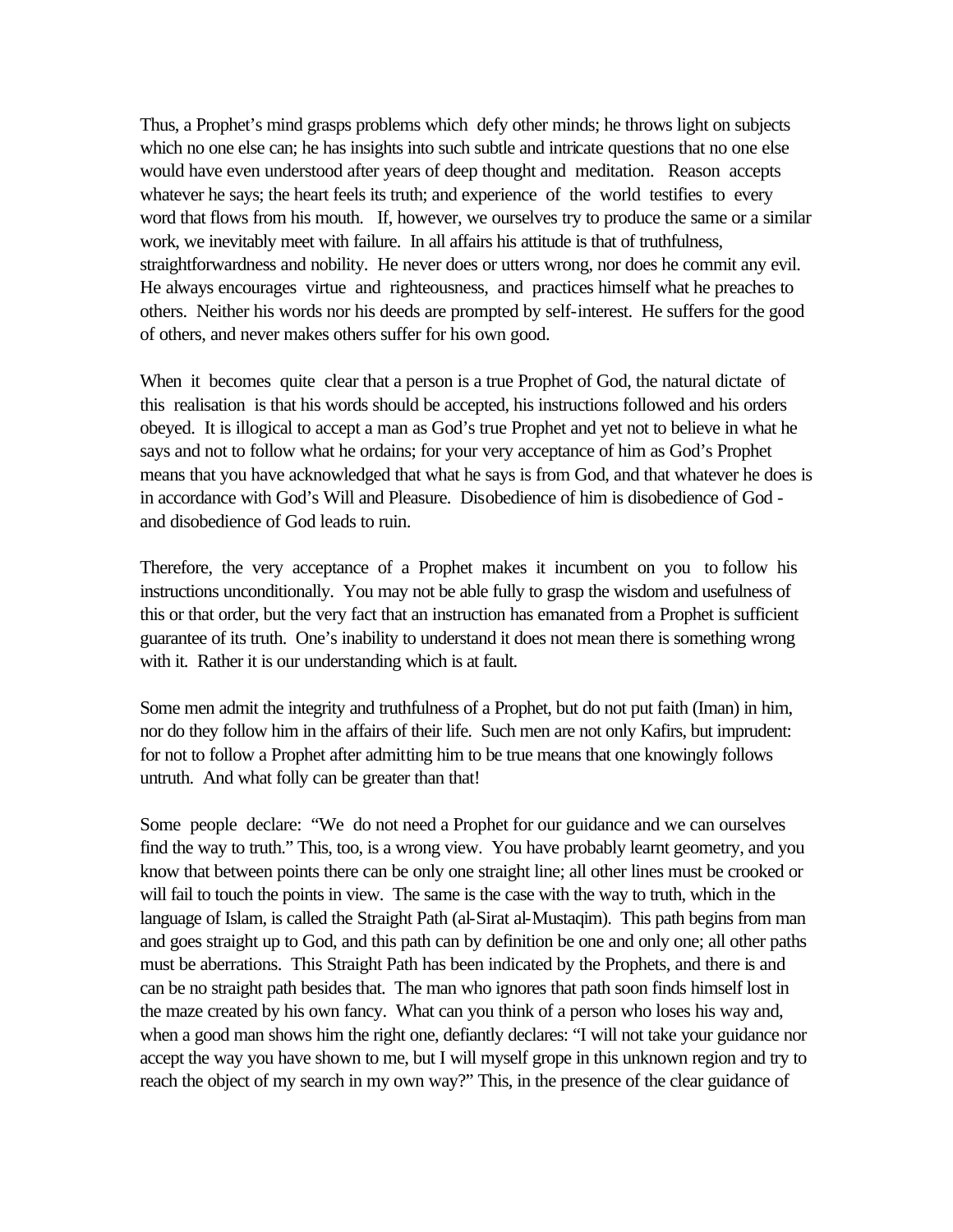the Prophets, is sheer stupidity. If everybody tried to start from scratch, it would be a gross waste of time and energy. We never do so in the sciences and arts: why here?

If you go a little deeper into the matter, it will become clear that a person who disbelieves in a true Prophet cannot find any way, straight or otherwise, to God. This is because a man who refuses to believe the advice of a truthful man adopts such a perverse attitude that he ceases to understand the difference between truth and falsehood and becomes a victim of his own obstinacy, arrogance, bias and perversity. This refusal may be due to false arrogance, or blind conservatism and obstinate adherence to the way of one's forefathers, or to slavery to the lower desires of the self, whose gratification becomes impossible by submission to the teachings of the Prophets.

On the other hand, if a man is sincere and truth-loving, the road to reality opens up to him. He will find in the teachings of the Prophets the very echo of his own soul and discover himself by discovering the Prophets.

Above all, a true Prophet is raised by God Himself. It is He Who has sent him to mankind to convey His message to His people. It is His Command that one should put one's faith in the Prophet and follow him. Thus, one who refuses to believe in God's Messenger refuses to follow God's Commandment and becomes a rebel. There is no denying that one who refuses to acknowledge the authority of the viceroy of a sovereign actually refuses the authority of the sovereign himself. This disobedience turns him into a rebel. God is the Lord of the Universe, the true Sovereign, the King of Kings, and it is the bounden duty of every man to acknowledge the authority of His Messengers and Apostles and to obey them as His accredited Prophets. Anyone who rejects the Prophets of God is a Kafir, be he a believer in God or a disbeliever.

#### Brief History of Prophethood

Now let us look at the history of prophethood. Let us see how this long chain began, how it gradually unfolded itself and finally culminated in the prophethood of the last of the Prophets, Muhammad (blessings of Allah and peace be upon him).

The human race began from one man: Adam. It was from him that the family of man grew and the human race multiplied. All human beings born in this world have descended from that earliest pair: Adam and Eve.1 History and religion are agreed on this point. Nor do scientific investigations into the origin of man show that originally different men came into being, simultaneously or at different points of time, in different parts of the world. Most scientists conjecture that one man would have been brought into existence first and the entire human race might have descended from that one man.

Adam, the first man on earth, was also the first Prophet of God. He revealed His religion - Islam - to him and told him to convey and communicate it to his descendants: to teach them that Allah is One, the Creator, the Sustainer of the world; that He is the Lord of the Universe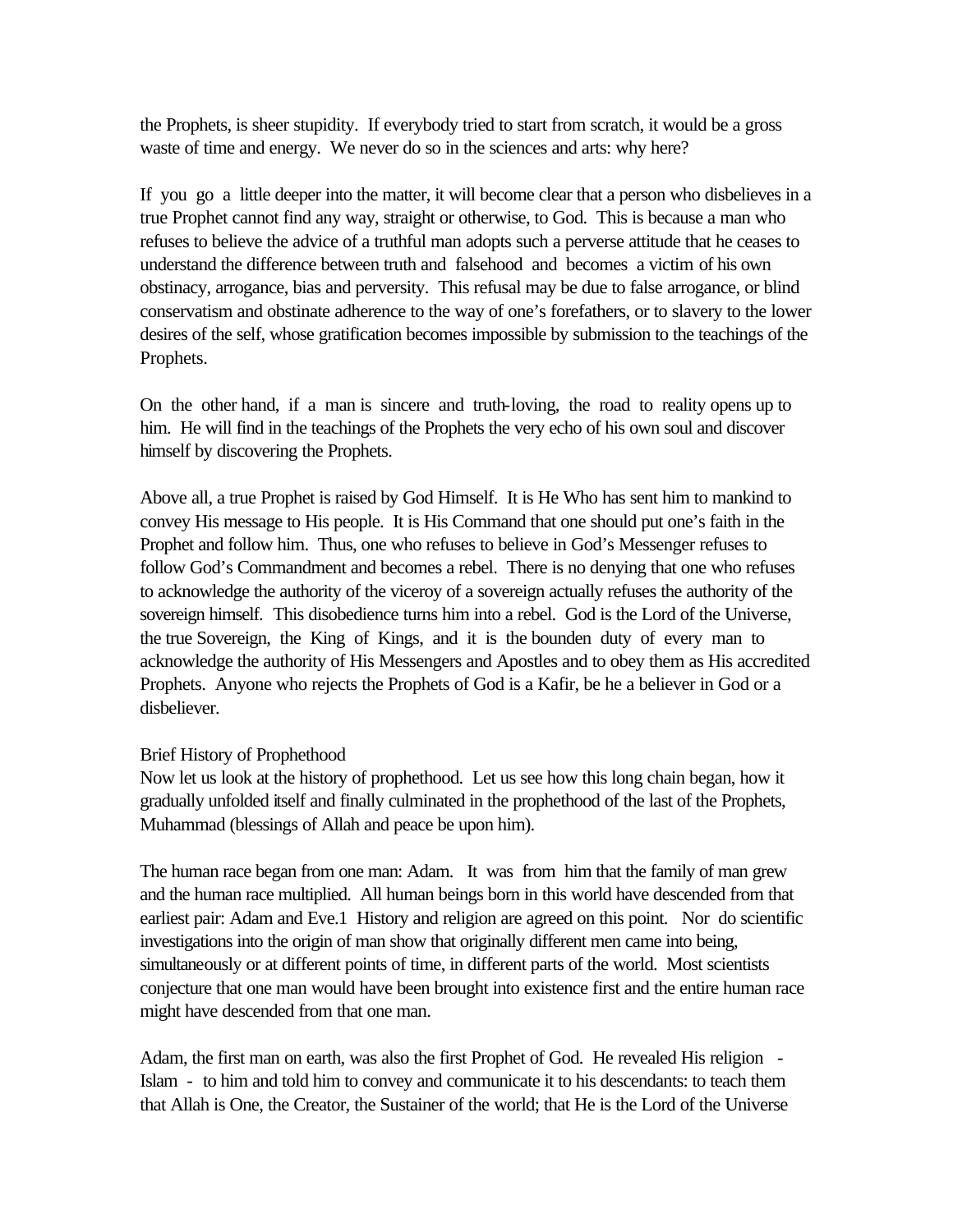and He alone should be worshipped and obeyed, that to Him they would have to return one day and to Him alone they should appeal for help; that they should live righteous lives in accordance with God's pleasure and that if they did so they would be blessed and if they did not they would suffer both here and in the hereafter.

Those of Adam's descendants who were good trod the right path, but those who were bad abandoned their father's teachings. Some began to worship the sun, the moon and the stars; others took to the worship of trees, animals and rivers. Some believed that air, water, fire, health and all the blessings and forces of Nature were each under the control of a different god and that the favour of each one could be won by worship. In this way ignorance gave rise to many forms of polytheism and idolatry, and scores of religions were formulated. This was the age when Adam's progeny had spread over the globe, and formed different races and nations. Every nation had created a different religion for itself, each with rituals of its own. God - the one Lord and Creator of mankind and the universe - was forgotten. Every kind of evil custom grew; many evils began to be considered right and many right things were either ignored or condemned as wrong.2

At this stage God began to raise Prophets among every people. Each one reminded his people of the lesson they had forgotten. They put an end to idol-worship and the practice of associating other deities with God (shirk), did away with all customs of ignorance, taught them the right way of living in accordance with God's pleasure, and gave them laws to be followed and enforced in society. God's true Prophets were raised in every land and among every people. They all possessed one and the same religion - the religion of Islam.3

No doubt the methods of teaching and the legal codes of different Prophets varied

1. This is a very important and revolutionary concept. Its logical outcome is unity of mankind and the equality of human beings. It is stupid to distinguish and discriminate between men on grounds of class, colour, race or territory. In an age when nationalism. narrow racialism and bloodthirsty anti-Semitism have torn the world into shreds. this creed of the unity of mankind is a powerful ray of hope for the future. - Editor.

2. This view of the history of religions is diametrically opposed to the so-called evolutionary view of religion which regards nature-worship as the first stage. More modern scientific studies are confirming the view that worship of one God (Tawhid) was the earliest form of worship and all other forms are perversions of that original religion. Those who want to pursue the topic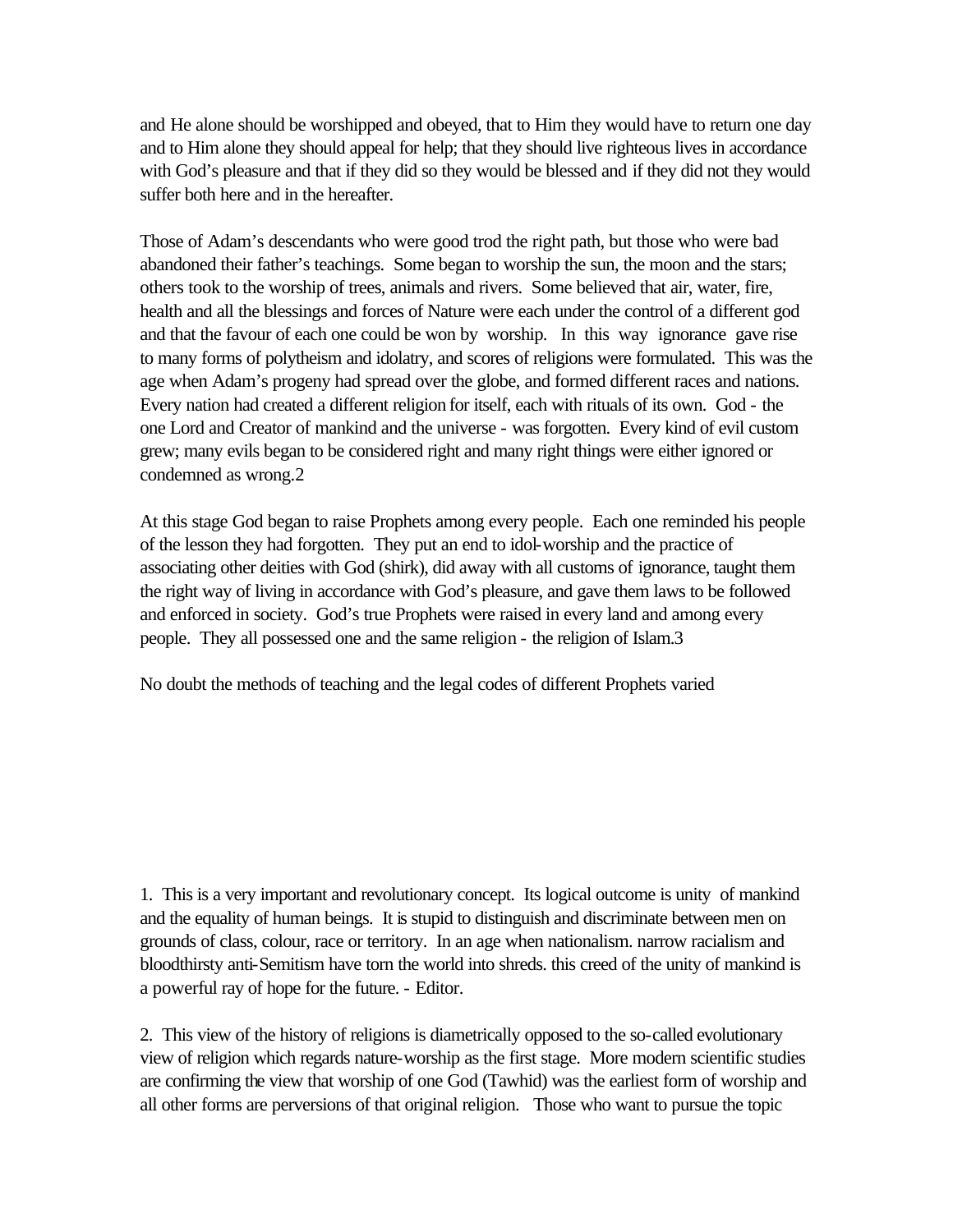may refer to Prof.W. Schmidt's valuable research treatise, The Origin and Growth of Religions, English translation by H. J. Rose (London, Methuen). - Editor.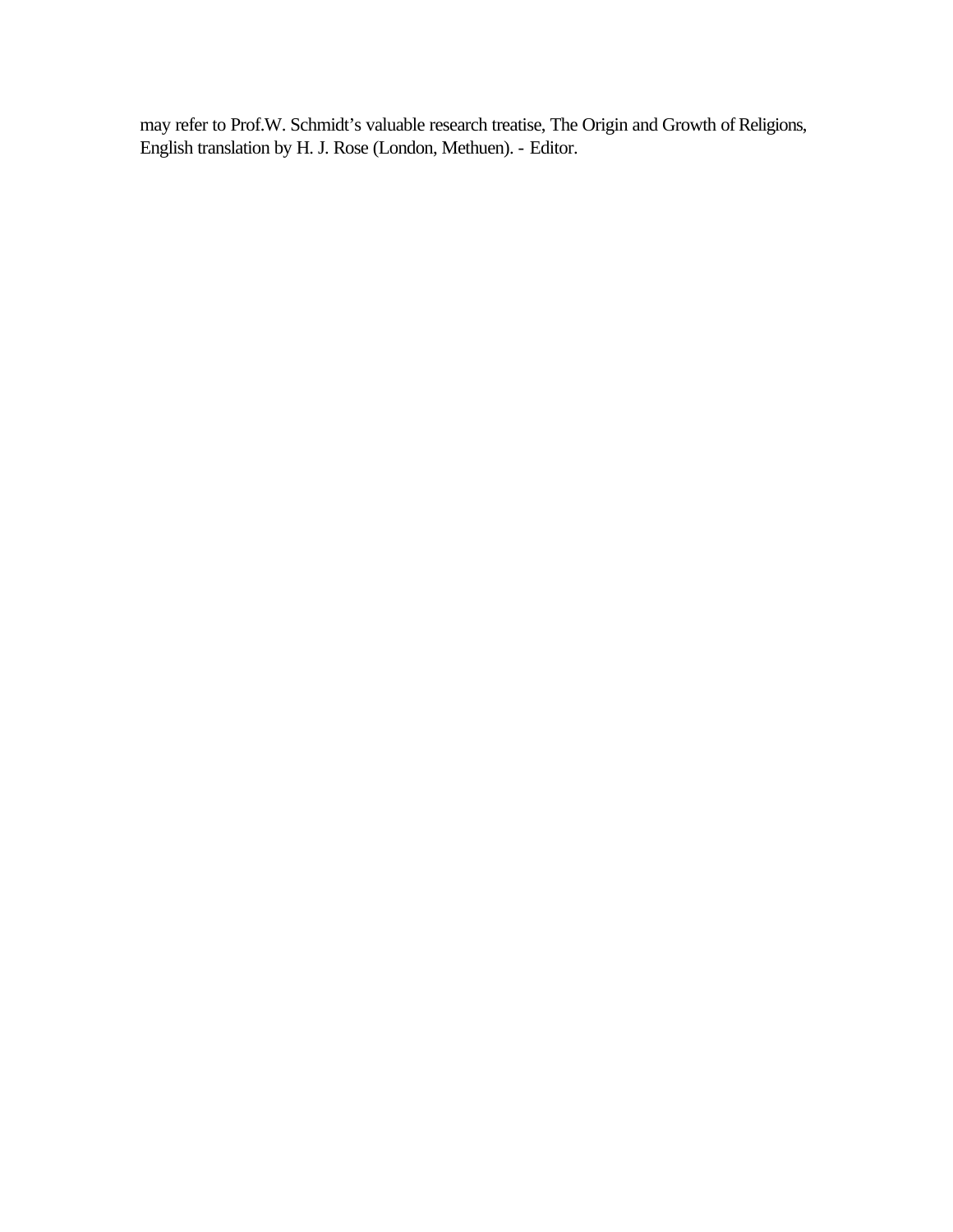in accordance with the needs and the stage of culture of the people among whom they were raised. The particular teachings of each Prophet were determined by the kind of evils which he was trying to eradicate. When people were in the primitive stages of society, civilisation and intellectual development, their laws and regulations were simple; they were modified and improved as the society evolved and progressed.

Such differences were, however, only superficial. The fundamental teachings of all the religions were the same, i.e. belief in the unity of God, adherence to a life of piety, goodness and peace, and belief in life after death with its just mechanism of reward and punishment.

Man's attitude towards God's Prophets has been strange. He has ill-treated them and refused to accept their teachings. Some of the prophets were expelled from their lands; some were assassinated, some, faced with indifference, preached the whole of their lives without winning more than a few followers. But despite the harassment, derision and indignity, to which they were perpetually subjected, these Apostles of God did not cease to spread their message. Their patient determination at last succeeded: large groups of people and nations were converted to their creed.

The false tendencies, born of centuries of deviation, ignorance and malpractice, now took another form. Though they accepted their Prophets during their lives and practiced their teachings, after their deaths they introduced their own distorted ideas into their religions. They adopted novel methods of worshipping God; some even took to the worship of their Prophets. They made the Prophets the incarnations of God or the sons of God; some associated their Prophets with God in His Divinity.

In short, man's varied attitudes in this respect were a travesty of his reason and a mockery of himself; he made idols of those very persons whose holy mission was to smash idols.

By intermixing religion, rituals born of ignorance, baseless and false anecdotes and manmade laws, men so changed and perverted the teachings of the Prophets over the centuries that they became lost in a welter of fictions to the extent that it became impossible to distinguish the grain from the chaff. Not content with this, they made up so many stories about their Prophets that real and reliable accounts of their lives became impossible to discern. Despite all this, the work of the Prophets was not altogether in vain. Traces of truth survived. The idea of God and of life after death was assimilated in some form or other. A few principles of goodness, truthfulness and morality were accepted throughout the world. The Prophets thus

3. There is a common misconception, mostly among Western writers. that Islam owes its origin to the Prophet Muhammad (Blessings of Allah and peace be upon him) and some of the writers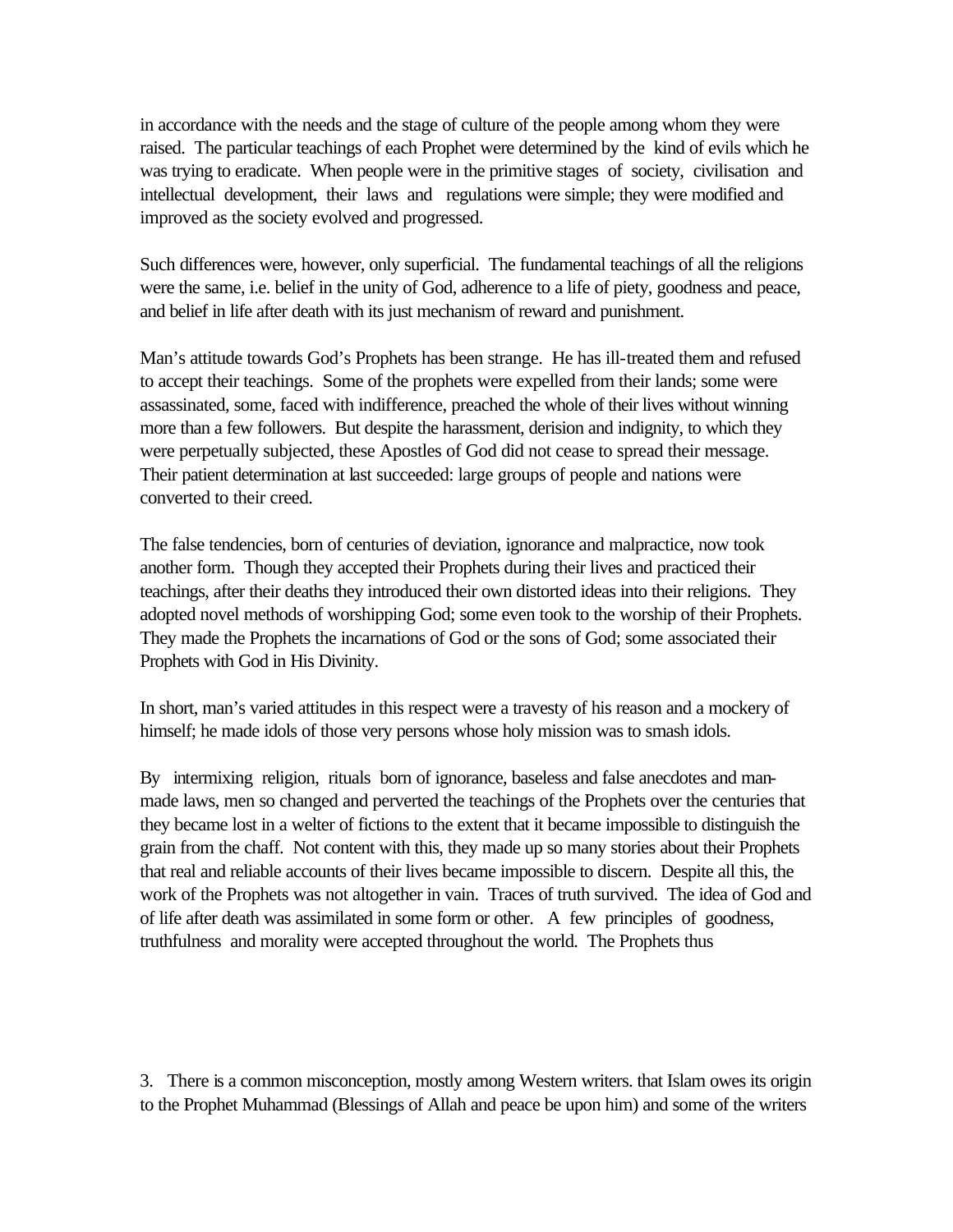even go to the extent of calling him 'the founder of Islam'. This is a travesty of the truth. Islam has been the religion of all the Prophets of God and all of them have brought the same message from Him, Prophets have not been the founders of lslam, they have only been the messengers of it. Islam consists of the Divine Revelation conveyed to mankind by the truthful Prophets. - Editor.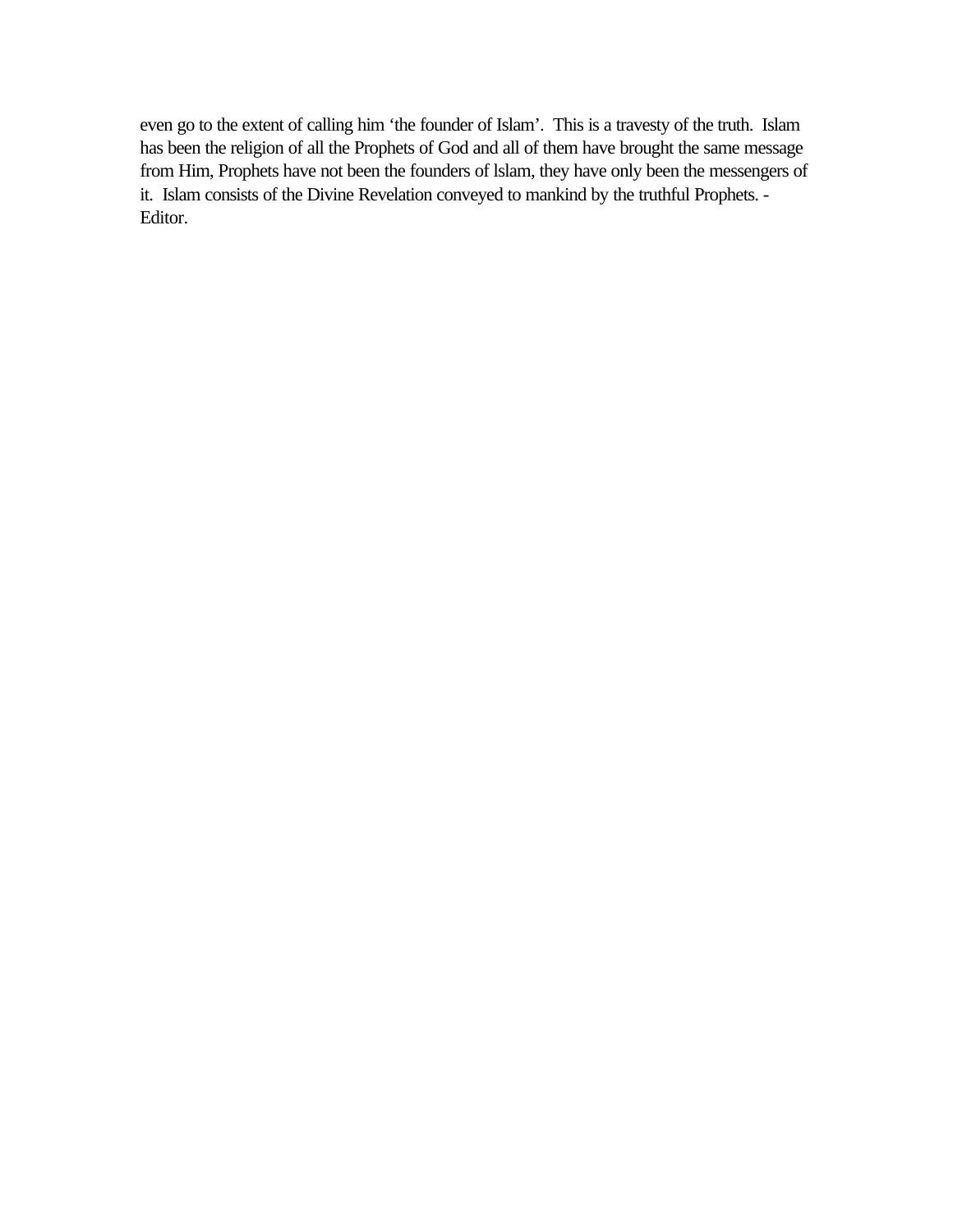repared the mental attitude of their respective peoples in such a way that a universal religion could be safely introduced - a religion which accords with the nature of man, which embodies all that was good in all other creeds and societies, and which is acceptable to mankind.

As we have said above, in the beginning separate prophets appeared among different nations or groups of people, and the teaching of each Prophet was meant specially and specifically for his people. The reason was that at that stage of history, nations were so cut off from each other geographically that opportunities for mutual intercourse were non-existent. In such circumstances it was very difficult to propagate a common World Faith with an accompanying common system of law.

In addition, the ignorance of the early nations was so great that it had given different forms to their moral aberrations and distortions of Faith. It was, therefore, necessary that different Prophets be raised to preach the Truth to them and win them over to God; to gradually eradicate evils and aberrations; to root out ignorance and teach them the simple, pious and righteous life. God alone knows how many thousands of years were spent in thus educating man, and developing him mentally, morally and spiritually.

With the progress and spread of commerce, industry and the arts, intercourse was established between nations. From China and Japan, as far as the distant lands of Europe and Africa, regular routes were opened both by sea and land. Many people learnt the art of writing; knowledge spread. Ideas began to be communicated from one country to another and learning and scholarship began to be exchanged. Great conquerors appeared, extended their conquests far and wide, established vast empires, and knit many different nations under one political system. Thus nations came closer and closer to one another, and their differences became less and less.

It became possible under these circumstances that one and the same faith, envisaging a comprehensive and all-embracing way of life, meeting the moral, spiritual, social, cultural, political, economic and other needs of men and embodying both religious and secular elements could be sent by God to the whole 'of mankind. More than two thousand years ago mankind had reached such a mental awareness that it seemed to be craving for a universal religion.

Buddhism, though it consisted only of a set of moral principles and was not a complete system of life, emerged from India, and spread as far as Japan and Mongolia on one side, and Afghanistan and Bokhara on the other. Its missionaries travelled far and wide in the world. A few centuries later, Christianity appeared. Although the religion taught by Jesus Christ (peace be upon him) was pure Islam, his followers reduced it to a hotch-potch called Christianity, and even this overtly Israelised religion spread to far-off Persia and Asia Minor and to the distant climes of Europe and Africa. From these events it is evident that the conditions of mankind in that age demanded a common religion for the whole human race. Indeed, when people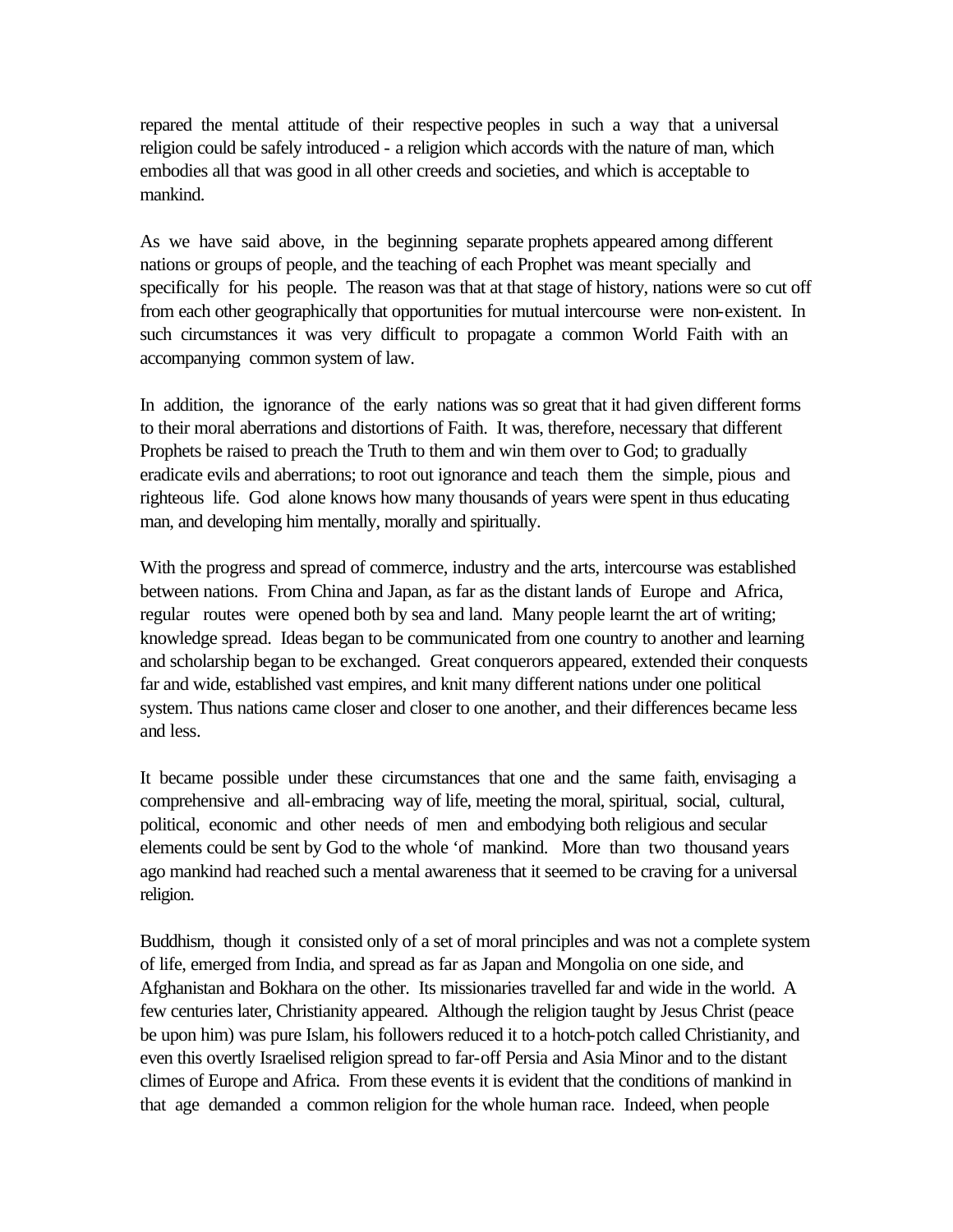found no complete and true religion in existence they began to develop existing religions, however defective, incomplete and unsatisfying they might have been.

At such a crucial stage of human civilisation, when the mind of man was itself craving for a world religion, a Prophet was raised in Arabia for the whole world and for all nations. The religion he was given to propagate was again Islam - but now in the form of a complete and fully-fledged system, covering all aspects of the life of man. He was Muhammad, the Prophet of Islam (blessings of Allah and peace be upon him)!

#### The Prophethood of Muhammad

If we cast a glance at the world atlas, we find that no other country could have been more suitable than Arabia for the much-needed world religion. It is situated right in the middle of Asia and Africa, and Europe is not far away. At the time of Muhammad's (blessings of Allah and peace be upon him) appearance central 'Europe was inhabited by civilised and culturally advanced nations; these people were about the same distance from Arabia as were the people of India.

Look at the history of that era, too, and you will find that no other people were more suited to be endowed with this Prophet than the Arabs. Great nations of the world had long been struggling for world supremacy; as a consequence they had exhausted their resources and vitality. The Arabs were a fresh and virile people. So-called social progress had produced bad habits among the advanced nations, while among the Arabs no such social organisation existed, and they were, therefore, free from the inactivity, debasement and decadence arising out of luxury and sensual satiety.

The pagan Arabs of the fifth century had not been affected by the evil influence of the artificial social systems and civilisations of the great nations of the world. They possessed all the good human qualities of a people untouched by the 'social progress' of the time. They were brave, fearless, generous, faithful to their promises, lovers of freedom and politically independent - not subject to the hegemony of any of the imperial powers.

There were also certain undesirable aspects of their life as well, as we shall mention later on, but the reason for this was that for thousands of years no prophet had risen among them, nor had there appeared a reformer who might have civilised them and purged their moral life of its impurities. Centuries of free and independent desert life had bred and nourished extreme ignorance among them. They had, therefore, become so fixed in their traditions of ignorance that to humanise them was beyond an ordinary man.

At the same time, however, if some person of extraordinary powers were to give them a noble ideal, they would readily rise to act for the achievement of such an ideal. They would be prepared to face the hostility of the entire world in the cause of their mission. It was just such a young, forceful and virile people that was needed to disseminate the teachings of the World Prophet, Muhammad (blessings of Allah and peace be upon him).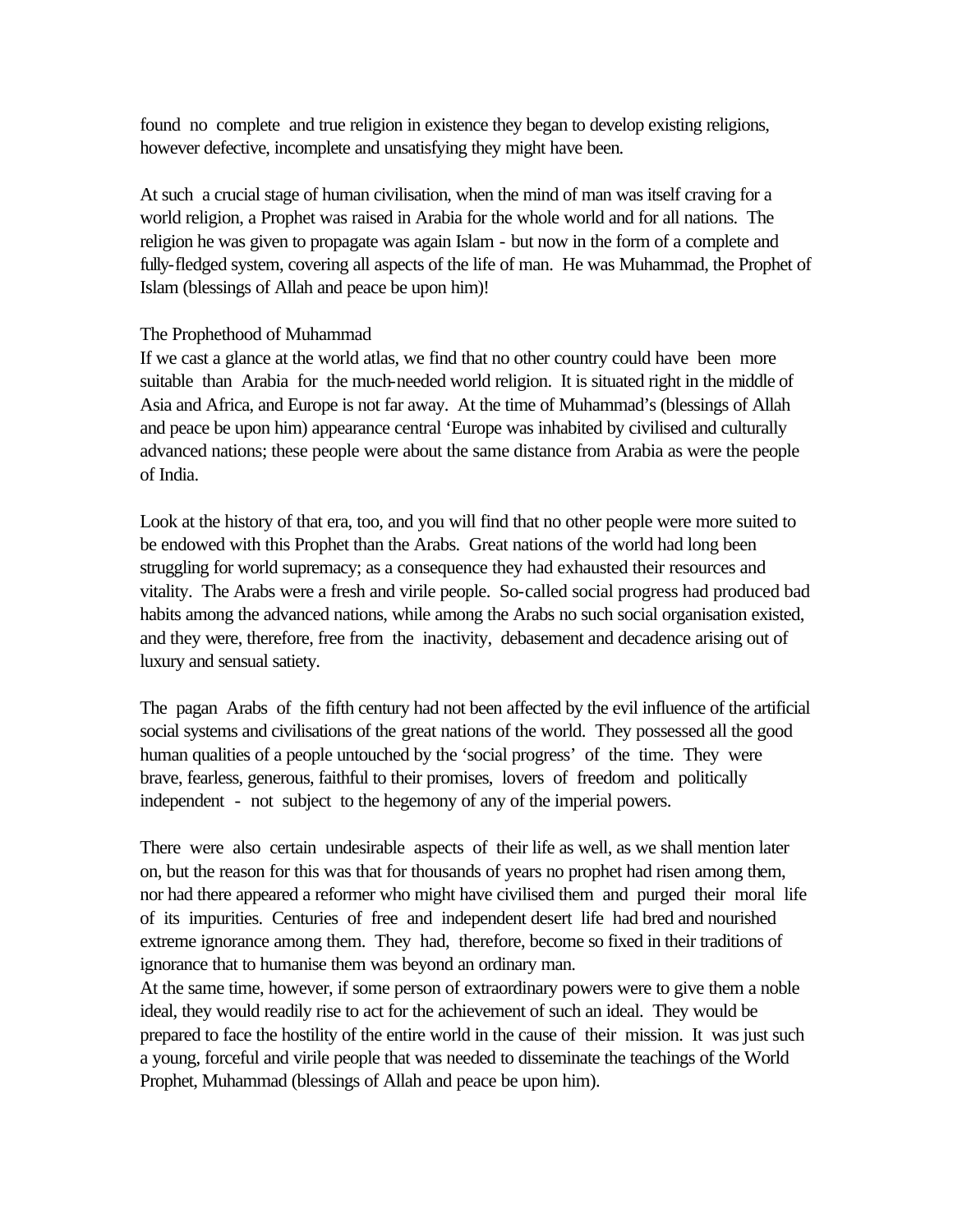Take also the Arabic language. The more you study its literature, the more you will be convinced that there is no other language more suited to express high ideals, to explain the most subtle aspects of Divine knowledge, and to impress the heart of man and mould it into submission to God. Small phrases and brief sentences express a whole world of ideas; they are so powerful that their very sound can move men to tears and ecstasy. They are so sweet that it is as if honey were being poured into one's ears; they are so full of harmony that every fibre of the listener's body is moved by their symphony. It was a rich and powerful language such as this that was needed for the Qur'an, the Great Word of God.

It was, therefore, a manifestation of God's great wisdom that He chose Arabia as the birthplace of the World Prophet. Let us now see how unique and extraordinary was the blessed personality chosen by God for this mission.

#### Muhammad's Prophethood: A Rational Vindication

If one were to close one's eyes and imagine oneself in the world of 1400 years ago, one would find that it was a world completely different from ours. How few and far between were the opportunities for the exchange of ideas! How limited and undeveloped were the means of communication! How meagre was man's knowledge! How narrow his outlook! How enveloped was he in superstition and wild ideas!

Darkness held sway. There was only a faint glimmer of learning, hardly strong enough to light up the horizons of human knowledge. There was neither radio nor telephone, neither television nor the cinema. Railways and cars and aeroplanes were undreamt of, and printing presses were unknown. Hand-written books or copyists alone supplied what little literary material there was to be transmitted from generation to generation. Education was a luxury, meant only for the most fortunate, and educational institutions were very few and far between.

The store of human knowledge was scanty, man's outlook was narrow, and his ideas of men and things were confined to his limited surroundings. Even a scholar of that age lacked in some respects the knowledge possessed by a layman of today, and the most cultured person was less refined than the modern man in the street.

Indeed, humanity was steeped in ignorance and superstition. Whatever light of learning there was seemed to be fighting a losing battle against the darkness prevailing all around. People used to spend a whole lifetime acquiring the modest information which is now everybody's heritage. Things which are classed as 'myth' and 'superstition' today were the unquestionable truths of that age. Acts which we now regard as barbarous were then the order of the day. Methods which appear obnoxious to our moral sense today constituted the very soul of morality; incredulity had assumed such proportions and had become so widespread that people refused to consider anything as sublime unless it appeared in the garb of the supernatural, the uncanny and even the impossible. They had developed such inferiority complexes that they could not imagine human beings possessing saintly souls.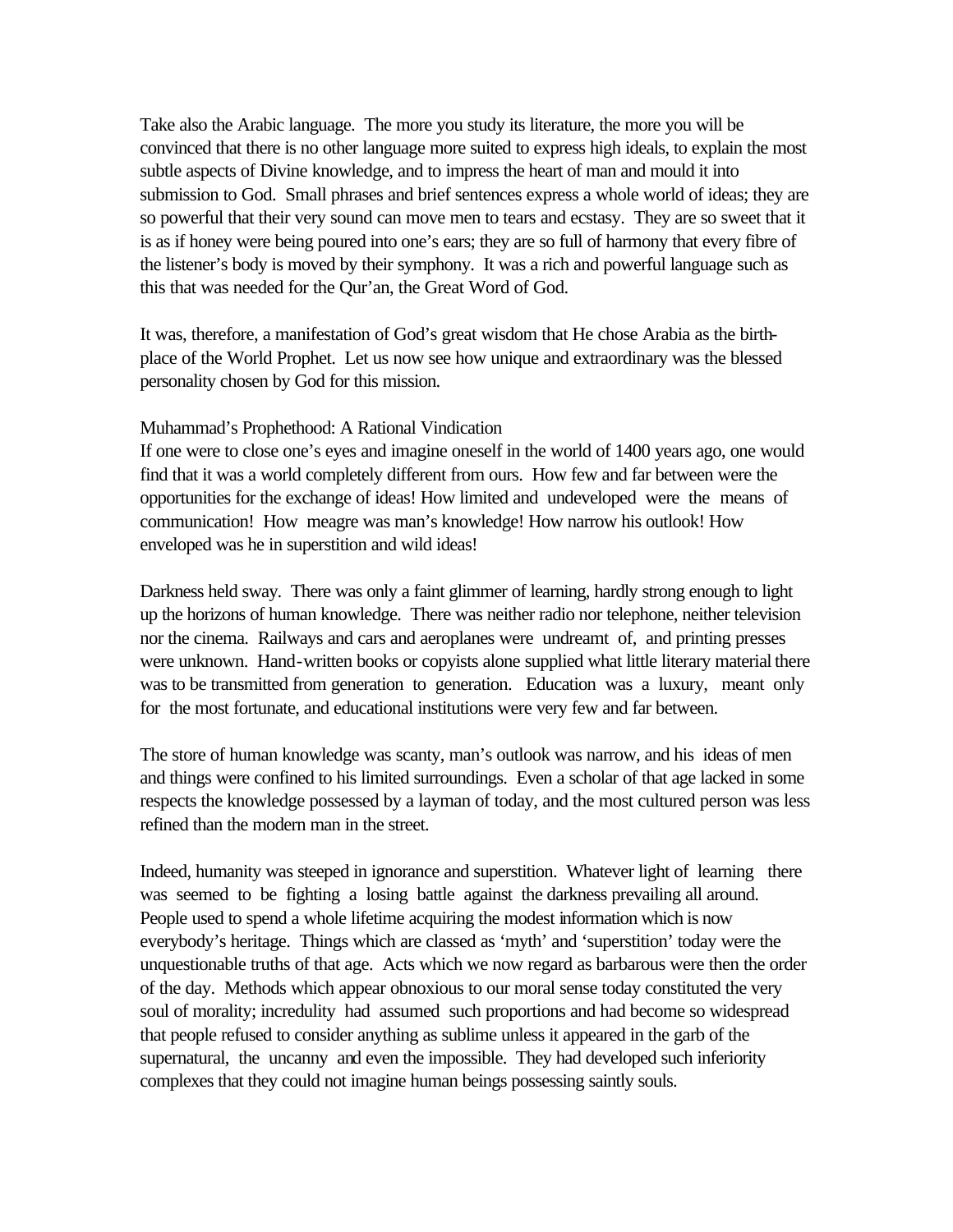## Arabia - The Abyss of Darkness

In that benighted era, there was a territory where darkness lay even heavier than elsewhere. The neighbouring countries of Persia, Byzantium and Egypt possessed a glimmer of civilisation and a faint light of learning. But Arabia stood isolated, cut off by vast tracts of desert.

Arab traders travelling great distances, which took them months, carried their wares to and from these countries, but they had little chance to find out anything about them. In their own country, they did not have a single educational institution or library. No one seemed interested in the cultivation and advancement of knowledge. The few who were literate were not educated enough to understand the existing arts and sciences. Although they did possess a highly developed language capable of expressing the finest shades of human thought in a remarkable manner, a study of the remnants of their literature reveals how limited was their knowledge, how low was their standard of culture and civilisation, how saturated were their minds with superstitions, how barbarous and ferocious were their thoughts and customs, and how decadent were their moral standards.

It was a country without a government. Each tribe considered itself to be an independent sovereign unit. There was no law except the law of the strongest. Loot, arson and murder of innocent and weak people was the order of the day. Life, property and honour were constantly in jeopardy. Tribes were always at daggers drawn with one another. Any trivial incident was enough to spark off a ferocious war. Indeed, Bedouins from one tribe thought they had every right to kill people from other tribes.4

Whatever notions they had of morals, culture and civilisation were primitive in the extreme. They could hardly discriminate between pure and impure, lawful and unlawful. Their lives were barbaric. They revelled in adultery, gambling and drinking. Looting and murder were part of their everyday existence. They would stand stark naked before each other without any qualms of conscience. Even their women-folk would strip nude at the ceremony of circumambulating the Ka'bah. They would bury their daughters alive lest anyone should become their son-in-law. They would marry their step-mothers after the death of their fathers. They were ignorant of even the rudiments of everyday life such as proper eating, dressing and washing.

As regards their religious beliefs, they suffered from the same evils which were playing havoc with the rest of the world. They worshipped stones, trees, idols, stars and spirits; in short, everything conceivable except God.

They knew nothing about the teachings of the Prophets of old. They had an idea that Abraham and Ishmael were their forefathers, but they knew next to nothing about their religious preachings and about the God Whom they worshipped. The stories of Ad and Thamud were to be found in their folklore, but they contained no traces of the teachings of the Prophets Hud and Salih. The Jews and Christians had passed on to them certain legends relating to the Israelite Prophets. They presented a harrowing picture of those noble souls. Their teachings were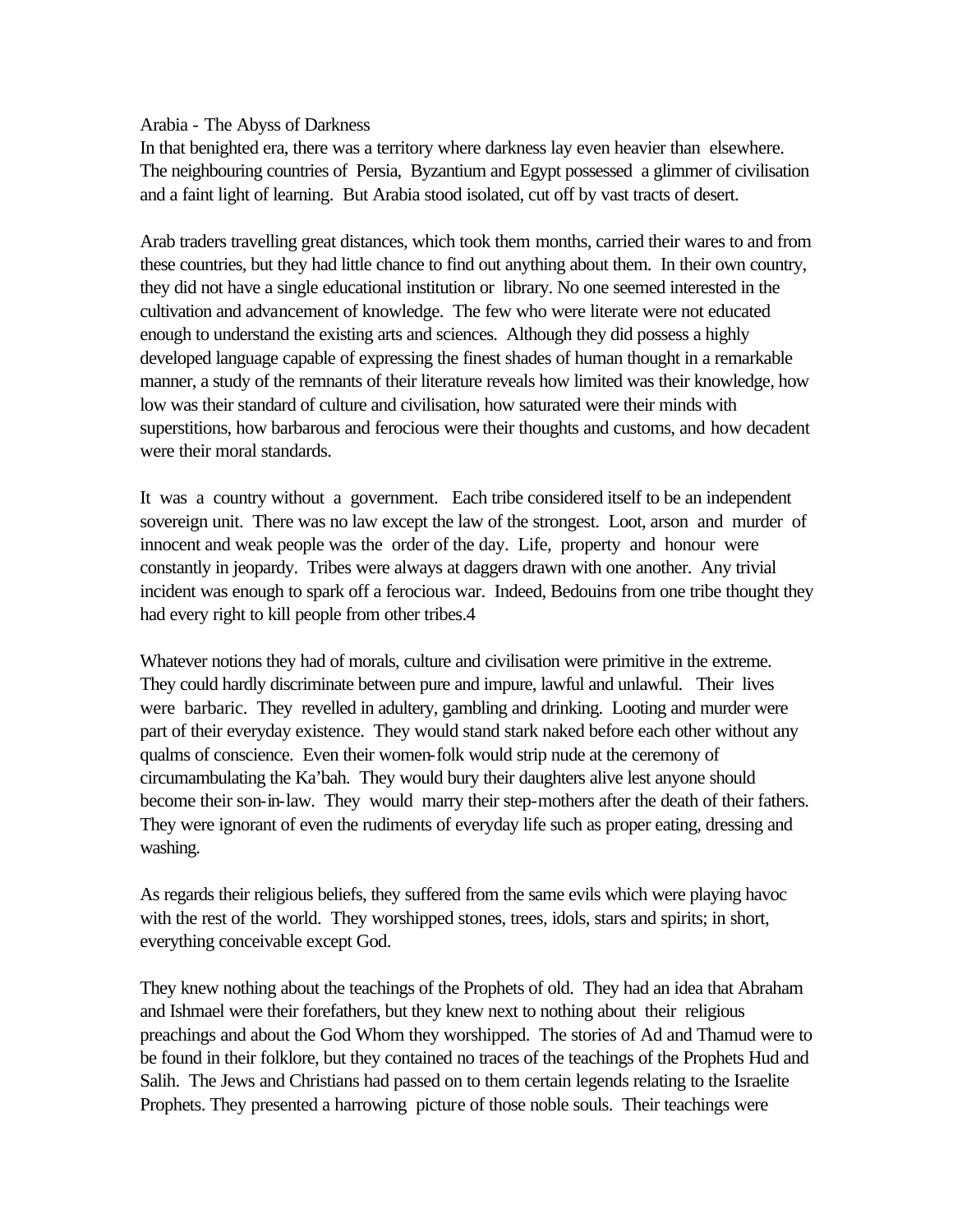adulterated with the figments of their own imagination and their lives were tarred black. Some idea of the religious conceptions of those people can still be got today by looking at those Israelite traditions which Muslim commentators of the Qur'an have conveyed to us. The picture presented of the institution of prophethood and of the character of the Israelite Prophets is the very antithesis of all that those noble followers of truth stood for.

### The Saviour is Born

In such a dark age and in such a benighted country a man is born. His parents die when he is very young and a few years later the sad demise of his grandfather also occurs. Consequently, he is deprived even of that scant training and upbringing which an Arab child of his time could get. In his boyhood he tends flocks of sheep and goats in the company of Bedouin boys. When of age, he takes to commerce. All his associations and all his dealings are with the Arabs alone, whose condition has just been described.

He is completely illiterate and unschooled. He never gets a chance to sit in the company of learned men, for such men were non-existent in Arabia. He does have a few opportunities to go out of his country, but those journeys are confined to Syria and are nothing more than the usual business trips undertaken by Arab trade caravans. If he meets any learned men there, such random - meetings are so rare as to play no part in the forming of his personality. Nor can they be the means of the acquisition of that profound and vast knowledge which transformed an unlettered Bedouin into a leader not only of his own country and age but of the whole world and of all ages to come. These journeys cannot have given him those conceptions and principles of religion, ethics, culture and civilisation: they were non-existent in the world of those days. And they cannot have created that sublime and perfect

4. Prof. Joseph Hell writes in The Arab Civilisation (P. 10): "These struggles destroyed the sense of national unity and developed an incurable particularism; each tribe deeming itself self-sufficient and regarding the rest as its legitimate victims for murder, robbery and plunder."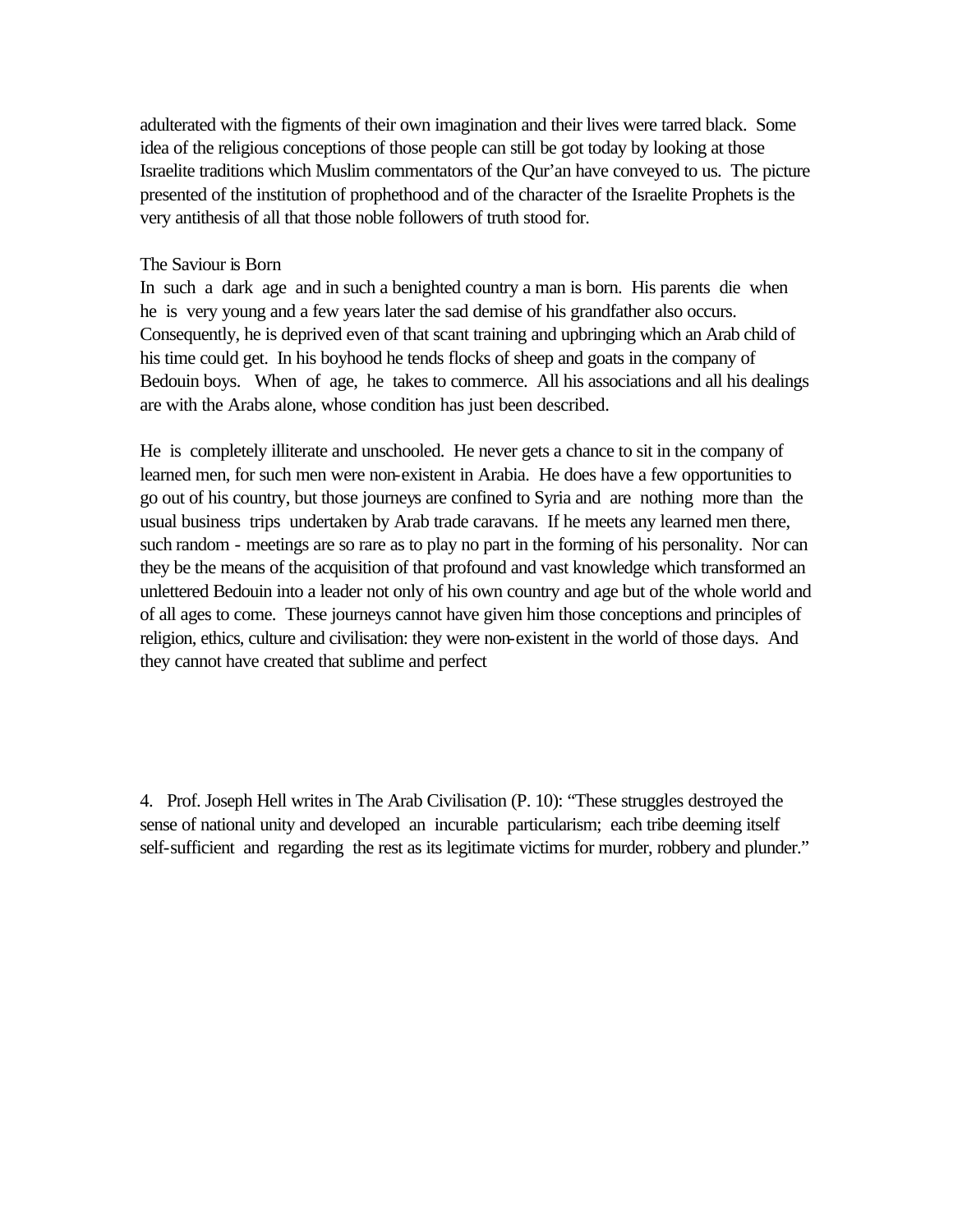human character which was nowhere to be found in those days.

## Diamond in a Heap of Stones

We may now look at the life and work of this noble man in the context not only of the Arabian society but also of the entire world as it stood in that period.

He is totally different from the people among whom he is born and passes his youth and early manhood and attains finally his full stature. Even his worst enemies never accuse him of telling a lie. He never uses obscene and abusive language. He has a charming personality and winning manners with which he captivates the hearts of those who come into contact with him. In his dealings with people he always follows the principles of justice and fair play. He remains engaged in trade and commerce for years, but he never enters into any dishonest transaction. Those who deal with him in business have full confidence in his integrity. The entire nation calls him Al-Amin (the Truthful and the Trustworthy). Even his enemies deposit their valuable belongings with him for safe custody.

He is the embodiment of modesty in the midst of a society which is immodest to the core. Born and bred among a people who regard drunkenness and gambling as virtues, he never touches alcohol and never indulges in gambling. His people are uncouth, uncultured and unclean, but he personifies the highest culture and the most refined aesthetic outlook.

Surrounded on all sides by cruelty, he himself has a heart overflowing with the milk of human kindness. He helps orphans and widows. He is hospitable to travellers. He harms no one; rather, he suffers hardships for others' sakes. Living among those for whom war is bread and butter, he is such a lover of peace that his heart melts for them when they take up arms and cut each other's throats. He stays aloof from the feuds of his tribe, intervening only to bring about reconciliation. Brought up in an idolatrous race, he regards nothing in the heavens and the earth worth worshipping except the One True God. He does not bow before any created thing and does not partake of the offerings made to idols, even in his childhood. Instinctively he hates all worship of any creature and being except God.

In brief, the towering and radiant personality of this man, in the midst of such a benighted and dark environment, may be likened to a beacon-light illumining a pitch-dark night or to a diamond shining in a heap of dead stones.

# A Revolution Comes

After spending a great part of his life in such a pure and civilised manner there comes a revolution in his being. He has had enough of the darkness and ignorance around him. He wants to swim clear of the horrible sea of corruption, immorality, idolatry and disorder which surround him. He finds society out of harmony with his soul. He withdraws alone to the hills, spending days and nights in total seclusion and meditation. He fasts so that his soul and his heart may become still purer and nobler.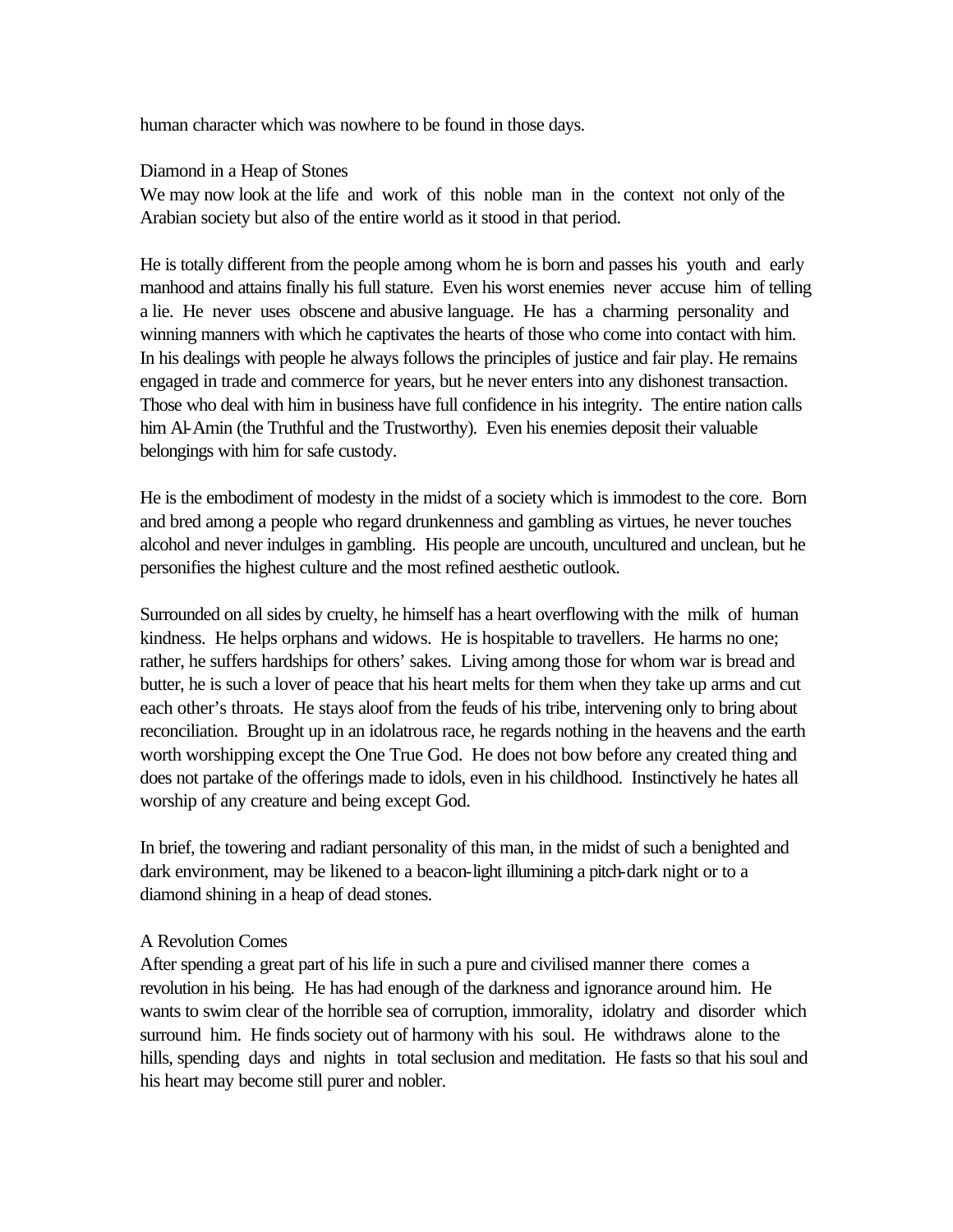He muses and ponders deeply. He is in search of a light to melt away the encompassing darkness. He wants the power to bring about the downfall of the corrupt and disorderly world of his day and lay the foundations of a new and better world.

Suddenly his heart is illuminated with the Divine Light giving him the power he has yearned for. He comes out of the confinement of his cave, goes to the people, and addresses them thus:

"The idols which you worship are a sham. Stop worshipping them from now on. No mortal being, no star, no tree, no stone, no spirit is worthy of human worship. Therefore bow not your heads in worship before them. The entire universe with everything that it contains belongs to God Almighty. He alone is the Creator, the Nourisher, the Sustainer and, consequently, the real Sovereign before Whom all should bow down and to Whom all should pray and render obedience. Thus worship Him alone and obey only His commands.

"Loot and plunder, murder and rapine, injustice and cruelty - all the vices in which you indulge are crimes in the eyes of God. Leave your evil ways. He hates them all. Speak the truth. Be just. Do not kill anyone. Do not rob anyone. Take your lawful share. Give what is due to others in a just manner.

"You are human beings and all human beings are equal in the eyes of God. None is born with the slur of shame on his face; nor has anyone come into the world with the mantle of honour hung around his neck. He alone is high and honoured who is God fearing and pious, true in words and deed. Distinctions of birth and race are no criteria of greatness and honour. One who fears God and does good deeds is the noblest of human beings. One who does not love God and is steeped in bad ways is doomed.

"There is an appointed day after your death when you shall have to appear before your Lord. You shall be called to account for all your deeds, good or bad, and you shall not be able then to hide anything. The whole record of your life shall be an open book to Him. Your fate shall be determined by your good or bad actions. In the court of the True Judge - the Omniscient God - the question of unfair recommendation and favouritism does not arise. You will not be able to bribe Him. No consideration will be given to your pedigree or parentage. True faith and good deeds alone will stand you in good stead at that time. He who has them shall take his abode in the Heaven of eternal happiness, while he who is devoid of them shall be cast in the fire of Hell."

This is the message with which he comes. The ignorant nation turns against him. Abuse and stones are showered on his august person. Every conceivable torture and cruelty is perpetrated on him; and this continues not for a day or two but uninterruptedly for thirteen long, troubled years. At last he is exiled. But he is not given respite even there. He is tormented in various ways in his place of refuge. The whole of Arabia is incited against him. He is persecuted and hounded continuously for fully eight years there. He suffers it all, but does not budge from the stand he has taken. He is resolute, firm and inflexible in his purpose.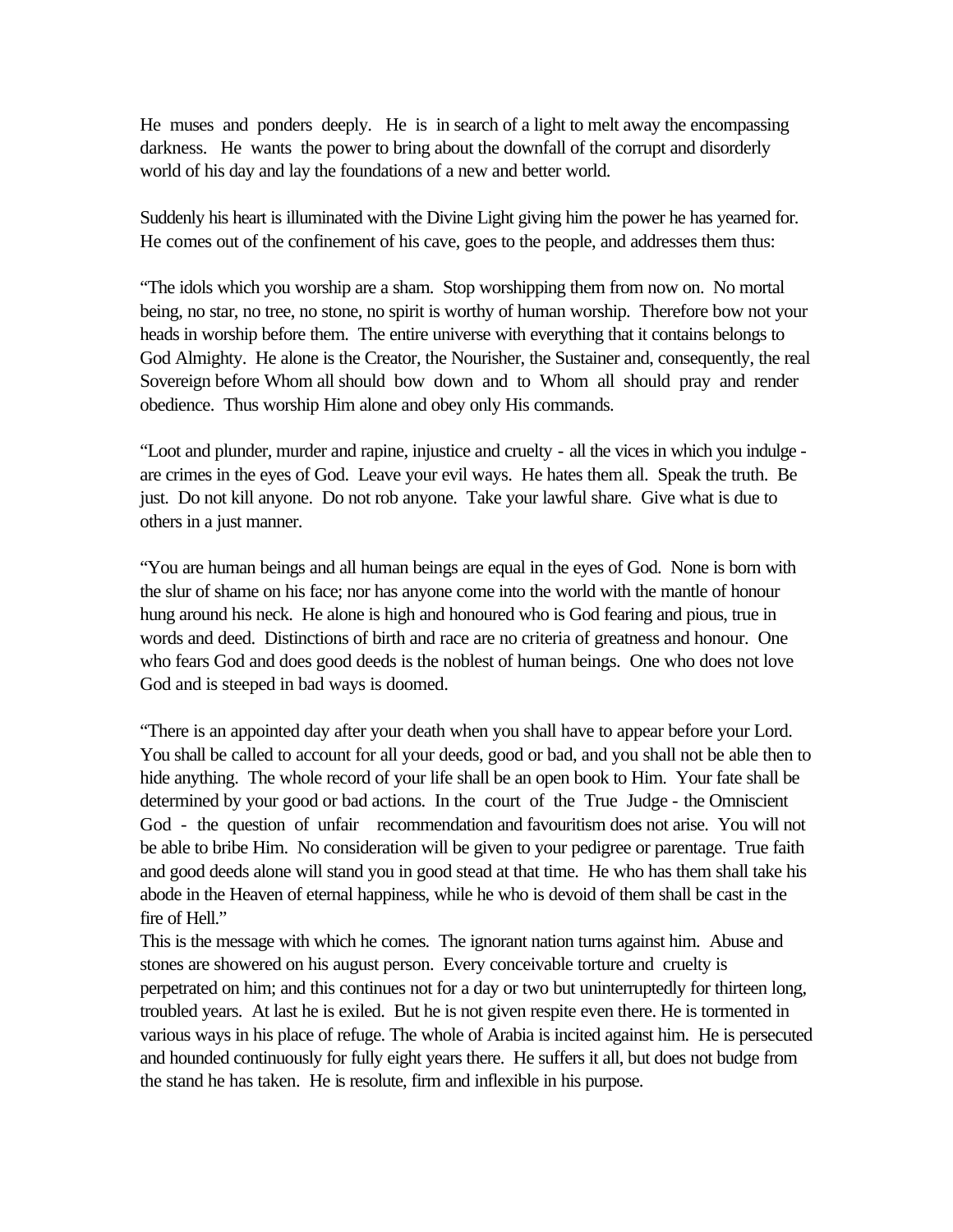#### Why all that Enmity?

One might ask: how is it that his nation became his sworn enemy? Was there any dispute about gold and silver or other worldly possessions? Was it due to any blood-feud? Did he ask for anything from them? No! The whole enmity was based on the fact that he had asked them to worship the One True God and to lead lives of righteousness, piety and goodness. He had preached against idolatry and the worship of other beings besides God, and had denounced their way of life. He had cut at the roots of priestcraft. He had inveighed against all distinctions of high and low between human beings, and had condemned the prejudices of tribe and race as sheer ignorance; and he wanted to change the whole structure of society which had been handed down to them from time immemorial.

In their turn, his countrymen told him that the principles of his mission were hostile to their ancestral traditions and asked him either to give them up or to bear the worst consequences.

Why did he suffer all those hardships? His nation offered to accept him as their king and to lay all the riches of the land at his feet if only he would stop preaching his religion and spreading his message.5 But he chose instead to refuse the tempting offers and to suffer for his cause.

Why? What had he to gain, if those people became pious and righteous?

5. The Prophet Muhammad (blessings of Allah and peace be upon him) had to face tempests of adversity in the cause of truth. He faced all the opposition and oppression with a smile. He stood firm. undeterred by criticism and coercion. When the natives saw that the threats failed to frighten him and the severest tribulations heaped upon his person and his followers could not make them budge. they played another trick - but that too was destined to fail!

 A deputation of the leading Quraish called upon the Holy Prophet and tried to bribe him by offering him the worldly glory they could imagine. They said: "If you want to possess wealth, we will amass for you as much as you wish; if you aspire to win honour and power we are prepared to swear allegiance to you as our overlord and king; if you have a fancy for beauty. you shall have the hand of the most beautiful maiden of your choice."

 But they wanted him to abandon his mission. The terms were extremely tempting for any human mortal. But they had no significance for the Great Prophet. His reply fell like a bomb shell upon the deputation: "Pray! I want neither wealth nor power. I have been commissioned by God to warn mankind. I deliver His message to you. Should you accept it, you shall have joy in this life and eternal bliss in the life hereafter, should you reject it, surely God will decide between you and me."

 On another occasion he said to his uncle, who, under pressure from the leaders of Arabia. was trying to persuade him to abandon his mission: "O Uncle! Should they place the sun in my right hand and the moon in my left in order to make me renounce this mission, it would not be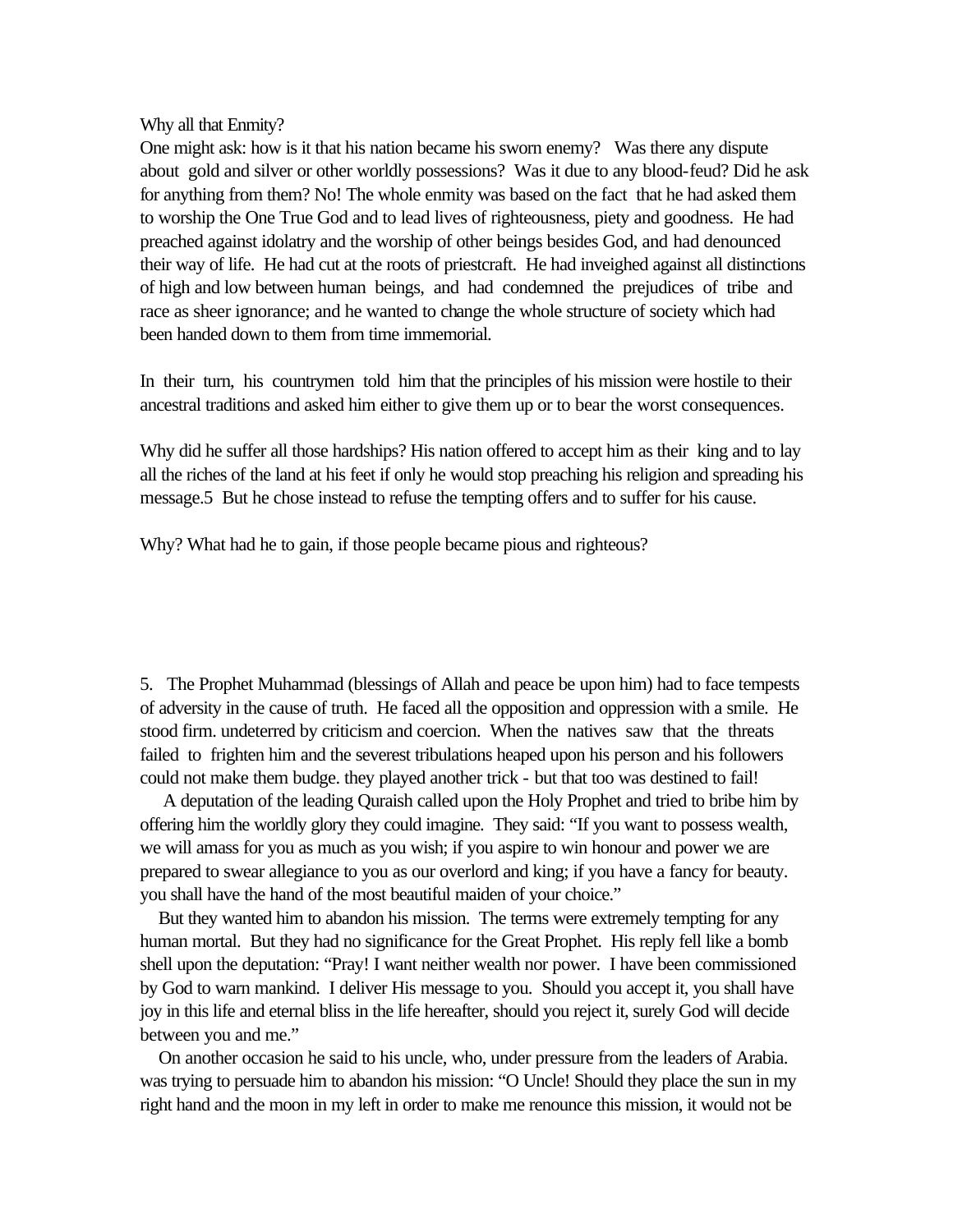so. I will never give it up till it should please God to make it a triumph or I perish in the attempt."

This was the character of the Prophet of Islam! - Editor.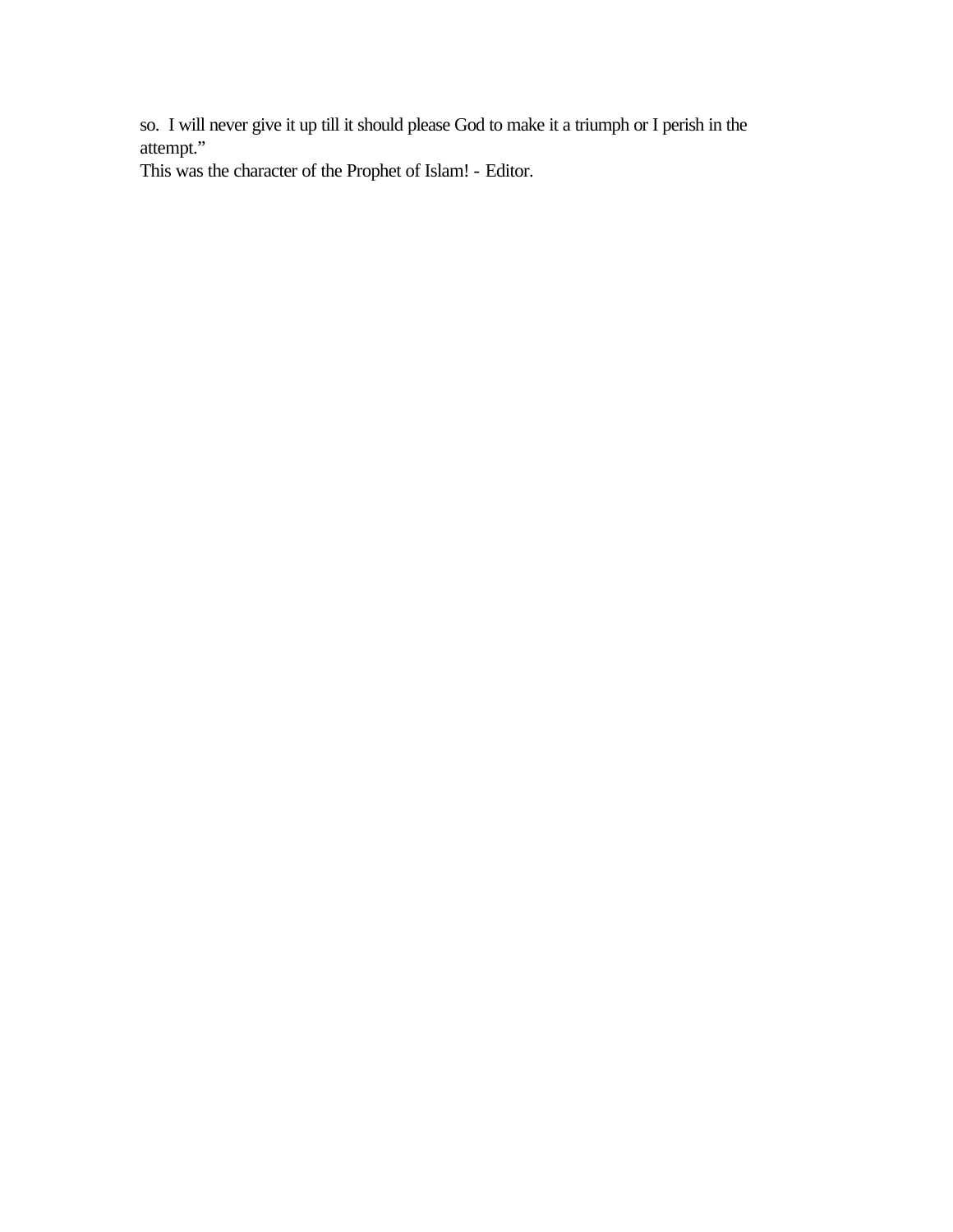Why was it that he cared nothing for riches and luxury, kingship and glory, and ease and plenty? Was he playing for some higher material gain so that these blessings sank into insignificance in comparison with them? Were those gains so tempting that he could elect to go through fire and sword and bear tortures of the soul and torments of the body with equanimity for years? One has to ponder these questions deeply to find the answer.

Can anyone imagine a higher example of self-sacrifice, fellow-feeling and humanity than that a man may ruin his own happiness for the good of others, while those very people for whose betterment he is striving should stone him, abuse him, banish him and harass him even in his exile, and that, in spite of all this, he should continue striving for their well-being? Can anyone who is insincere undergo so much suffering for a false cause? Can anyone who is dishonest exhibit such determination to stick to his guns in the face of dangers and tortures of every description when a whole country rises up in arms against him?

The faith, perseverance and resolution with which he led his movement to ultimate success is eloquent proof of the supreme truth of his cause. Had there been the slightest doubt and uncertainty in his heart, he could never have been able to brave the storm which continued unabated for twenty-one long years.

This is one side of the revolution wrought in his being. The other is even more wonderful and remarkable.

# A Changed Man at Forty - Why?

For forty years he lived as an Arab among Arabs. During that long period he was not known as a statesman, a preacher or an orator. No-one had heard him imparting gems of wisdom and knowledge as he began to do hereafter. He was never seen discoursing on metaphysics, ethics, law, politics, economics and sociology. Let alone being a great general, he was not even known as an ordinary soldier. He had uttered no word about God, the Angels, the Revealed Books, the early Prophets, the bygone nations, the Day of Judgement, Life after Death, Hell and Heaven.

Although he possessed an excellent character and charming manners, and was highly cultured, there was nothing so striking about him which could make men expect something great and revolutionary from him in the future. He was known among his acquaintances as a sober, calm, gentle, law-abiding citizen of good nature. But when he came out of the cave with his Message he was transformed.

When he began preaching his Message the whole of Arabia stood in awe and wonder and was bewitched by his wonderful eloquence and oratory. It was so impressive and persuasive that his worst enemies were afraid of hearing it, lest it should penetrate deep into their hearts or the very marrow of their beings and convert them from their old religion and culture. It was so unique that the whole legion of Arab poets, preachers and orators of the highest calibre failed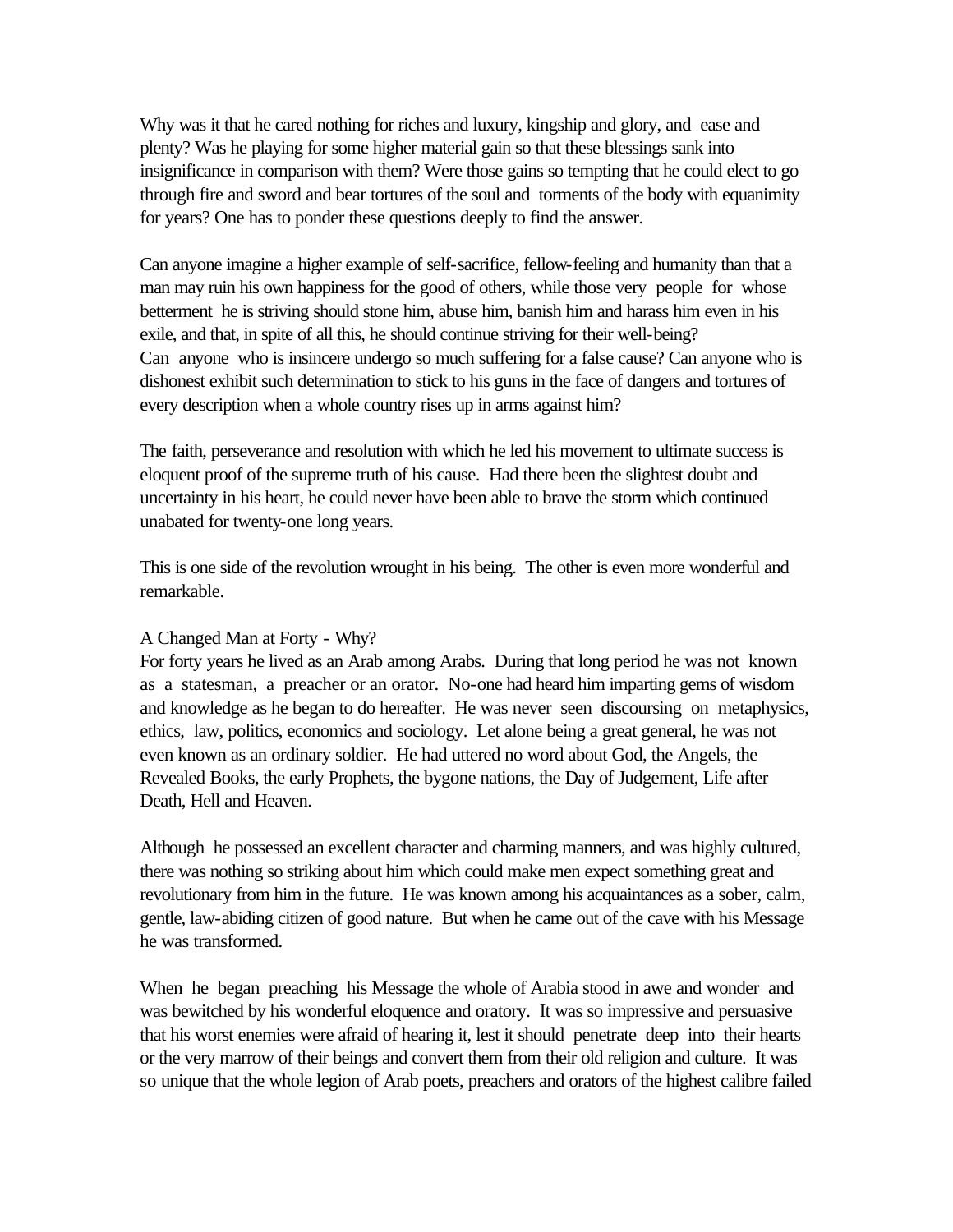to match it in beauty of language and splendour of diction when he threw the challenge to his opponents to produce even a single line like the ones he was reciting.

# His All-embracing Message

Along with this, he now appeared before his people as a unique philosopher a wonderful reformer, a renowned moulder of culture and civilisation, an illustrious politician, a great leader, a judge of the highest eminence and an incomparable general. This unlettered Bedouin, this desert dweller, spoke with learning and wisdom, the like of which none had said before and none could say after him.

He expounded the complex problems of metaphysics and theology. He delivered speeches on the decline and fall of nations and empires, supporting his thesis with historical fact. He reviewed the achievements of the old reformers, passed judgements on the various religions of the world, and gave verdicts on the differences and disputes between nations. He taught ethical canons and principles of culture. He formulated laws of social culture, economic organisation, group conduct and international relations whose wisdom even eminent thinkers and scholars can grasp only after lifelong research and vast experience of men and things. Their beauties, indeed, unfold themselves progressively as man advances in theoretical knowledge and practical experience.

This silent and peace-loving trader who had never even handled a sword before turned suddenly into such a brave soldier that he was never known to retreat however fierce the battle. He became such a great general that he conquered the whole of Arabia in nine years, at a time when the weapons of war were primitive and the means of communication very poor. His military acumen and his ability to transmit the skills of war to a motley crowd of Arabs (who had no equipment worth the name) meant that within a few years he had overthrown the two most formidable military powers of the day and become the master of the greater part of the then known world.

This reserved and quiet man who, for fully forty years, never gave any indication of any political interest or activity, appeared suddenly on the stage of the world as such a great political reformer and statesman that, without the aid of the media, he brought together under one banner, one law, one religion, one culture, one civilisation and one form of government the scattered inhabitants of a desert of twelve hundred thousand square miles - a people who were warlike, ignorant, unruly, uncultured and plunged in internecine tribal warfare.6

He changed their modes of thought, their customs and their Morals. He turned the uncouth in the cultured, the barbarous into the civilised, the evil-doers and bad characters into pious God-fearing and righteous persons.

Their unruly and obstinate natures were transformed into models of obedience and submission to law and order. A nation which had not produced a single great man worth the name for centuries gave birth, under his influence and guidance, to thousands of noble souls who went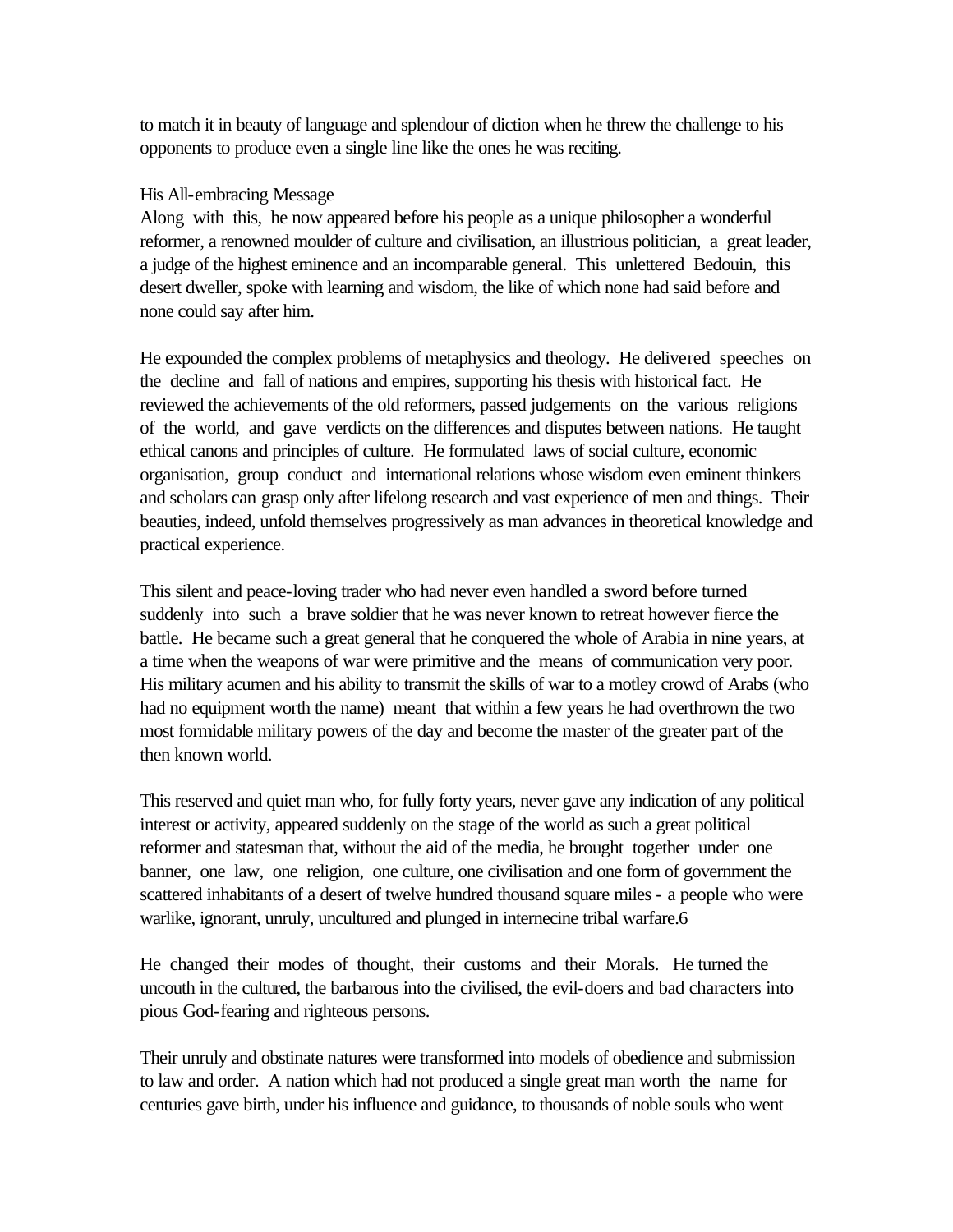forth to far-off corners of the world to preach and teach the principles of religion, morals and civilisation.7

He accomplished this feat not through any worldly lure, oppression or cruelty, but by his humanity, his moral personality and his teaching. With his noble and gentle behaviour he befriended even his enemies. He captured the hearts of the people with his unbounded sympathy and the milk of human kindness. He ruled justly. He did not deviate from truth and righteousness. He did not oppress even his deadly enemies who were after his life, who had stoned him, who had turned him out of his native place, who had set the whole of Arabia against him - nay, not even those who had chewed the raw liver of his dead uncle in a frenzy of vengeance.8 He forgave them all when he triumphed over them. He never took revenge on anyone.

Although he became the ruler of his country, he was so selfless and modest that he remained very simple and sparing in his habits. He lived poorly, as before, in his humble mud-cottage. He slept on a mattress, wore coarse clothes, ate either the simplest food of the poor or went without food at all. He used to spend whole nights standing in prayer before his Lord. He came to the rescue of the destitute and the Penniless.9 He felt not the least insult in working like a labourer. Till his last moments there was not the slightest tinge of royal pomp or hauteur of the high

6. Sir William Muir. a staunch critic of Islam, admits in his book, The Life of Mohammad (p. xciv): "The first peculiarity, then. which attracts our attention is the subdivision of the Arabs into innumerable bodies ... each independent of the others restless and often at war amongst themselves; and even when united by blood or by interest. ever ready on some insignificant cause to separate and give way to an implacable hostility. Thus at the era of Islam the retrospect of Arabian history exhibits, as in the kaleidoscope, an ever-varying state of combination and repulsion, such as had hitherto rendered abortive any attempt at a general union ... The problem had yet to be solved, by what force these tribes could be subdued, or drawn to one common centre; and it was solved by Mohammad" (emphasis ours).

7. It would be instructive to refer here to an important speech of Jaffar ibn Abi Talib. When the oppression of the Muslims of Makka reached its height, the Prophet Muhammad (blessings of Allah and peace be upon him) asked some of them to migrate to the adjoining state of Abbyssinia. A group did so. But the Quraish who were perpetrating every conceivable oppression against the Muslims did not sit by idly. They pursued the Muslims and asked King Negus of Abyssinia to forcefully return his immigrants. In the court of King Negus, Jaffar made a speech which threw light on the revolution that the Holy Prophet had brought about. He said: "O King! We were ignorant people, given to idolatry. We were used to eating corpses even of dead animals, and to doing all kinds of disgraceful things. We did not carry out our obligations to our relations, and ill-treated our neighbours. The strong among us would thrive at the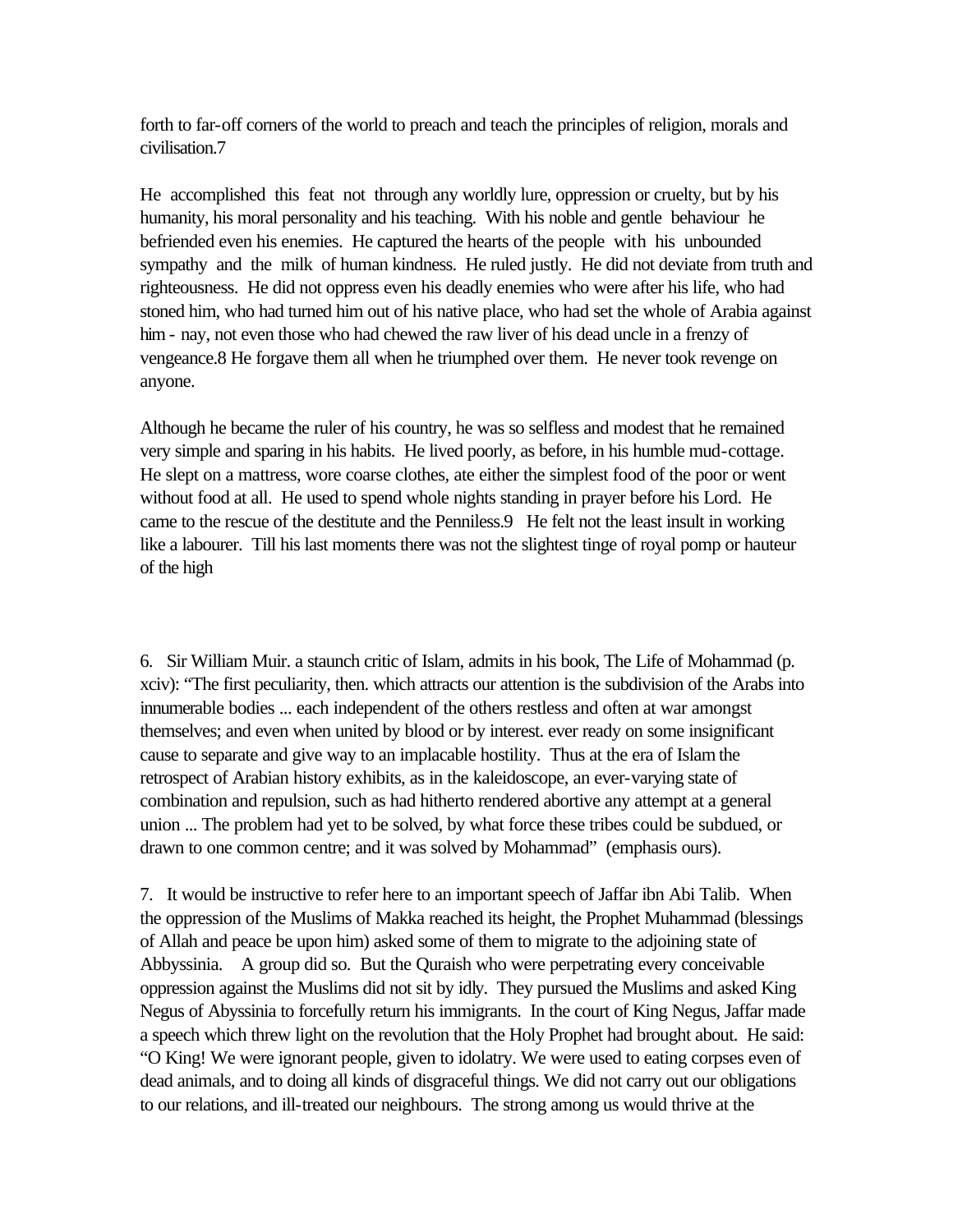expense of the weak, till, at last, God raised a Prophet for our reformation. His descent, his righteousness, his integrity and his piety are well known to us all. He called us to the worship of God and exhorted us to give up idolatry and stone-worship. He enjoined us to speak the truth, to make good our trusts, to respect ties of kinship, and to do good to our neighbours. He taught us to shun everything foul and to avoid bloodshed. He forbade all manner of indecent things: telling lies, misappropriating orphan's belongings, and bringing false accusation against the chastity of women. So we believed in him. followed him, and acted upon his teaching.."

8. On the occasion of the Battle of Uhud, Hinda, the wife of the chief of the pagan Arabs, actually chewed the raw liver of the Prophet's uncle, Hamza.

9. The Prophet said: "Anyone who, dies in debt or leaves behind dependents who are in danger of becoming destitute should come to me because I am their guardian." His whole life bears ample testimony to this.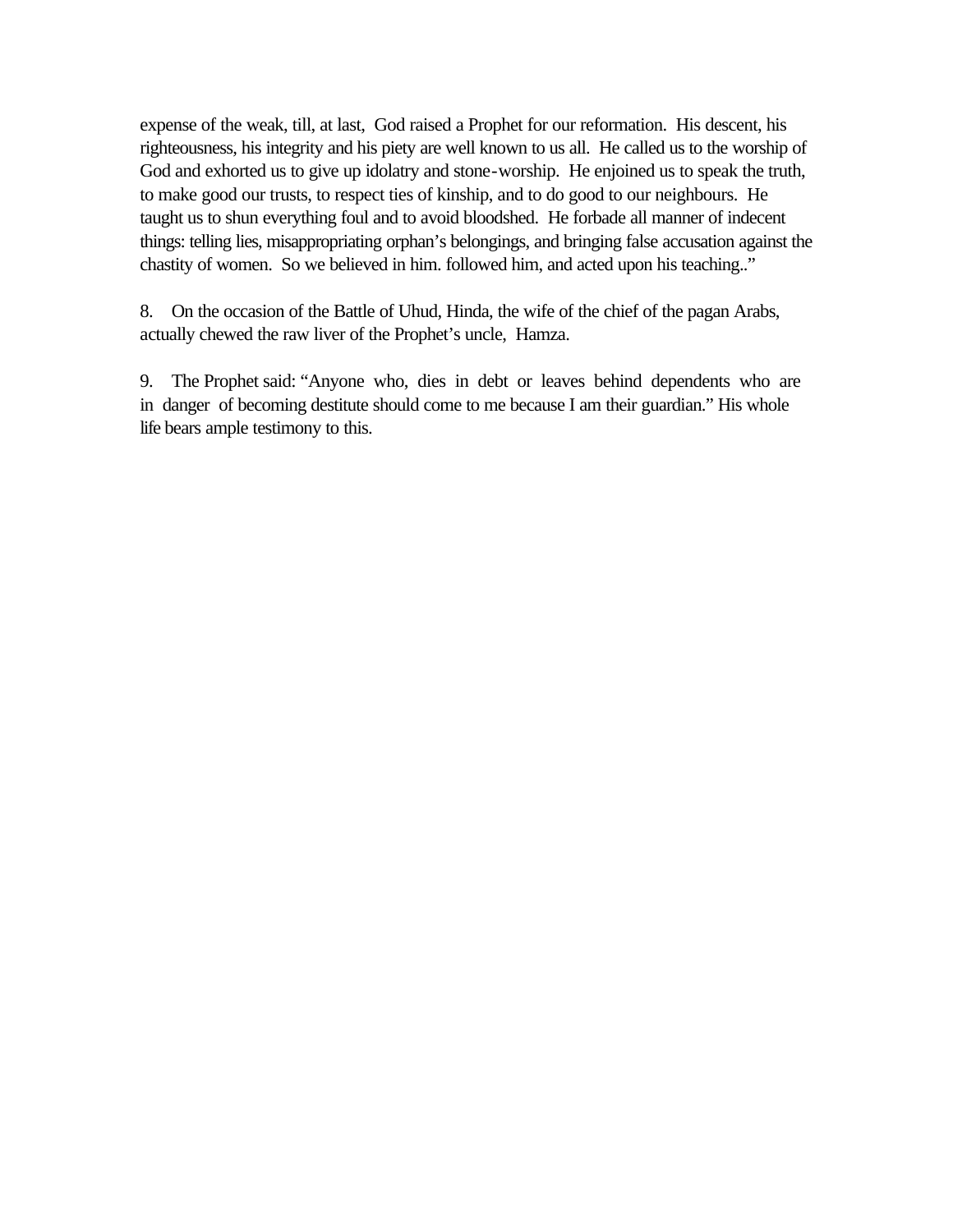and mighty in him. Like any ordinary man he would sit and talk with people and share their joys and sorrows. He would so mingle with the crowd that a stranger would find it difficult to single out the leader of the people and the ruler of the nation from the rest of the company.

He never sought any reward or profit for himself, nor left any property to his heirs. He dedicated his all to his Millah. He did not ask his adherents to earmark anything for him or his descendants, so much so that he forbade his progeny to receive the benefit of poor-tax (Zakah).

#### His Contribution to Human Thought

The achievements of this great man do not end here. To arrive at full appreciation of his worth one has to view them against the background of the history of the world as a whole. This reveals that this unlettered dweller of the desert of Arabia, who was born in the 'dark ages' some 1400 years ago, is the real pioneer of our modern age. He is not only the leader of those who accept his leadership but also of those who do not, even of those who denounce him - the only difference being that the latter are unaware that 'he is still imperceptibly influencing their thoughts and their actions and is the governing principle of their lives and the guiding spirit of the modern times."10

It was he who turned the course of human thought from superstition-mongering, love for the unnatural and the inexplicable, and monasticism towards a rational approach, love for reality, and a pious, balanced worldly life which regarded only supernatural happenings as miracles and demanded them for the verification of the truth of a religious mission, urged that rational proof should be the criterion of truth. It was he who opened the eyes of those who had been accustomed to look for the signs of God in natural phenomena.

10. Arthur Leonard says: "Islam, in fact, has done a work. She has left a mark on the pages of human history, which is so indelible that it can never be effaced . . . that only when the world grows will be acknowledged in full."

 John Devenport, a leading scientist, observed: "it must be owned that all the knowledge. whether of physics, astronomy, philosophy or mathematics, which flourished in Europe from the 10th century, was originally derived from the Arabian schools, and the Spanish Saracen may be looked upon as the father of European philosophy." - Quoted by A. Karim in Islam's contribution to Science and Civilisation.

 Bertrand Russell, the famous British philosopher, wrote: "The supremacy of the East was not only military, science, philosophy, poetry and the arts all flourished ... in the Muhammedan world at a time when Europe was sunk in barbarism. Europeans, with unpardonable insularity, call this period 'The Dark Ages': but it was only in Europe that it was dark - indeed only in Christian Europe, for Spain, which was Muhammedan, had a brilliant culture." - Pakistan Quarterly, Vol. IV, No. 3, (emphasis ours).

Robert Briffault, the renowned historian, acknowledges in his book The Making of Humanity: "It is highly probably that but for the Arabs, modern European civilization would never have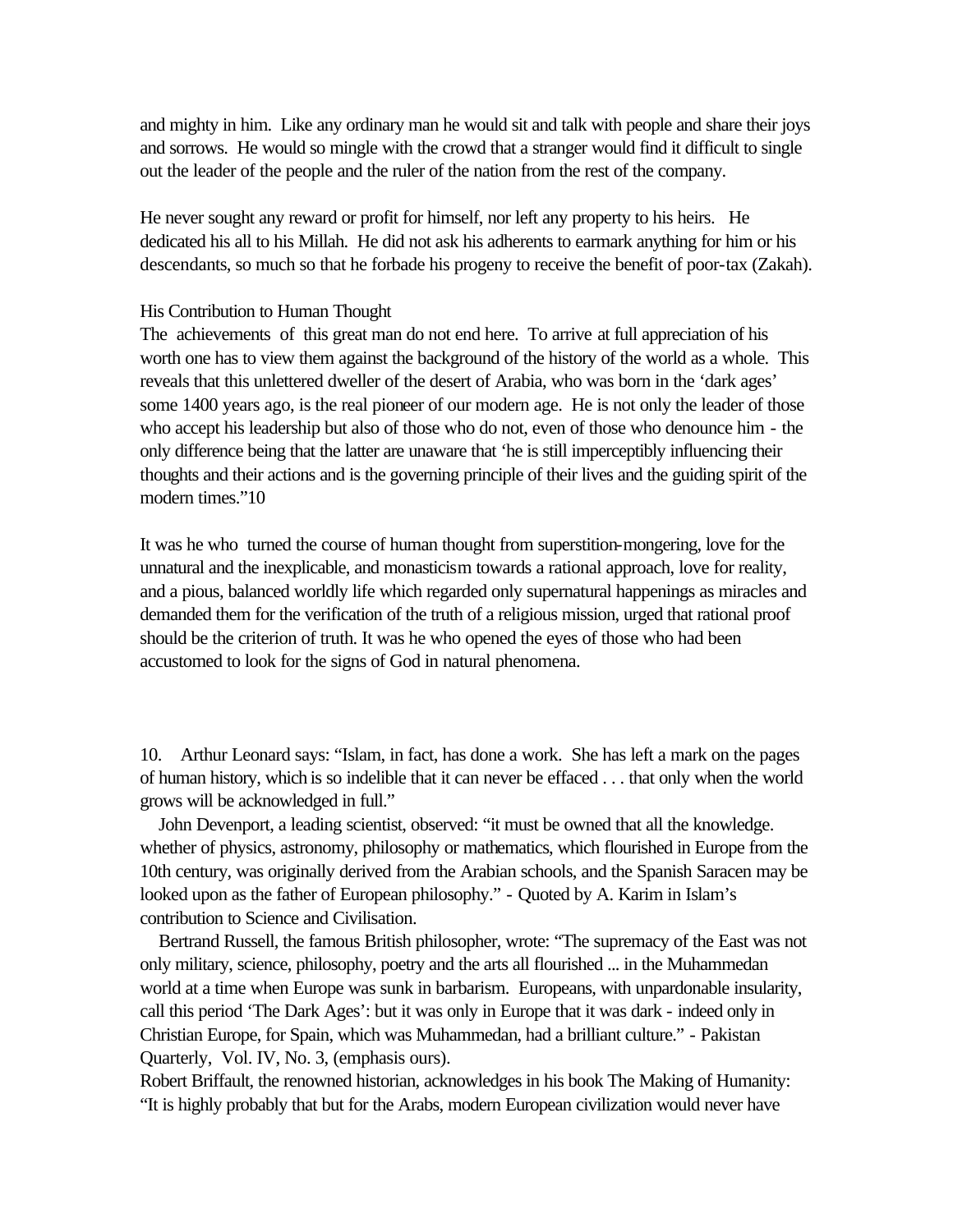assumed that character which has enabled it to transcend all previous phases of evolution. For although there is not a single aspect of human growth in which the decisive influence of Islamic culture is not traceable, nowhere is it so clear and momentous as in the genesis of that power which constitutes the paramount distinctive force of the modern world and the supreme source of its victory - natural sciences and the scientific spirit ... What we call science arose in Europe as a result of a new spirit of inquiry: of new methods of investigation, of the method of experience, observation, measurement, of the development of mathemaics in a form unknown to the Greeks. That spirit and those methods were introduced into the European world by the Arabs."

 Stanwood Cobb, founder of the Progressive Education association, says: "Islam ... was the virtual creator of the Renaissance in Europe." - Quoted by Robert L. Gullick, Jr., in Muhammad the Educator.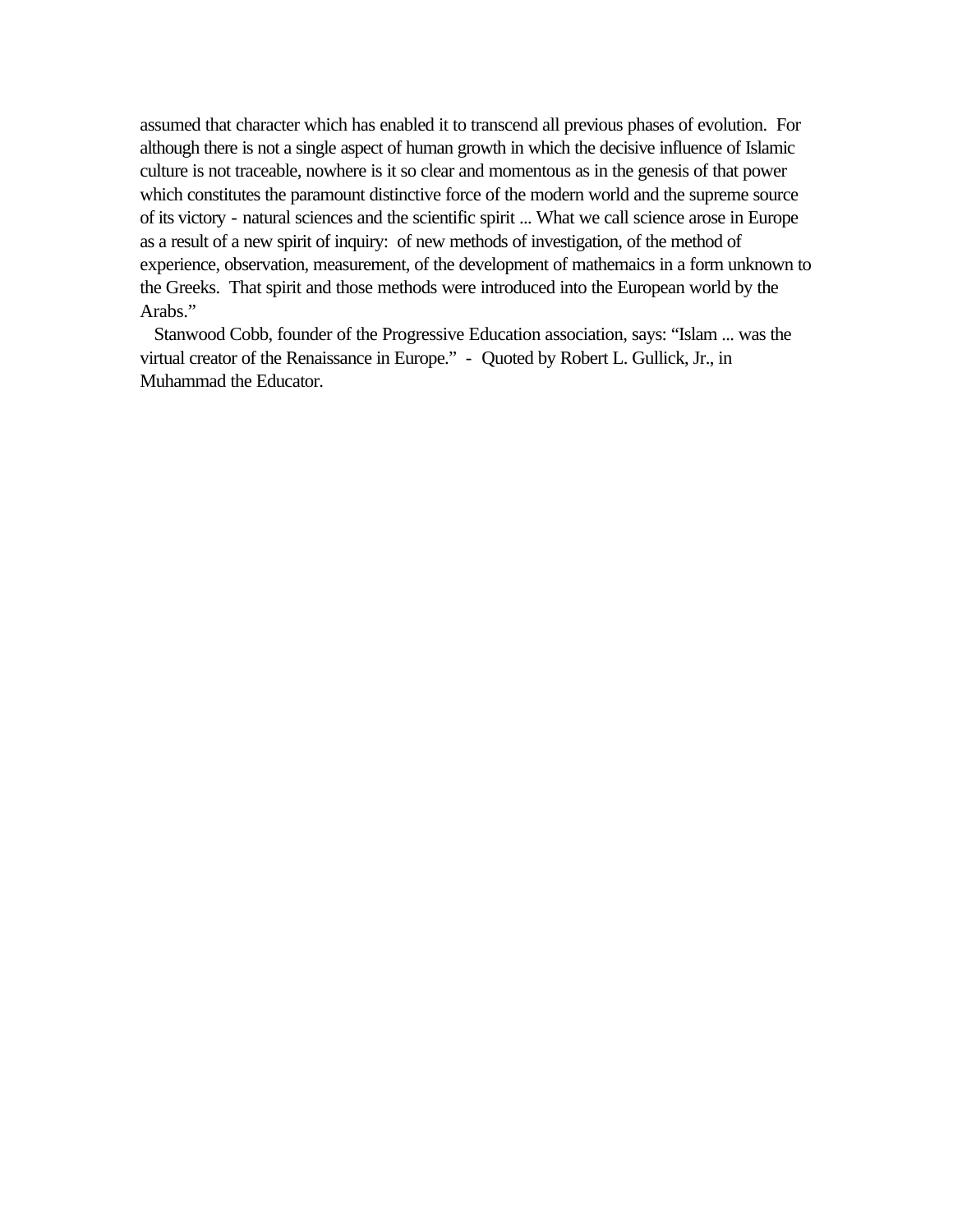It was he who, in place of groundless speculation, led human beings to the path of rational understanding and sound reasoning on the basis of observation, experiment and research. It was he who clearly defined the limits and functions of sense perception, reason and intuition. It was he who brought about a rapprochement between spiritual and material values. It was he who harmonised Faith and Knowledge and Action, who, in short, evolved true religiosity on the basis of the scientific spirit.

It was he who eradicated idolatry, man-worship and polytheism in all forms so thoroughly and created such a firm faith in the Unity of God that even those religions which were based entirely on superstition and idolatry were forced to adopt a monotheistic approach. It was he who changed the basic concepts of ethics and spirituality. Those who believed that asceticism and self-annihilation alone led to moral and spiritual purity - that purity could only be achieved by running away from life, disregarding all the desires of the flesh and subjecting the body to all types of tortures - he showed the path of spiritual evolution, moral emancipation and attainment of salvation through active participation in the affairs of the world around them.

It was he who brought home to man his true worth; those who acknowledged only a Godincarnate or a son of God as their moral preceptor or spiritual guide were told that human beings with no pretensions to Godhead could become vicegerents of God on earth; those who proclaimed and worshipped powerful personages as their gods were made to understand that their false lords were mere ordinary human beings and nothing more. It was he who stressed the point that no person could claim holiness, authority and overlordship as his birthright and that no-one was born with the stigma of untouchability, slavery or serfdom. It was he and his teaching which inspired thoughts of the unity of mankind, equality of human beings, true democracy and real freedom.

Laws which he gave have penetrated deep into the structures of society, and this process continues up to this day. The basic principles of economics which he taught have ushered in many a movement in world history and hold out the same promise for the future. The laws of governance which he formulated brought about many upheavals in political theories and continues to have influence even today. The fundamental principles of law and justice which bear the stamp of his genius have influenced to a remarkable degree the administration of justice in the courts of nations. This unlettered Arab was the first person to formulate a framework of international relations and lay down laws of war and peace. No one previously had even the remotest idea that there could be an ethical code of war and that relations between different nations could be regulated on the basis of common humanity11.

11. For details, see Abul A'la Mawdudi's Al-Jihad fi'l-Islam.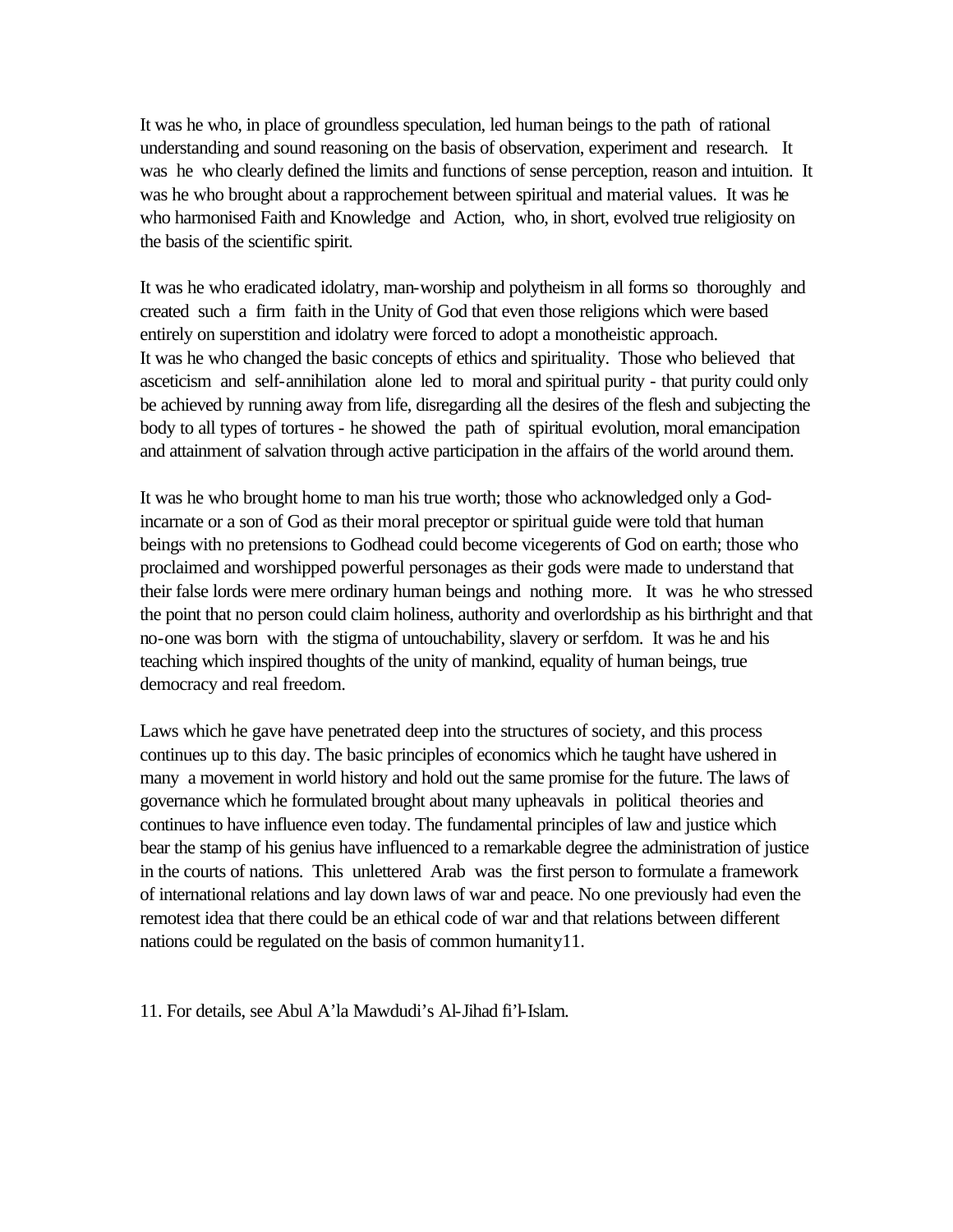# The Greatest Revolutionary

In the cavalcade of world history the sublime figure of this wonderful person towers so high above all others that they appear to be dwarfs when contrasted with him. None of them possessed a genius capable of making a deep impression on more than one or two aspects of human life. Some are brilliant theoreticians but are lacking when it comes to practical action. Some are men of action but with little knowledge. Some are renowned as statesmen only, others are masters of strategy. Others again have devoted their energies to ethical and spiritual problems but have ignored economics and politics. In short, one comes across heroes who are expert in one walk of life only.

His is the only example where all the excellences have been blended into one personality. He is a philosopher and a seer as well as a living embodiment of his own teachings. He is a great statesman as well as a military genius. He is a legislator and also a teacher of morals. He is a spiritual luminary as well as a religious guide. His vision penetrates every aspect of life. His orders and commandments cover a vast field from the regulation of international relations down to the habits of everyday life like eating, drinking and personal hygiene. On the foundations of philosophy he established a civilisation and a culture without the slightest trace of a flaw, deficiency or incompleteness. Can anyone point to another example of such a perfect and all round-personality?

Most of the famous personalities of the world are said to be the products of their environment. But his case is unique. His environment seems to have played no part in the making of his personality. At most one might accept in the light of Hegels philosophy of history or Marx's historical materialism that the time and environment demanded the emergence of a leader who could create a nation and build an empire. But Hegelian or Marxist philosophy cannot explain how such an environment could produce a man whose mission was to teach the highest morals, to purify humanity and to wipe out prejudice and superstition, who looked beyond the artificial compartments of race and nation-state, who laid the foundations of a moral, spiritual, cultural and political superstructure for the good of the whole world, who practically, not theoretically, placed business transactions, civics, politics and international relations on moral grounds and produced such a balanced synthesis between worldly life and spiritual advancement that even to this day it is considered to be a masterpiece of wisdom and foresight. Can anyone honestly call such a person a product of all-pervading darkness of Arabia?

He does not only appear to be independent of his environment. When we look at his achievements we are irresistibly drawn to the conclusion that he actually transcends the limitations of time and space. His vision breaks through all temporal and physical barriers, passes beyond centuries and millenniums and encompasses within itself the whole of human history.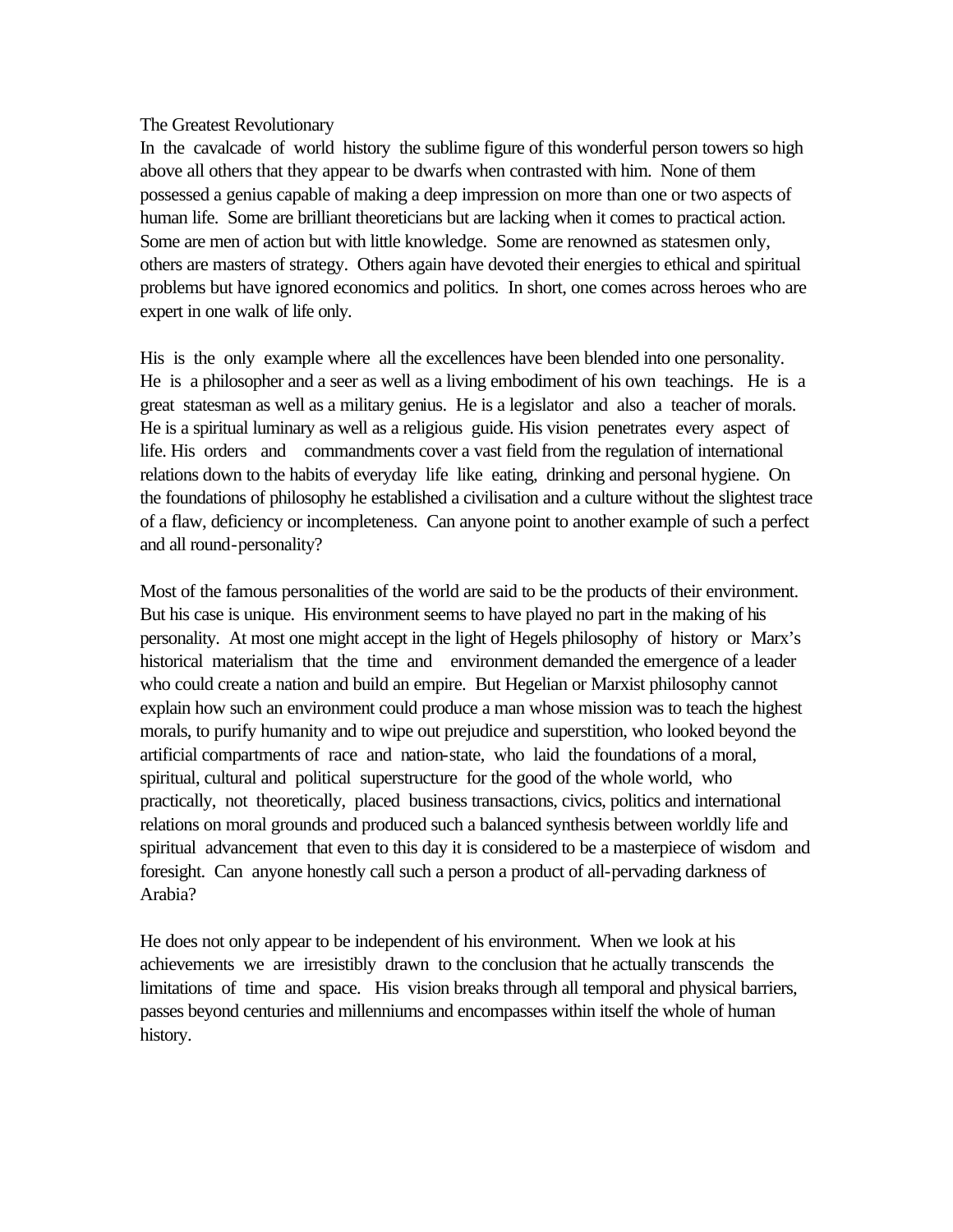He is not one of those whom history has cast into oblivion, and he is not praised only because he was a good leader in his own time. He is that unique and incomparable leader of humanity who marches with time, who is modern in every age and in every era.

Those whom people style makers of history' are only 'creatures of history'. In fact, in the whole of history of mankind, he is the unique example of a 'maker of history'. One may scan the lives and circumstances of the great leaders of the world who brought about revolutions and one will find that on such occasions the forces of revolution were gathering momentum for the destined upheaval, were taking their course in certain directions and were only waiting for the right moment. In harnessing these forces the revolutionary leader played the part of an actor for whom the stage and the role is set before hand. On the other hand the Prophet is only a person who had to genuinely create a revolution; he had to mould and produce the kind of men he wanted because the spirit of revolution and its necessary conditions were nonexistent.

He made an indelible impression on the hearts of thousands of his disciples by his forceful personality and moulded them to his way of thinking. By his iron will he prepared the ground for revolution and directed events into the channels he wanted. Can anyone cite another example of a maker of history of such distinction, another revolutionary of such brilliance and splendour?

# The Final Testimony

One may wonder how, in the dark ages 1400 years ago in a benighted region of the earth like Arabia, an illiterate Arab trader and herdsman came to possess such light, such knowledge, such power, such capabilities and such finely developed moral virtues?

One may say that there is nothing peculiar about his Message, that it is the product of his own mind. If this is so, then he should have proclaimed himself God. And if he had done so at that time, the peoples of the earth who did not hesitate in calling Krishna and Buddha gods and Jesus the Son of God, and who could without compunction worship such forces of nature as fire, water and air - would have readily acknowledged him as such.

But he argued just the opposite. For he proclaimed: I am a human being like yourselves. I have not brought anything to you of my own accord. It has all been revealed to me by God. Whatever I possess belongs to Him. This message, the like of which the whole of humanity is unable to produce, is the message of God. It is not the product of my own mind. Every word of it has been sent down by Him and all glory to Him Whose Message it is. All the wonderful achievements which stand to my credit in your eyes, all the laws which I have given, all the principles which I have enunciated and taught none of them is from me. I find myself incompetent to produce such things out of my sheer personal ability and capabilities. I look to Divine Guidance in all matters. Whatever He wills I do, what He directs I proclaim.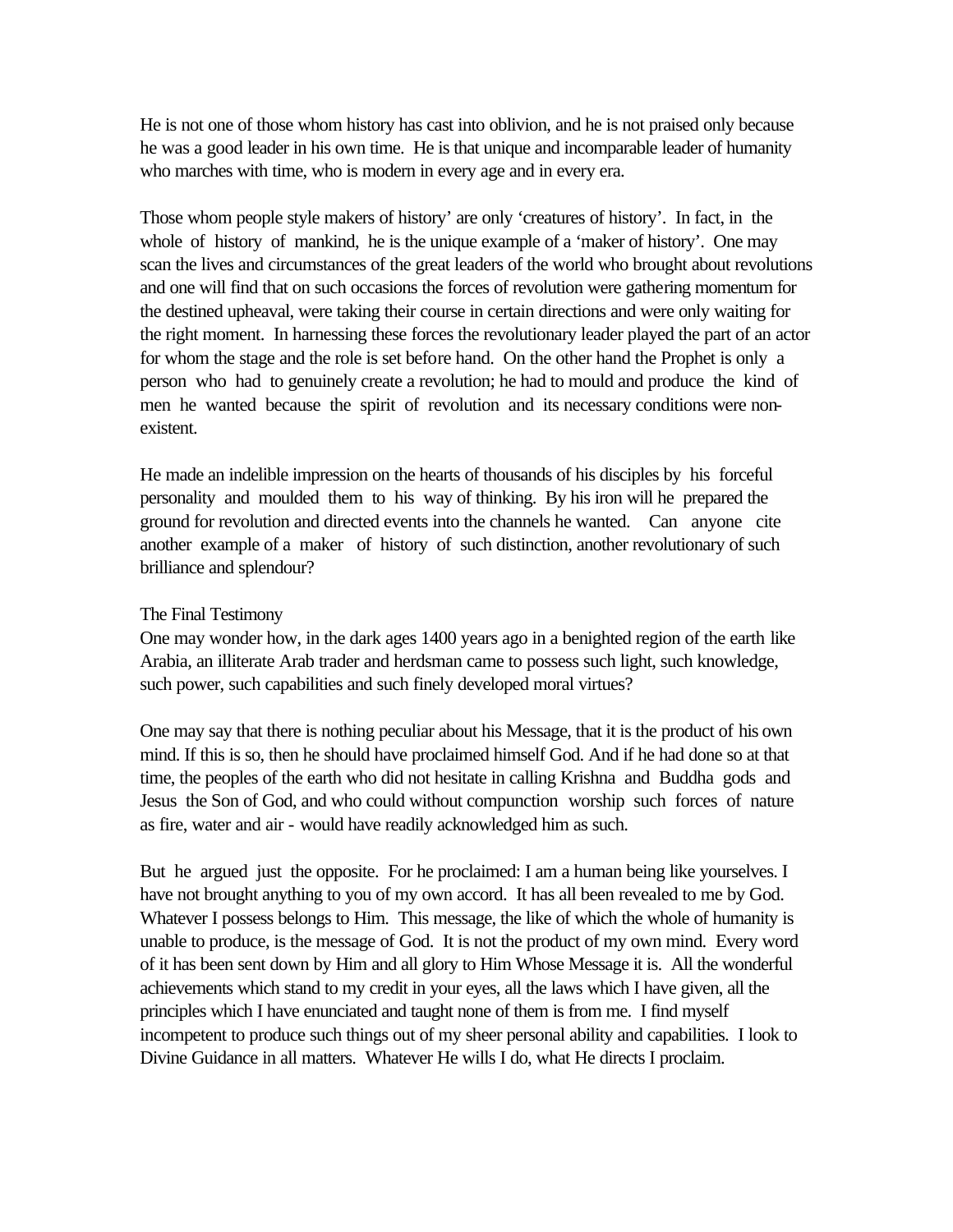Hearken! What a wonderful and inspiring example of honesty, integrity, truth and honour those sentiments are! Liars and hypocrites often try to take all the credit for the deeds of others, even when they can easily be found out. But this great man does not claim any of these achievements for himself even when no-one could contradict him as there was no way of establishing the source of his inspiration.

What more proof of perfect honesty of purpose, uprightness of character and sublimity of soul can there be! Who else can be more truthful than he who received such unique gifts through a secret channel and still pointed out their source? All these factors lead to the irresistible conclusion that such a man was the true Messenger of God.

Such was our Holy Prophet Muhammad (blessings of Allah and peace be upon him). He was a prodigy of extraordinary merits, a paragon of virtue and goodness, a symbol of truth, a great apostle of God and His Messenger to the entire world. His life and thought, his truthfulness and straightforwardness, his piety and goodness, his character and morals, his ideology and achievements - all stand as unimpeachable proof of his prophethood. Any human being who studies his life and teachings without bias will testify that he was the true Prophet of God and the Qur'an - the Book he gave to mankind - the true Book of God. No serious seeker after truth can come to any other conclusion.

It must also be clearly understood that now, through Muhammad (blessings of Allah and peace be upon him) alone can we know the straight path of Islam. The Qur'an and the life-example of Muhammad (blessings of Allah and peace be upon him) are the only reliable sources that are available to mankind to learn God's Will in its totality. Muhammad (blessings of Allah and peace be upon him) is the Messenger of God for the whole of mankind and the long chain of Prophets has come to an end with him. He was the last of the Prophets and all the instructions which it was God's Will to impart to mankind through direct revelation were sent by Him through Muhammad (blessings of Allah and peace be upon him) and are enshrined in the Qur'an and the Sunnah. Anyone who seeks to become a sincere Muslim must have faith in God's last Prophet, accept his teachings and follow the way he has pointed out to man. This is the road to success and salvation.

# The Finality of Prophethood

This brings us to the question of the finality of the prophethood of Muhammad (blessings of Allah and peace be upon him).

We have already discussed the nature of prophethood and this discussion makes it clear that the advent of a prophet is not an everyday occurrence. Nor is the presence in person of the Prophet essential for every land, people and period. The life and teachings of the Prophet are the beacon to guide a people to the right path, and as long as his teachings and his guidance are alive he is, as it were, himself alive.

The real death of a Prophet consists not in his physical demise but in the ending of the influence of his teachings. The earlier Prophets have died because their followers have adulterated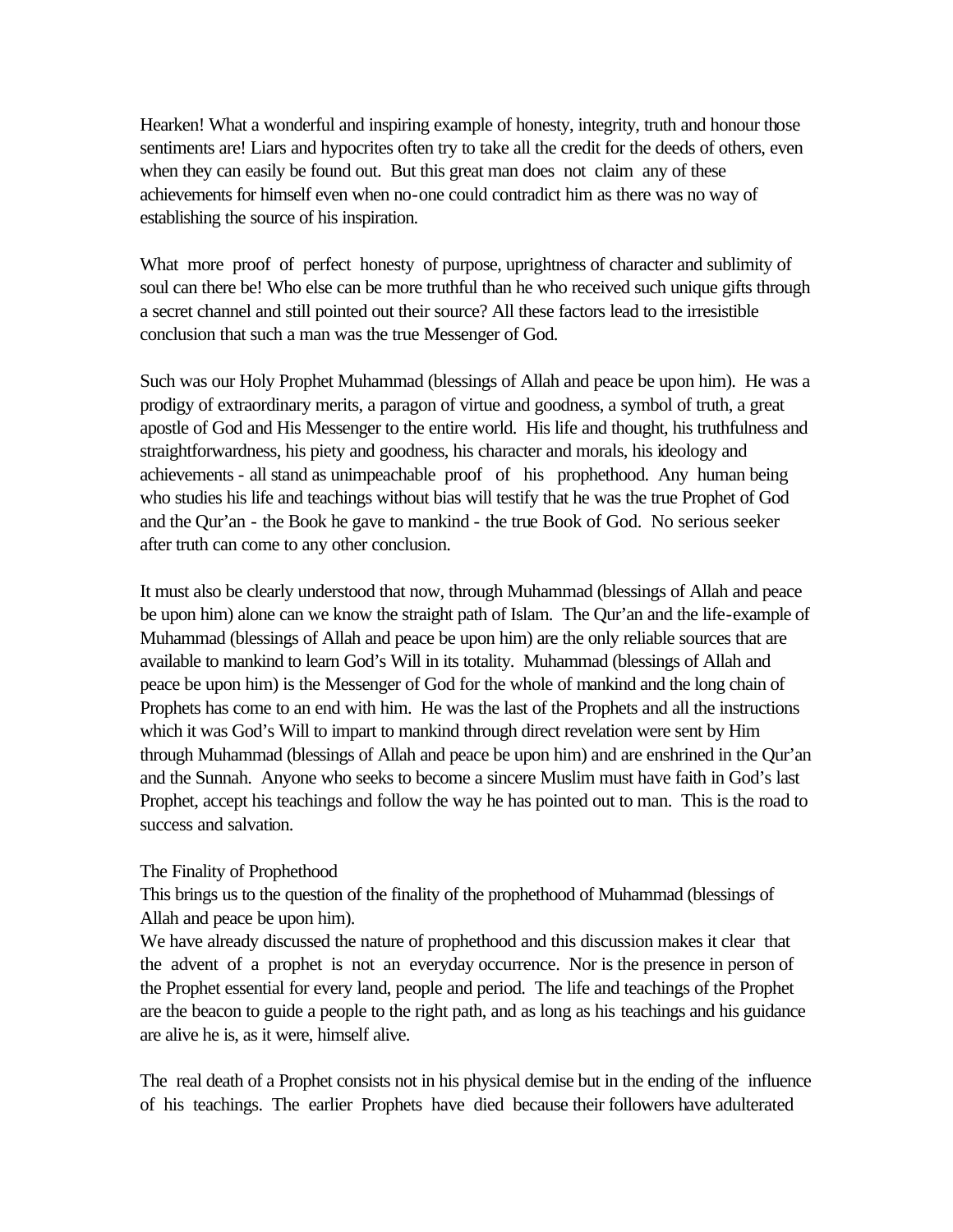their teachings, distorted their instructions, and besmirched their life-examples by attaching fictitious events to them. Not one of the earlier books - Torah, Zabur (Psalms of David), Injil (Gospel of Jesus), for example - exists today in its original text and even the adherents of these books confess that they do not possess the original books. The life-histories of the earlier Prophets have been so mixed up with fiction that an accurate and authentic account of their lives has become impossible. Their lives have become tales and legends and no trustworthy record is available anywhere. It cannot even be said with certainty when and where a certain Prophet was born, how he lived and what code of morality he gave to mankind. Thus, the real death of a Prophet consists in the death of his teachings.

By this criterion no-one can deny that Muhammad (blessings of Allah and peace be upon him) and his teachings are alive. His teachings stand uncorrupted and are incorruptible. The Qur'an - the book he gave to mankind - exists in its original text, without a word, syllable or even letter having been changed. The entire account of his life - his sayings, instructions and actions-is preserved with complete accuracy. It is as though it all happened yesterday rather than thirteen centuries ago. The biography of no other human being is so detailed as that of Muhammad, the Prophet of Islam (blessings of Allah and peace be upon him). In everything affecting our lives we can seek the guidance of Muhammad (blessings of Allah and peace be upon him) and the example of his life. That is why there is no need of any other Prophet after Muhammad, the last Prophet (blessings of Allah and peace be upon him).

Furthermore, there are three conditions which necessitate the advent of a new Prophet over and above the need to replace a deceased Prophet. These may be summed up as follows:

1. That the teachings of the earlier Prophets have been distorted or corrupted or they have died and their revival is needed.

2. That the teachings of the Prophet who has passed away were incomplete and it is necessary to amend them, improve on them or add something to them.

12. Another may be the situation when a Prophet is raised to help and assist another Prophet, but as the instances of such Prophets are very few - in the Qur'an only two such instances are given - and as this kind of prophethood seems to be the exception rather than the rule, we have not added this as the fourth condition. - Author.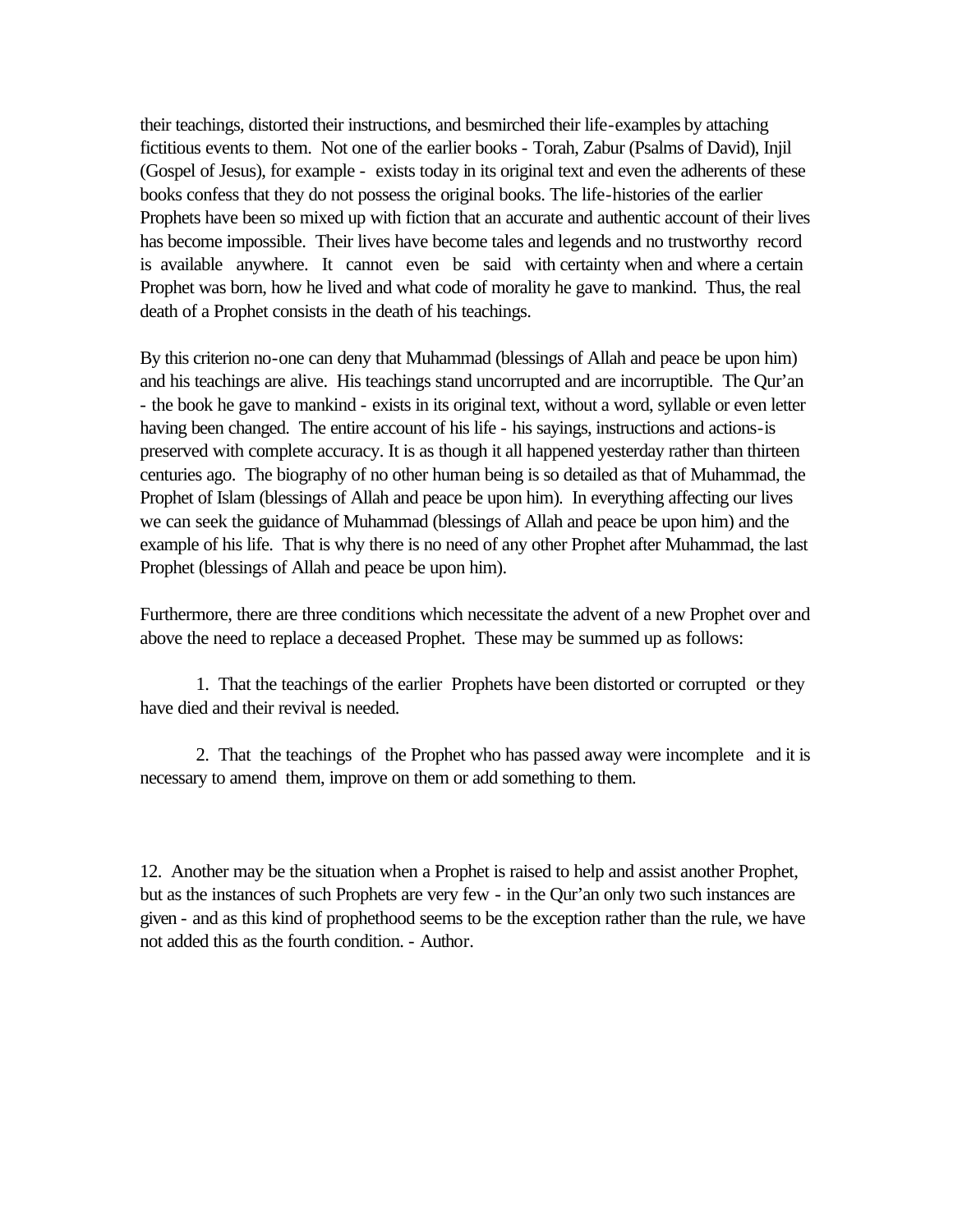3. That the earlier Prophet was raised for a particular nation or territory and a Prophet for another nation, people or country is required.12

None of these conditions exist today. The teachings of the last Prophet Muhammad (blessings of Allah and peace be upon him) are alive, have been fully preserved and made immortal.

The guidance he has shown onto mankind is complete and flawless, and is enshrined in the Holy Qur'an. All the sources of Islam are fully intact and each and every instruction or action of the Holy Prophet can be ascertained without the least shadow of doubt.

Secondly, God has completed His revealed guidance through the Prophet Muhammad (blessings of Allah and peace be upon him) and Islam is a complete religion for mankind. God has said that, "Today I have perfected your Faith - religion - for you, and have completed My bounty upon you," and a thorough study of Islam as a complete way of life proves the truth of these Qur'anic words. Islam gives guidance for life in this world and in the hereafter and nothing essential for human guidance has been left out. There is no ground for new prophethood on the plea of imperfection.

Lastly, the Message of Muhammad (blessings of Allah and peace be upon him) was not meant for any particular people, place or period. He was raised as the World Prophet - the messenger of truth for the whole of mankind. The Qur'an has commanded Muhammad (blessings of Allah and peace be upon him) to declare: "O mankind, I am God's Messenger to all of you." He has been described as "a blessing for all (the people of) the world" and his approach has been universal and human. That is why after him there remains no need for new prophethood and he has been described by the Qur'an as Khatam-an-Nabiyyin (the last of the chain of the true Prophets).

The only, source, therefore, for the knowledge of God and His Way is Muhammad (blessings of Allah and peace be upon him). We can know of Islam only through his teachings which are so complete and so comprehensive that they can guide men through all ages to come. The world does not need a new prophet; it needs only such people as have full faith in Muhammad (blessings of Allah and peace be upon him), to become the standard-bearers of his message, propagate it throughout the world, and endeavour to establish the culture which Muhammad (blessings of Allah and peace be upon him) gave to man. The world needs such men of character as can translate his teachings into practice and establish a society which is governed by Divine Law, whose supremacy Muhammad (blessings of Allah and peace be upon him) came to establish.

This is the mission of Muhammad (blessings of Allah and peace be upon him) and on its success hinges the success of Man.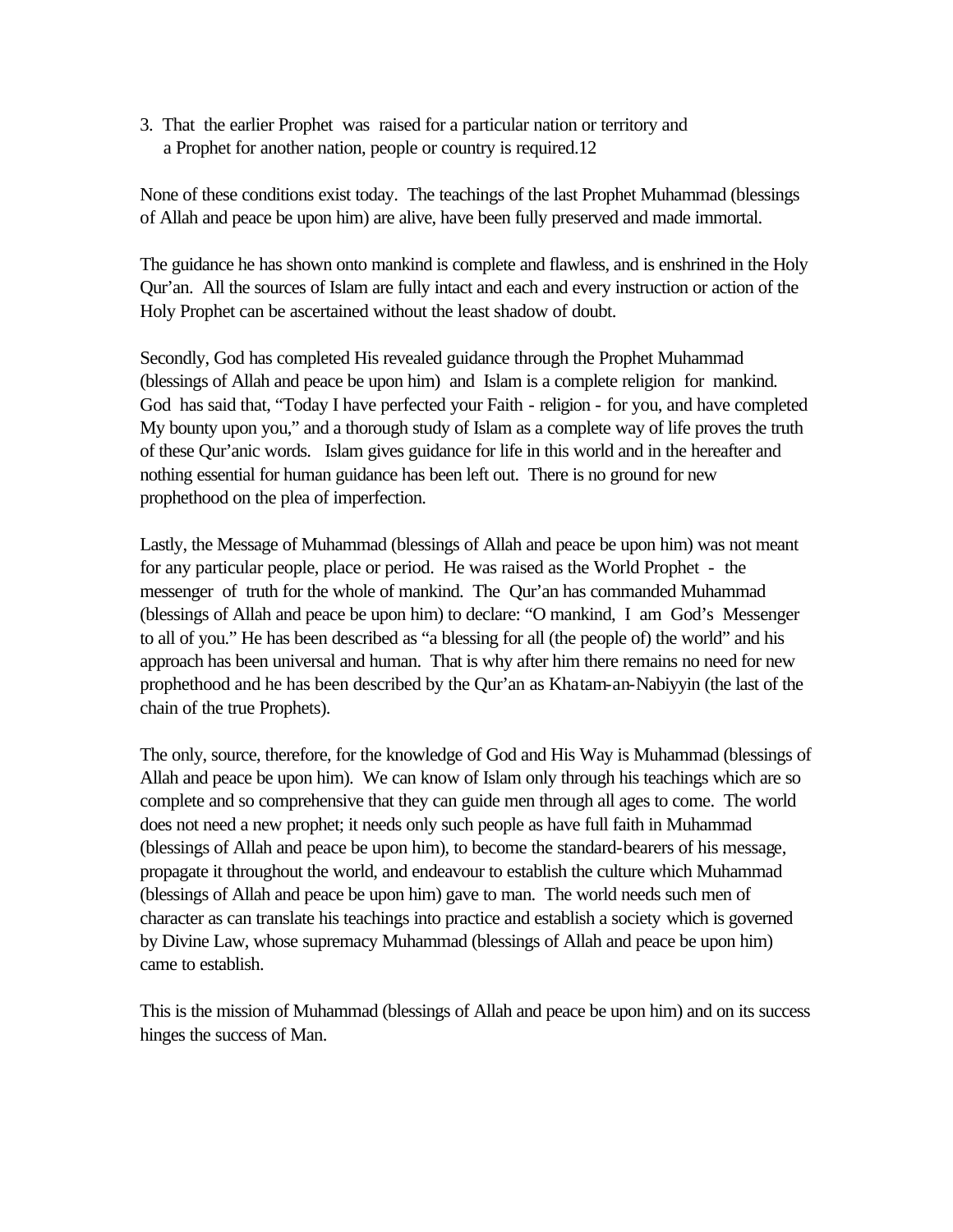#### Chapter 4

#### THE ARTICLES OF FAITH

Our discussion so far can be summarised as follows:

1. Islam consists of submission and obedience to Allah, the Lord of the

Universe. Since the only authentic source of knowing Him and His Will and Law is the teachings of the true Prophet, we may define Islam as that religion which stands for complete faith in the teachings of the Prophet and steadfast obedience to his ways of life. Consequently, one who ignores the medium of the Prophet and claims to follow God directly is not a 'Muslim'.

2. In earlier epochs there had been separate Prophets for different nations, and the history of prophethood shows that even in one and the same nation several Prophets appeared one after the other. In that age Islam was the name of that religion which was taught to a nation by its own Prophet or Prophets. Though the nature and substance of Islam was the same in every age and country, the modes of worship, codes of law and other detailed rules and regulations of life varied according to local and particular conditions. It was not, therefore, necessary for any nation to follow another nation's Prophet and its responsibil- ity was confined to following the guidance given by its own Prophet.

3. This period of poly-prophetism came to an end with the advent of Muhammad (blessings of Allah and peace be upon him). The teachings of Islam were made complete through him; one basic law was formulated for the whole world and he was made a Prophet for all mankind. His prophethood was not meant for any particular nation or country or period; his message was for all peoples and for all ages. The earlier codes were abrogated by the advent of Muhammad (blessings of Allah and peace be upon him) who gave the world a complete code of life. This means there will be no new Prophets and no new religious code until the Last Day. Muhammad's (blessings of Allah and peace be upon him) teachings are meant for all the children of Adam, the entire human race.

Now Islam consists in following Muhammad (blessings of Allah and peace be upon him), that is, acknowledging his prophethood, believing in all that he has asked us to believe in, following him in letter and spirit, and submitting to all his commands and injunctions, the most fundamental of which is La- ilaha illallah "There is no deity but Allah".

This brings us to the question: What has Muhammad (blessings of Allah and peace be upon him) asked us to believe in? What are the articles of Islamic faith? We shall discuss these articles and see how simple, how true, how lovable and how valuable they are and to what high pinnacle they raise the status of Man in this world and the world to come.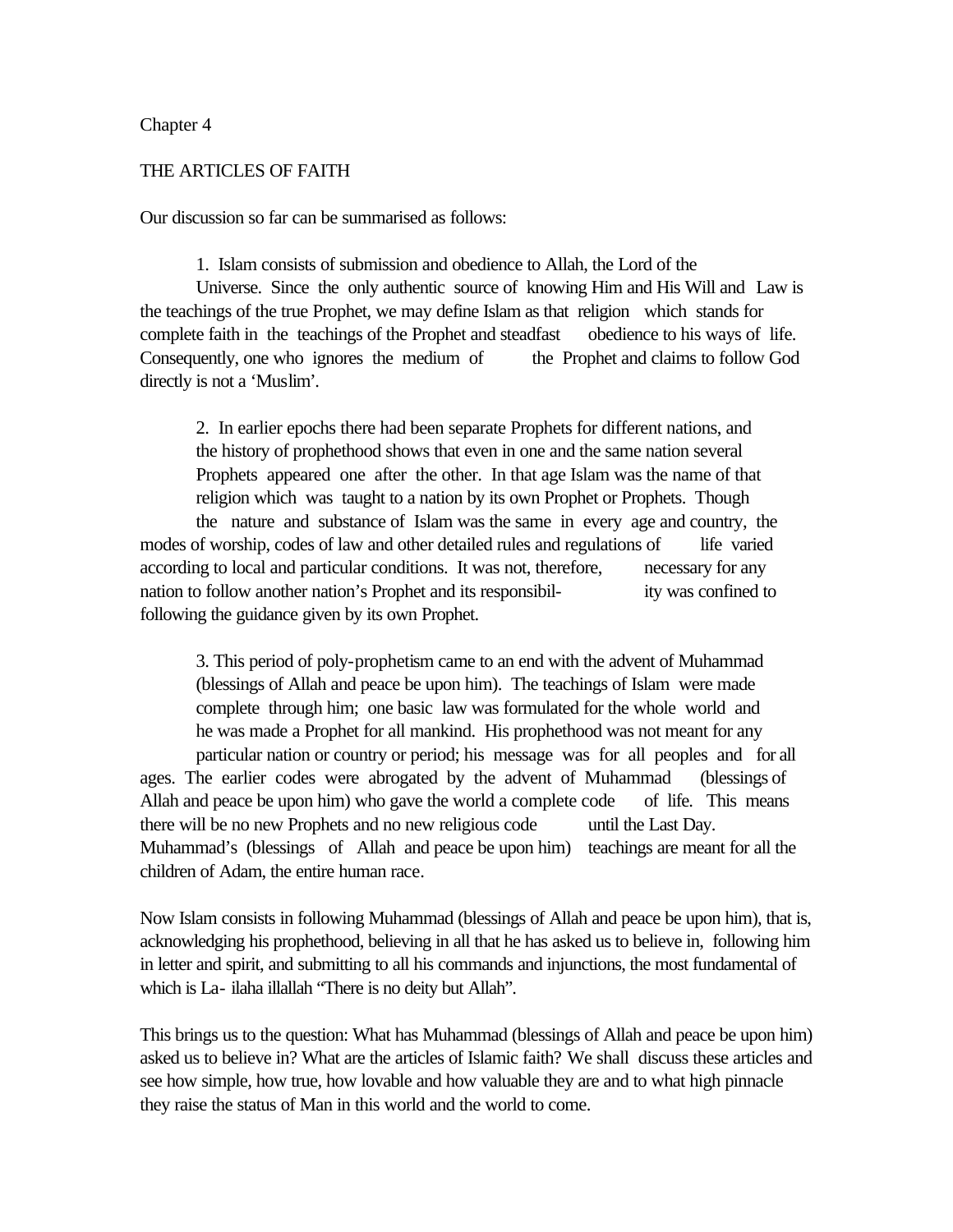# Tawhid: Faith in the Unity of God

The most fundamental and the most important teaching of Prophet Muhammad (blessings of Allah and peace be upon him) is faith in the unity of God. This is expressed in the primary Kalimah of Islam as "There is no deity but Allah" (La- ilaha illallah). This beautiful phrase is the bedrock of Islam, its foundation and its essence. It is the expression of this belief which differentiates a true Muslim from a kafir (unbeliever), mushrik (one who associates others with God in His Divinity) or dahriyah (an atheist).

The acceptance or denial of this phrase produces a world of difference, between man and man. The believers in it become one single community and those who do not believe in it form an opposing group. For the believers there is unhampered progress and success in this world and in the hereafter, while failure and ignominy are the ultimate lot of those who refuse to believe in it.

But the difference between the believers and the unbelievers does not result from the mere chanting of a few words. Obviously, the mere utterance of a phrase or two is not in itself important. The real difference lies in the conscious acceptance of this doctrine and complete adherence to it in practical life. Mere repetition of the word 'food' cannot dull hunger; mere chanting of a medical prescription cannot heal the disease.

In the same way, if the Kalimah is repeated without an understanding, it cannot work the revolution which it is meant to bring about. This can occur only if a person grasps the full meaning of the doctrine and accepts and follows it in letter and spirit. We avoid fire because we know that it burns; we keep away from poison because we know that it can kill. Similarly, if the real meanings of Tawhid are fully grasped, we avoid, in belief as well as in action, every form of disbelief, atheism and polytheism. This is the natural consequence of belief in the Unity of God.

# The Meaning of the Kalimah

In Arabic the word ilah means 'one who is worshipped', that is, a being which on account of its greatness and power is considered worthy to be worshipped: to be bowed to in humility and submission. Anything or any being possessing power too great to be comprehended by man is also called ilah. The concept ilah also includes the possession of infinite powers and conveys the sense that others are dependent on ilah and that he is not dependent on anyone else. The word ilah carries, too, a sense of concealment and mystery. The word Khuda in Persian, Deva in Hindi and God in English have similar connotations. Other languages also contain words with a similar meaning.1

1. For instance, in Greck it is Oeo's, in Latin Deus, in Gothic Guth, in German Gott. For reference. see Encyclopaedia Britiannica (Chicago. 1956) Vol. X, p. 460. - Editor.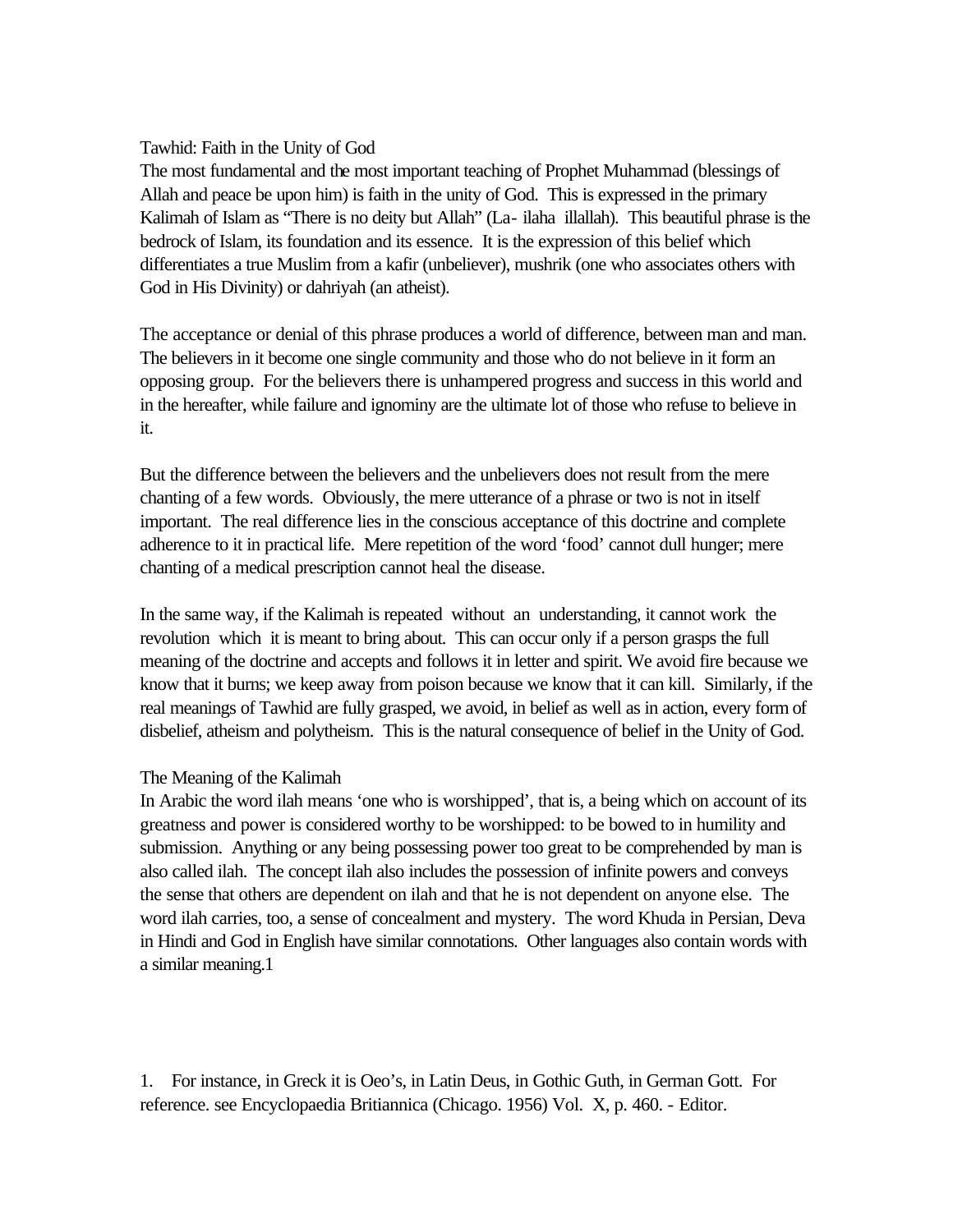The word Allah, on the other hand, is the essential personal name of God. La ilaha illallah literally means "There is no ilah other than the One Great Being known by the name Allah." It means that in the whole of the universe, there is absolutely no being worthy to be worshipped other than Allah, that it is only to Him that heads should bow in submission and adoration, that He is the only Being possessing all powers, that we are all in need of His favour, and that we are all obliged to seek His help. He is concealed from our senses, and our intellect cannot perceive what He is.

Now we know the meaning of these words, let us look more closely at their real significance.

From the earliest known history of man as well as from the oldest relics of antiquity that we have been able to obtain, it appears that in every age man recognised some deity or deities and worshipped them. Even today every nation, from the most primitive to the most advanced, believes in and worships some deity. Having a deity and worshipping him is ingrained in human nature. There is something within man's soul which forces him to do so.

But the question is: what is that thing and why does man feel impelled to do so? The answer to this question can be discovered if we look at the position of man in this huge universe. Neither man nor his nature is omnipotent. He is neither self-sufficient nor self-existing; nor are his powers limitless. In fact, he is weak, frail, needy and destitute.

He is dependent on a multitude of forces to maintain his existence, but all of them are not essentially and totally within his powers. Sometimes they come into his possession in a simple and natural way, and at times he finds himself deprived of them. There are many important and valuable things which he endeavours to get, but sometimes he succeeds in getting them, while sometimes he does not, for it is not completely in his own power to obtain them. There are many things injurious to him; accidents destroy his life's work in a single moment; chance brings his hopes to a sudden end; illness, worries and calamities are always threatening him and marring his way to happiness. He attempts to get rid of them, and meets with both success and failure.

There are many things whose greatness and grandeur overawe him: mountains and rivers, gigantic animals and ferocious beasts. He experiences earthquakes, storms and other natural disasters. He observes clouds over his head and sees them becoming thick and dark, with peals of, thunder, flashes of lightning and heavy rain. He sees the sun, the moon and the stars in their constant motions. He reflects how great, powerful and grand these bodies are, and, in contrast to them, how frail and insignificant he himself is!

These vast phenomena, on the one hand, and the consciousness of his own frailty, on the other, impress him with a deep sense of his own weakness, humbleness and helplessness. And it is quite natural that a primitive idea of divinity should coincide with this sense. He thinks of the hands which are wielding these great forces. The sense of their greatness makes him bow in humility. The sense of their powerfulness makes him seek their help. He tries to please them so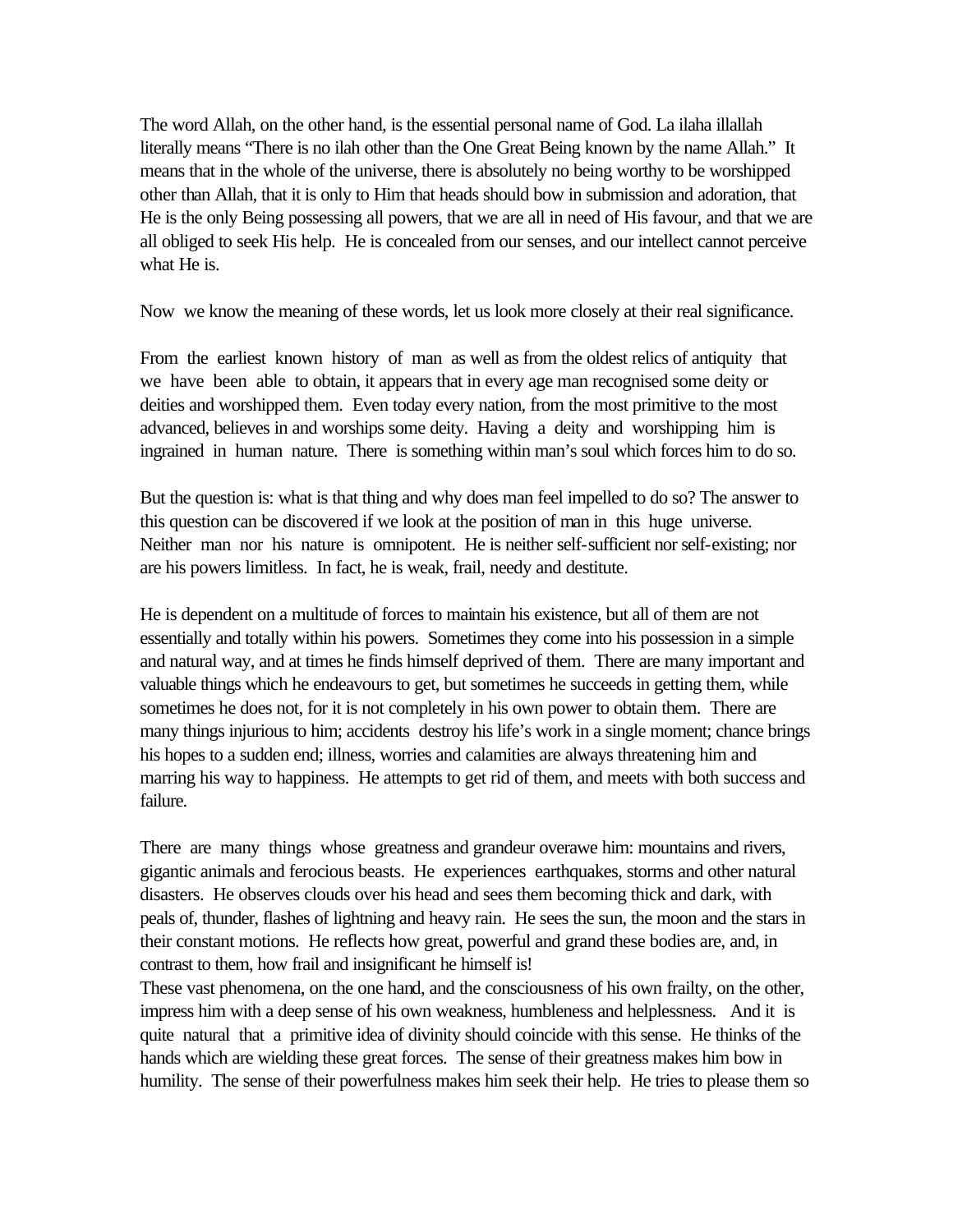that they may be beneficent to him, and he fears them and tries to escape their wrath so that he may not be destroyed by them.

In the most primitive stage of ignorance, man thinks that the great objects injurious or beneficent to him, hold in themselves the real power and of nature whose grandeur and glory are visible, and which appear to be authority, and, therefore, are divine. Thus he worships trees, animals, rivers, mountains, fire, rain, air, heavenly bodies and numerous other objects. This is the worst form of ignorance.

When his ignorance dissipates to some extent and some glimmers of light and knowledge appear on his intellectual horizon, he comes to know that these great and powerful objects are in themselves as helpless and dependent, or rather, they are still more dependent and helpless. The biggest and the strongest animal dies like a tiny germ, and loses all his power; great rivers rise and fall and become dry; the highest mountains are blasted and shattered by man himself; the productiveness of the earth is not under the earth's control - water makes it prosperous and lack of water makes it barren. Even water is not independent. It depends on air which brings the clouds. Air, too, is powerless and its usefulness depends on other causes. The moon, the sun, and the stars are also bound by a powerful law outside whose dictates they cannot make the slightest movement.

After these considerations man's mind turns to the possibility of some great mysterious power of divine nature which controls the objects he sees and which may be the repository of all authority. These reflections give rise to belief in mysterious powers behind natural phenomena, with innumerable gods governing various parts and aspects of nature such as air, light and water. Material forms or symbols are constructed to represent them and man begins to worship these forms and symbols. This, too, is a form of ignorance, and reality remains hidden to the human eye even at this stage of man's intellectual and cultural pilgrimage.

As man progresses still further in knowledge and learning, and as he reflects more and more deeply on the fundamental problems of existence, he finds an all-powerful law and allencompassing control in the universe. What a complete regularity is observed in sunrise and sunset, in winds and rains, in the motions of stars and the changes of seasons! With what a wonderful harmony countless different forces are working jointly. And what a highly effective and supremely wise law it is according to which all the various causes in the universe are made to work together at an appointed time to produce an appointed event! Observing this uniformity, regularity and complete obedience to one great law in all fields of Nature, even a polytheist finds himself obliged to believe that there must be a deity greater than all the others, exercising supreme authority. For, if there were separate, independent deities, the whole machinery of the universe would be upset.

He calls this greatest deity by different names, such as Allah, Permeshwar, God, Khuda-i-Khuda'igan. But as the darkness of ignorance still persists. he continues worshipping minor deities along with the Supreme One. He imagines that the Divine Kingdom of God may not be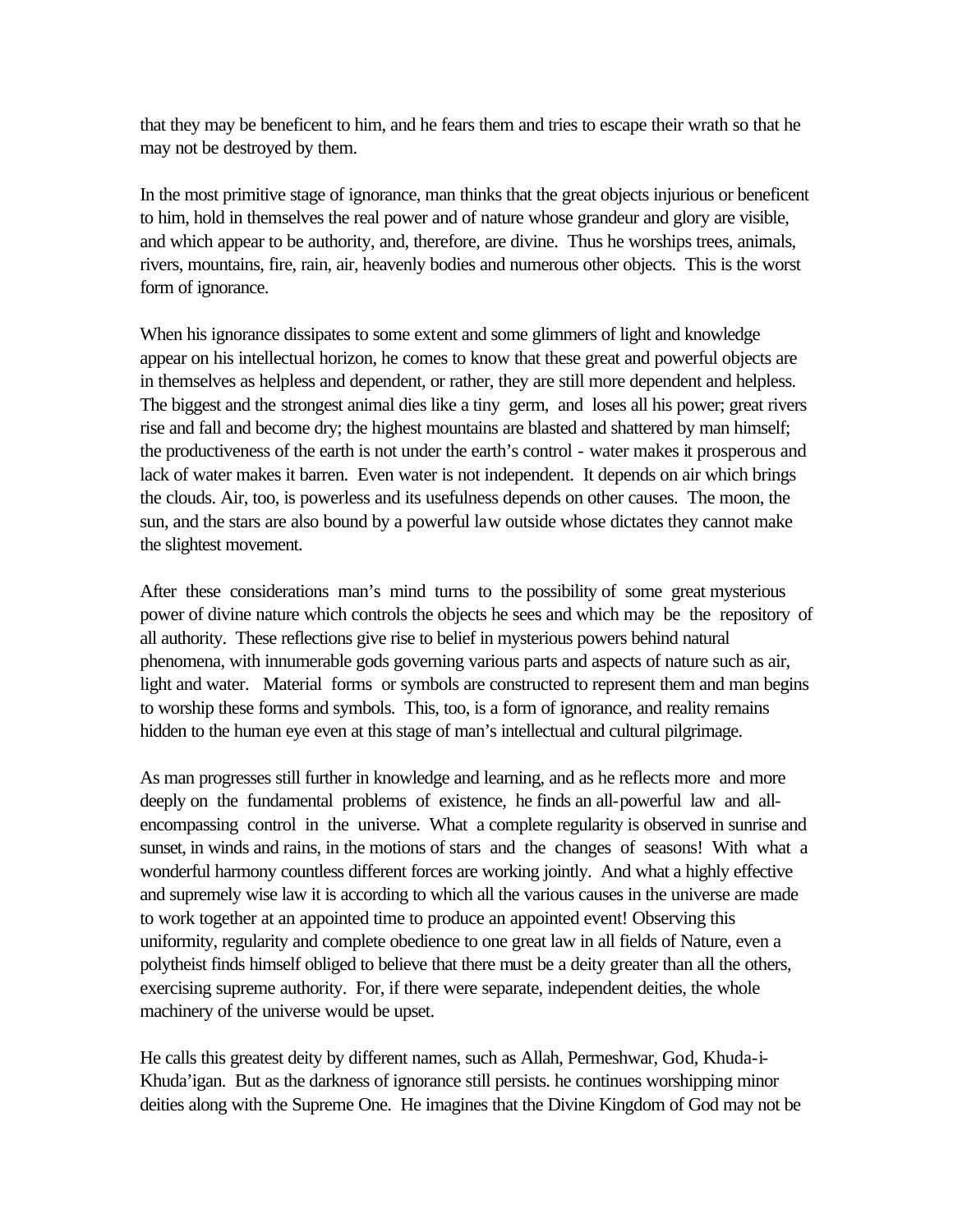different from earthly kingdoms. Just as a ruler has many ministers, trusted associates, governors, and other responsible officers, so the minor deities are like so many responsible officers under the Great God Who cannot be approached without winning the favour of the officers under Him. So they must also be worshipped and appealed to for help, and should in no case be offended. They are taken as agents through whom an approach can be made to the Great God.

The more a man increases his knowledge, the greater becomes his dissatisfaction with the multiplicity of deities. So the number of minor deities begins to decrease. More enlightened men bring each one of them under the searchlight of scrutiny and ultimately find that none of these man-made deities has any divine character; they themselves are creatures like man, though rather more helpless. They are thus eliminated one by one until only one God remains.

But the concept of one God still contains some remnants of the elements of ignorance. Some people imagine that He has a body as men have, and is in a particular place. Some believe that God came down to earth in human form; others think that God, after settling the affairs of the universe, retired and is now resting. Some believe that it is necessary to approach God through the media of saints and spirits, and that nothing can be achieved without their intercession. Some imagine God to have a certain form or image, and they believe it necessary to keep that image before them for the purposes of worship.

Such distorted notions of godhead have persisted and lingered, and many of them are prevalent among different people even today.

Tawhid is the highest conception of godhead, the knowledge of which God has sent mankind in all ages through His Prophets. It was this knowledge with which, in the beginning, Adam was sent down to earth; it was the same. knowledge that was revealed to Noah, Abraham, Moses and Jesus (God's blessings be upon them all). It was this knowledge which Muhammad (blessings of Allah and peace be upon him) brought to mankind. It is Knowledge, pure and absolute, without the least shade of ignorance. Man became guilty of shirk, idol-worship and kufr only because he turned away from the teachings of the Prophets and depended on his own faulty reasoning, false perceptions or biased interpretations. Tawhid dispels all the clouds of ignorance and illuminates the horizon with the light of reality.

Let us see what significant realities the concept of Tawhid - this little phrase: La ilaha illallah embraces: what truth it conveys and what beliefs it fosters.

First, we are faced with the question of the universe. We are face to face with a grand, limitless universe. Man's mind cannot discern its beginning or visualise its end. It has been moving along its chartered course from time immemorial and is continuing its journey in the vast vista of the future. Creatures beyond number have appeared in it - and go on appearing every day. It is so bewildering that a thinking mind finds itself wonderstruck. Man is unable to understand and grasp its reality by his unaided vision. He cannot believe that all this has appeared just by chance or accident. The universe is not a fortuitous mass of matter. It is not a jumble of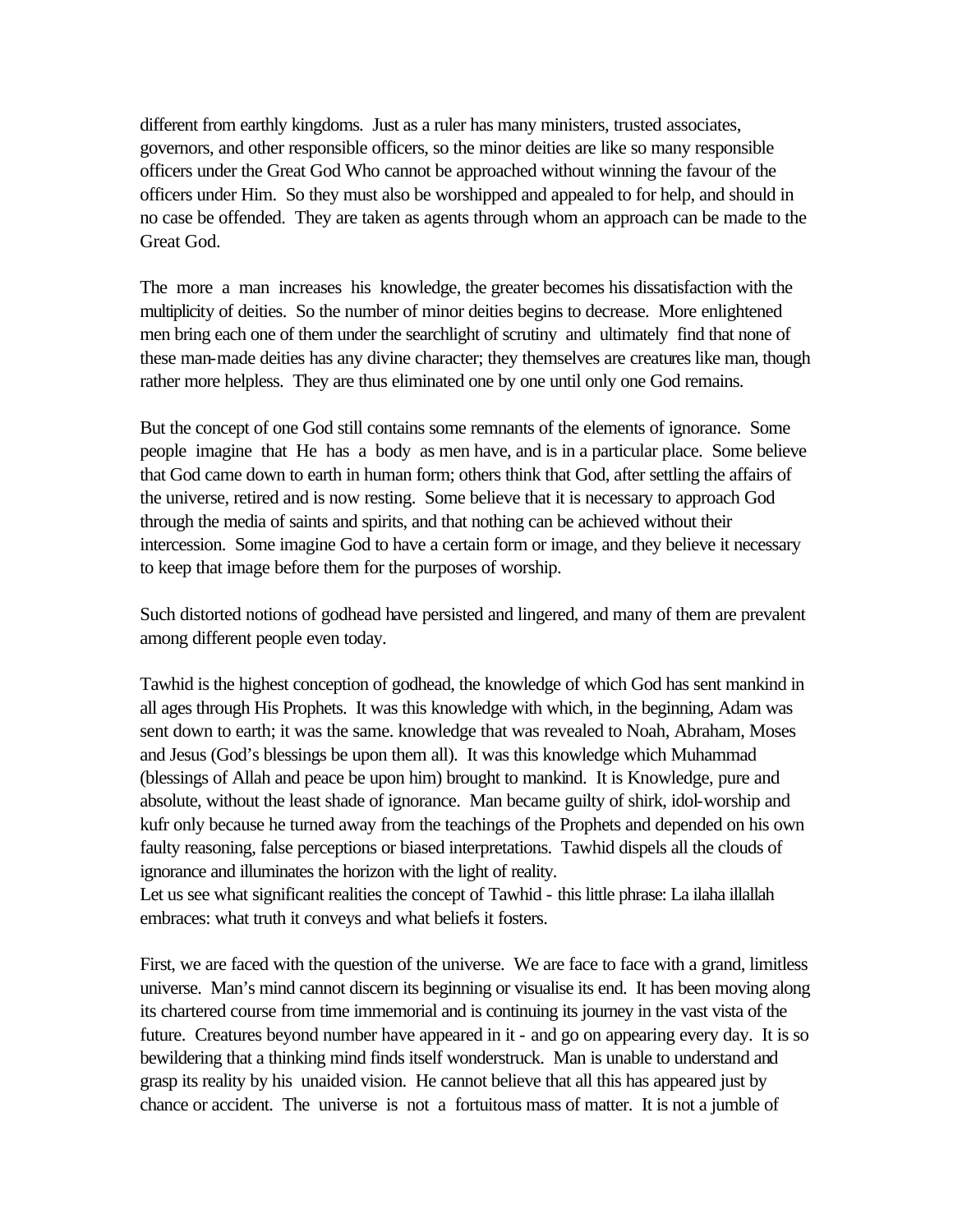unco-ordinated objects. It is not a conglomeration of chaotic and meaningless things. All this cannot be without a Creator, a Designer, a Controller, a Governor.

But who can create and control this majestic universe? Only He can do so Who is Master of all; Who is Infinite and Eternal; Who is All-Powerful, All-Wise, Omnipotent and Omniscient; Who is All-Knowing and All-Seeing. He must have supreme authority over all that exists in the universe. He must possess limitless powers, must be Lord of the universe and all that it contains, must be free from every flaw and weakness and none may have the power to interfere with His work. Only such a Being can be the Creator, the Controller and the Governor of the universe.

Second, it is essential that all these divine attributes and powers must be vested in One Being: it is impossible for two or more personalities having equal powers and attributes to co-exist. They are bound to collide. Therefore, there must be one and only one Supreme Being having control over all others. You cannot think of two governors for the same province or two supreme commanders of the army! Similarly, the distribution of these powers among different deities, so that, for instance, one of them is all knowledge, the other all-providence and still another life-giver - and each having an independent domain - is also unthinkable. The universe is an indivisible whole and each one of such deities will be dependent upon others in the execution of his task. Lack of co-ordination is bound to occur. And if this happened, the world would fall to pieces. These attributes are also untransferable. It is not possible that a certain attribute might be present in a certain deity at one time and at another time be found in another deity. A divine being who is incapable of remaining alive himself cannot give life to others. The one who cannot protect his own divine power cannot be suited to govern the vast limitless universe.

The more you reflect on the problem, the firmer must your conviction be that all these divine powers and attributes must exist in one and the same Being alone. Thus, polytheism is a form of ignorance that cannot stand rational scrutiny. It is a practical impossibility. The facts of life and nature do not fit in with it. They automatically bring men to Reality, that is Tawhid the Unity of God.

Now, keeping in mind this concept of God, look closely at this vast universe. Exert yourself to the utmost and say if you find among all the objects that you see, among all the things that you perceive, among all that you can think, feel or imagine - all that your knowledge can comprehend - anyone possessing these attributes. The sun, the moon, the stars, animals, birds or fishes, matter, money, any man or a group of men - does any of them possess these attributes? Most certainly not! For everything in the universe is created, controlled and regulated, is dependent on others, is mortal and transitory; its slightest movements are controlled by an inexorable law from which there can be no deviation. Their helpless condition proves that the attire of divinity cannot fit their body. They do not possess the slightest trace of divinity and have absolutely nothing to do with it. It is a travesty of truth and a folly of the highest magnitude to attribute divine status to them.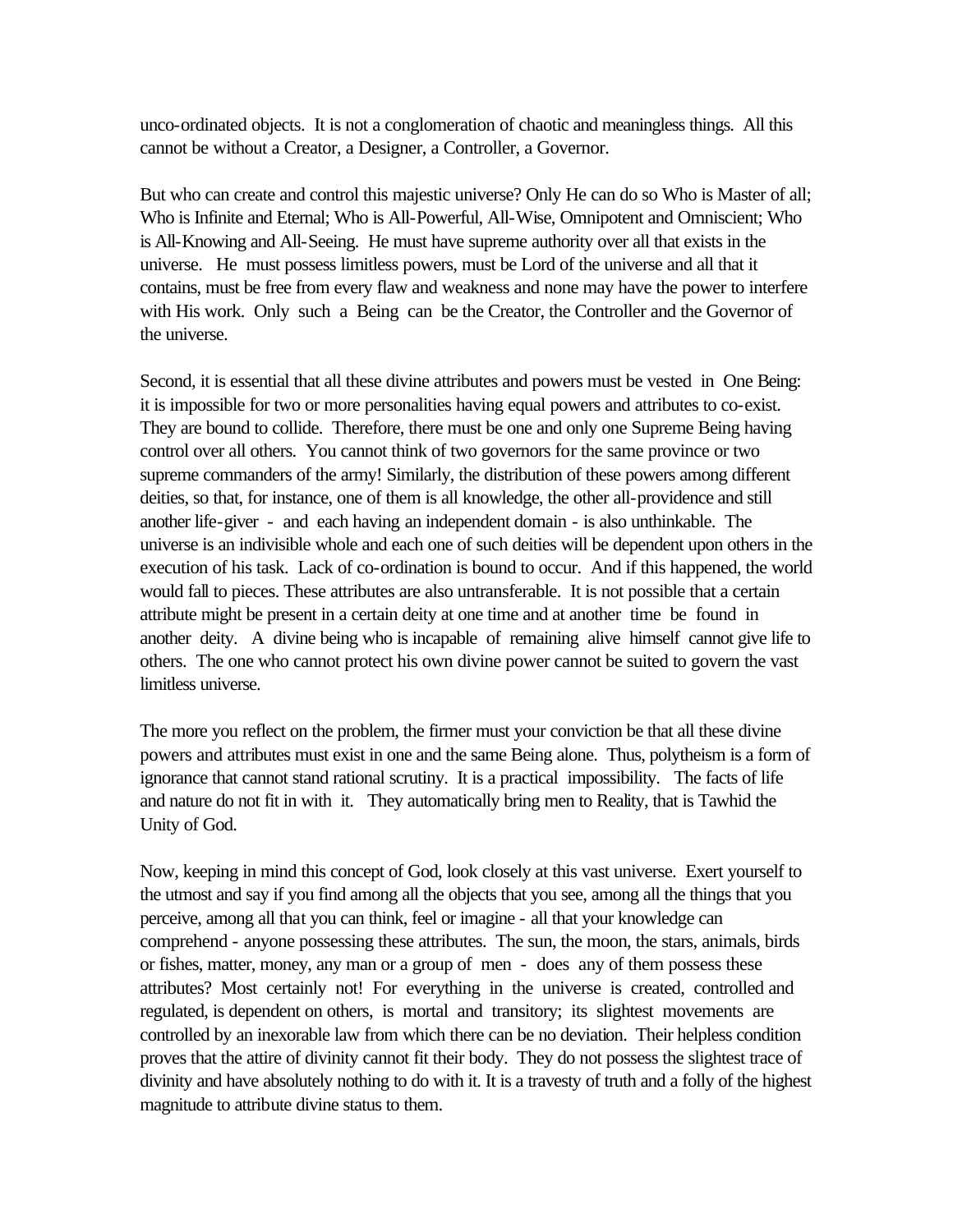This is the meaning of La- ilaha, (i.e. there is no god) no human and material object possesses the divine power and authority deserving worship and obedience.

But this is not the end of our quest. We have found that divinity is not vested in any material or human element of the universe, and that none of them possesses even the slightest trace of it. This leads us to the conclusion that there is a Supreme Being, over and above all that our eyes see in the universe, Who possesses Divine attributes, Who is the Will behind all phenomena, the Creator of this grand universe, the Controller of its superb Law, the Governor of its serene rhythm, the Administrator of all its workings: He is Allah, the Lord of the Universe and no one and nothing is associated in His Divinity. This is what illallah (but Allah) means.

This knowledge is superior to all other kinds of knowledge and the greater you exert yourself, the deeper will be your conviction that this is the starting-point of all knowledge. In every field of inquiry - be it that of physics, chemistry, astronomy, geology, biology, zoology, economics, politics, sociology or the humanities, you will find that the deeper you probe, the clearer become the indications of the truth of La- ilaha illallah. It is this concept which opens up the doors of inquiry and investigation and illumines the pathways of knowledge with the light of reality. And if you deny or disregard this reality, you will find that at every step you meet disillusionment, for the denial of this primary truth robs everything in the universe of its meaning and significance.

#### Effects of Tawhid on Human Life

Now let us study the effects which the belief in La ilaha illallah has on the life of a man and see why he should always make a success of life and why one who denies it becomes a failure in life, both here and in the hereafter.

1. A believer in this Kalimah can never be narrow in outlook. He believes in a God Who is the Creator of the heavens and the earth, the Master of the East and the West and Sustainer of the entire universe. After this belief he does not regard anything in the world as a stranger to himself. He looks on everything in the universe as belonging to the same Lord he himself belongs to. His sympathy, love and service are not confined to any particular sphere or group. His vision is enlarged, his intellectual horizon widens, and his outlook becomes as liberal and as boundless as is the Kingdom of God. How can this width of vision and breadth of mind be achieved by an atheist, a polytheist or one who believes in a deity supposed to possess limited and defective powers like a man?

2. This belief produces in man the highest degree of self-respect and self-esteem. The believer knows that Allah alone is the Possessor of all power, and that none besides Him can benefit or harm a person, or provide for his needs, or give and take away life or wield authority or influence. This conviction makes him indifferent to, and independent and fearless of, all powers other than those of God. He never bows his head in homage to any of God's creatures, nor does he stretch out his hand before anyone else. He is not overawed by anybody's greatness. This attitude of mind cannot be produced by any other belief. For it is necessary that those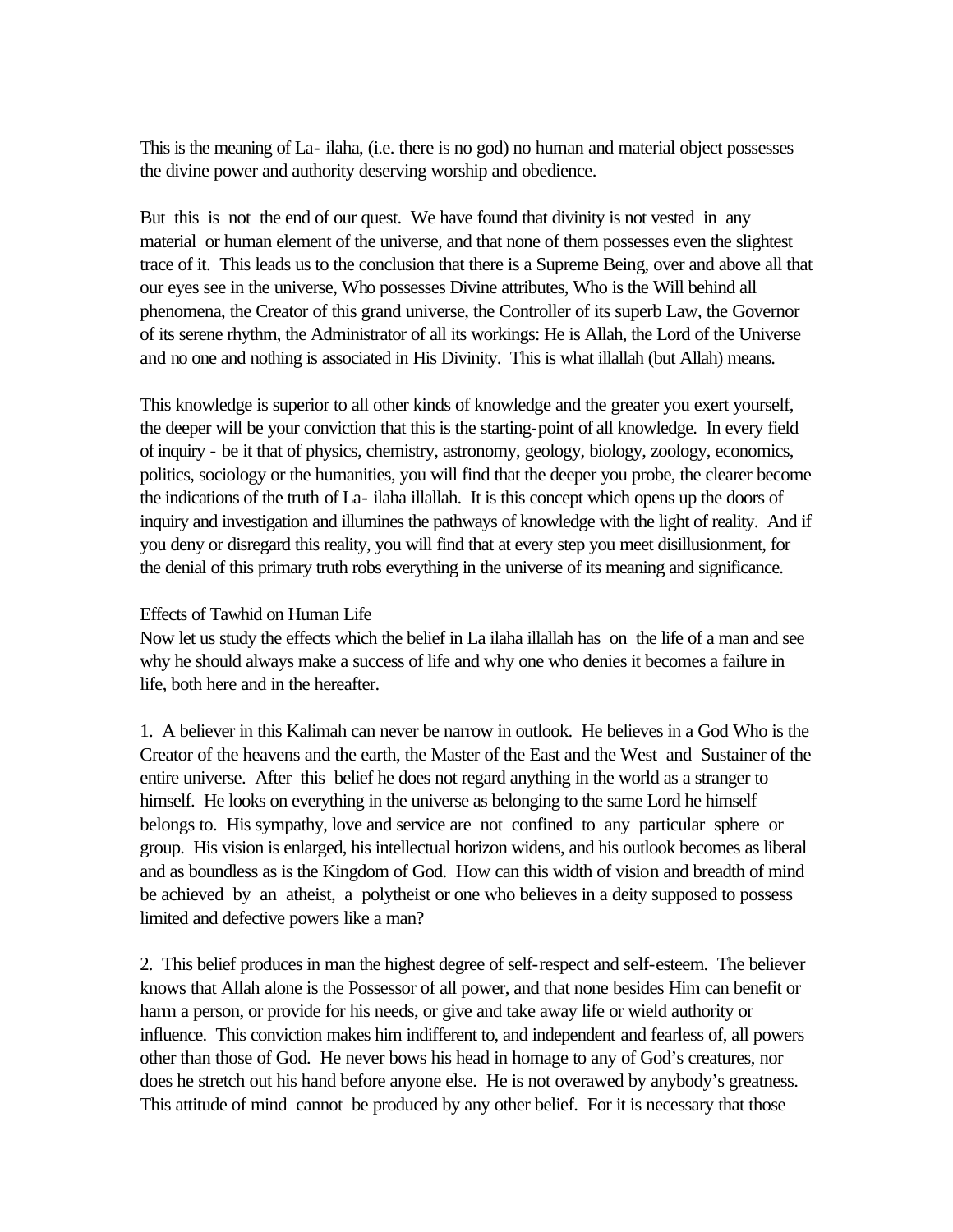who associate other beings with God, or who deny God, should bow in homage to some creatures, regard them able to benefit or harm them, fear them and place their hopes in them.

3. Along with self-respect this belief also generates in man a sense of modesty and humbleness. It makes him unostentatious and unpretending. A believer never becomes proud, haughty or arrogant. The boisterous pride of power, wealth and worth can have no room in his heart, because he knows that whatever he possesses has been given to him by God, and that God can take away just as He can give. In contrast to this, an unbeliever, when he achieves some worldly merit, becomes proud and conceited because he believes that his merit is due to his own worth. In the same way pride and self-conceit are a necessary outcome and concomitant of shirk (association of others with God in His divinity), because a mushrik believes that he has a particular relation with the deities which does not exist between them and other people.

4. This belief makes man virtuous and upright. He has the conviction that there is no other means of success and salvation for him except purity of soul and righteousness of behaviour. He has perfect faith in God Who is above all need, is related to none and is absolutely just. This belief creates in him the consciousness that, unless he lives rightly and acts justly, he cannot succeed. No influence or underhand activity can save him from ruin. As against this, the kafirs and the mushriks always live on false hopes. Some of them believe that God's son has atoned for their sins; some think that they are God's favourites, and will not be punished; others believe that their saints will intercede with God on their behalf, while others make offerings to their deities and believe that by so bribing the deities they acquire a license to do whatever they like. Such false beliefs keep them enmeshed in sin and evil deeds; depending on their deities, they do not bother about their souls and living pure and good lives. As to atheists, they do not believe that there is any Being having power over them, to Whom they should be responsible for their good or bad actions; therefore they consider themselves independent to act in whatever way they like. Their own fancies become their gods and they live like slaves of their wishes and desires.

5. The believer never becomes despondent. He has a firm faith in God Who is Master of all the treasures of the earth and the heavens, Whose grace and bounty have no limit and Whose powers are infinite. This faith imparts to his heart extraordinary consolation, fills it with satisfaction and keeps it filled with hope. Although he may meet with rejection from all sides in this world, faith in and dependence on God never leave him, and on their strength he goes on struggling. Such profound confidence can result from no other belief than belief in one God. Mushriks, kafirs and atheists have small hearts; they depend on limited powers; therefore in times of trouble they are soon overwhelmed by despair and, frequently, they commit suicide.2

6. This belief produces in man a very strong degree of determination, patient perseverance and trust in God. When he makes up his mind and devotes his resources to fulfiling the Divine Commands in order to secure God's pleasure, he is sure that he has the support and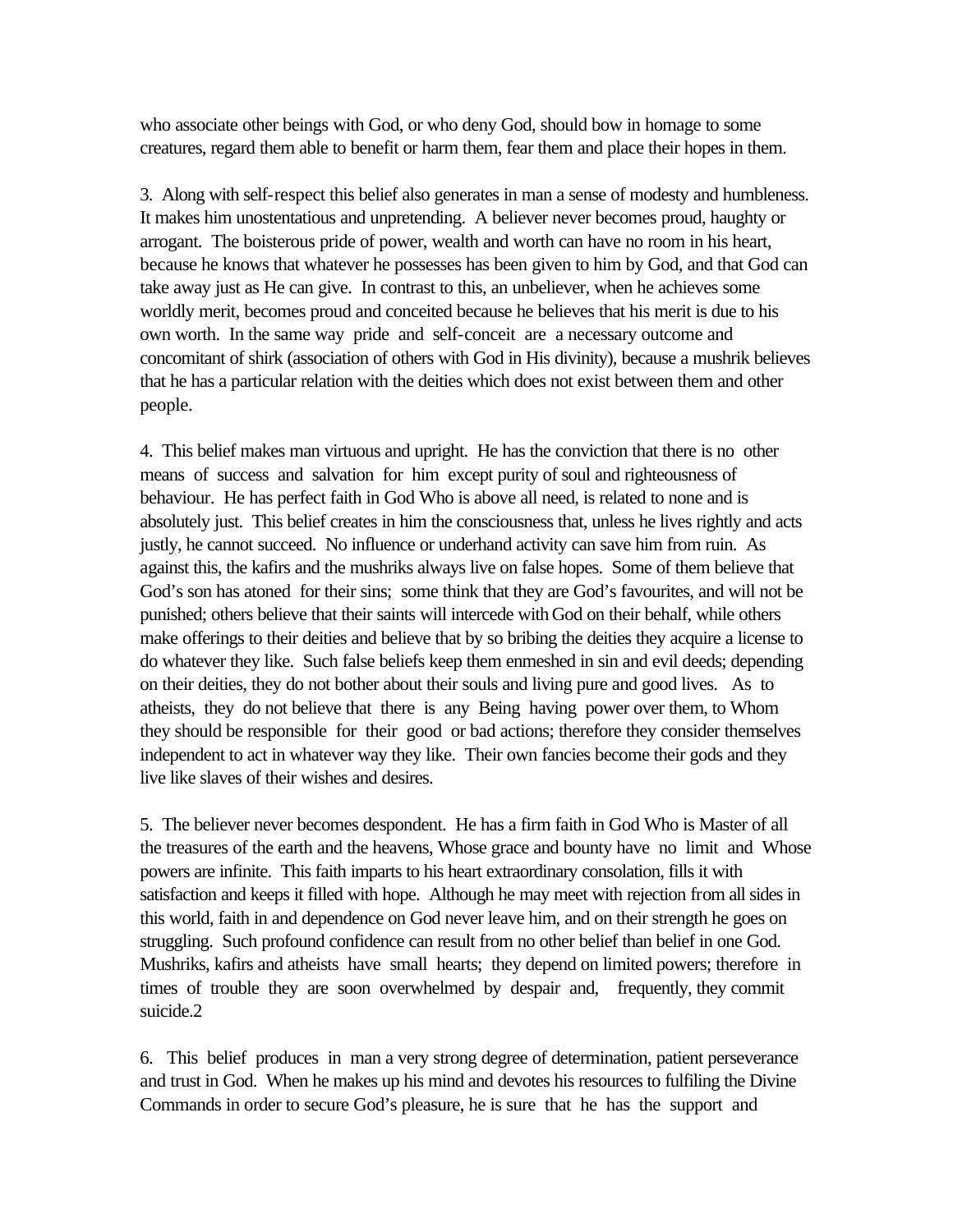backing of the Lord of the universe. This certainty makes him firm and strong like a mountain, and no amount of difficulties, impediments and opposition can make him give up his resolution. Shirk, kufr and atheism have no such effect.

7. This declaration inspires bravery in man. There are two things which make a man cowardly: (i) fear of death and love of safety, and (ii) the idea that there is someone else besides God who can take away life and that man, by adopting certain devices, can ward off death. Belief in La ilaha illallah purges the mind of both these ideas. The first idea goes out of his mind because he knows that his life and his property and everything else really belong to God, and he becomes ready to sacrifice his all for His pleasure. He gets rid of the second idea because he knows that no weapon, no man or animal has the power of taking away his life; God alone

2. To have an idea of what a harrowing situation this despair of heart can create the reader is referred to the thought-provoking study of modern life by Mr. Colin Wilson: The Outsider ( 11th impression. London 1957).

The testimony of Prof. Joad is also very explicit on this point. He writes about the West: "For the first time in history there is coming to maturity a generation of men and women who havc no religion. and feel no need for one. They are content to ignore it. Also they are very unhappy, and the suicide rate is abnormally high." (C. E. M. Joad, The Present and Future of Religion, quoted by Sir Arnold Lunn. And Yet So New, London. 1958. p. 228).

As to the world of Islam, let the views of a non Muslim historian not in any way sympathetic to Islam. be read with profit: "In this uncompromising monotheism, with its simple, enthusiastic faith in the supreme rule of a transcendent being, lies the chief strength of Islam. Its adherents enjoy a consciousness of contentment and resignation unknown among follower of most creeds". "Suicide is Rare in Muslim Lands" (Phillip K. Hitti, History of the Arabs, 1951. p. 129).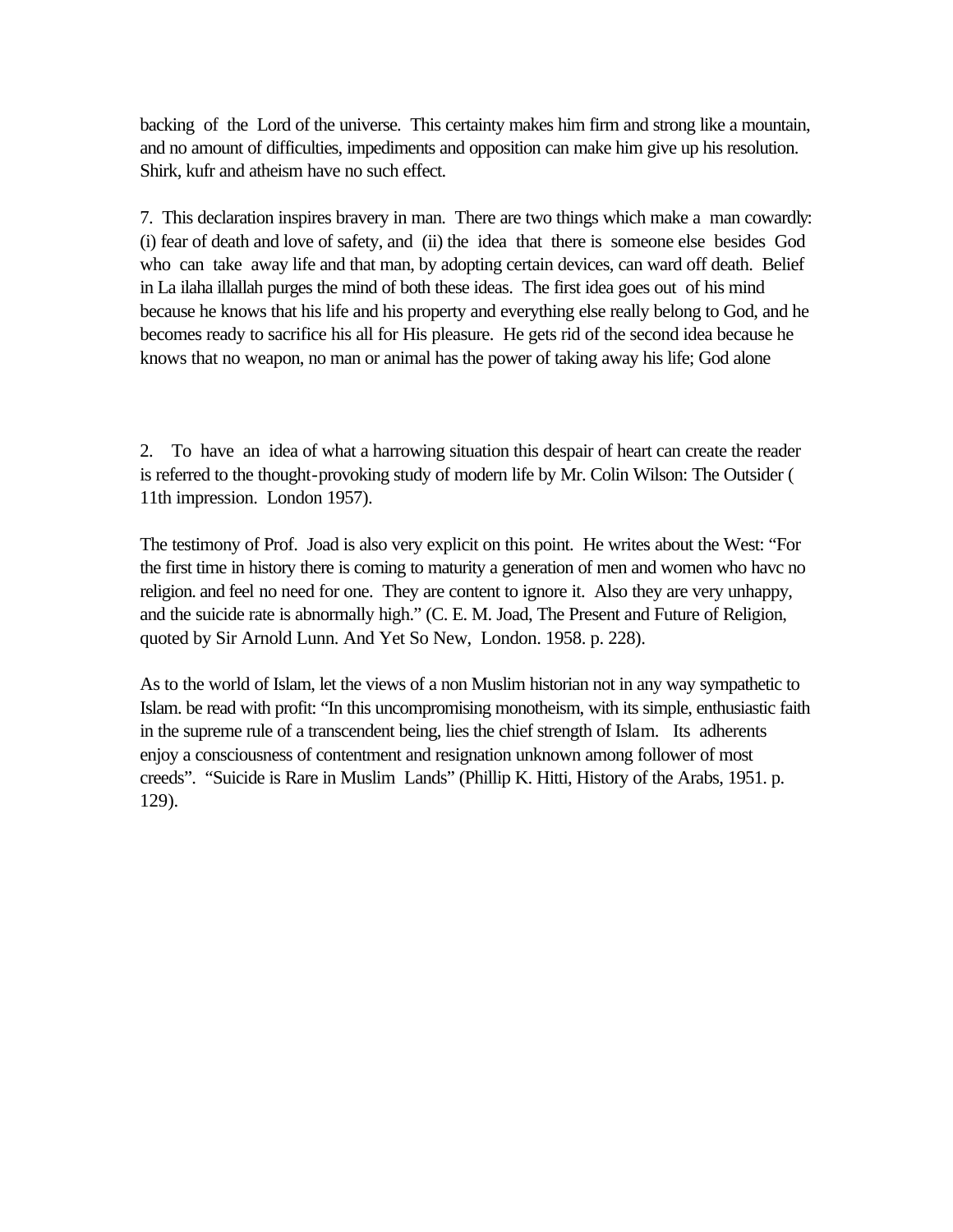as the power to do so. A time has been ordained for him, and all the forces of the world combined cannot take away anyone's life before that time. It is for this reason that no one is braver than the one who has faith in God. Nothing can daunt him: not even the strongest tempest of adversity and the mightiest of armies. Where can the mushriks, the kafirs and the atheists get such great determination, force and power from? They hold life the dearest thing in the world; they believe that death is brought about by the enemy and can be warded off by running away from him!

8. The belief in La ilaha illallah creates an attitude of peace and contentment, purges the mind of jealousy, envy and greed and keeps away the temptations of resorting to base and unfair means for achieving success. The believer understands that wealth is in God's hands, and He apportions it out as He likes; that honour, power, reputation and authority - everything - is subjected to His will, and He bestows them as He will; and that man's duty is only to endeavour and to struggle fairly. He knows that success and failure depend on God's grace; if He wills to give, no power in the world can prevent Him from so doing; and if He does not will it, no power can force Him to. On the other hand, the mushriks, the kafirs and the atheists consider success and failure as dependent on their own efforts and the help or opposition of earthly powers. Therefore, they always remain slaves to cupidity and envy. They never hesitate to turn to bribery, flattery. conspiracy and other kinds of base and unfair means to achieve their ends. Jealousy and envy of others' success eat them away, and they will stop at nothing to bring about the downfall of a successful rival.

9. The most imortant effect of La ilaha illallah is that it makes man obey and obsesrve God's Law. One who has belief in it is sure that God knows everything hidden or open and is nearer to him than his own jugular vein. If he commits a sin in a secluded corner and in the darkness of the night, He knows it; He even knows our thoughts and intentions, bad or good. We can hide from everyone, but we cannot hide anything from God; we can evade everyone, but it is impossible to evade God's grip. The firmer a man's belief is in this respect, the more observant will he be of God's commands; he will shun what God has forbidden and he will carry out His behest even in solitude and in darkness, because he knows that God's 'police' never leaves him alone, and he dreads the Court whose warrant he can never avoid. It is for this reason that the first and the most important conditions for being a Muslim is to have faith in La ilaha illallah. 'Muslim', as you have already been told, means one 'obedient to God' and obedience to God is impossible unless one firmly believes in la ilaha illallah.

In the teachings of Muhammad (blessings of Allah and peace be upon him) faith in One God is the most important and fundamental principle. It is the bedrock of Islam and the mainspring of its power. All other beliefs, commands and laws of Islam stand firm on this foundation. All of them receive strength from this source. Take it away, and there is nothing left of Islam.

#### Belief in God's Angels

The Prophet Muhammad (blessings of Allah and peace be upon him) has further instructed us to have faith in the existence of God's angels. This is the second article of Islamic faith and is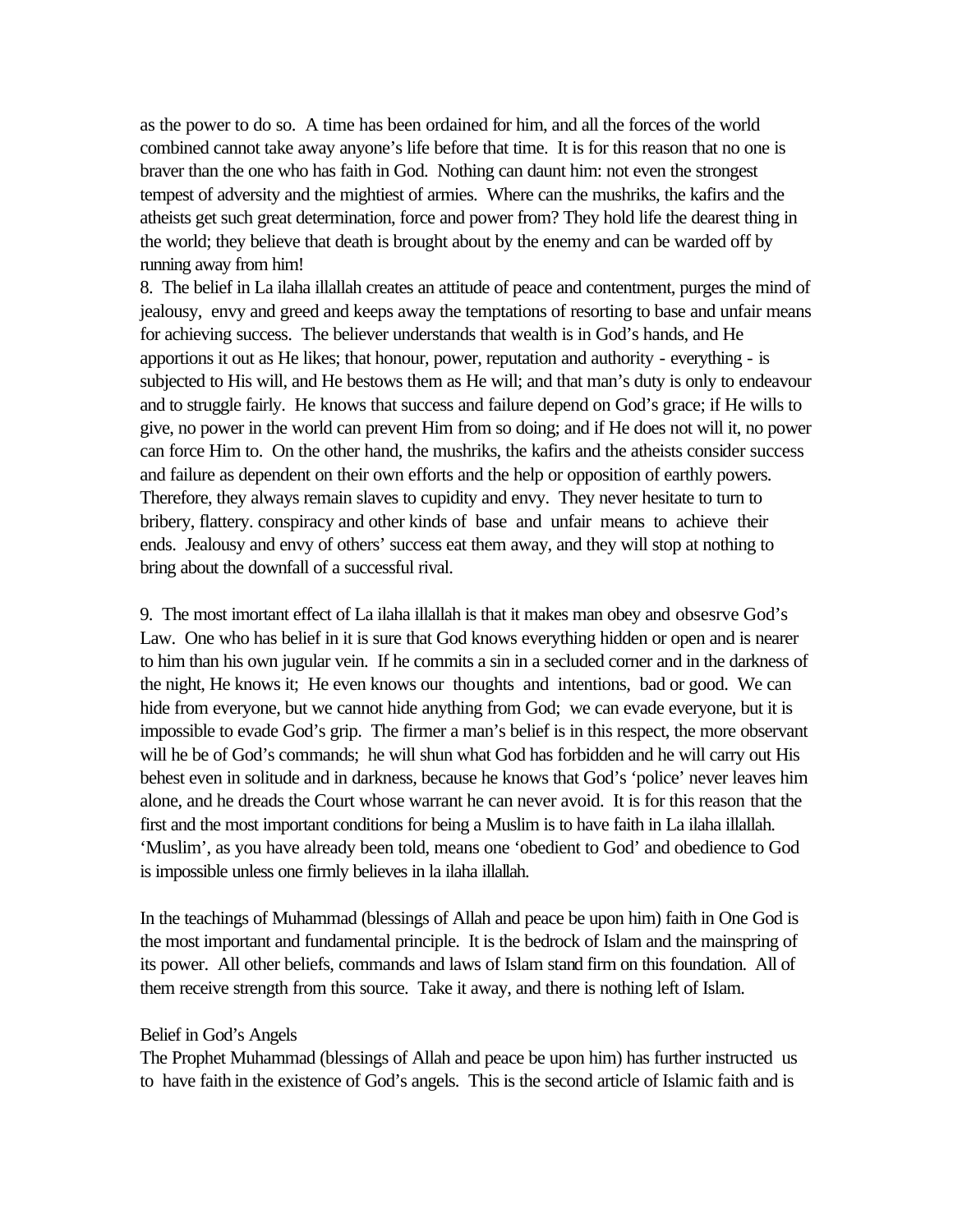very important, because it absolves the concept of Tawhid from all impurities and frees it from the danger of every conceivable shadow of shirk (polytheism).

The polytheists have associated two kinds of creatures with God: (a) Those who have material existence and are perceptable to the human eye, such as the sun, moon, stars, fire, water, animals, great men.

 (b) Those who have no material existence and are not perceptible to the human eye: the unseen beings who are believed to be engaged in the administration of the universe; for instance, one controls the air, another imparts light, another brings rain, and so on and so forth.

The alleged deities of the first kind have material existence and are before man's eye. The falsity of their claim has been fully exposed by the Kalimah - La ilaha illallah. This is sufficient to dispose of the idea that they enjoy any share in divinity or deserve any reverence at all. The second kind of things, being immaterial, are hidden from the human eye and are mysterious; the polytheists are more inclined to pin their faith in them. They consider them to be deities, gods and God's children. They make their images and render offerings to them. In order to purify belief in the Unity of God, and to clear it from the admixture of this second kind of unseen creatures, this particular article of faith has been expounded.

Muhammad (blessings of Allah and peace be upon him) has informed us that these imperceptible spiritual beings, whom people believe to be deities of gods or God's children, are really His angels. They have no share in God's divinity; they cannot deviate from His commands even by the slightest fraction of an inch. God employs them to administer His Kingdom, and they carry out His orders exactly and accurately. They have no authority to do anything of their own accord; they cannot present to God any scheme conceived by themselves, they are not even authorised to intercede with God for any man.

To worship them and to solicit their help is degrading and debasing for man. For, on the very first day of man's creation, God had made them prostrate themselves before Adam, granted to him greater knowledge than they possessed and bestowed Adam His own vicegerency on this earth in preference to them.3 What debasement can, therefore, be greater for man than prostrating himself before those who had prostrated themselves before him!

Muhammad (blessing of Allah and peace be upon him) forbade us to worship angels, and to associate them with God in His divinity. He also informed us that they were the chosen creatures of God, free from sin, from their very nature unable

3. See Al-Qur'an, ii, 34 and vii,11.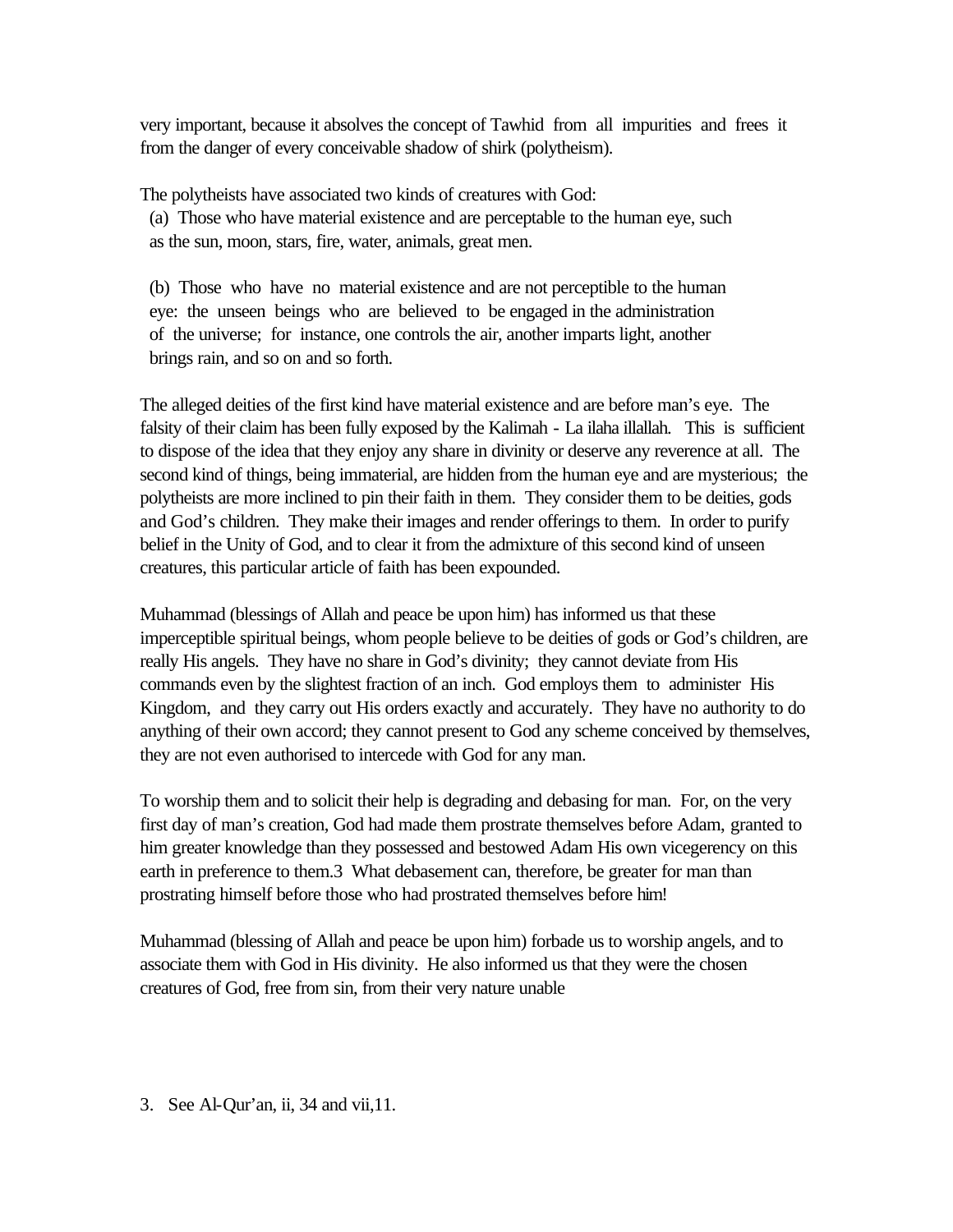to disobey God, and ever engaged in carrying out His orders. Moreover, he informed us that these angels of God surround us from all sides, are attached to us, and are always in our company. They observe and note all our actions, good or bad. They preserve a complete record of every man's life. After death, when we shall be brought before God, they will present a full report of our life's-work on earth, wherein we shall find everything correctly recorded, not a single movement left out, however insignificant and however carefully concealed it may be.

We have not been informed of the intrinsic nature of the angels. Only some of their virtues or attributes have been mentioned to us, and we have been asked to believe in their existence. We have no other means of knowing their nature, their attributes and their qualities. It would therefore, be sheer folly on our part to attribute any form or quality to them of our own accord. We must believe in them exactly as we have been asked to do. To deny their existence is kufr for, first, we have no reason for such a denial, and, second, our denial of them would be tantamount to attributing untruth to Muhammad (blessings of Allah and peace be upon him). We believe in their existence only because God's true Messenger has informed us of it.

#### Faith in the Books of God

The third article of faith which Muhammad (blessings of Allah and peace be upon him) has commanded us to believe is faith in the Books of God, Books which He has sent down to mankind through His Prophets.

God had revealed His Books to His Prophets before Muhammad (blessings of Allah and peace be upon him) and these books were sent down in the same way as He sent down the Qur'an to Muhammad (blessings of Allah and peace be upon him). We have been informed of the names of some of these books: Books of Abraham, the Torah of Moses, Zabur (Psalms) of David, and the Injil (Gospel) of Jesus Christ. We have not been informed of the names of Books which were given to other Prophets. Therefore with regard to other existing religious books, we are not in a position to say with certainty whether they were originally revealed books or not.

But we tacitly believe that whatever Books were sent down by God are all true.

Of the Books we have been told, the Books of Abraham are extinct and not traceable in existing world literature. David's Zabur, the Torah and the Inji'l exist with the Jews and the Christians, but the Qur'an informs us that people have changed and added to these books, and God's words have been mixed up with texts of their own making. This corruption and pollution of the Books has been so large and so evident that even the Jews and the Christians themselves admit that they do not possess their original texts, and have only their translations, which have been altered over many centuries and are still being changed. On studying these Books we find many passages and accounts which evidently cannot be from God. God's words and those of man are mixed together in these books, and we have no means of knowing which portions are from God and which from man.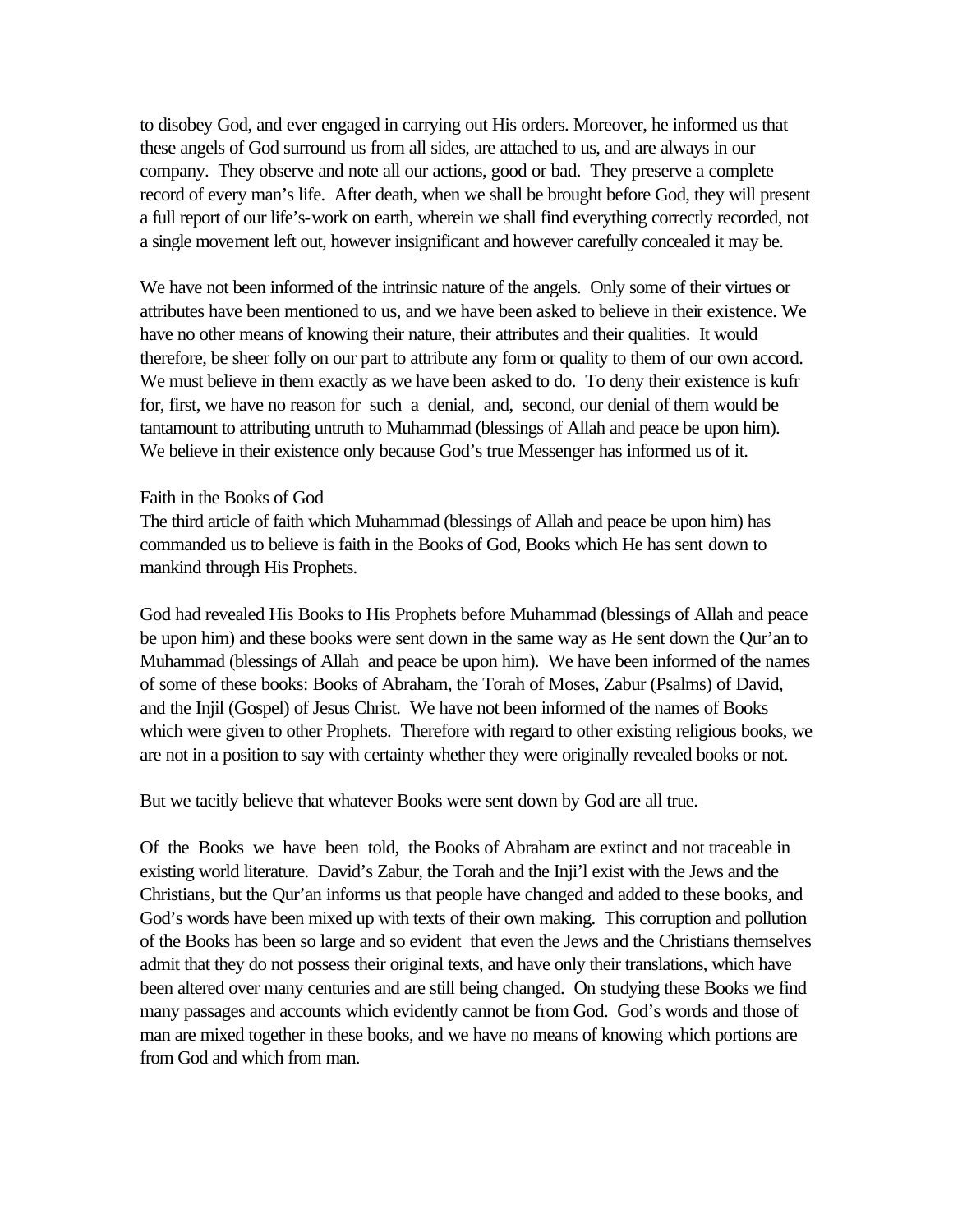We have been commanded to believe in previously revealed Books only in the sense of admitting that, before the Qur'an, God had also sent down books through His Prophets, that they were all from one and the same God, the same God Who sent the Qur'an and that the sending of the Qur'an as a Divine Book is not a new and strange event, but only confirms, restates and completes those divine instructions which people had mutilated or lost in antiquity.4

The Qur'an is the last of the Divine Books sent down by God and there are some very pertinent differences between it and the previous Books. These differences may briefly be stated as follows:

1. The original texts of most of the former Divine Books were lost altogether, and only their translations exist today. The Qur'an, on the other hand, exists exactly as it was revealed to the Prophet; not a word - nay, not a syllable of it has been changed. It is available in its original text and the Word of God has been preserved for all time.

2. In the former Divine Books man mixed his words with God's, but in the Qur'an we find only the words of God - and in their pristine purity. This is admitted even by the opponents of Islam.

3. In respect of no other sacred Book possessed by different peoples can it be

said on the basis of authentic historical evidence that it really belongs to the same Prophet to whom it is attributed. In the case of some of them it is not even known in what age and to which Prophet they were revealed. As for the Qur'an, the evidence that it was revealed to Muhammad (blessings of Allah and peace be upon him) is so voluminous, so convincing, so strong and so compelling that even the fiercest critics of Islam cannot cast doubt on it. This evidence is so detailed that even the occasion and place of the revelation of many verses and injunctions of the Qur'an can be known with certainty.

4. The former Divine Books were sent down in languages which died long ago. No nation or community now speaks those languages and there are only a few

4. Even a cursory study of the first books of the Old Testament and the four Gospels of the New Testament reveals that they are the productions of men and in these writings some parts of the original Psalms of David and the Gospels of Christ have been incorporated. The first five books of the Old Testament do not constitute the original Torah, but parts of the Torah have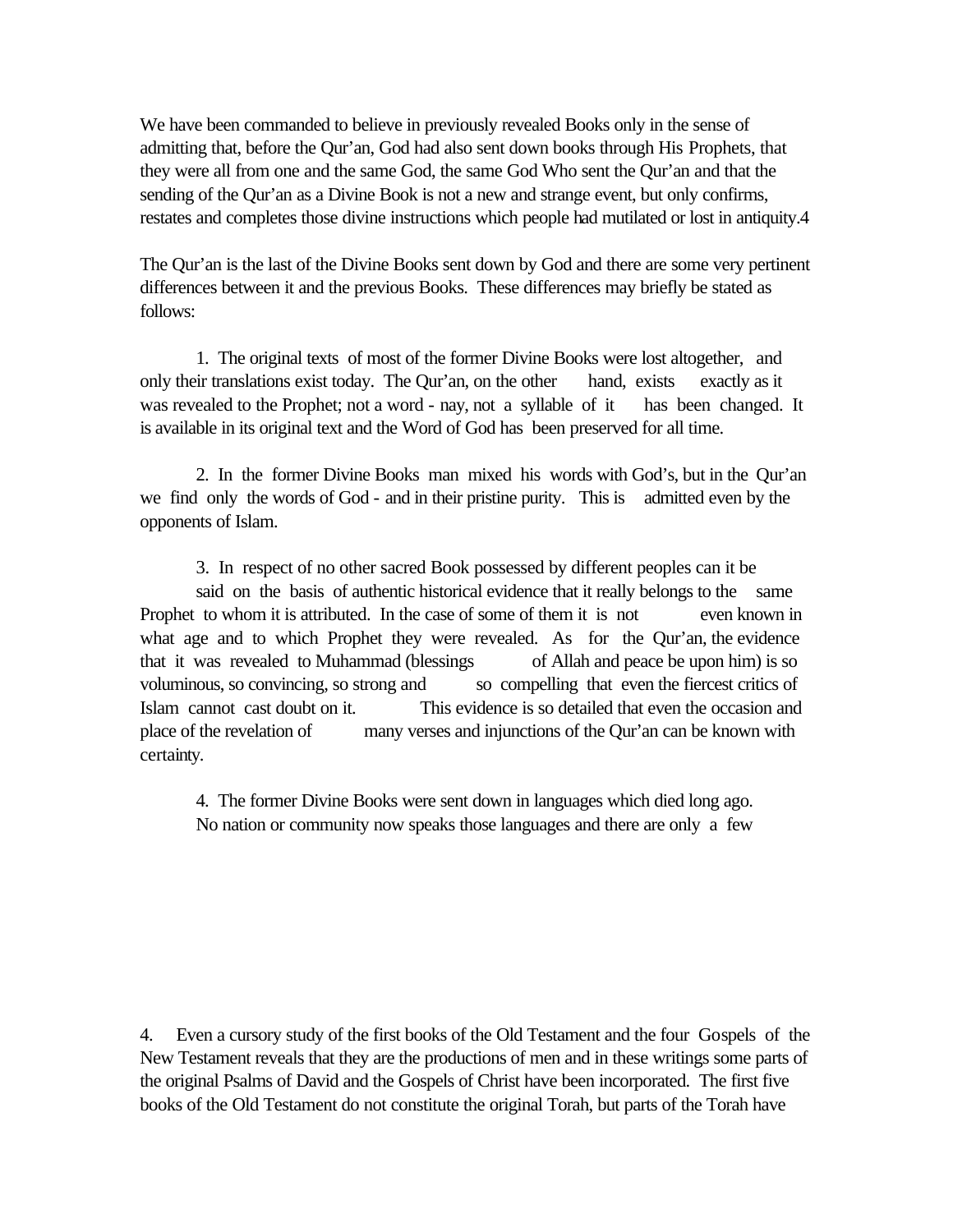been mixed up with other narrative written by human beings and the original guidance of the Lord is lost. Similarly. the four Gospels of Christ are not the original Gospels as they came from the Prophet Christ (peace be upon him). They are in fact, the life-histories of Christ compiled by four different persons on the basis of knowledge and hearsay, and certain parts of the original Gospel also fell into them. But the original and he fictitious, the Divine and the human, are so intermingled that the grain cannot be separated from the chaff. The fact is that the original Word of God is preserved neither with the Jews nor with the Christians. The Qur'an on the other hand, is fully preserved and not a syllable has been changed or left out of it.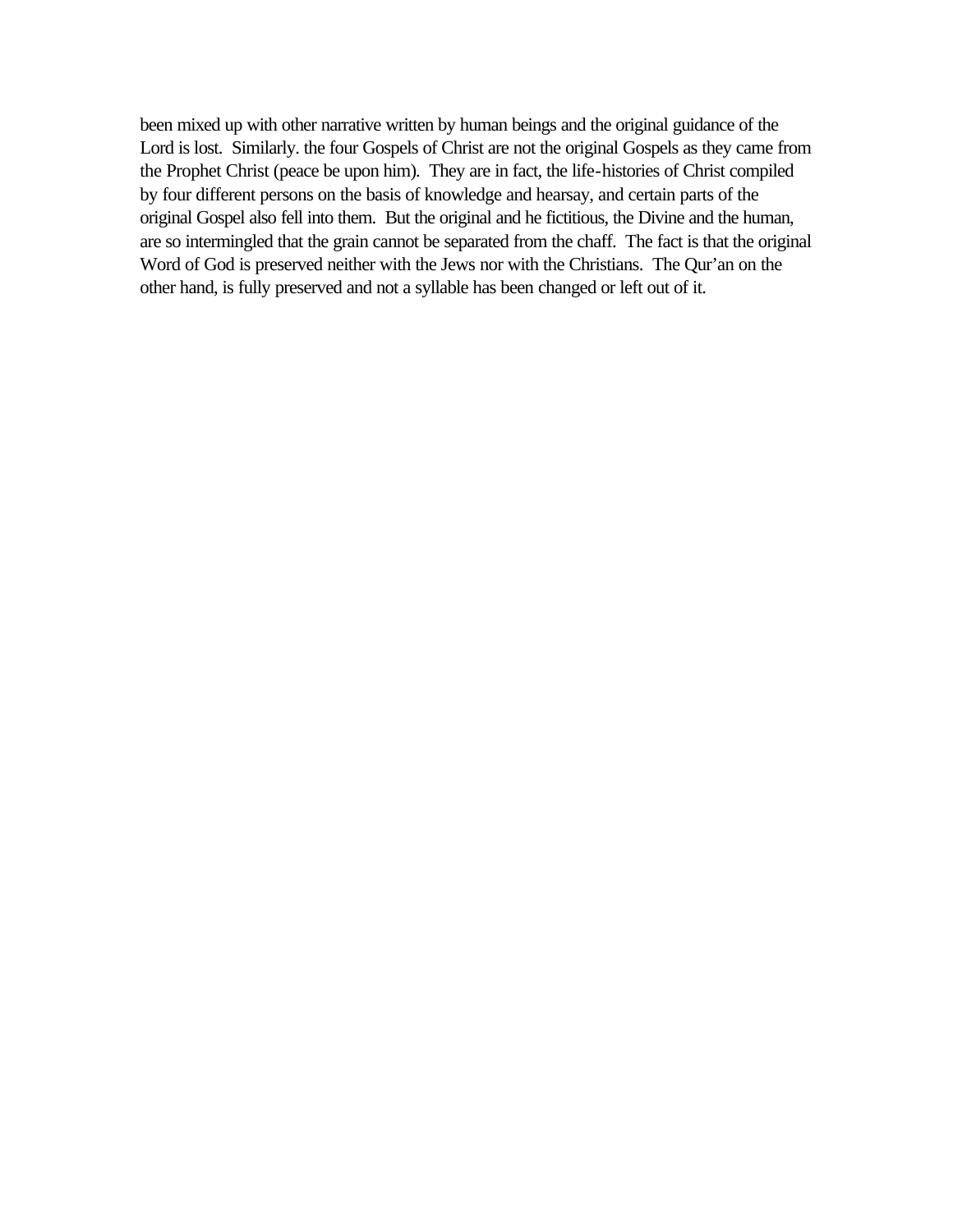people who claim to understand them. Thus, even if the Books existed today in their original and unadulterated form, it would be virtually impossible in our age to correctly understand and interpret their injunctions and put them into practice in their required form. The language of the Qur'an, on the other hand, is a living language; millions of people speak it, and millions more know and understand it. It is being taught and learnt in nearly every university of the world, every man can learn it, and he who has not time to learn it can find men everywhere who know this language and can explain to him the meaning of the Qur'an.

5. Each one of the existing sacred Books found among different nations of the world has been addressed to a particular people. Each one contains a number of commands which seem to have been meant for a particular period of history and which meet the needs of that age only. They are neither needed today, nor can they now be smoothly and properly put into practice. It is evident from this that these Books were particularly meant for that particular people and not for the world. Furthermore, they were not sent to be followed permanently by even the people they were intended for; they were meant to be acted upon only for a certain period. In contrast to this the Qur'an is addressed to all mankind; not a single injunction of it can be suspected as having been addressed to a par- ticular people. In the same manner, all the commands and injunctions in the Qur'an can be acted upon at any place and in any age. This proves that the Qur'an is meant for the whole world, and is an eternal code for human life.

6. There is no denying the fact that the previous divine Books also enshrined good and virtue; they also taught the principles of morality and truthfulness and presented the mode of living which was to God's pleasure. But none of them was comprehensive enough to embrace all that is necessary for a virtuous human life. Some of them excelled in one respect, others in some other. It is the Qur'an and the Qur an alone which enshrined not only all that was good in the former Books but also perfects the way of Allah and presents it in its entire ty and outlines that code of life which comprehends all that is necessary for man on this earth.

7. On account of man's interpolations, many things have been inserted in those

Books which are against reality, revolting to reason and an affront to every instinct of justice. There are things which are cruel and unjust, and vitiate man's beliefs and actions. Furthermore, things have unfortunately been inserted that are obscene, indecent and highly immoral. The Qur'an is free of all such rubbish. It contains nothing against reason, and nothing that can be proved wrong. None of its injunctions is unjust; nothing in it is misleading. Of indecency and immorality not a trace can be found. From the beginning to the end the Book is full of wisdom and truth. It contains the best of philosophy and the choicest of law for human civilisation. It points out the right path and guides man to success and salvaion.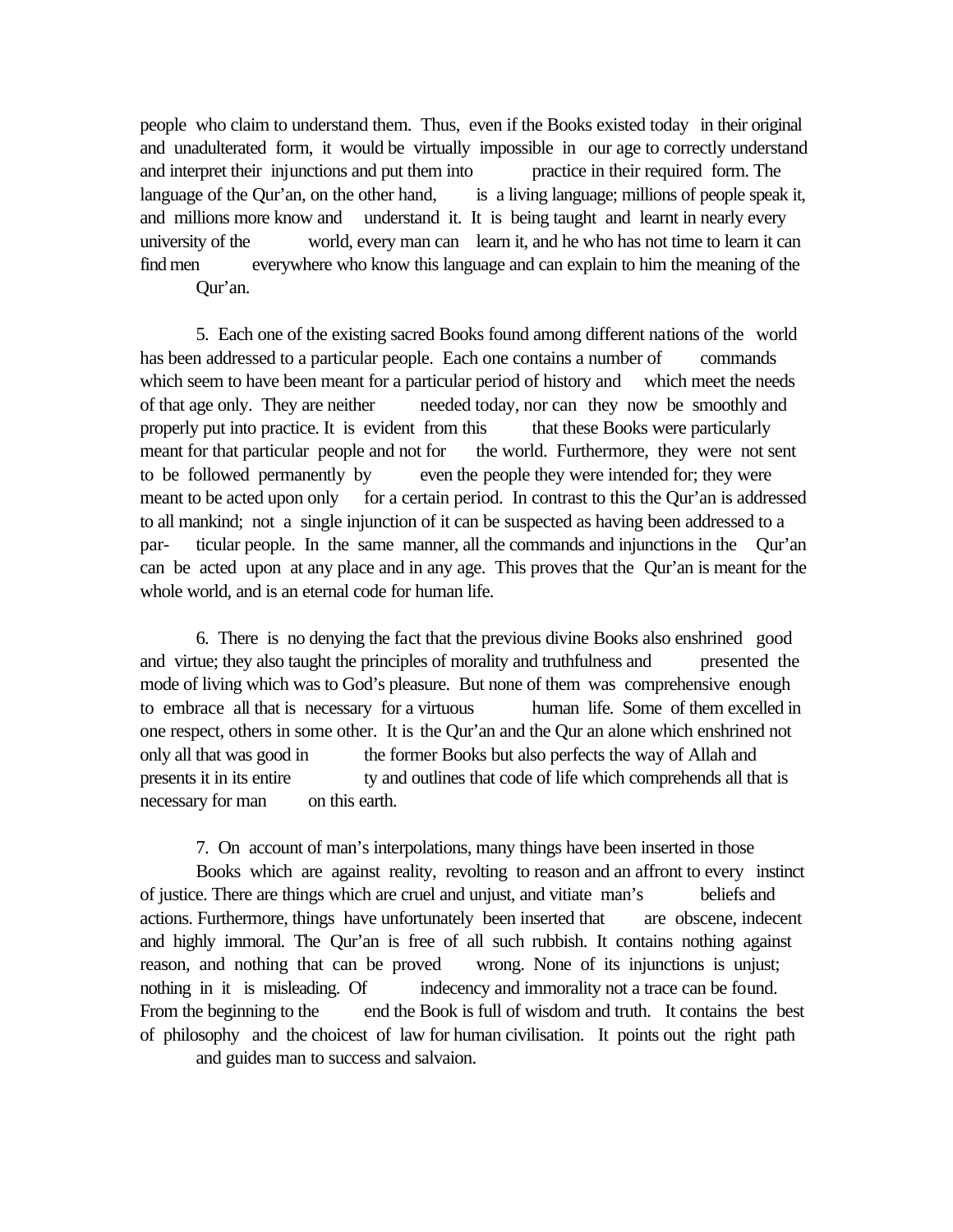It is on account of these special features of the Qur'an that all the peoples of the world have been directed to have faith in it, to give up all other Books and to follow it alone.

The study of the difference between the Qur'an and other divine Books makes one easily understand that the nature of faith in the Qur'an and of belief in the former Books are not similar.

Faith in the earlier divine Books should be limited to the confirmation that they were all from God, were true and were sent down to fulfil, in their time, the same purpose for which the Qur'an has been sent. On the other hand, belief in the Qur'an should be of the nature that it is purely and absolutely God's own words, that it is perfectly true, that every, word of it is preserved, that everything mentioned therein is right, that it is the bounden duty of man to carry out in his life each and every command of it and that whatever be against it must be rejected.

#### Faith in God's Prophets

In the last chapter we explained that God's Messengers had been raised among every people, and that they all brought essentially that same religion - Islam - which the Prophet Muhammad (blessings of Allah and peace be upon him) propagated. In this respect all the Messengers of God stand on a par with each other. If a man belies any one of them, he, as it were, belies all, and if a man affirms and believes in one of them, he must and ought to affirm all. The reason is simple. Suppose ten men make one and the same statement; if you admit one of them to be true, you ipso facto admit the remaining nine as true, and if you belie any one of them, by implication you belie all of them. It is for this reason that in Islam it is necessary to have implicit faith in all the Prophets of God. One who does not believe in a particular Prophet would be a Kafir, though he may profess faith in all the other Prophets.

Tradition has it that the total number of Prophets sent to different peoples at different times is 124,000. If you consider the life of the world since it was first inhabited and the number of different peoples and nations that have been on it, this number will not appear too great. We have to positively believe in those of the Prophets whose names have been mentioned in the Qur'an. Regarding the rest, we are instructed to believe that all the Prophets sent by God for the guidance of mankind were true.

Thus we believe in all the Prophets raised in India, China, Persia, Egypt, Africa, Europe and other countries of the world, but we are not in a position to be definite about a particular person outside the list of Prophets named in the Qur'an, whether or not he was a Prophet, for we have not been told anything definite about him. Nor are we permitted to say anything against the holy men of other religions. It is quite possible that some of them might have been God's Prophets, and their followers corrupted their teachings after their demise, just as the followers of Moses and Jesus (peace be upon them) have done. Therefore, whenever we express any opinion about them, it should be about the tenets and rituals of their religions; as for the founders of those religions, we will remain scrupulously silent, lest we should become guilty of irreverence towards a Prophet.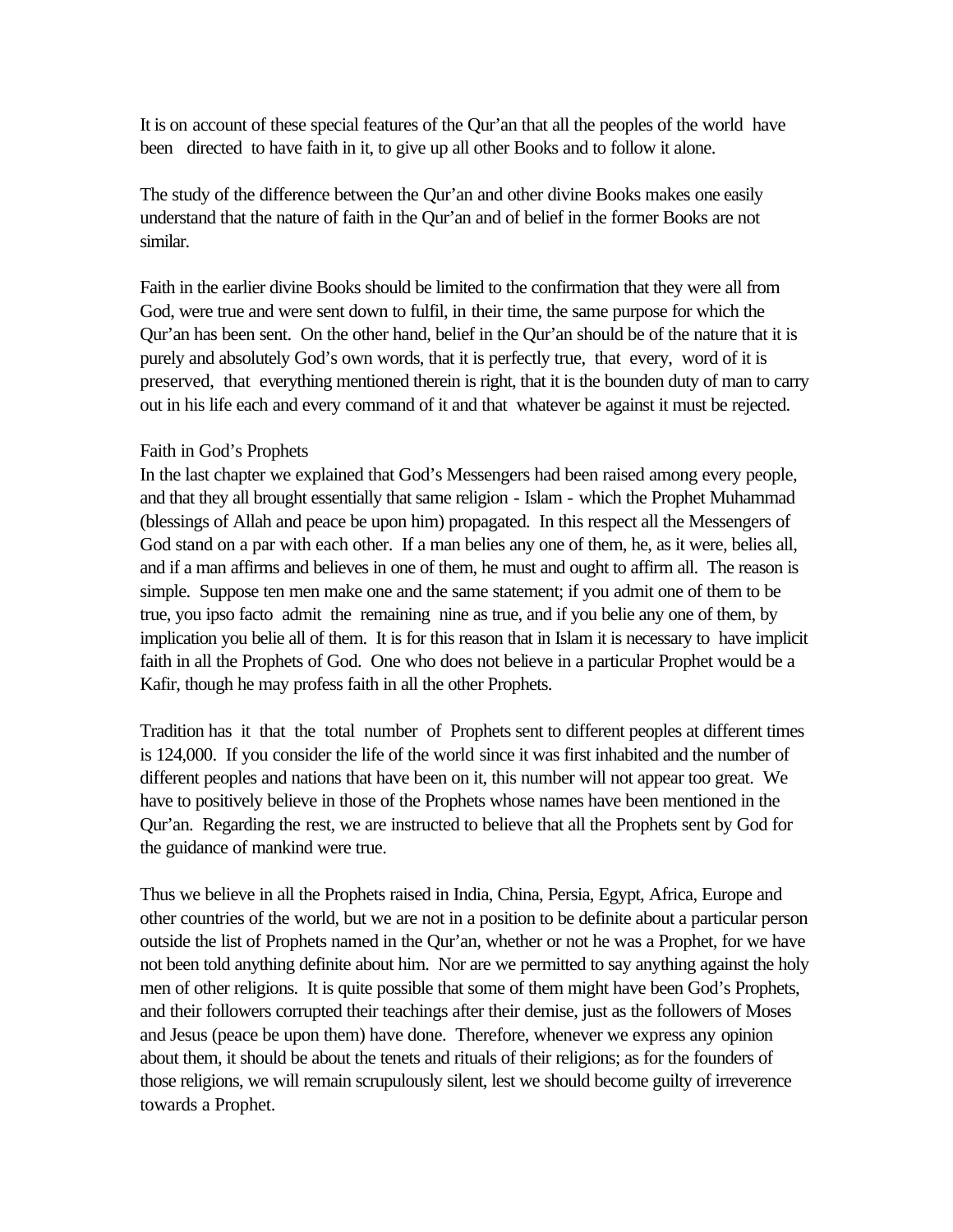All the Prophets of God have been deputed by Him to teach the same straight path of 'Islam'. In this sense there is no difference between Muhammad and other Prophets (blessings of Allah and peace be upon them all), and we have been ordered to believe in all of them alike. But in spite of this equality, there are the following three differences between them:

1. The Prophets of the past came to certain people for certain periods of time, while Muhammad (blessings of Allah and peace be upon him) has been sent for the whole world and for all time to come.5

2. The teachings of those Prophets have either disappeared altogether from the world, or whatever of them remains is intermingled with many erroneous and fictitious statements. For this reason, even if anyone wishes to follow their teachings, he cannot do so. In contrast to this, the teachings of Muhammad (blessings of Allah and peace be upon him), his biography, his discourses, his way of living, his morals, habits and virtues, in short, all the details of his life and work, are preserved. Mubammad (blessings of Allah and peace be upon him), therefore, is the only one of the whole line of Prophets who is a living personality, and in whose footsteps it is possible to follow correctly and confi- dently.

3. The guidance imparted through the Prophets of the past was not complete.

Every Prophet was followed by another who effected alterations and additions in the teachings and injunctions of his predecessors and, in this way, the chain of reform and progress continued. That is why the teachings of the earlier Prophets, after the lapse of time, were lost in oblivion. Obviously there was no need to preserve earlier teachings when amended and improved guidance had taken their place. At last the most perfect code of guidance was imparted to mankind through Muhammad (blessings of Allah and peace be upon him) and all previous codes were automatically abrogated, for it is futile and imprudent to follow an incomplete code when the complete code exists. He who follows Muhammad (blessings of Allah and peace be upon him) follows all the Prophets, for whatever was good and eternally workable in their teachings has been embodied in his teachings. Whoever, therefore, rejects and refuses to follow Muhammad's (blessings of Allah and peace be upon him) teachings, and chooses to follow some other Prophet, only deprives himself of that vast amount of useful and valuable instruction and guidance which is embodied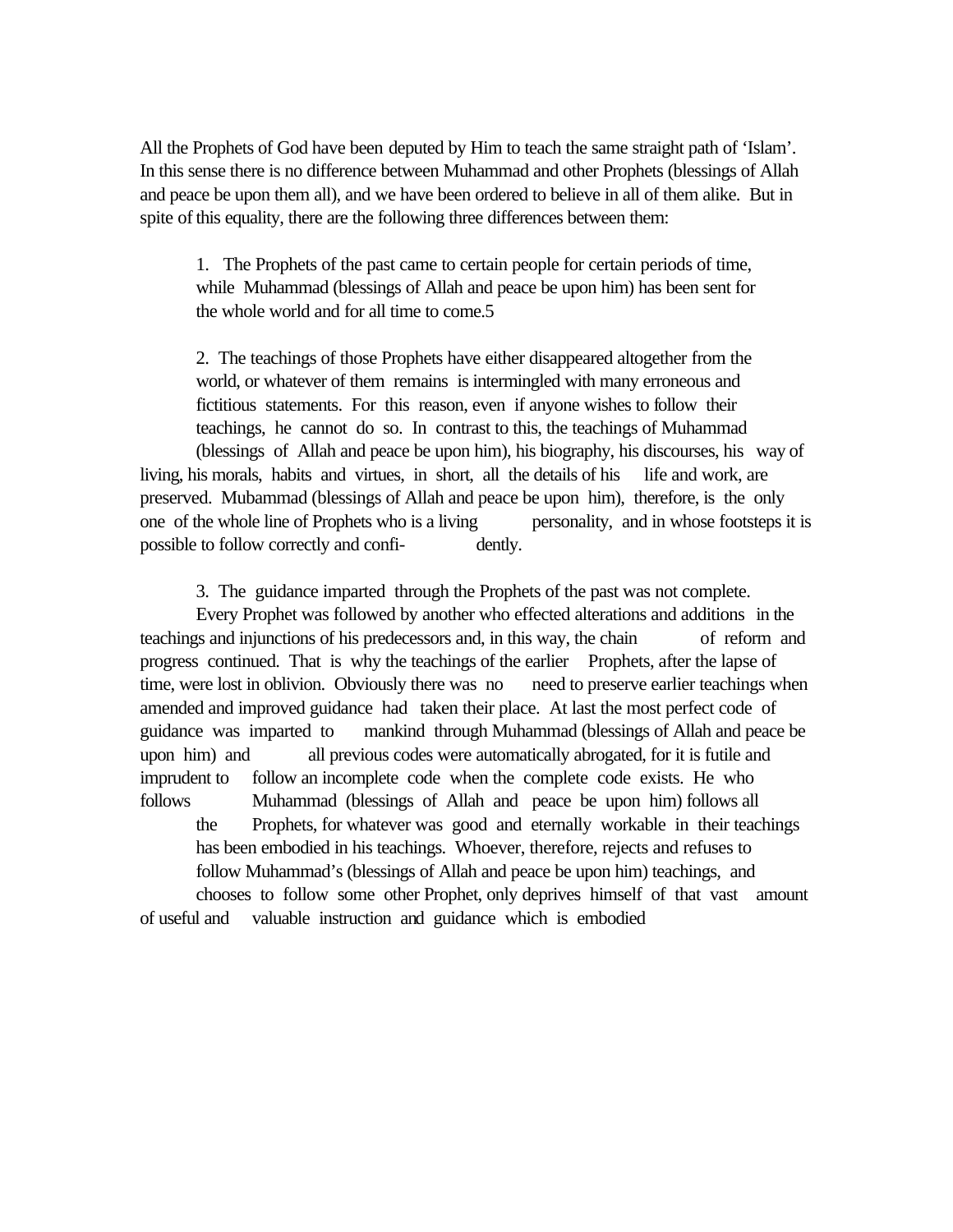5. This point has been discussed in detail in Chapter Three.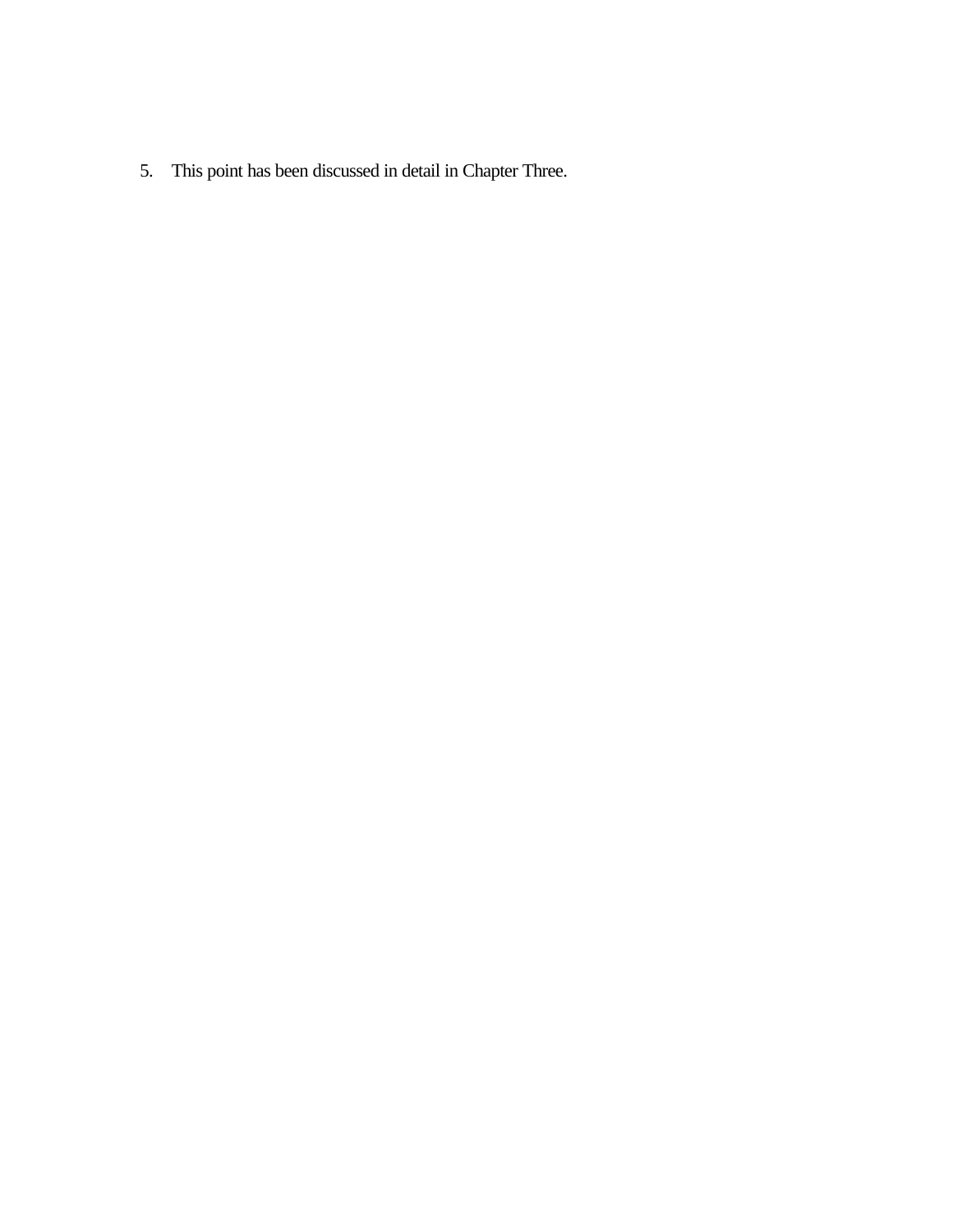in Muhammad's (blessings of Allah and peace be upon him) teachings, which never existed in the books of the earlier Prophets and which was revealed only through the Last of the Prophets.

This is why it is incumbent on each and every human being to have faith in Muhammad (blessings of Allah and peace be upon him) and follow him alone. To become a true Muslim (a follower of the Prophet's way of life) it is necessary to have complete faith in Muhammad (blessings of Allah and peace be upon him) and to affirm that:

- (a) He is a true Prophet of God;
- (b) His teachings are absolutely perfect, free from any defect or error and
- (c) He is the Last Prophet of God. After him no Prophet will appear among any people till the Day of Judgement, nor is any such personage going to appear in whom it would be essential for a Muslim to believe.

# Belief in Life After Death

The fifth article of Islamic Faith is belief in life after death. The Prophet Muhammad (blessings of Allah and peace be upon him) has directed us to believe in resurrection after death and in the Day of Judgement. The essential ingredients of this belief, as taught to us by him, are as follows:

That the life of this world and of all that is in it will come to an end on an appointed day. Everything will be annihilated. That day is called Qiyamah, i.e. the Last Day.

That all the human beings who have lived in the world since its inception will then be restored to life and will be presented before God Who will sit in judgement on that day. This is called Hashr (Resurrection).

That the entire record of every man and woman - of all their doings and misdoings - will be presented before God for final judgement.

That one who excels in goodness will be rewarded; one whose evils and wrongs outweigh his good deeds will be punished.

That those who emerge successful in this judgement will go to Paradise and the doors of eternal bliss will be opened to them- those who are condemned and deserve punishment will be sent to Hell - the abode of fire and torture.

# The Need of this Belief

Belief in life after death has always been an integral part of the teachings of the Prophets. Every Prophet asked his followers to believe in it, in the same way as the last of the Prophets, Muhammad (blessings of Allah and peace be upon him), has asked us to do. This has always been an essential condition of being a Muslim. All Prophets have categorically declared that one who does not believe in it, or casts doubts on it, is a Kafir. This is so because denial of life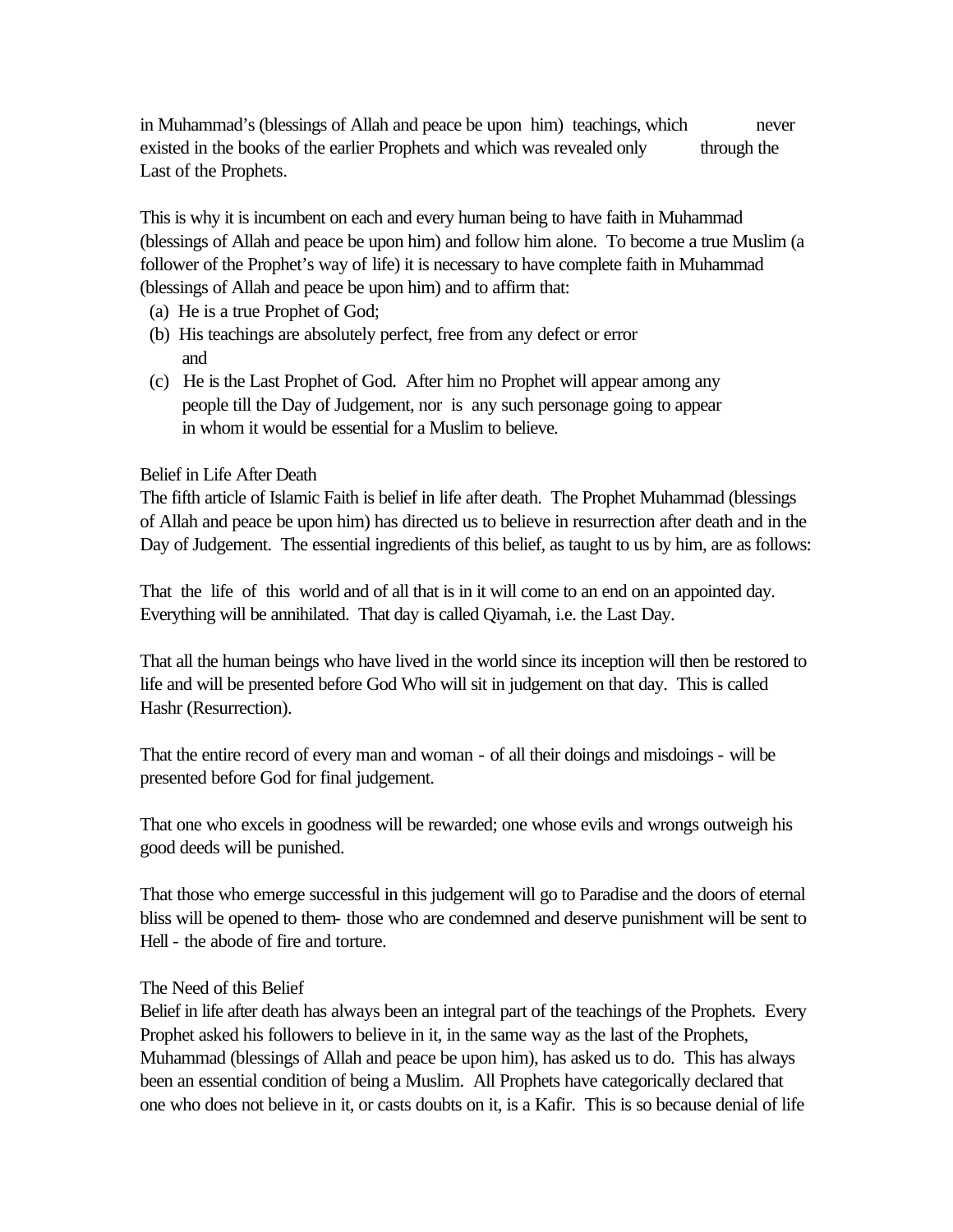after death makes all other beliefs meaningless. This denial also destroys the very sanction for a good life and man is driven to a life of ignorance and disbelief. A little reflection makes this quite clear.

In your everyday life, whenever you are asked to do anything, you immediately think: what is the use of doing it and what harm is involved in not doing it? This is in the very nature of man. He instinctively regards a useless action as totally unnecessary. You will never be willing to waste your time and energy in useless and unproductive jobs. Similarly, you will not be very eager to avoid a thing that is harmless. And the general rule is that the deeper your conviction about the utility of a thing, the firmer will be your response to it; and the more doubtful you are about its efficacy, the more wavering will be your attitude. After all, why does a child put his hand into fire? Because he is not sure that fire burns. Why does he evade study? Because he does not fully grasp the importance and benefits of education and does not believe in what his elders try to impress on his mind.

Now think of the man who does not believe in the Day of Judgement. Will he not consider belief in God and a life in accordance with His code of no consequence? What value will he attach to a life in pursuit of His pleasure? To him neither obedience to God is of any advantage, nor disobedience to Him of any harm, How, then, can it be possible for him to scrupulously follow the injunctions of God, His Prophet, and His Book? What incentive will there be for him to undergo trials and sacrifices and to avoid worldly pleasures? And if a man does not follow the code of God and lives according to his own likes and dislikes, of what use is his belief in the existence of God, if indeed he has any such belief?

That is not all. If you reflect still deeper, you will come to the conclusion that belief in life after death is the most decisive factor in the life of a man. Its acceptance or rejection determines the very course of his life and behaviour.

A man who has in view success or failure in this world alone will be concerned with immediate benefits and ills. He will not be prepared to undertake any good act if he has no hope of gaining thereby some worldly interest, nor will he be keen to avoid any wrong act if it is not injurious to his interests in this world.

But a man who believes in the next world as well and is convinced of the final consequences of his acts will look on all worldly gains and losses as temporary and transitory and will not put his eternal bliss at stake for a passing gain. He will look on things in their wider perspective and always keep the permanent benefit or harm in view. He will do the good, however costly it may be to him in terms of worldly gains, or however injurious it may be to his immediate interests; and he will avoid the wrong, however tempting it may look. He will judge things from the viewpoint of their eternal consequences and not according to his whims and caprices. Thus there is a radical difference between the beliefs, approaches and lives of the two persons. One's idea of a good act is limited to whether in this brief temporary life it will bring gain in the shape of money, property, public applause and similar other things which give him position, power, reputation and worldly happiness. Such things become his objectives in life.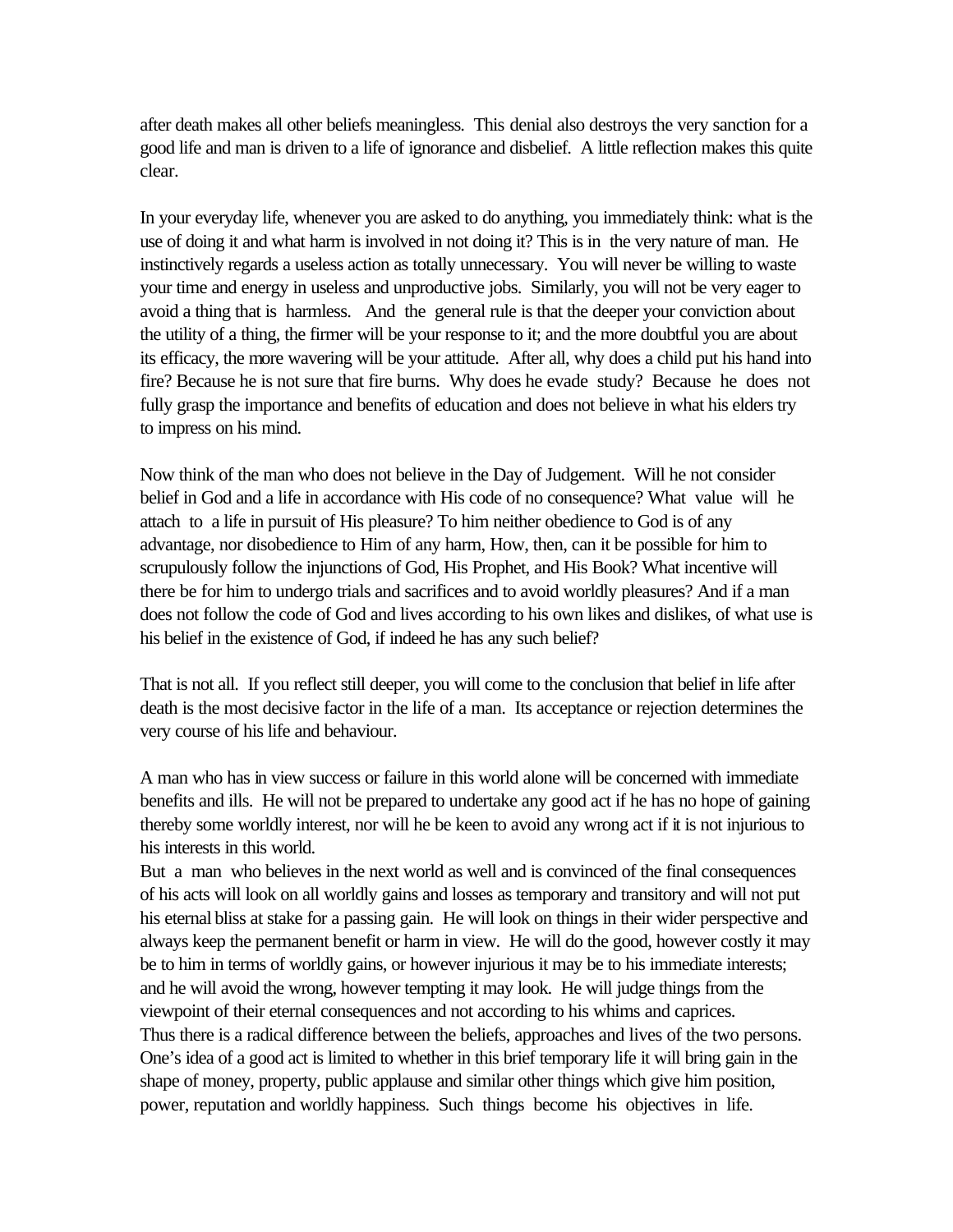Fulfilment of his own wishes and self-aggrandisement become the be-all and end-all of his life. And he does not draw back even from cruel and unjust means to achieve his ends. Similarly, his conception of a wrong act is one which may involve a risk or injury to his interests in this world such as loss of property and life, harming of health, blackening of reputation or some other unpleasant consequence.

In contrast to this man, the believer's concept of good and evil will be quite different. To him all that pleases God is good and all that invokes His displeasure and wrath is evil. A good act, according to him, will remain good even if it brings no benefit to him in this world, or even entails loss of some worldly possession or injury to his personal interests. He will be confident that God will reward him in the eternal life and will be the real success. Similarly, he will not fall prey to evil deeds merely for some worldly gain, for he knows that even if he escapes punishment in his short worldly life, in the end he will be the loser because he will not be able to escape punishment from the court of God. He does not believe in the relativity of morals but sticks to the absolute standards revealed by God and lives according to them irrespective of gain or injury in this world.

Thus it is the belief or disbelief in life after death which makes man adopt different courses in life. For one who does not believe in the Day of Judgement it is absolutely impossible to fashion his life as suggested by Islam.

Islam says "In the way of God give charity (zakah) to the poor." His answer is: "No, zakah will lessen my wealth; I will, instead, take interest on my money." And in its collection he will not hesitate to take everything belonging to the debtors however poor or hungry they may be. Islam says: "Always speak the truth and shun lying, though you may gain ever so much by lying and lose ever so much by speaking the truth." But his reply will be "Well, what shall I do with a truth which is of no use to me here, and which instead brings loss to me; and why should I avoid lying where it can bring benefit to me without any risk, even that of a bad name?" He visits a lonely place and finds a precious metal lying there; in such a situation Islam says: "This is not your property, do not take it," but he would say: "This is a thing I have come by without any cost or trouble; why should I not have it? There is no one to see me pick this up, no one who might report it to the police or give evidence against me in a court of law, or give me a bad name among the people. Why should I not make use of this valuable?" Someone secretly keeps a deposit with this man, and eventually he dies. Islam says: "Be honest with the property deposited with

you and give it over to the heirs of the deceased." He says: "Why? There is no evidence of his property being with me; his children also have no knowledge of it. When I can appropriate it without any difficulty, without any fear of legal claim, or stain on my reputation, why should I not do so?"

In short, at every step in life, Islam will direct him to walk in a certain direction and adopt a certain attitude and course of behaviour; but he will go in the opposite direction. For Islam measures and values everything from the viewpoint of its eternal consequence; while such a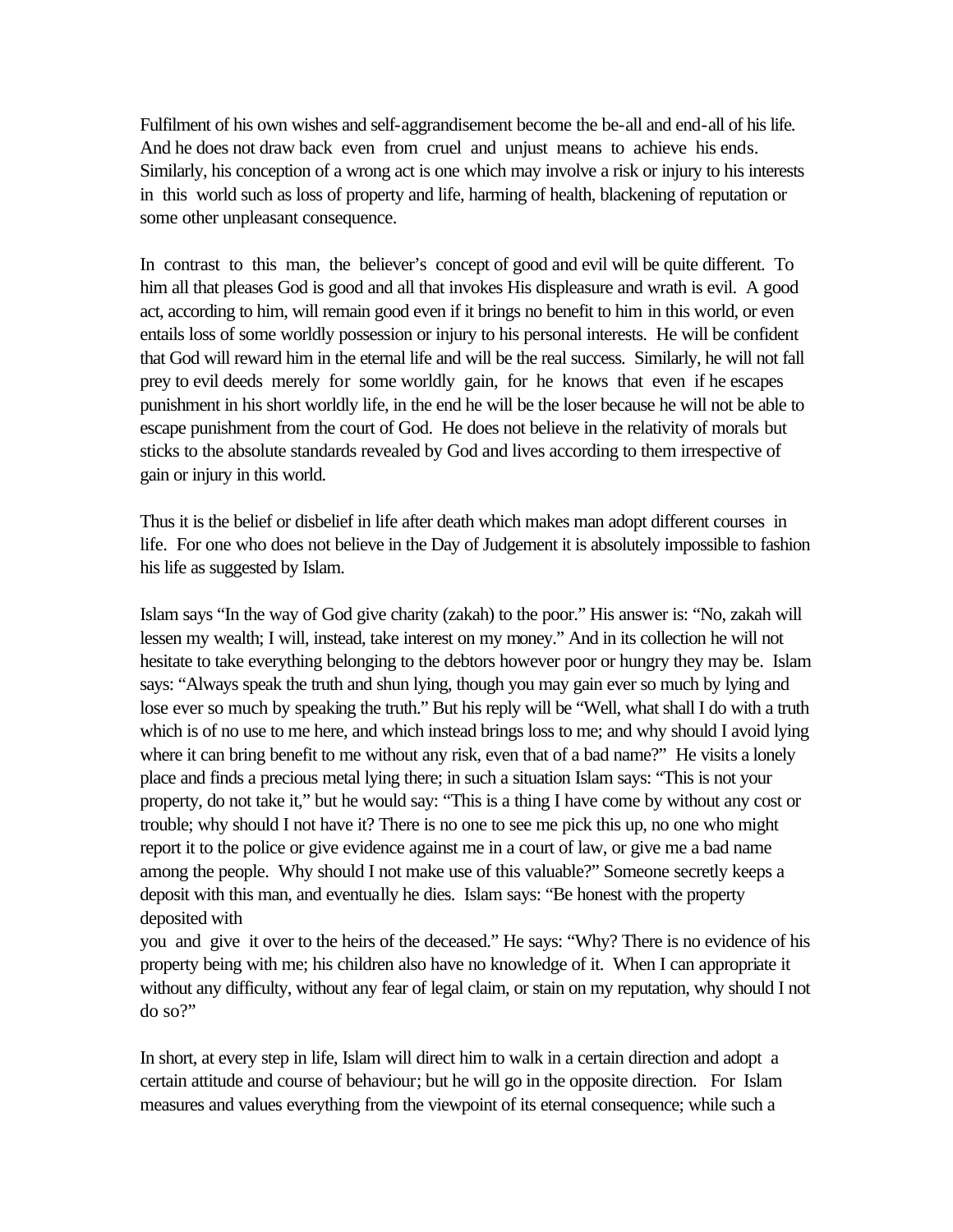person always has in view only the immediate and earthly outcome. Now, you can understand why a man cannot be a Muslim without belief in the Day of Judgement. To be a Muslim is a very great thing; the fact is that one cannot even become a good man without this belief, for the denial of the Day of Judgement degrades man from humanity to a place even lower than that of the lowest of animals.

#### Life After Death: A Rational Vindication

So far we have discussed the need and importance of belief in the Day of Judgement. Now let us consider how far the constituents of the belief are rationally understandable. The fact is that whatever Muhammad (blessings of Allah and peace be upon him) has told us about life after death is clearly borne out by reason. Although our belief in that Day is based on our implicit trust in the Messenger of God, rational reflection not only confirms this belief but also reveals that Muhammad's (blessings of Allah and peace be upon him) teachings in this respect are much more reasonable and understandable than any other viewpoint about life after death.

The following viewpoints are found about life after death:

1. Some people say that there is nothing left of man after death, and that after this lifeending event there is no other life. According to these people, belief in life after death has no reality. They say it is scientifically impossible. This is the view of the atheists who also claim to be scientific in their approach and bring in Western science to support their arguments.

2. Other people maintain that man, in order to bear the consequences of his deeds, is repeatedly regenerated in this world. If he lives a bad life, he will assume in the next generation the shape of some animal, such as a dog or a cat, or some tree or some lower kind of man. If his acts have been good, he will be reborn as a man into a higher class. This viewpoint is found in some Eastern religions.

 3. There is a third view-point which calls for belief in the Day ofJudgement, the Resurrection, man's presence in the Divine Court, and the meting out of reward and punishment. This is the common belief of all the Prophets.

Now let us consider these viewpoints one by one.

The first group, which arrogates to itself the authority and support of science, alleges that there is no life after death. They say that they have never seen anybody coming back from the dead. After death a man is reduced to dust; therefore, death is the end of life and there is no life after death. But consider this reasoning: is this really a scientific argument? Is the claim really founded on reason? If they have not seen a single case of revival after death, they can only say that they, do not know, what will happen after death. But, instead of remaining within this limit, they declare that nothing will happen after death, at the same time alleging that they speak out of knowledge! In fact they merely generalise on ignorance. Science tells us nothing - negative or positive - in this respect and their assertion that life after death has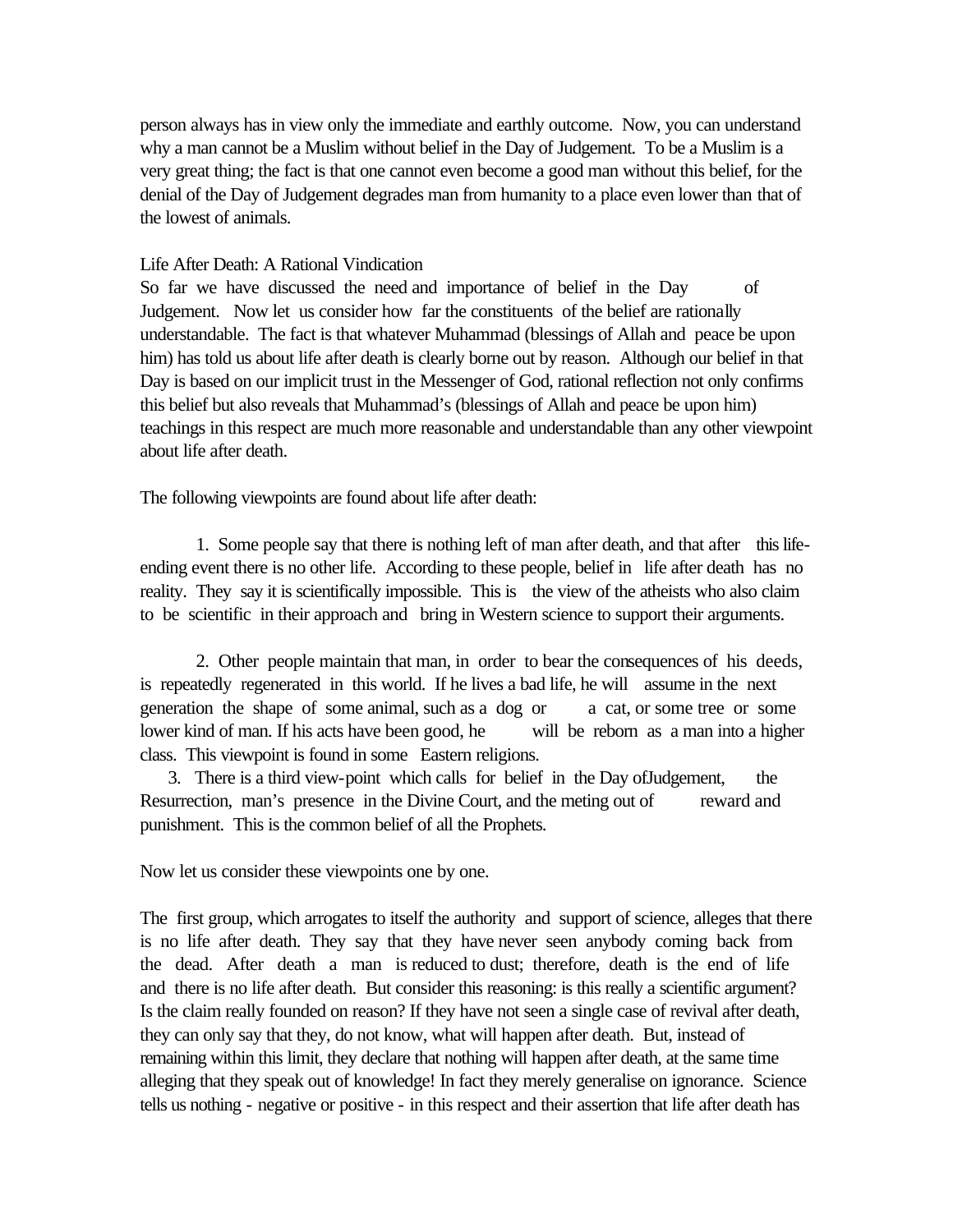no existence is totally unfounded. Their claim is not dissimilar to the claim of an ignoramus who has not seen an aeroplane and on that 'knowledge' proclaims that aeroplanes do not exist at all! Because somebody has not seen a thing, it does not mean that that thing does not exist. No man, not even the whole of humanity, if it has not seen a thing, can claim that such a thing does not, or cannot, exist. This claim is out and out unscientific. No reasonable man can give it any weight.

Now look at the beliefs of the second group. According to them, a human being is a human being because in his previous animal form he had done good deeds; and an animal is an animal because previously as a human being he had behaved badly. In other words, to be a man or an animal is the consequence of one's deeds in one's former form. One may well ask "Which of them existed first, man or animal?" If they say man preceded animal, then they will have to accept that he must have been an animal before that, and was given a human form for its good deeds. If they say it was animal they will have to concede that there must have been before that a man who was transformed into an animal for his bad deeds. This leads to a vicious circle; the advocates of this belief cannot settle on any form for the first creature, for every generation implies a preceding generation so that the succeeding generation may be considered as the consequence of the former. This is simply absurd.

Now consider the third viewpoint. Its first proposition is: that "this world will one day come to an end. God will destroy and annihilate the universe, and in its place will evolve another higher and far superior cosmos."

This statement is undeniably true. No doubt can be cast on it. The more we reflect on the nature of the cosmos, the more clearly it is proved that the existing system is not permanent and everlasting; all the forces working in it are limited in their nature, and will one day be exhausted. That is why the scientists agree that one day the sun will become cold and will give up all its energy, stars will collide with one another and the whole system of the universe will be upset and destroyed. Moreover, if evolution is true in the case of the constituents of this universe, why may it not be true for the whole of it? To think of the universe becoming totally non-existent is more improbable than that it will pass into another evolutionary stage, and another, muchimproved order of things will emerge.

The second proposition of this belief is that "man will again be given life". Is it impossible? If so, how did the present life of man become possible? It is evident that God Who created man in this world can do so in the next. Not only is it a possibility, it is also a positive necessity, as will be shown later.

The third proposition is that "the record of all the actions of man in this world is preserved and will be presented on the Day of Resurrection". The proof of the truth of this proposition is provided today by science itself. The sounds which we make produce slight waves in the air and die out. It has been discovered that the sound leaves its impression on its surrounding objects and can be reproduced. Gramophone records are made on this principle. From this it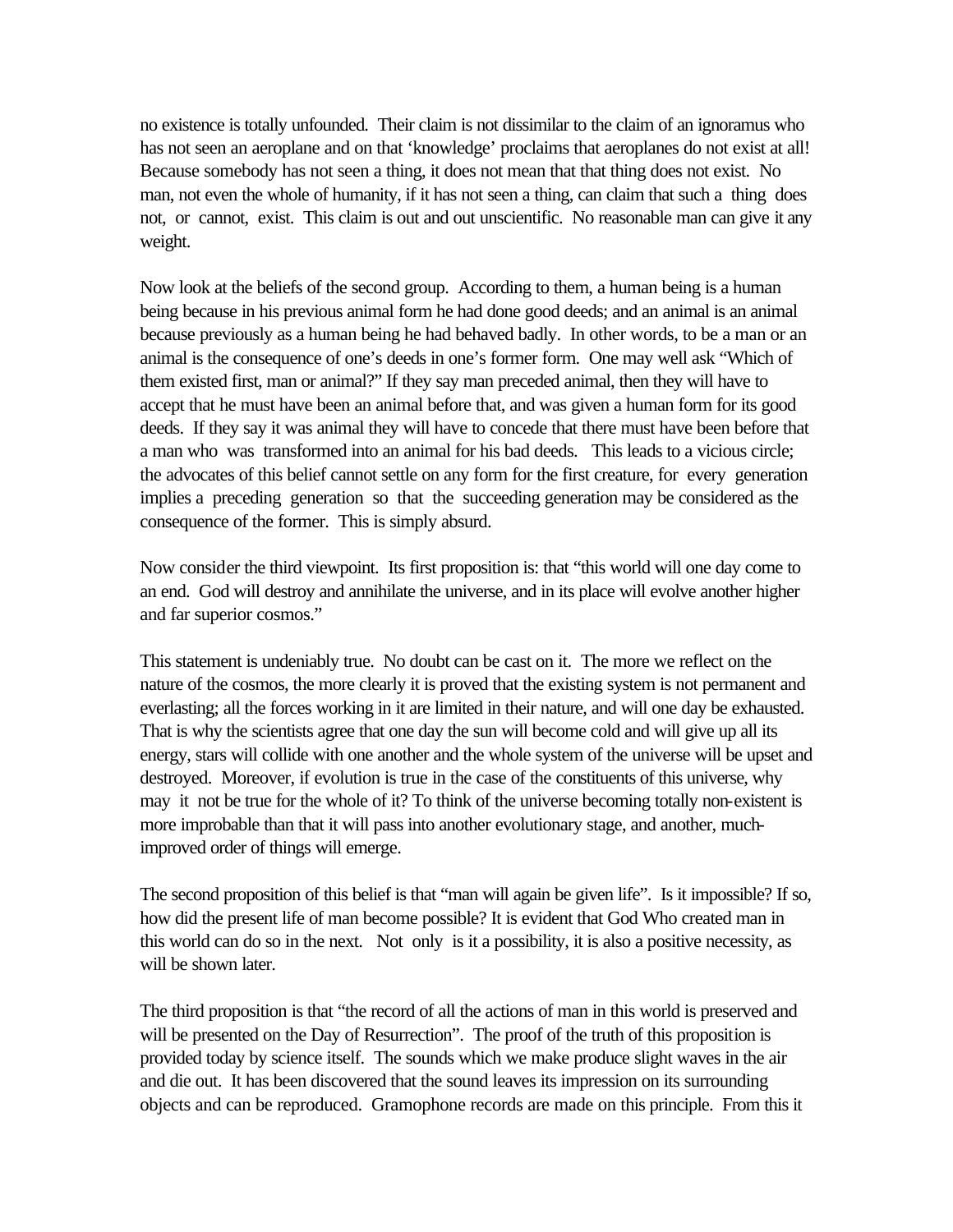can be understood that the record of every movement of man is being impressed on everything which comes into contact with the waves produced by the movements. This shows that the record of all our deeds is completely preserved and can be reproduced.

The fourth proposition is that "on the Day of Resurrection, God will hold His Court and, with just judgement, reward or punish man for his good and bad deeds". What is unreasonable about this? Reason itself demands that God should hold His court and pronounce judgement. We see men doing good deeds and gaining nothing in this world. We see other men doing bad deeds and not suffering for it. Not only this, we see thousands of cases of good acts bringing trouble on the doer, and of bad deeds resulting in the happiness and gratification of the guilty person. When we notice these events happening every day, our reason and sense of justice demand that a time must come when the man who does good must be rewarded and the one who does evil must be punished. If you have a tin of petrol and a matchbox, you can set fire to the house of your opponent, and apparently escape every consequence. Does this mean that such an offence has no consequences at all? Certainly not! It means only that its physical outcome has appeared, and the moral outcome is hidden. Do you really think it reasonable that it should never appear? If you say it should, the question is, where? Certainly not in this world, where only the physical consequences of actions manifest themselves fully, and rational and moral consequences do not become apparent.

Results and consequences of this higher category can appear only if there comes into existence another order of things wherein rational and moral laws reign supreme and occupy the governing position and where the physical laws are made subject to them. That is the next world which, as we have said before, is the next evolutionary stage of the universe. It is evolutionary in the sense that it will be governed by moral rather than by physical laws. The rational consequences of man's actions, which are hidden wholly or partly in this world, will then appear. Man's stature will be determined by his rational and moral worth judged in accordance with his conduct in this life of test and trial. There you will not find a worthy man serving under a fool, or a morally superior man in a position inferior to a wretch, as is the case in this world.

The last proposition of this belief is the existence of Paradise and Hell, which is also not impossible. If God can make the sun, the moon, the stars and the earth, why should He not be able to make Paradise and Hell? When He holds His Court, and pronounces just judgements, rewarding the meritorious and punishing the guilty, there must be a place where the meritorious may enjoy their reward - honour, happiness and gratification of all kinds - and another place where the condemned may feel debasement, pain and misery.

After considering all these questions, no reasonable person can escape the conclusion that belief in life after death is highly acceptable to reason and commonsense, and that there is nothing in it which can be said to be unreasonable or impossible. Moreover, when a true Prophet like Muhammad (blessings of Allah and peace be upon him) has stated this to be a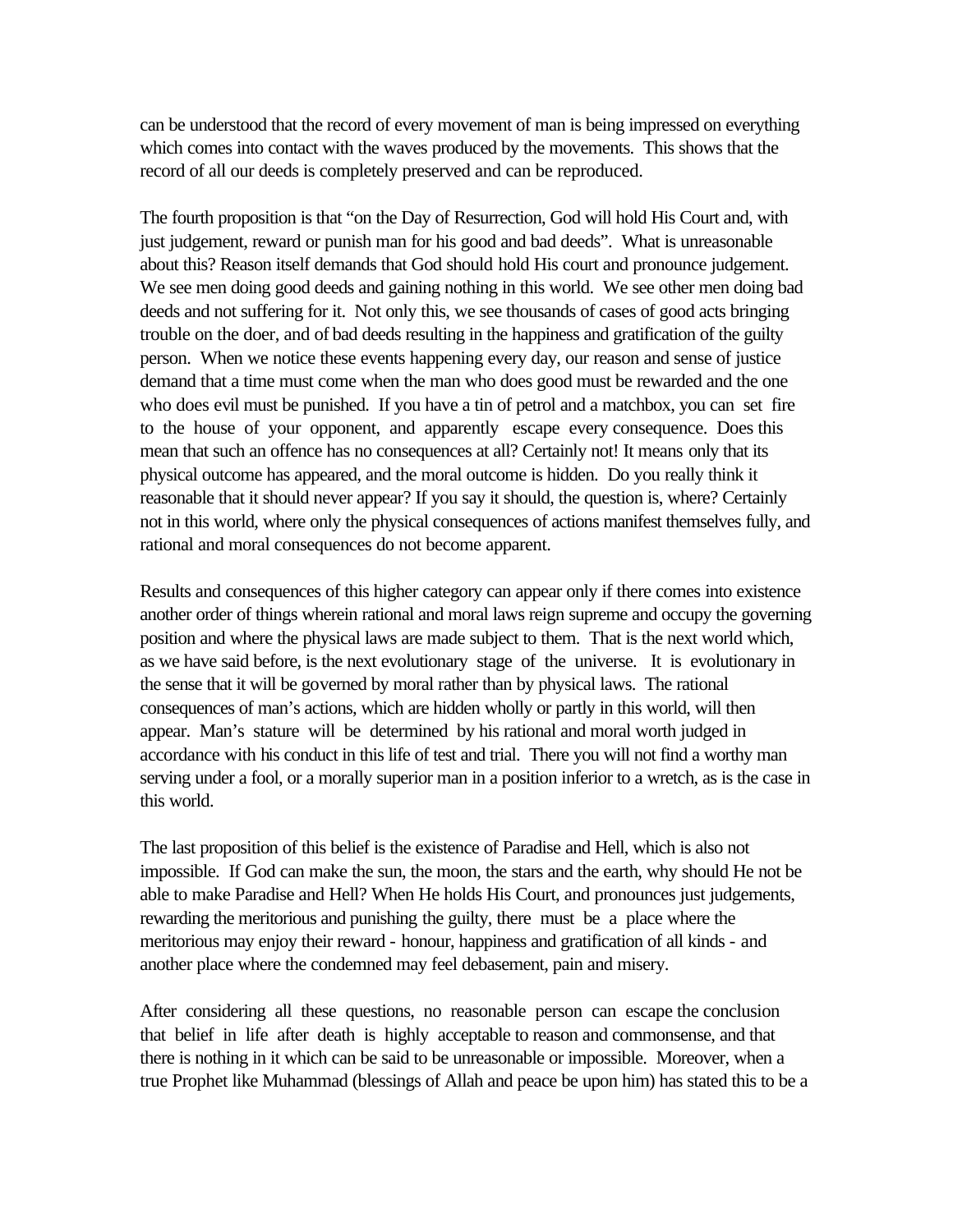fact, and it involves nothing but what is good for us, wisdom lies in believing in it implicitly and not in rejecting it without any sound reasons.

The above are the five articles of faith which form the foundation for the superstructure of Islam. Their gist is contained in the short sentence known as Kalimah-tayyibah. When you declare La- ilaha illallah (there is no deity but Allah), you give up all false deities, and profess that you are a creature of the One God; and when you add to these words Muhammad-ur-Rasulullah (Muhammad is Allah's Messenger) you confirm and admit the Prophethood of Muhammad (blessings of Allah and peace be upon him). With the admission of his Prophethood it becomes obligatory that you should believe in the divine nature and attributes of God, in His angels, in His Revealed Books and in life after death, and earnestly follow that method of obeying God and worshipping Him which the Prophet Muhammad (blessings of Allah and peace be upon him) has asked us to follow. That way lies the road to success and salvation.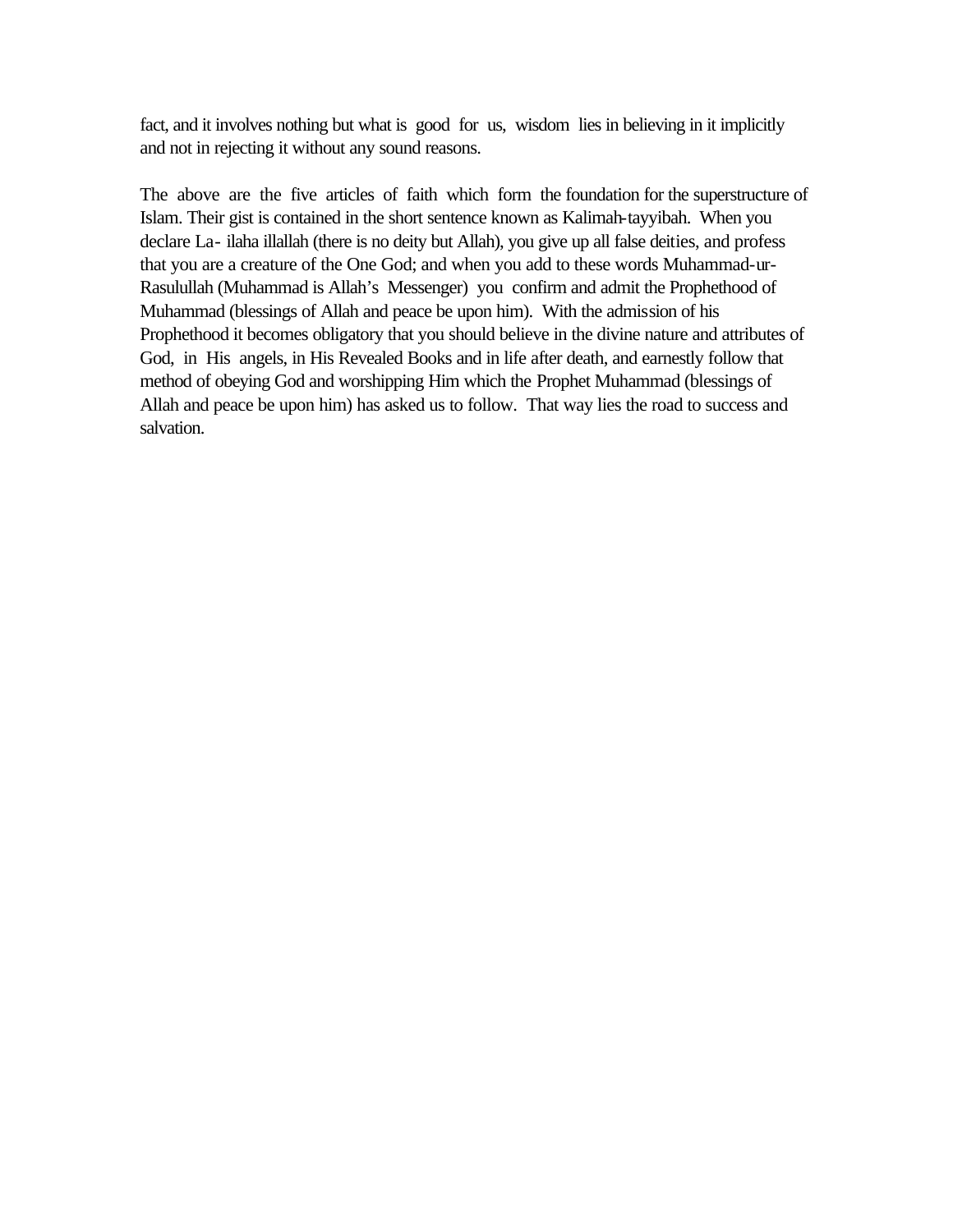# Chapter Five

## PRAYER AND WORSHIP

The earlier discussion has made it clear that the Prophet Muhammad (blessings of Allah and peace be upon him) has enjoined us to believe in five articles of faith:

- 1. Belief in one God Who has absolutely no associate with Him in His divinity;
- 2. Belief in God's Angels;
- 3. Belief in God's Books, and in the Holy Qur'an as His Last Book
- 4. Belief in God's Prophets, and in Muhammad (blessings of Allah and peace be upon him) as His Last and Final Messenger; and
- 5. Belief in life after death.

These five articles make up the bedrock of Islam. One who believes in them enters the fold of Islam and becomes a member of the Muslim community. But one does not become a complete Muslim by mere vocal profession alone. To become a complete Muslim one has to fully carry out in practice the instructions given by Muhammad (blessings of Allah and peace be upon him) as ordained by God.

For belief in God makes practical obedience to Him incumbent; and it is obedience to God which constitutes the religion of Islam. By this belief you profess that Allah, the one God, alone is your God, and this means that He is your Creator and you are His creature; that He is your Master and you are His slave; that He is your Ruler and you are His subject. Having acknowledged Him as your Master and Ruler, if you refuse to obey Him you become a selfadmitted rebel. Along with faith in God, you believe that the Qur'an is God's Book. This means that you have admitted all the contents of the Qur'an to be from God. Thus it becomes your bounden duty to accept and obey whatever is contained in it. Along with that, you have admitted Muhammad (blessings of Allah and peace be upon him) to be God's Messenger, which means that you have admitted that each and every one of his orders and prohibitions are from God. After this admission, obedience to him becomes your duty. You will therefore be a fully-fledged Muslim only when your practice is consistent with your profession.

Now let us see what code of conduct Muhammad (blessings of Allah and peace be upon him) has taught as ordained by God Almighty. The first and foremost things in this respect are the 'Ibadah - the primary, duties which must be observed by each and every person professing to belong to the Muslim community.

# The Spirit of 'Ibadah or Worship

'Ibadah is an Arabic word derived from 'Abd (a slave) and it means submission. Allah is your Master and you are His slave and whatever a slave does in obedience to and for the pleasure of his Master is 'Ibadah. The Islamic concept of 'Ibadah is very wide. If you free your speech from filth, falsehood, malice and abuse and speak the truth and talk goodly things, and do all this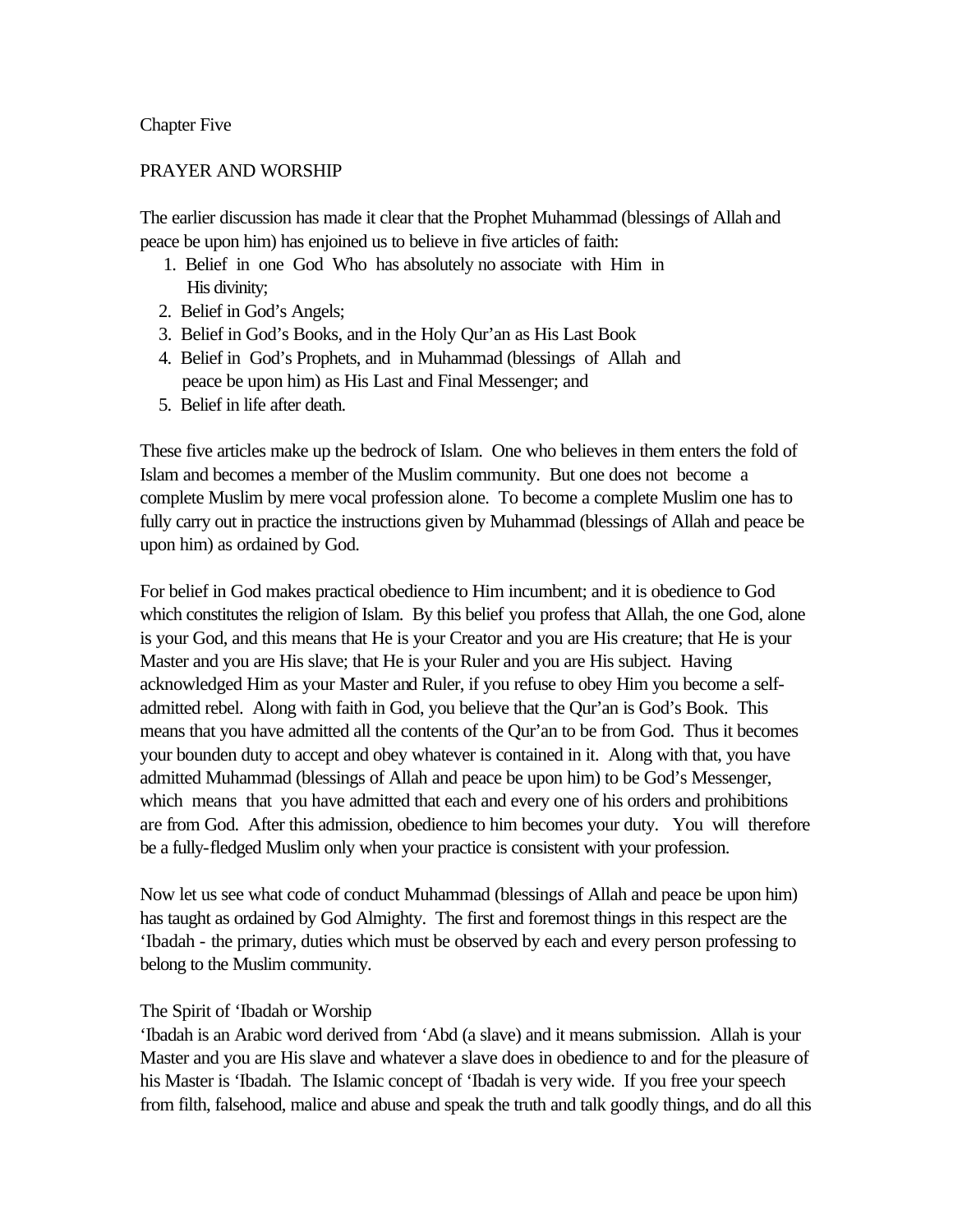only because God has so ordained, they constitute 'Ibadah, however secular they may appear. If you obey the law of God in letter and spirit in your commercial and economic affairs and abide by it in your dealings with your parents, relatives, friends and all those who come into contact with you, all these activities of yours are also Ibadah. If you help the poor and the destitute, give food to the hungry and serve the afflicted and do all this not for any personal gain but only to seek the pleasure of God, this is all 'Ibadah. Even your economic activities - the activities you undertake to earn your living and to feed your dependents - are 'Ibadah if you remain honest and truthful in them, and observe the law of God.

In short, all your activities are 'Ibadah if they are in accordance with the law of God and your ultimate objective is to seek the pleasure of God. Thus, whenever you do good or avoid evil for fear of God, in whatever sphere of life and field of activity, you are discharging your Islamic obligations. This is the true significance of 'Ibadah, that is, total submission to the pleasure of Allah, the moulding into the patterns of Islam one's entire life, leaving out not even the most insignificant part.

To help achieve this aim, a set of formal 'Ibadah (worships) has been drawn up as a course of training. The more assiduously we follow the training, the better equipped we are to harmonise ideals and practices. The 'Ibadah are thus the pillars on which the edifice of Islam rests.

#### Salah

Salah is the most fundamental and the most important of these obligations. Salah are the prescribed daily prayers which consist in repeating and refreshing five times a day the belief in which you repose your faith.

You get up early in the morning, cleanse yourself, and present yourself before your Lord for prayer. The various poses that you assume during your prayers are the very embodiment of the spirit of submission; the various recitals remind you of your commitments to your God. You seek His guidance and ask Him again and again to enable you to avoid His Wrath and follow His Chosen Path. You read out from the Book of the Lord and express witness to the truth of the Prophets and also refresh your belief in the Day of Judgement and enliven in your memory the fact that you have to appear before your Lord and give an account of your entire life.

This is how your day starts. After a few hours the muezzin calls you to prayers and you again submit to your God and refresh your covenant with Him. You dissociate yourself from your worldly engagements for a few moments and seek audience before God. This once again brings to the fore of your mind your real role in life. After this rededication you revert to your occupations before presenting yourself to the Lord again a few hours later. This again acts as a reminder to you, and you once more refocus your attention on the stipulations of your Faith. When the sun sets and the darkness of the night begins to shroud you, you once more submit yourself to God in prayers so that you may not forget your duties and obligations in the midst of the approaching shadows of the night. After a few hours you again appear before your Lord for your last prayer of the day. Thus before going to bed you once again refresh your faith and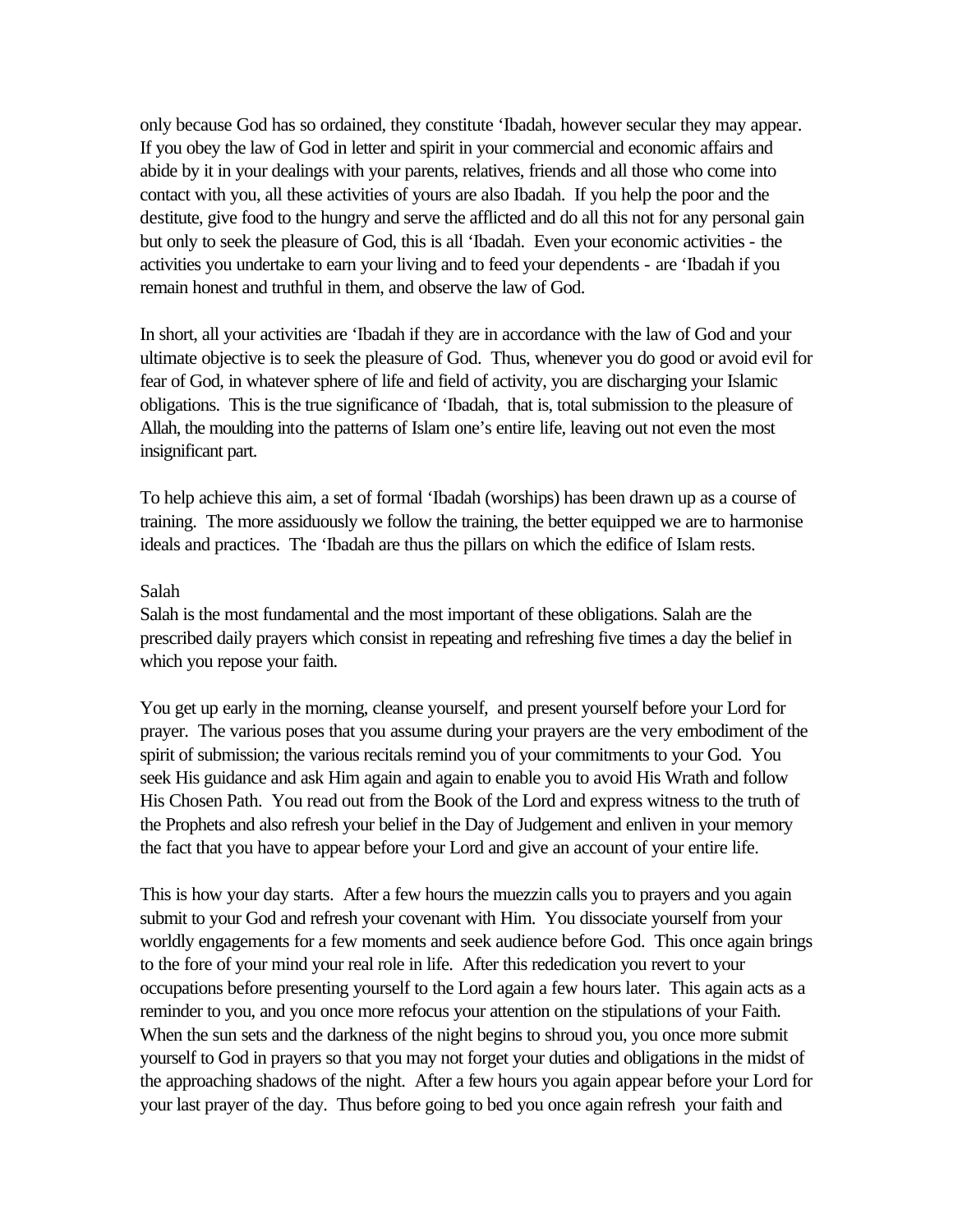prostrate yourself before your God. And this is how you complete your day. The frequency and timings of the prayers never let you lose sight of the object and mission of life in the maze of worldly activities.

It is easy to understand how daily prayers strengthen the foundations of your faith, prepare you for the observance of a life of virtue and obedience to God, and refresh that belief from which springs courage, sincerity, purposefulness, purity of heart, advancement of the soul and enrichment of morals.

Now see how this is achieved. You perform ablution in the way prescribed by the Holy Prophet (blessings of Allah and peace be upon him). You also say your prayers according to the instructions of the Prophet. Why do you do so? Simply because you believe in the prophethood of Muhammad (blessings of Allah and peace be upon him) and deem it your bounden duty to follow him ungrudgingly.

Why do you not intentionally misrecite the Qur'an? Is it not because you regard the Book as the Word of God and deem it a sin to deviate from even a letter? In prayers you recite many things quietly and if you do not recite them or make any deviation from them there is no-one to check you. But you never do so intentionally. Why? Because you believe that God is ever watchful, is listening to all that you recite and is aware of things both open and hidden. What makes you say your prayers at places where there is no one to ask you to offer them or even to see you offering them? Is it not because of your belief that God is always looking at you? What makes you leave some important business and hurry towards the mosque for prayers? What makes you break your sweet sleep in the early hours of the morning, come to the mosque in the heat of noon and leave your evening entertainment for the sake of prayers? Is it anything other than your sense of duty - your realisation that you must fulfil your responsibility to the Lord, come what may? And why are you afraid of any mistake in your prayer? Because your heart is filled with the fear of God and you know that you have to appear before Him on the Day of Judgement and give an account of your entire life.

Now look! Can there be a better course of moral and spiritual training than prayers? It is this training which makes a man a perfect Muslim. It reminds him of his covenant with God, refreshes his faith in Him and keeps the belief in the Day of Judgement alive and ever-present before his mind's eye. It makes him follow the Prophet and trains him in the observance of his duties. This is indeed a strict training for matching one's practice to one's ideals. Obviously, if a man's consciousness of his duties towards his Creator is so acute that he prizes it above all worldly gains and keeps refreshing it through prayers, he will be honest in all his dealings for, otherwise, he will be inviting the displeasure of God which he has all along striven to avoid. He will abide by the law of God in all aspects of his life in the same way as he follows it in the five prayers every day. This man can be relied on in other fields of activity as well, for if the shadows of sin or deceit approach him, he will try to avoid them. If even after such training, a man disobeys the law of God, it can only be because of some intrinsic depravity of his self.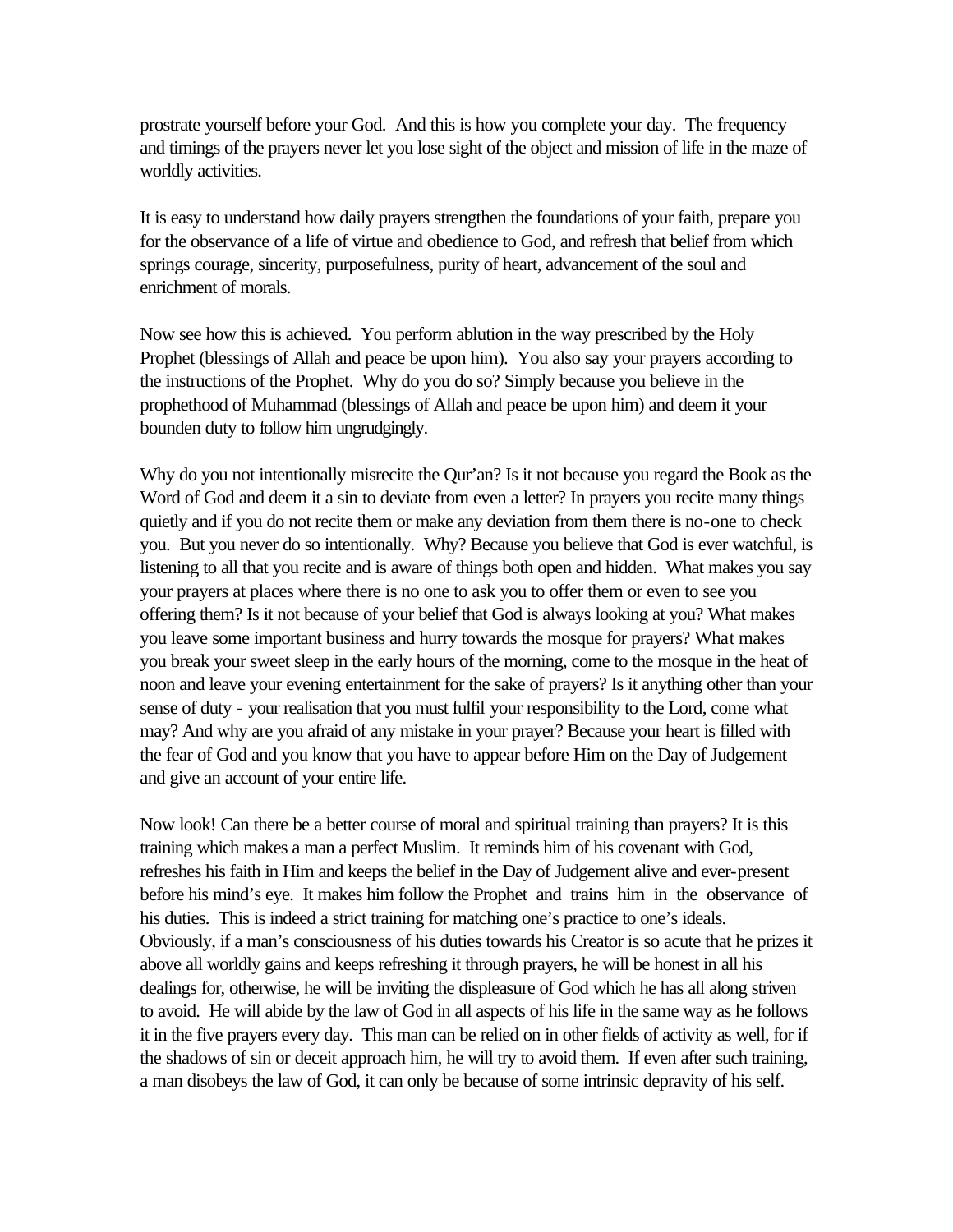Then, again, you must say your prayers in congregation and especially so the Friday prayers. This creates among Muslims a bond of love and mutual understanding. It arouses in them a sense of collective unity and fosters among them national fraternity. Prayers are also a symbol of equality, for the poor and the rich, the low and the high, the rulers and the ruled, the educated and the unlettered, the black and the white, all stand in a row and prostrate themselves before their Lord. Prayers also inculcate a strong sense of discipline and obedience to an elected leader. In short, prayers train people in all those virtues which make possible the development of a rich individual and collective life.

These are a few of the myriads of benefits we can derive from our daily prayers.1 If we refuse to avail ourselves of them we, and only we, are the losers. Shirking the prayers can only mean one of two things. Either we do not recognise prayers as our duty or we recognise them as our duty and still shirk them. In the first case, our claim to faith is a shameless lie, for if we refuse to take orders, we no longer acknowledge God's Authority. In the second case, if we recognise His Authority and still flout His Commands, we are the most unreliable of the creatures that ever trod the earth. For if we can do this to the highest authority in the universe, what guarantee is there that we shall not do the same in our dealings with fellow human beings? And if double dealing dominates a society, terrible discord will be the certain outcome!

## Fasting

What prayers seek to do five times a day, fasting in the month of Ramadan (the ninth month of the lunar year) does once a year. During this period we eat not a grain of food nor drink a drop of water from dawn to dusk, no matter how delicious the dish or how hungry or thirsty we feel. What is it that makes us voluntarily undergo such rigours? It is nothing but faith in God and the fear of Him and the Day of Judgement. Each and every moment during our fast we suppress our passions and desires and proclaim, by so doing, the supremacy of the Law of God. This consciousness of duty and spirit of patience that incessant fasting for a whole month

1. For a detailed discussion of the nature and significance of salah, see Maulana Mawdudi's book: Islami 'Ibaadat Par Tahqiqi Nazar (A Treatise on Islamic Worship). - Editor.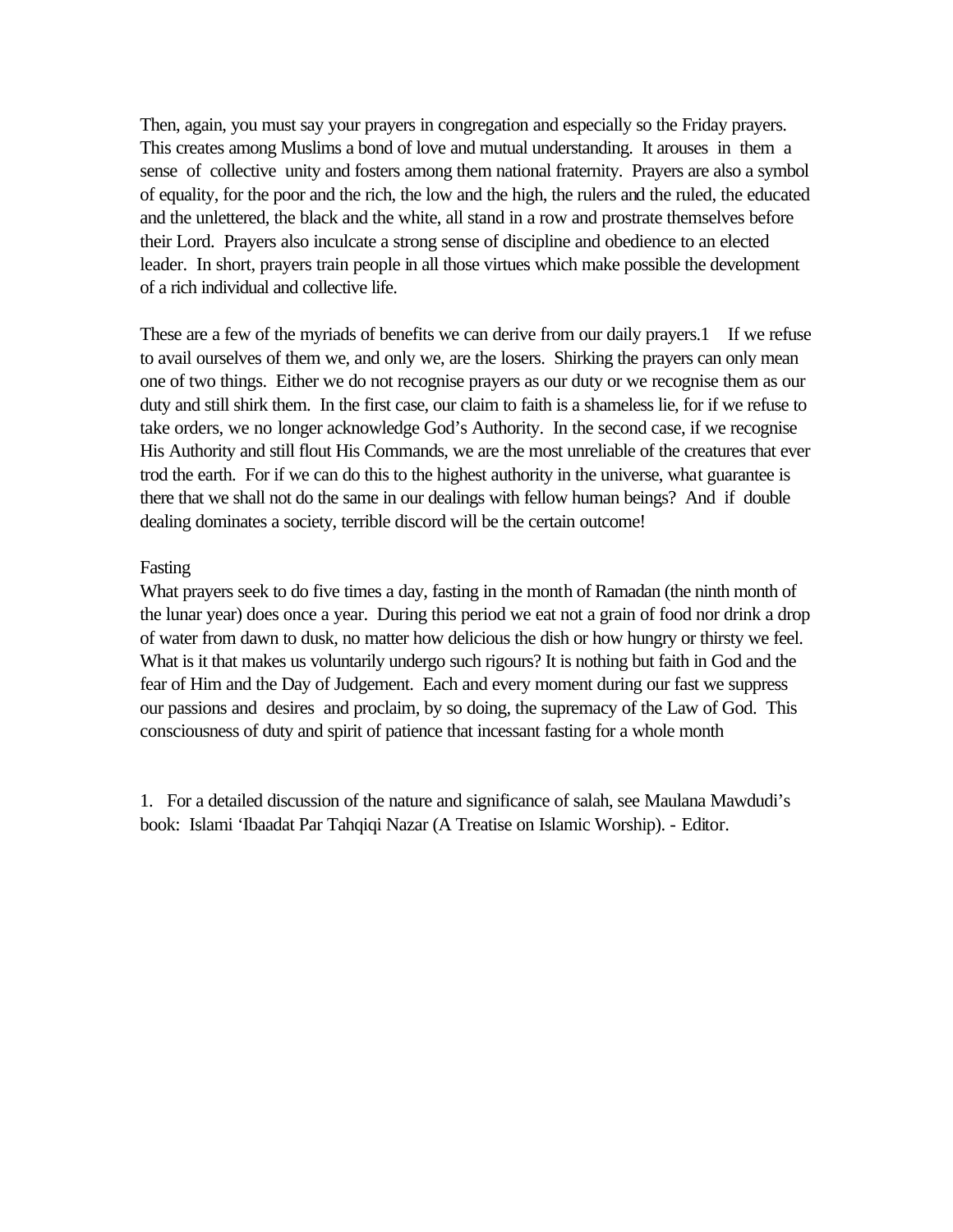inculcates in us help us strengthen our faith. Rigour and discipline during this month bring us face to face with the realities of life and help us make our life, during the rest of the year, a life of true subservience to His Will.

From yet another point of view fasting has an immense impact on society, for all the Muslims irrespective of their status must fast during the same month. This emphasises the essential equality of men and thus goes a long way towards creating in them sentiments of love and brotherhood. During Ramadan evil conceals itself while good comes to the fore and the whole atmosphere is filled with piety and purity.

This discipline has been imposed on us for our own advantage. Those who do not fulfil this primary duty cannot be relied on to discharge their other duties. But the worst are those who during this holy month do not hesitate to eat or drink in public. They show by their conduct that they care nothing for the commands of Allah in Whom they profess their belief as Creator and Sustainer. Not only this, they also show that they are not loyal members of the Muslim community - rather, they have nothing to do with it. Only the worst can be expected of such hypocrites.

# Zakah

The third obligation is Zakah. Every Muslim whose finances are above a certain specified minimum must pay 2.5 per cent of his cash balance annually2 to a deserving fellow-being, a new convert to Islam, a traveller or a person with debts.3 This is the minimum. The more you pay, the greater the reward that Allah will bestow on you.

The money that we pay as Zakah is not something Allah needs or receives. He is above any want and desire. He, in His benign Mercy, promises us manifold rewards if we help our brethren. But there is one basic condition for being thus rewarded: when we pay in the name of Allah, we shall neither expect nor demand any worldly gains from the beneficiaries nor aim at becoming known as philanthropists.

Zakah is as basic to Islam as other forms of 'Ibadah: Salah (prayer) and Sawm (fasting). Its fundamental importance lies in the fact that it fosters in us the quality of sacrifice and rids us of selfishness and plutolatry. Islam accepts within its fold only those who are ready to give away in God's way some of their hard-earned wealth willingly and without any temporal or personal gain. It has nothing to do with misers. A true Muslim will, when the call comes, sacrifice all

2. Zakah is not merely on the cash balance. It is also charged on gold, silver, merchandise, cattle and other valuables. The rate of zakah for all these commodities can be found in the books on Fiqh and is not given here for the sake of economy of space.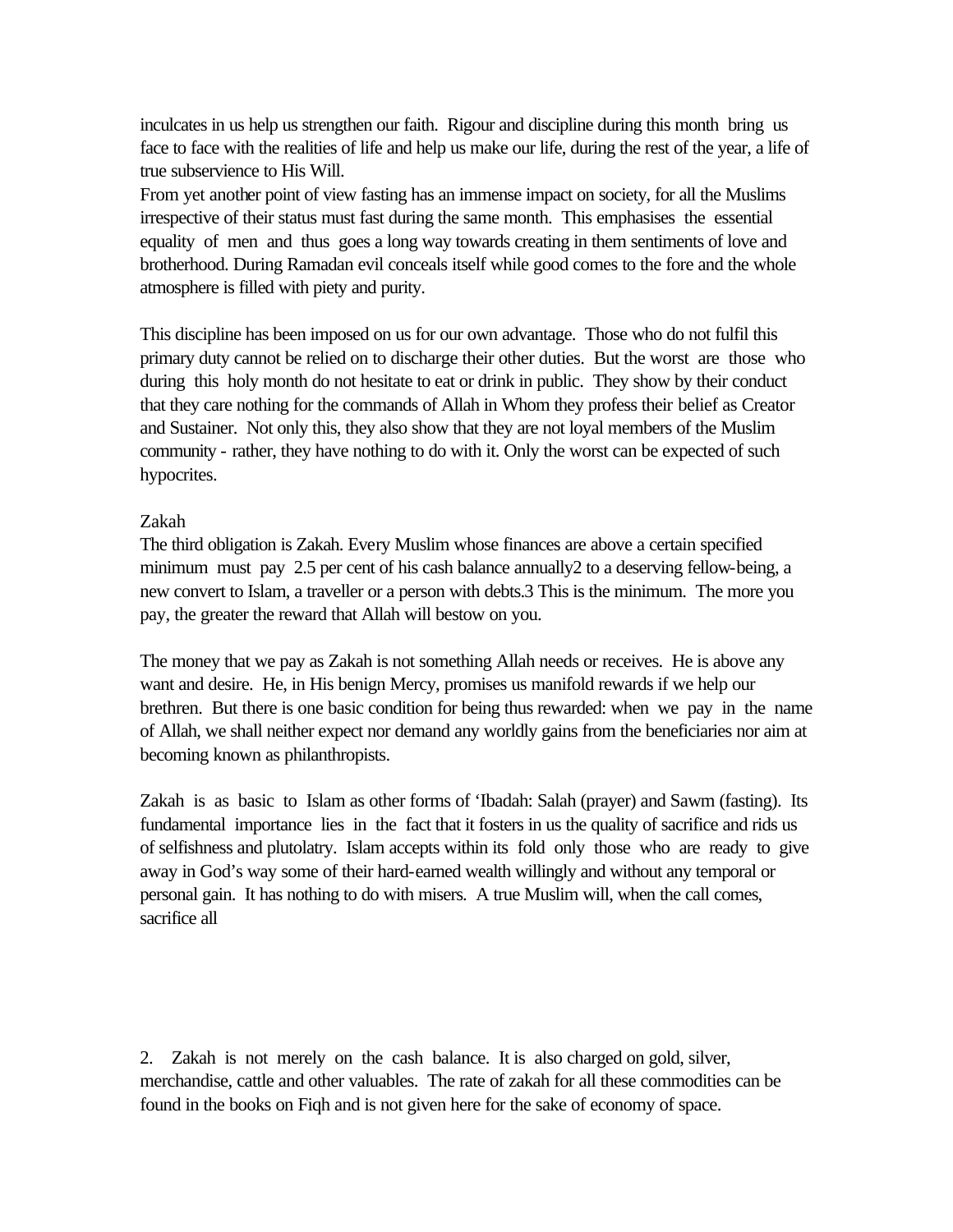3. It should be noted that the Holy Prophet has forbidden his own kith and kin to take zakah. Though it is obligatory on the Hashimites to pay zakah, they cannot receive it even if they are poor and needy. If anybody wants to help a poor Hashimite, he may give him a gift. He cannot be helped out of zakah.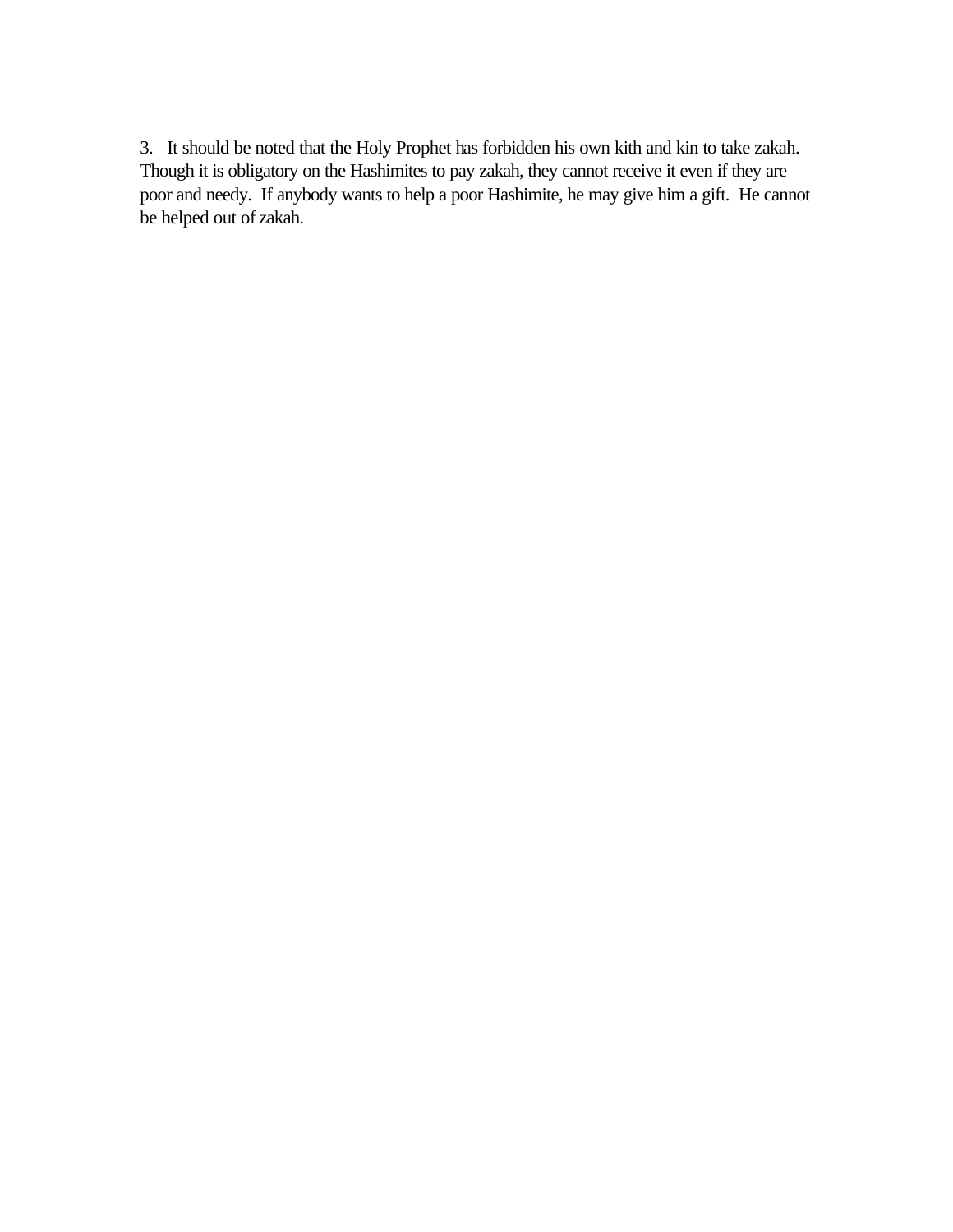his belongings in the way of Allah, for Zakah has already trained him to do so. Muslim society has much to gain from the institution of Zakah. It is the boundenduty of every well-to-do Muslim to help his lowly-placed, poor brethren. His wealth is not to be spent solely for his own comfort and luxury - there are rightful claimants on his wealth, and they are the nation's widows and orphans, the poor and the invalid; those who have the ability but lack the means to get useful employment and those who have the talent but not the money to acquire knowledge and become useful members of the community. He who does not recognise the call on his wealth of such members of his own community is indeed cruel. For there could be no greater cruelty than to fill one's own coffers while others die of hunger or suffer the agonies of unemployment. Islam is a sworn enemy of selfishness, greed and acquisitiveness. Disbelievers, devoid of sentiments of universal love, know only how to preserve wealth and to add to it by lending it out on interest. Islam's teachings are the antithesis of this attitude. Here one shares one's wealth with others and helps them stand on their own feet and become productive members of society.

#### Hajj or Pilgrimage

Hajj, or the pilgrimage to Makkah, is the fourth basic 'Ibadah.

Makkah today stands at the site of a small house that the Prophet Abraham (God's blessings be upon him) built for the worship of Allah. Allah rewarded him by calling it His own House and by making it the centre towards which all must face when saying prayers. He also made it obligatory on those who can afford it to visit this place at least once in a lifetime. This visit is not merely a courtesy call. This pilgrimage has its rites and conditions to be fulfiled which inculcate in us piety and goodness. When we undertake the pilgrimage, we are required to suppress our passions, refrain from bloodshed and be pure in word and deed. God promises rewards for our sincerity and submissiveness.

The pilgrimage is, in a way, the biggest of all 'Ibadah. For unless a man really loves God he would never undertake such a long journey leaving all his near and dear ones behind him. And this pilgrimage is unlike any other journey. Here his thoughts are concentrated on Allah, his very being vibrates with the spirit of intense devotion. When he reaches the holy place, he finds the atmosphere filled with piety and godliness-, he visits places which bear witness to the glory of Islam, and all this leaves an indelible impression on his mind, which he carries to his last breath.

Then there are, as in other 'Ibadah, many benefits that Muslims can derive from this pilgrimage. Makkah is the centre towards which Muslims must converge once a year, meet and discuss topics of common interest, and in general create and refresh in themselves the faith that all Muslims are equal and deserve the love and sympathy of others, irrespective of their geographical or cultural origin. Thus the pilgrimage unites the Muslims of the world into one international fraternity.

#### Defence of Islam

Although the defence of Islam is not a fundamental tenet its need and importance have been repeatedly emphasised in the Qur'an and the Hadith. It is in essence a test of our sincerity and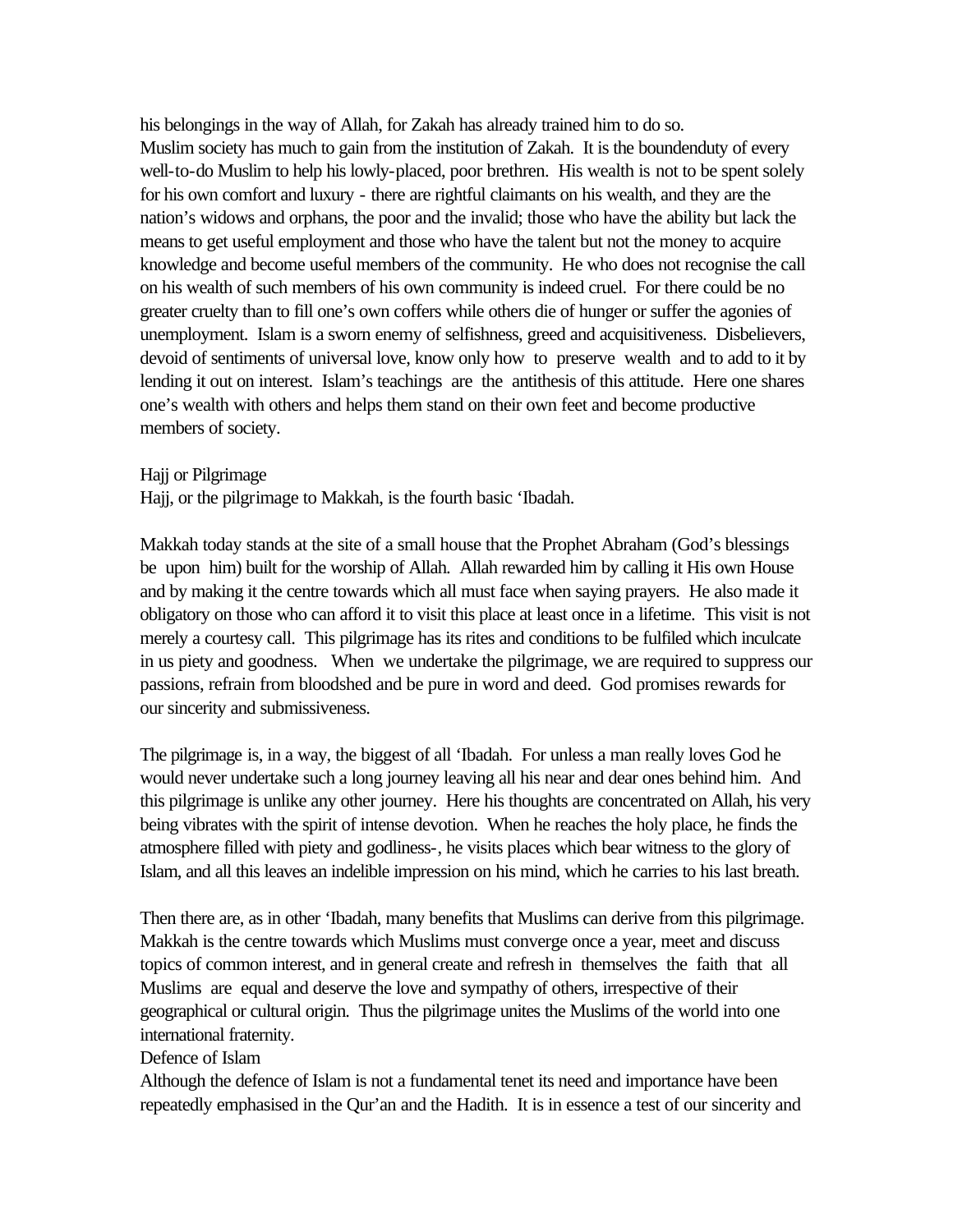truthfulness as believers in Islam. If we do not defend one whom we call our friend against intrigues or open assaults from his foes, or are guided in our actions towards him solely by selfishness, we are indeed false friends. Similarly, if we profess belief in Islam, we must jealously guard and uphold the prestige of Islam. The sole guide in our conduct must be the interest of Muslims at large and the service of Islam, in the face of which all our personal considerations must take a back seat.

## Jihad

Jihad is part of this overall defence of Islam. Jihad means to struggle to the utmost of one's capacity. A man who exerts himself physically or mentally or spends his wealth in the way of Allah is indeed engaged in Jihad. But in the language of the Shari'ah this word is used particularly for a war that is waged solely in the name of Allah against those who practise oppression as enemies of Islam.

This supreme sacrifice of life devolves on all Muslims. If, however, a section of Muslims offer themselves for the Jihad, the community as a whole is absolved of its responsibility. But if none comes forward, everybody is guilty. This concession vanishes for the citizens of an Islamic State when it is attacked by a non-Muslim power. In that case everybody must come forward for the Jihad. If the country attacked has not enough strength to fight back, then it is the religious duty of the neighbouring Muslim countries to help her; if even they fail, then the Muslims of the whole world must fight the common enemy. In all such cases, Jihad is as much a primary duty of the Muslims concerned as are the daily prayers or fasting. One who shirks it is a sinner. His very claim to being a Muslim is doubtful. He is a hypocrite whose 'Ibadah and prayers are a sham, a worthless, hollow show of devotion.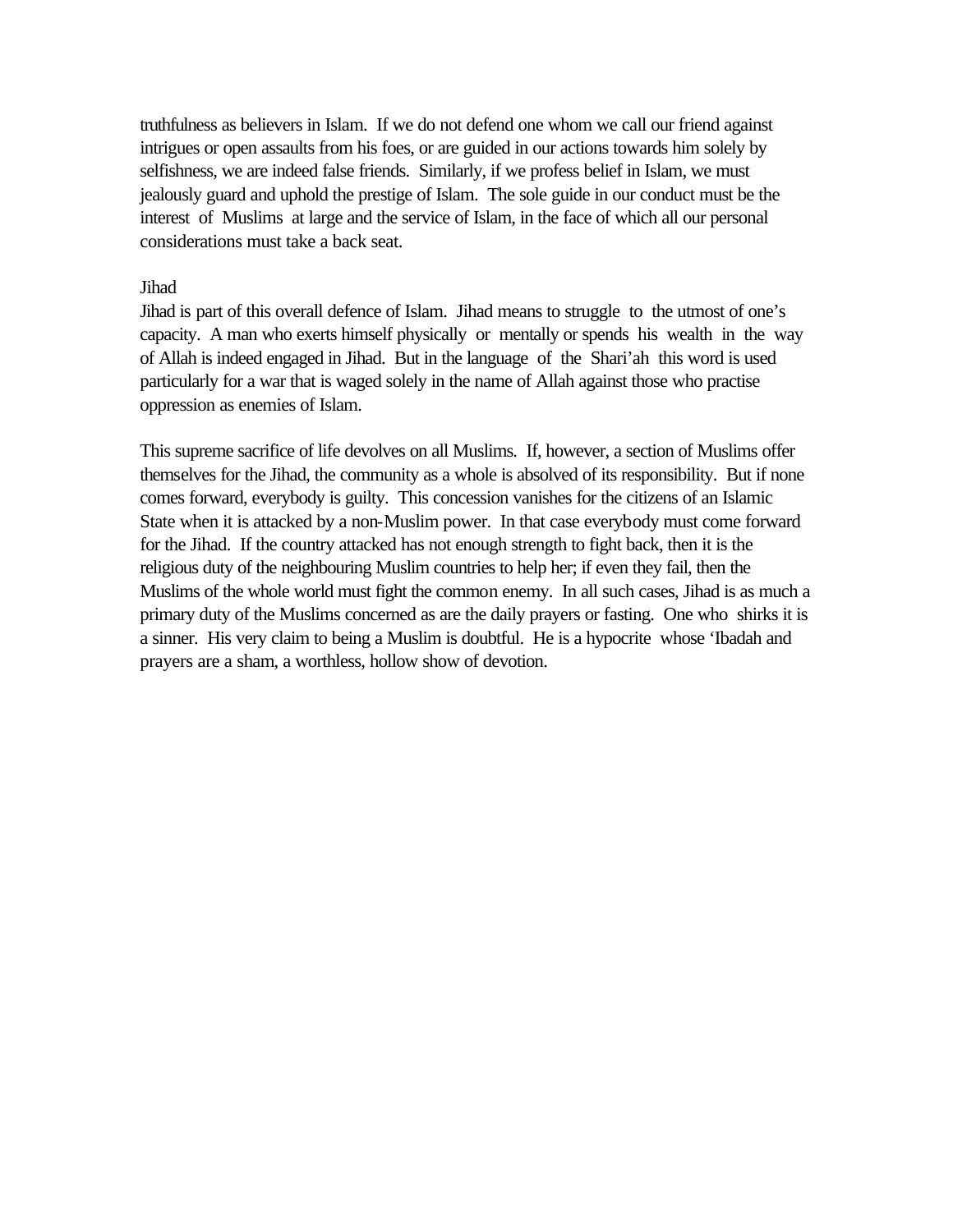## Chapter Six

# DIN AND SHARI'AH

So far we have been dealing with Din or Faith. We now come to a discussion of the Shari'ah of the Prophet Muhammad (blessings of Allah and peace be upon him). But let us first be clear about the difference between Din and Shari'ah.

## Distinction Between Din and Shari'ah

In the foregoing chapters we said that all the Prophets who have appeared from time to time propagated Islam, that is a belief in God with all His attributes, faith in the Day of Judgement and faith in the Prophets and the Books; they asked people to live a life of obedience and submission to their Lord. This is what constitutes al-Din and it was common to the teachings of all the Prophets.

Apart from this Din there is the Shari'ah, the detailed code of conduct or the canons comprising ways and modes of worship, standards of morals and life and laws that allow and proscribe, that judge between right and wrong. Such canon law has undergone amendments from time to time and though each Prophet had the same Din, he brought with him a different Shari'ah to suit the conditions of his own people and time. This process ended with the advent of Muhammad, the last Prophet (blessings of Allah and peace be upon him), who brought with him the final code which was to apply to all mankind for all times to come. Din has undergone no change, but all the previous Shari'ahs stand abrogated because of the comprehensive Shari'ah that Muhammad (blessings of Allah and peace be upon him) brought with him. This is the climax of the great process of training that was started at the dawn of the human era.

#### The Sources of Shari'ah

We draw upon two major sources to learn about the Shari'ah of Muhammad (blessings of Allah and peace be upon him), the Qur'an and the Hadith. The Qur'an is a divine revelation - each and every word of it is from Allah. The Hadith is a collection of the instructions issued or the memoirs of the last Prophet's conduct and behaviour, as preserved by those who were present in his company or those to whom these were handed down by the first witnesses. These were later sifted and collected by divines and compiled in the form of books among which the collections made by Malik, Bukhari, Muslim, Tirmidhi, Abu Dawud, Nasa'i and Ibn Majah are considered to be the most authentic.

#### Fiqh

Detailed law derived from the Qur'an and the Hadith covering the myriads of problems that arise in the course of man's life have been compiled by some of the leading legislators of the past. The Muslims should forever be grateful to those men of learning and vision who devoted their lives to gaining a mastery of the Qur'an and the Hadith, and who made it easy for every Muslim to fashion his everyday affairs according to the requirements of the Shari'ah. It is due to them alone that Muslims all over the world can follow the Shari'ah easily even though their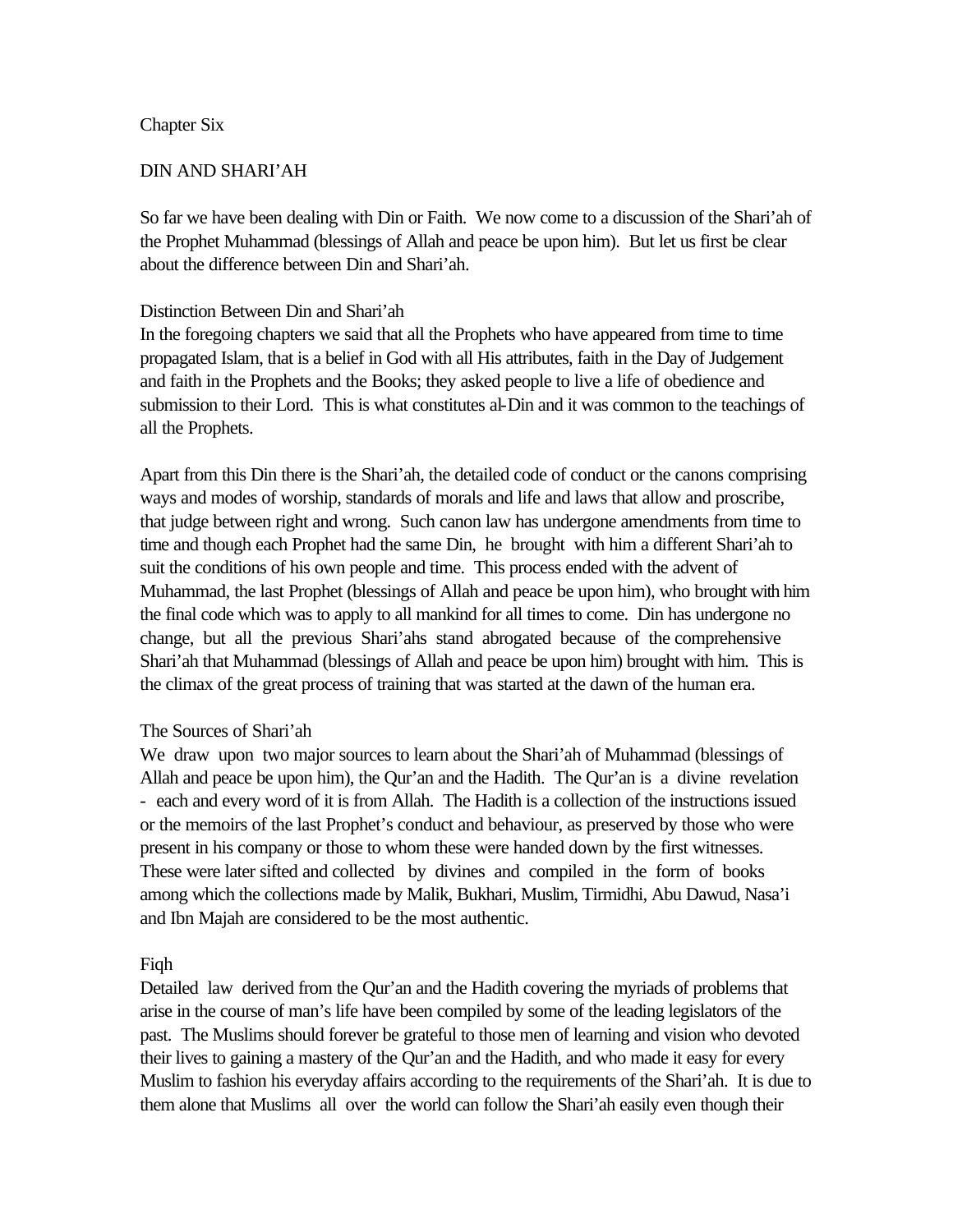attainments in religion are never such that they could themselves give a correct and authentic interpretation of the Qur'an or the Hadith.

Although in the beginning many religious leaders applied themselves to the task, only four major schools of thought remain. They are:

1. Fiqh Hanafi: - This is the Fiqh compiled by Abu Hanifa Nu'man bin Thabit with the assistance and co-operation of Abu Yusuf Muhammad, Zufar and others, all of whom had high religious attainments to their credit. This is known as the Hanafi School of Fiqh.

- 2. Fiqh Maliki: This Fiqh was derived by Malik bin Anas Asbahi.
- 3. Fiqh Shafi'i: Founded by Muhammad bin ldris al-Shafi'i.
- 4. Fiqh Hanbali: Founded by Ahmad bin Hanbal.

All of these were given their final form within two hundred years of the time of the Prophet. The differences that appear in the four schools are but the natural outcome of the fact that truth is many-sided. When different persons employ themselves in interpreting a given event, they come out with different explanations according to their own lights. What gives these various schools of thought the authenticity that is associated with them is the unimpeachable integrity of their respective founders and the authenticity of the method they adopted. That is why all Muslims, whatever school they may belong to, regard all the four schools of thought as correct and true. Even so one can normally follow only one of them in one's life (there is the group of Ahl-d-Hadith who believe that those who have the required knowledge and learning should directly approach the Qur'an and the Hadith for guidance and those who are not bestowed with such knowledge and faculties should follow whichever school they like in any particular matter.)

#### Tasawwuf

Fiqh deals with observable conduct, the fulfiling of a duty to the letter. That concerning itself with the spirit of conduct is known as Tasawwuf. For example, when we say our prayers, Fiqh will judge us only by the fulfilment of the outward requirements such as ablution, facing towards the Ka'bah and the timing and the number of Rakaahs. Tasawwuf will judge our prayers by our concentration and devotion and by their effect on our morals and manners. An 'Ibadah devoid of spirit, though correct in procedure, is like a man handsome in appearance but lacking in character and an 'Ibadah full of spirit but defective in execution is like a man noble in character but deformed in appearance.

The above example makes clear the relation between Fiqh and Tasawwuf. But it is to the misfortune of the Muslims that as they sank in knowledge and character with the passage of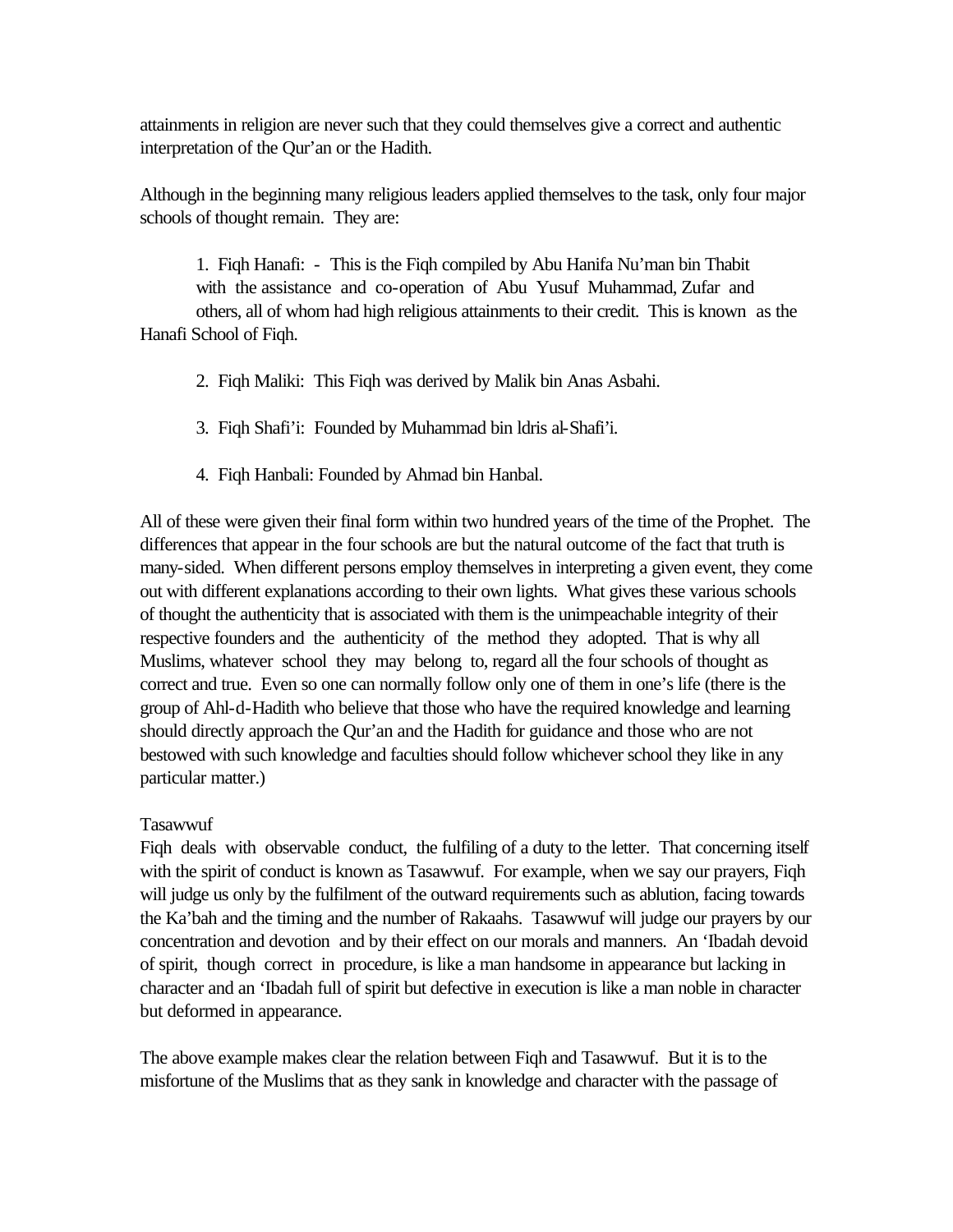time, they also succumbed to the misguided philosophies of nations which were then dominant, partook of them and patched Islam with their perverted dogmas.

They polluted the pure spring of Islamic Tasawwuf with absurdities that could not be justified by any stretch of the imagination on the basis of the Qur'an and the Hadith. Gradually a section of Muslims appeared who thought and proclaimed themselves immune to and above the requirements of the Shari'ah. These people are totally ignorant of Islam, for Islam cannot admit of Tasawwuf that takes liberties with the Shari'ah. No Sufi has the right to transgress the limits of the Shari'ah or treat lightly primary obligations (Fara'id) such as daily prayers, fasting, Zakah and the Hajj. Tasawwuf, in the true sense, is an intense love of Allah and Muhammad (blessings of Allah and peace be upon him) and such love requires a strict obedience to their commands as embodied in the Book of God and the Sunnah of His Prophet. Anyone who deviates from the divine commands makes a false claim of his love for Allah and His Apostle.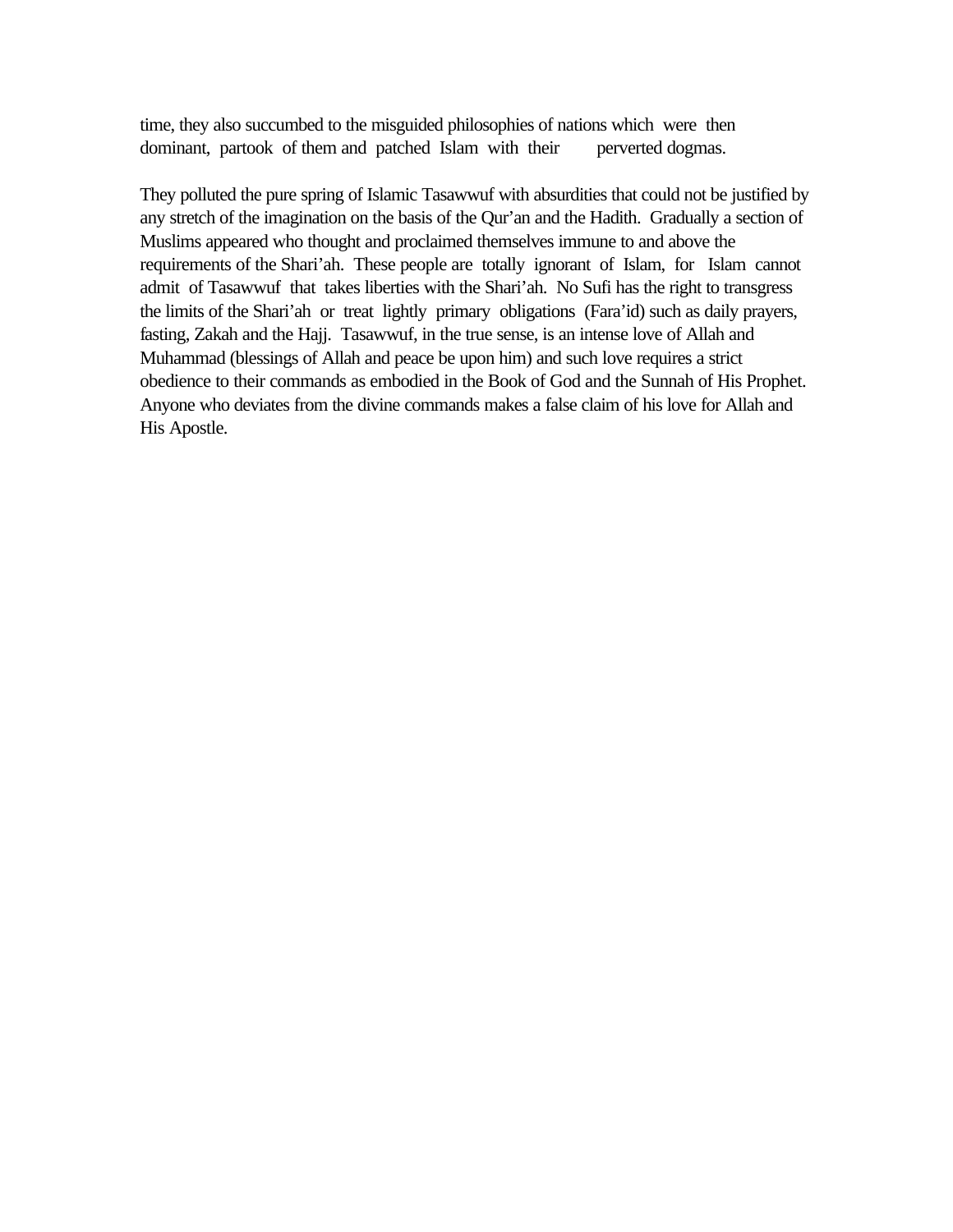## Chapter Seven

# THE PRINCIPLES OF THE SHARI'AH

Our discussion of the fundamentals of Islam will remain incomplete if we do not cast a glance over the law of Islam, study its basic principles, and try to visualise the type of man and society which Islam wants to produce. In this last chapter we propose to undertake a study of the principles of the Shari'ah so that our picture of Islam may become complete and we may be able to appreciate the superiority of the Islamic way of life.

## The Shari'ah - Its Nature and Purport

Man has been endowed with countless powers and faculties and Providence has been very bountiful to him in this respect. He possesses intellect and wisdom, will and volition, faculties of sight, speech, taste, touch and hearing, powers of hand and feet, passions of love, fear, anger and so on. These faculties have been bestowed on him because they are indispensable to him. His very life and success depend on the proper use of these powers for the fulfilment of his needs and requirements. These God-given powers are meant for his service and unless they are used in full measure life cannot become worth living.

God has also provided man with all those means and resources to make his natural faculties function and to achieve the fulfilment of his needs. The human body has been so made that it has become man's greatest instrument in his struggle for the fulfilment of his life's goal. Then there is the world in which man lives. His environment and surroundings contain resources of every description: resources which he uses as a means for the achievement of his ends. Nature and all that belongs to it have been harnessed for him and he can make every conceivable use of them. And there are other men of his own kind, so that they may co-operate with each other in the construction of a better and prosperous life.

These powers and resources have been conferred so that they may be used for the good of others. They have been created for your good and are not meant to harm and destroy you. The proper use of these powers is that which makes them beneficial to you; and even if there be some harm, it must not exceed the unavoidable minimum. That alone is the proper utilisation of these powers. Every other use which results in waste or destruction is wrong, unreasonable and unjustified. For instance, if you do something that causes you harm or injury, that would be a mistake, pure and simple. If your actions harm others and make you a nuisance to them, that would be sheer folly and an utter misuse of God-given powers. If you waste resources, spoil them for nothing or destroy them that too is a gross mistake. Such activities are flagrantly unreasonable, for it is human reason which suggests that destruction and injury must be avoided and the path of gain and profit be pursued. And if any harm be countenanced, it must be only in such cases where it is unavoidable and where it is bound to yield a greater benefit. Any deviation from this is self-evidently wrong.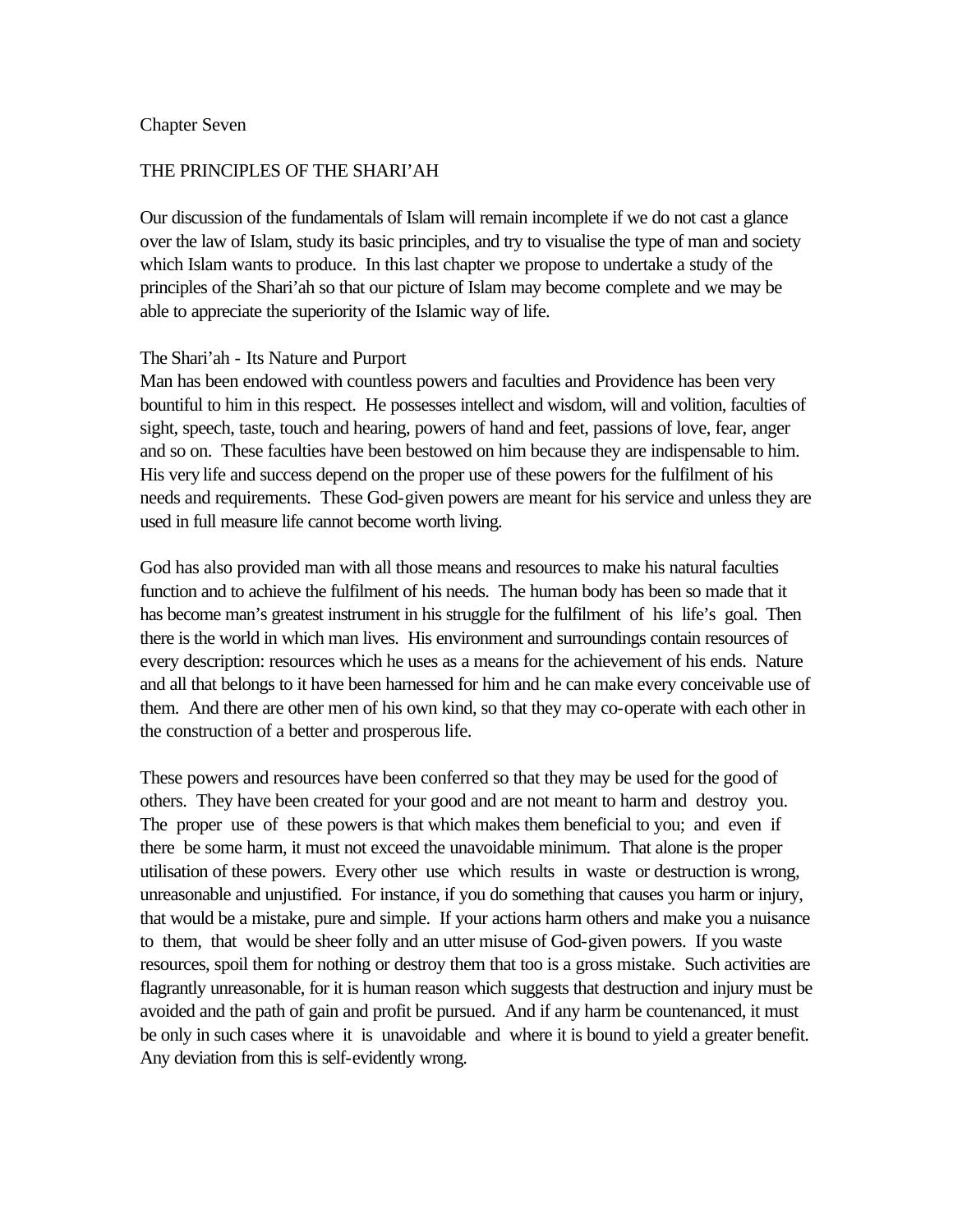Keeping this basic consideration in view, when we look at human beings, we find that there are two kinds of people: first, those who knowingly misuse their powers and resources and through this misuse waste the resources, injure their own vital interests, and cause harm to other people; and, second, those who are sincere and earnest but err because of ignorance. Those who intentionally misuse their powers are wicked and evil and deserve to feel the full weight of the law. Those who err because of ignorance, need proper knowledge and guidance so that they see the Right Path and make the best use of their powers and resources. And the code of behaviour - the Shari'ah - which God has revealed to man meets this very need.

The Shari'ah stipulates the law of God and provides guidance for the regulation of life in the best interests of man. Its objective is to show the best way to man and provide him with the ways and means to fulfil his needs in the most successful and most beneficial way. The law of God is out and out for your benefit. There is nothing in it which tends to waste your powers, or to suppress your natural needs and desires, or to kill your moral urges and emotions. It does not plead for asceticism. It does not say: abandon the world, give up all ease and comfort of life, leave your homes and wander about on plains and mountains and in jungles without bread or cloth, putting yourself to inconvenience and self-annihilation. This viewpoint has no relevance to the law of Islam, a law that has been formulated by God Who has created this world for the benefit of mankind.

The Shari'ah has been revealed by that very God Who has harnessed everything for man. He would hardly want to ruin His creation. He has not given man any power that is useless or unnecessary, nor has He created anything in the heavens and the earth which may not be of service to man. It is His explicit Will that the universe - this grand workshop with its multifarious activities - should go on functioning smoothly and graciously so that man - the prize of creation should make the best and most productive use of all his powers and resources, of everything that has been harnessed for him on earth and in the high heavens. He should use them in such a way that he and his fellow human beings may reap handsome prizes from them and should never, intentionally or unintentionally, be of any harm to God's creation. The Shari'ah is meant to guide the steps of man in this respect. It forbids all that is harmful to man, and allows or ordains all that is useful and beneficial to him.

The fundamental principle of the Law is that man has the right, and in some cases the bounden duty, to fulfil all his genuine needs and desires and make every conceivable effort to promote his interests and achieve success and happiness - but (and it is an important 'but') he should do all this in such a way that not only are the interests of other people not jeopardised and no harm is caused to their strivings towards the fulfilment of their rights and duties, but there should be all possible social cohesion, mutual assistance and co-operation among human beings in the achievement of their objectives. In respect of those things in which good and evil, gain and loss are inextricably mixed up, the tenet of this law is to choose a little harm for the sake of greater benefit and sacrifice a little benefit, so avoiding a greater harm. This is the basic approach of the Shari'ah.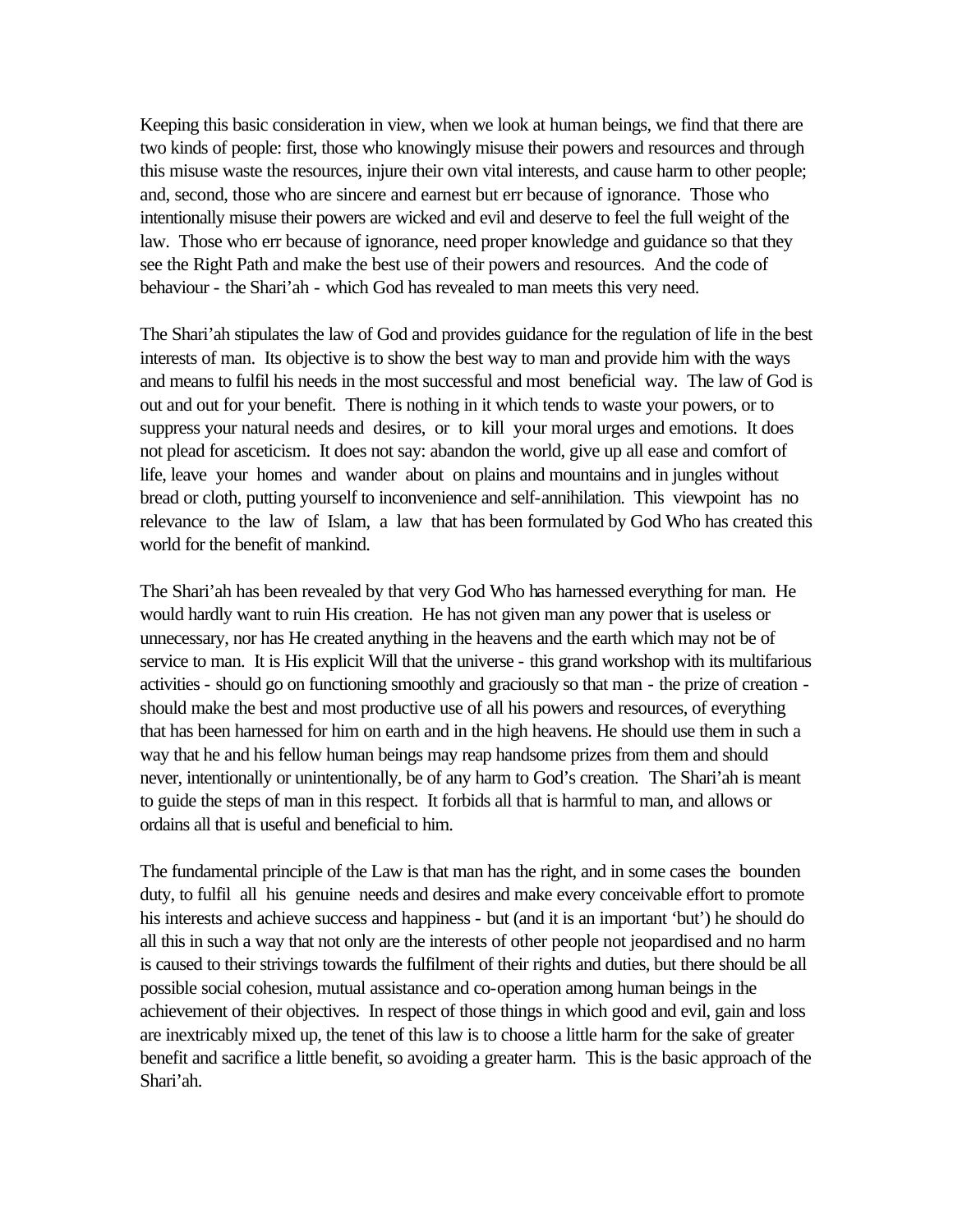Man's knowledge is limited. Every man in every age does not, by himself, know what is good and what is evil, what is beneficial and what is harmful to him. The sources of human knowledge are too limited to provide him with the unalloyed truth. That is why God has spared man the risks of trial and error and revealed to him the Law which is the right and complete code of life for the entire human race.1

The merits and the truths of this code are becoming more and more clear to man with the passage of time and of knowledge. Even today some people do not appreciate all the merits of this code, but further progress of knowledge will throw new light on them and bring their superiority into even clearer perspective. The world is willy-nilly drifting towards the Divine Code - many of those people who refused to accept it are now, after centuries of gropings and trials and errors, being obliged to adopt some of the provisions of this law. Those who denied the truth of the revelation and pinned their faith on unguided human reason, after committing blunders and courting bitter experience, are adopting in one way or another the injunctions of Shari'ah. But after what loss! And even then not in their entirety! On the other hand, there are people who repose faith in God's Prophets, accept their word and adopt the Shari'ah with full knowledge and understanding. They may not

1. It would be instructive to refer here to an example. Look at the colour problem. The world has not yet been able to adopt a rational and human approach towards coloured people. Biology. for a time. was used to sanction colour discrimination. In the United States for the last two centuries the courts upheld the differentiation. Thousands of human beings were coerced, gagged and tortured for the 'crime' that their skin was black. Separate laws were administered to the whites and the blacks. They could not even study under the same roof in the same school or college. It was only on May 17, 1954 that the U.S. Supreme Court ruled that colour discrimination in universities was unjust and against the principle cf equality of man. After committing heinous blunders for centuries man came to the view that such discriminations are unjust and should be abolished. But even now there are many who have not realised the truth of this assertion and still stand for segregation, for instance. the Government of the Union of South Africa and the Western population of the African continent. Even in the United States a large number of'civilised' people have not as yet accepted desegregation. This is how the human mind has dealt with this problem. The Shariah, on the other hand, declared this discrimination unjust from the very first day. It showed the right path, the noble course and saved man from error and blunder. The Holy Qur'in says: "We have made all the children of Adam, i.e. all human beings, respectable and dignified." The Qur'an again declares: "O ye people! surely We have created you of a male and a female and made you tribes and families so that ye may identify each other. Surely, the noblest of you in the sight of Allah is one who is most pious, most mindful of his duty" Similarly, the Holy Prophet says: "O people, verily your Lord is one and your Father is one. All of you belong to Adam, and Adam was made of clay. There is no superiority for an Arab over a non-Arab nor for a non Arab over an Arab: nor for a whitecoloured over a black-coloured nor for a black-skinned over a white skinned, except in piety.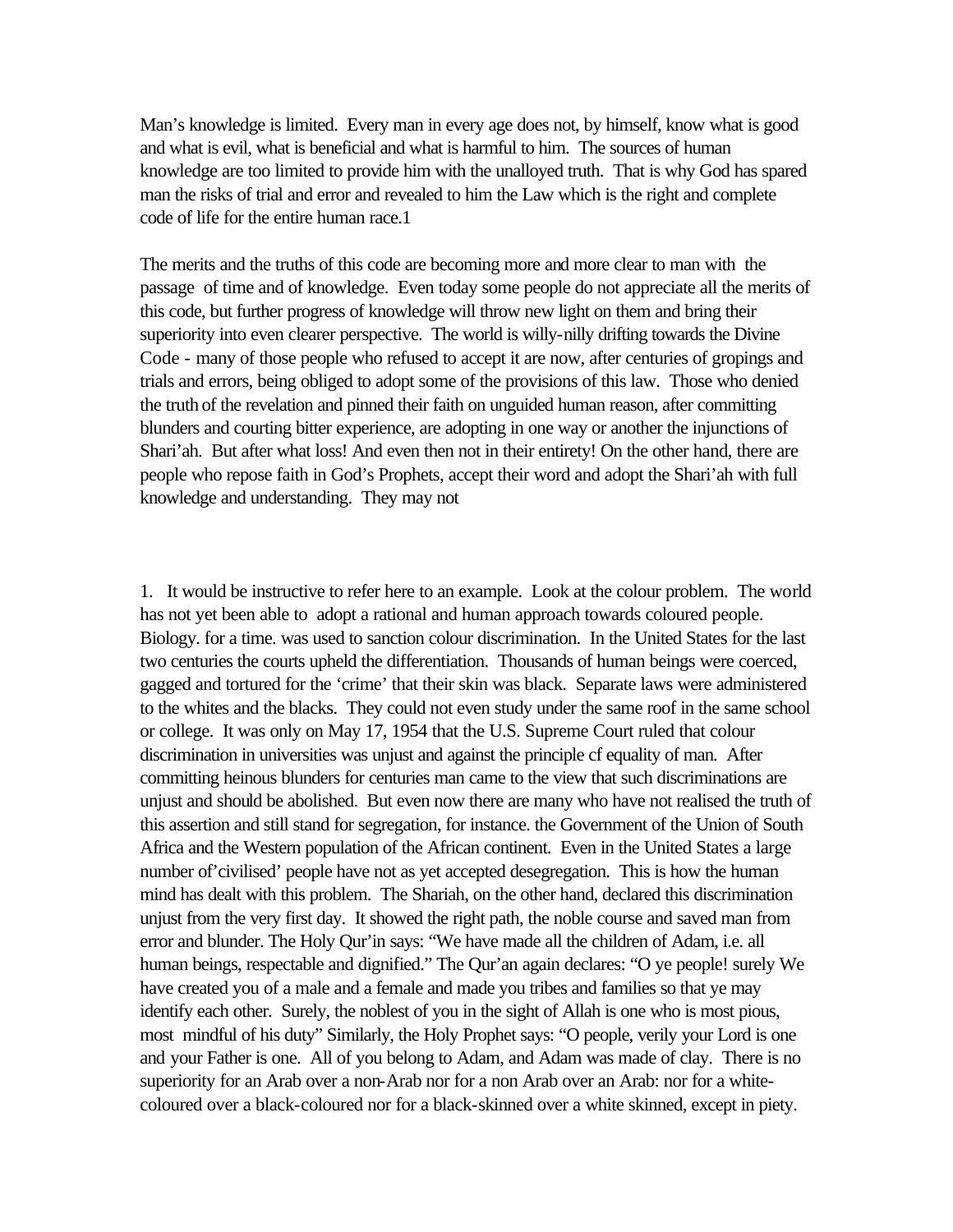Verily the noblest among you is he who is the most pious" (vide Oration of the Prophet on the occasion of the Farewell Pilgrimage).

This is the clear truth which the Shari'ah told to man more than thirteen cepittiries ago, but unguided reason has succeeded only in touching the fringe of it after centuries of waste, losses and blunders, after subjecting hundreds of thousands of people to indiscriminate segregation and after degrading men and corrupting human society. The Shari'ah gives the simplest and the shortest approach to reality and its disregard leads to utter waste and failure. - Editor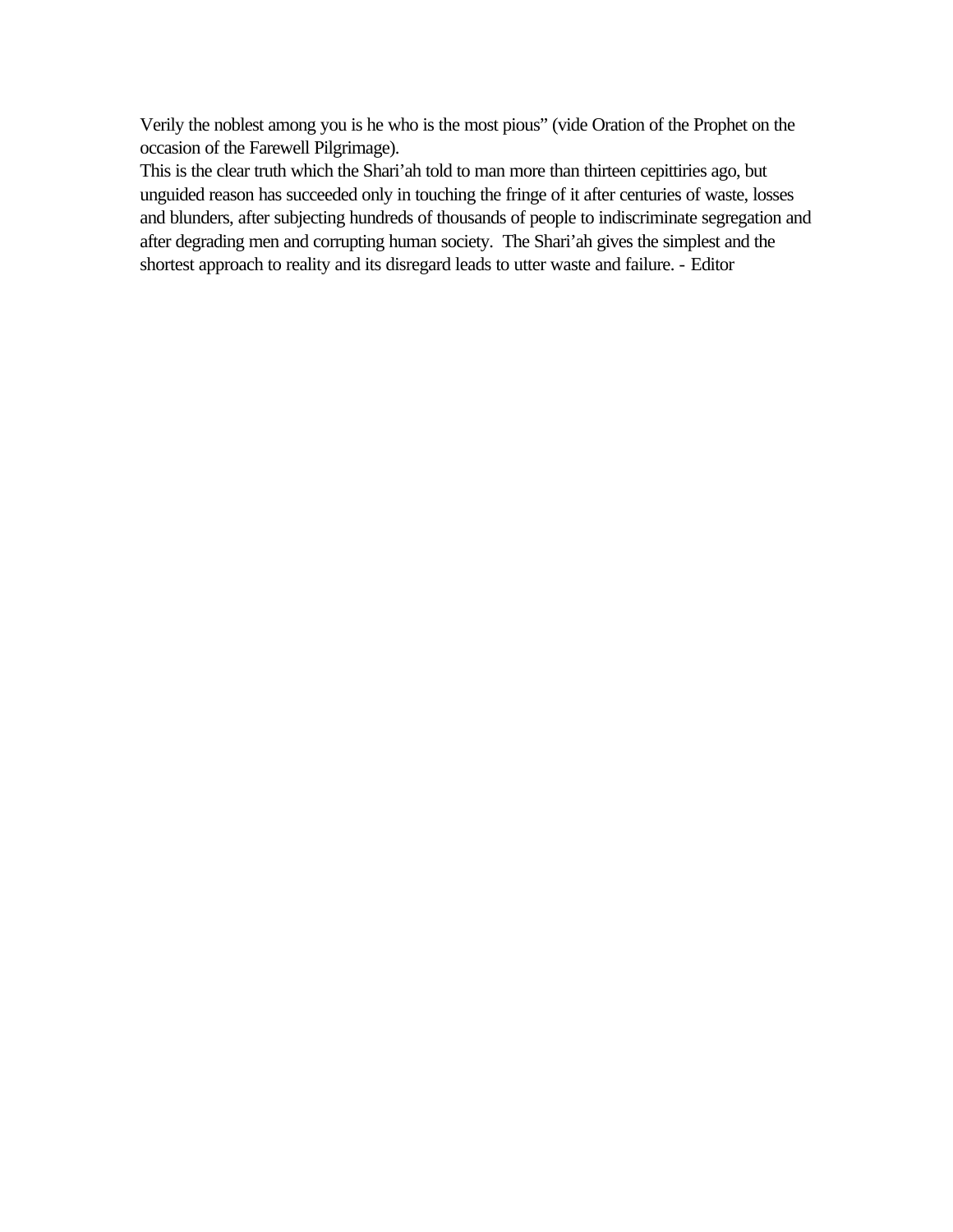be aware of all the merits of a certain instruction, but on the whole they accept a code which is the outcome of true knowledge and which saves them from the evils and blunders of ignorance and of trial and error. Such people are on the right path and are bound to succeed.

## The Shari'ah - Rights and Obligations

The scheme of life which Islam envisages consists of a set of rights and obligations, and every human being, everyone who accepts this religion, is enjoined to live up to them. Broadly speaking, the law of Islam imposes four kinds of rights and obligations on every man: (i) the rights of God which every man is obliged to fulfil; (ii) his own rights upon his own self; (iii) the rights of other people over him; and (iv) the rights of those powers and resources which God has placed in his service and has empowered him to use for his benefit.

These rights and obligations constitute the corner-stone of Islam and it is the bounden duty of every true Muslim to understand them and obey them carefully. The Shari'ah discusses clearly each and every kind of right and deals with it in detail. It also throws light on the ways and means through which the obligations can be discharged - so that all of them may be simultaneously implemented and none of them violated or trampled underfoot.

Now we shall briefly discuss these rights and obligations so that an idea of the Islamic way of life and its fundamental values may be formed.

#### 1. The Rights of God

First of all we must study the ground on which Islam bases the relationship of man to his Creator. The primary and foremost right of God is that man should have faith in Him alone. He should acknowledge His authority and associate none with Him. This is epitomised in the Kalimah: La- ilaha illallah (there is no god but Allah).2

The second right of God on us is that man should accept whole-heartedly and follow His guidance (Hidayah) - the code He has revealed for man and should seek His pleasure with both mind and soul. We fulfil the dictates of this right by placing belief in God's Prophet and by accepting his guidance and leadership.3

The third right of God on us is that we should obey Him honestly and unreservedly. We fulfil the needs of this right by following God's Law as contained in the Qur'an and the Sunnah.4

The fourth right of God on us is to worship Him. This is rendered by offering prayers and other 'Ibadah as described earlier.5

- 2. This point has already been discussed in detail in Chapter Four.
- 3. This has been discussed in Chapter Three,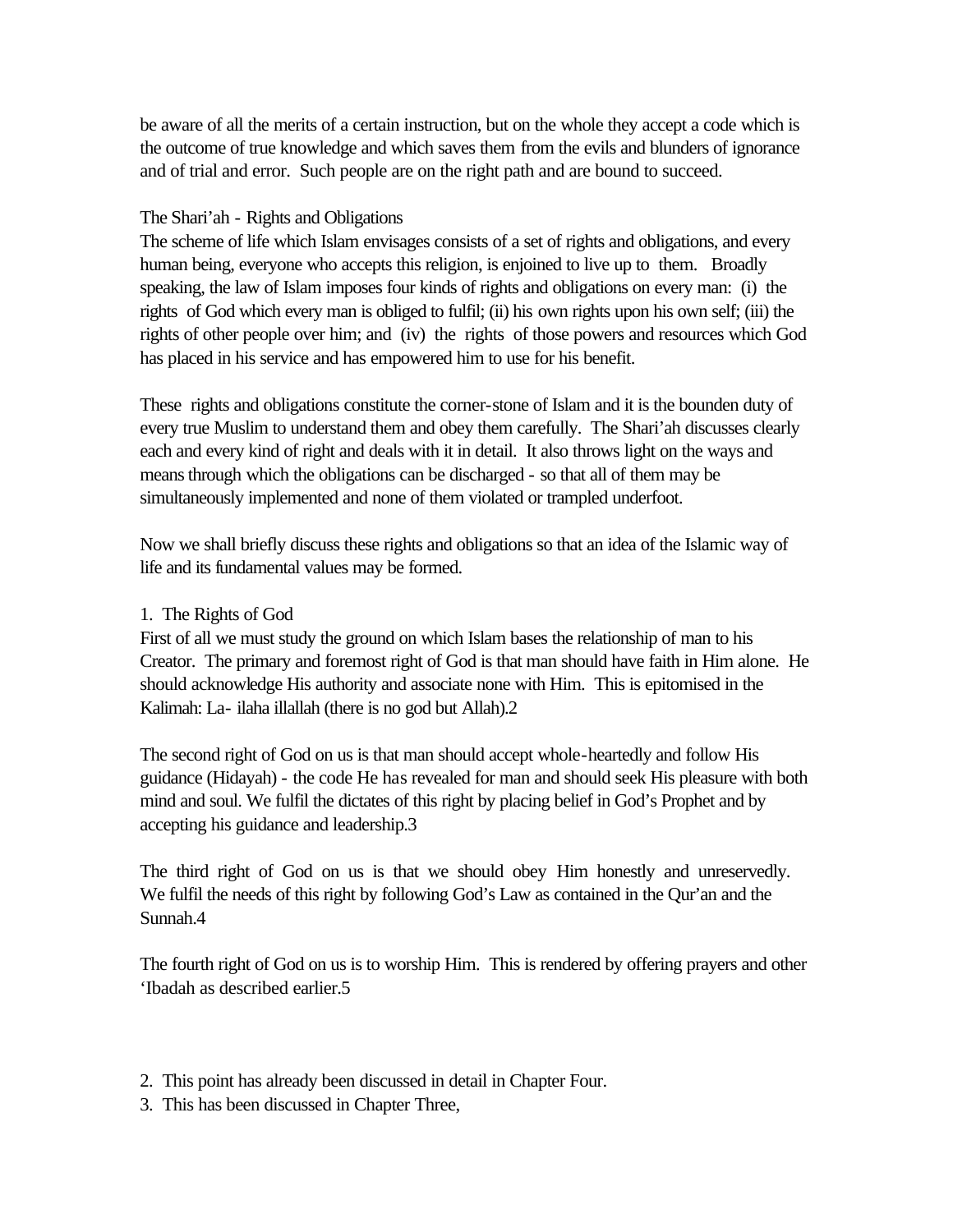- 4. See Chapter Four.
- 5. See Chapter Five.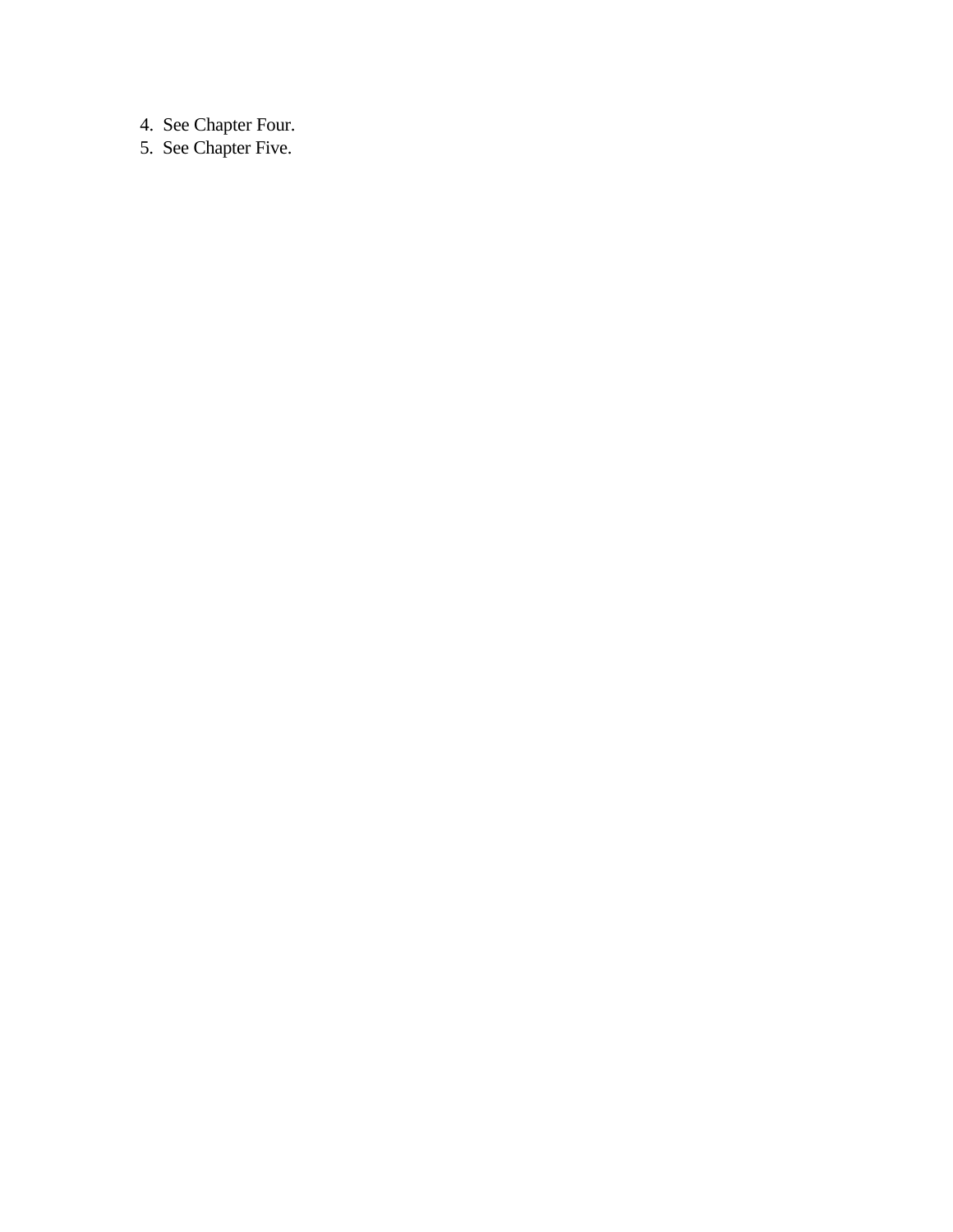These rights and obligations precede all other rights and as such they are discharged even at the cost of some sacrifice of other rights and duties. For instance, in offering prayers and keeping fasts man has to sacrifice many of his personal rights. He has to get up early in the morning for his prayers and in so doing sacrifices his sleep and rest. During the day he often puts off important work and gives up his recreation to worship his Creator. In the month of Ramadan (the month of fasts) he experiences hunger and inconvenience solely to please his Lord. By paying zakah he loses his wealth and demonstrates that the love of God is above everything else. In the pilgrimage he sacrifices wealth and takes on a difficult journey. And in Jihad he sacrifices money, material and all that he has - even his own life.

Similarly, in the discharge of these obligations one has to sacrifice some of the ordinary rights of others and thus injure one's own interests at large. A servant has to leave his work to worship his Lord. A businessman has to stop his business to undertake the Pilgrimage to Makka. In Jihad a man takes away life and gives it away solely in the cause of Allah. In the same way, in rendering God's rights one has to sacrifice many of those things which man has in his control, like animals, wealth, etc. But God has so formulated the Shari'ah that harmony and equilibrium are established in the different fields of life and the sacrifice of others' rights is reduced to the barest minimum.

This is achieved by the limits prescribed by God. He has allowed us every facility in the fulfilment of the obligation of Salah. If you cannot get water for ablution, or you are sick, you can perform tayammum (dry ablution). If you are on a journey, you can cut short the Salah. If you are ill and cannot stand in the prayer, you can offer it while sitting or lying. The recitation of the prayer is so manageable that they can be shortened or lengthened as one may wish; at times of rest and ease we may recite a long chapter of the Qur'an, at busy times we may recite a few verses only. The instruction is that in the congregational prayers and in those prayers which occur during business hours, the recitation should be short. God is pleased with the optional devotions (Nawafil), but He disapproves our denying ourselves sleep and rest and the sacrifice of the rights of our children and of the household. Islam wants us to strike a balance between the various activities of life.

It is similar with fasts. In the whole year there is only one month of obligatory fasting. If you are travelling or ill you can omit it and observe it at some other convenient time of the year. Women are exempted from fasting when they are pregnant and during their menstrual or suckling periods. The fast should end at the appointed time and any delay is disapproved of. Permission is given to eat and drink from sunset to dawn. Optional fasts are highly valued and God is pleased at them, but He does not like you to keep fasts continuously and make yourself too weak to do your ordinary business satisfactorily.

Similarly, look at the case of zakah; the minimum rate has been fixed by God and man has been left free to give as much more as he likes in the cause of Allah. If one gives zakah, one fulfils one's duty, but if one spends more in charity, one seeks more and more of God's pleasure. But He does not like us to sacrifice all our belongings in charity or to deny ourselves and our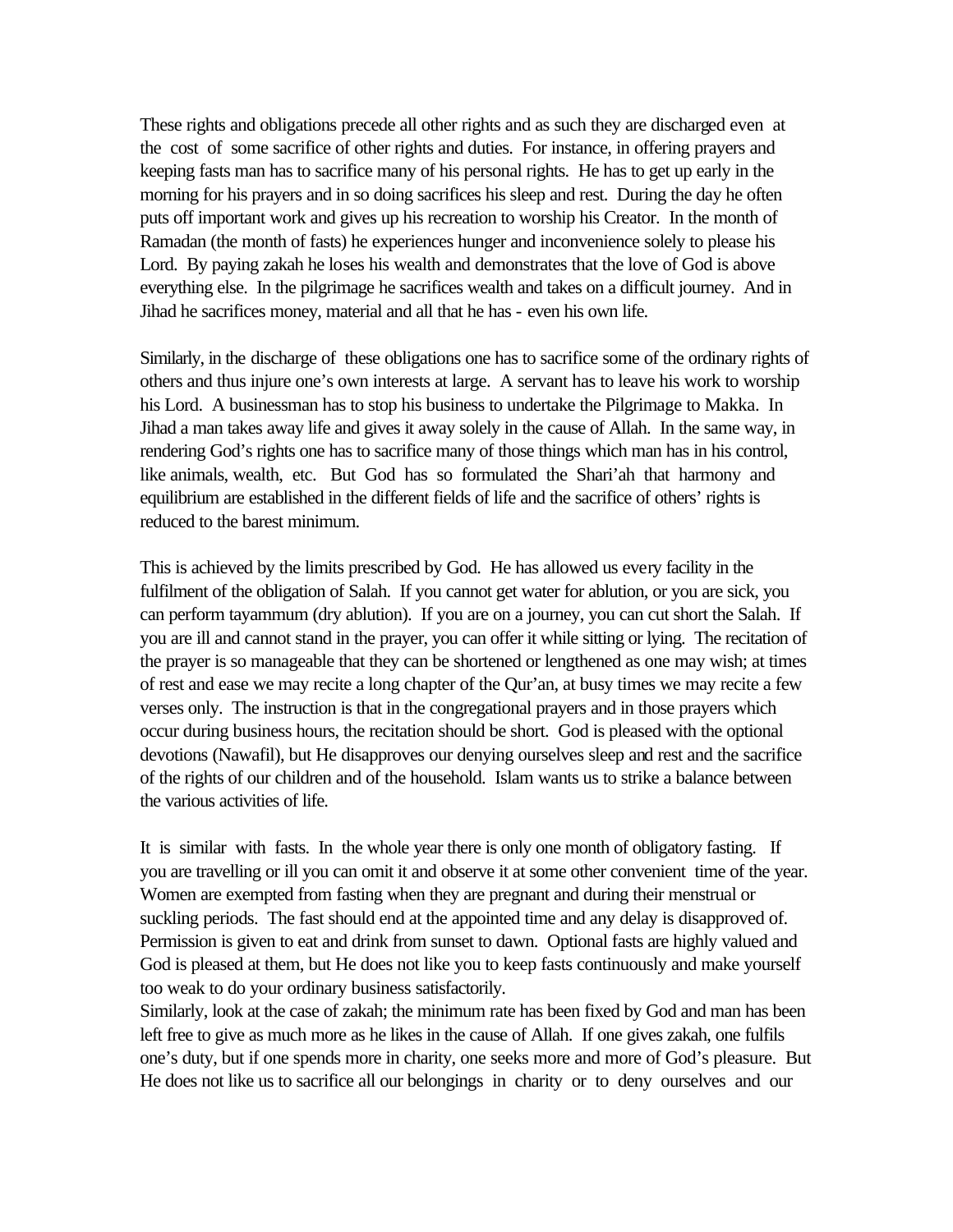relatives those rights and comforts which they should enjoy. He does not want us to impoverish ourselves. We are commanded to be moderate in charity.

Then look at the pilgrimage. It is obligatory only for those who can afford the journey and who are physically fit to bear its hardships. Then, it is obligatory to perform it only once in one's life, in any convenient year. If there is a war or any other situation which threatens life, it can be postponed. Moreover, parental permission has been made an essential condition, so that aged parents may not suffer in one's absence. All these things clearly show what importance God has Himself given to the rights of others vis-a-vis His own rights.

The greatest sacrifice for God is made in Jihad, for in it a man sacrifices not only his own life and property in His cause but destroys those of others also. But, as already stated, one of the Islamic principles is that we should suffer a lesser loss to save ourselves from a greater loss. How can the loss of some lives - even if the number runs into thousands - be compared to the calamity that may befall mankind as a result of the victory of evil over good and of aggressive atheism over the religion of God. That would be a far greater loss and calamity, for as a result of it not only would the religion of God be under dire threat, the world would also become the abode of evil and perversion, and life would be disrupted both from within and without.

In order to escape this greater evil God has, therefore. commanded us to sacrifice our lives and property for His pleasure. But at the same time He has forbidden unnecessary bloodshed, injuring the aged, women, children, the sick and the wounded. His order is to fight only against those who rise to fight. He enjoins us not to cause unnecessary destruction even in the enemy's lands, and to deal fairly and honourably with the defeated. We are instructed to observe the agreements made with the enemy, and to stop fighting when they do so or when they stop their aggressive and anti-Islamic activities.

Thus Islam allows only for the minimum essential sacrifice of life, property, and other people's rights in the discharging of God's rights. It is eager to establish a balance between the different demands of man and adjust different rights and obligations so that life is enriched with the choicest of' merits and achievements.

#### 2. The Rights of One's Own Self

Next come man's personal rights, that is, the rights of one's own self. The fact is that man is more cruel and unjust to himself than to any other being. On the face of it this may seem astonishing: how can a man be unjust to himself, particularly when we find that he loves himself most? How can he be his own enemy? It seems unintelligible. But deeper reflection shows that it contains a large grain of truth.

The greatest weakness of man is that when he feels an overpowering desire, instead of resisting it, he succumbs to it, and in its gratification knowingly causes great harm to himself. There is the man who drinks: he cannot stop his craving for it and does it at the cost of money, health, reputation and everything that he has. Another person is so fond of eating that in his eating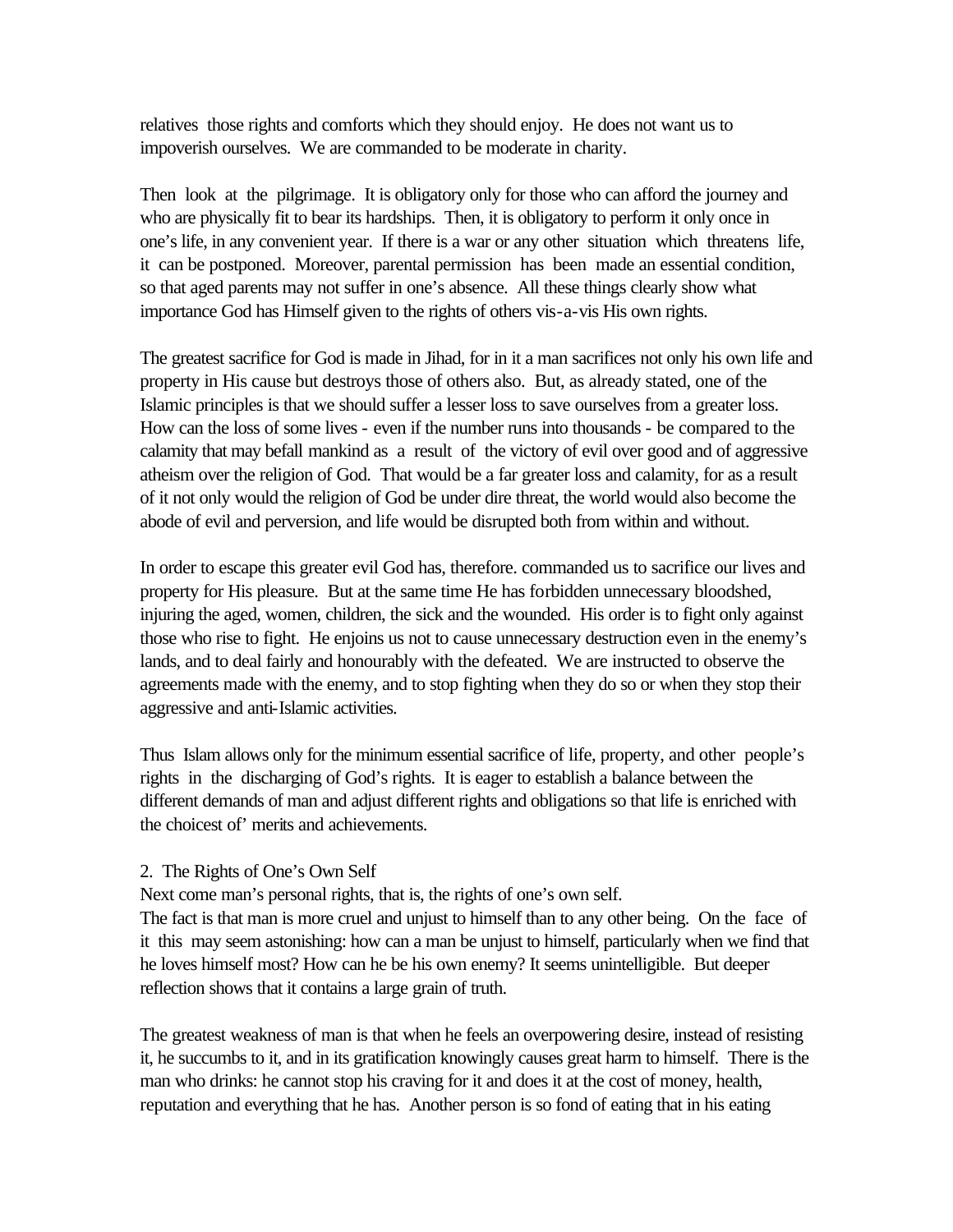excesses he damages his health and endangers his life. Another person becomes a slave to his sexual appetites and ruins himself in over-indulgence. Still another becomes enamoured of spiritual elevations: he suppresses his genuine desires, refuses to satisfy the physical needs, controls his appetite, does away with clothes, leaves his home and retires into mountains and jungles. He believes that the world is not meant for him and abhors it in all its forms and manifestations.

These are a few of the instances of man's tendency to go to extremes. One comes across such instances of maladjustment and disequilibrium in one's everyday life and there is no need to multiply them here.

Islam stands for human welfare and its avowed objective is to establish balance in life. That is why the Shari'ah clearly declares that your own self also has certain rights upon you. A fundamental principle of it is: "there are rights upon you of your own person."

The Shari'ah forbids the use of all those things which are injurious to man's physical, mental or moral existence. It forbids the consumption of blood, intoxicating drugs, flesh of the pig, beasts of prey, poisonous and unclean animals and carcases; for all these have undesirable effects on the physical, moral, intellectual and spiritual life of man. While forbidding these things, Islam enjoins man to use all clean, healthy and useful things and asks him not to deprive his body of clean food, for man's body, too, has a right on him. The law of Islam forbids nudity and orders man to wear decent and dignified dress. It exhorts him to work for a living and strongly disapproves of him remaining idle and jobless. The spirit of the Shari'ah is that man should use for his comfort and welfare the powers God has bestowed on him and the resources that He has spread on the earth and in the heavens.

Islam does not believe in the suppression of sexual desire, it enjoins man to control and regulate it and seek its fulfilment in marriage. It forbids him to resort to self-persecution and total self-denial and permits him, indeed, bids him, to enjoy the rightful comforts and pleasures of life and remain pious and steadfast in the midst of life and its problems. To seek spiritual elevation, moral purity, nearness to God and salvation in the life to come, it is not necessary to abandon this world. Instead, the trial of man lies in this world and he should remain in its midst and follow the way of Allah in it. The road to success lies in following the Divine Law in the midst of life's complexities, not outside it.

Islam forbids suicide and impresses on man that life belongs to God. It is a trust which God has bestowed for a certain period of time so that you may make the best use of it - it is not meant to be harmed or destroyed in a frivolous way.

This is how Islam instils in the mind of man that his own person, his own self, possesses certain rights and it is his obligation to discharge them as best he can, in the ways that have been suggested by the Shari'ah. This is how he can be true to his own self.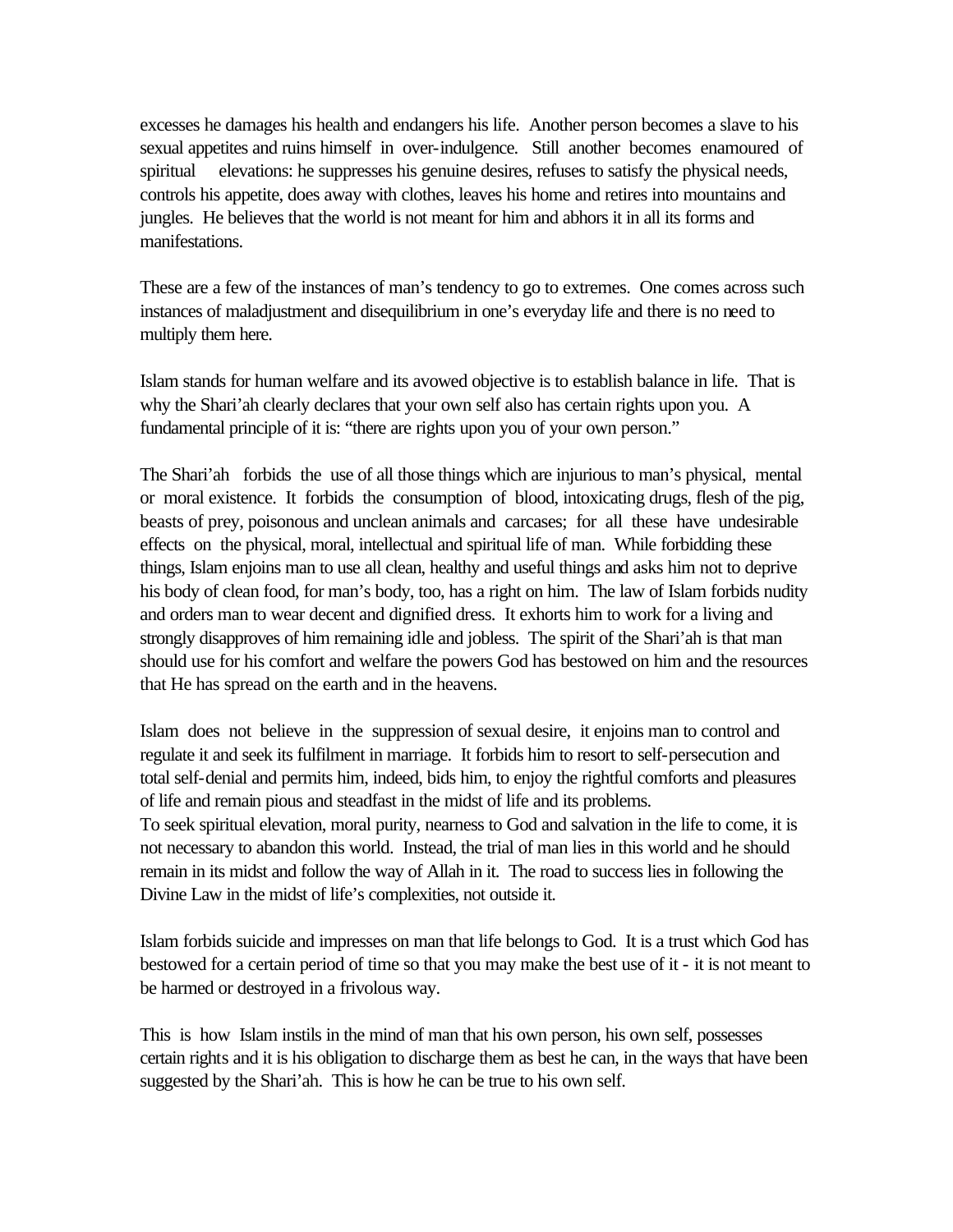# 3. The Rights of Other Men

On the one hand the Shari'ah has enjoined man to fulfil his personal rights and be just to his own self, and on the other, it has asked him to seek their fulfilment in such a way that the rights of other people are not violated. The Shari'ah has tried to strike a balance between the rights of man and the rights of society so that no conflict arises and there is co-operation in establishing the law of God.

Islam has strictly forbidden the telling of a lie in any shape or form, for lies sully the liar, harm other people and become a source of menace to society. It has totally forbidden theft, bribery, forgery, cheating, the levying of interest and usury, for whatever man gains by these means is obtained by causing loss and injury to others. Back-biting, tale-telling and slander have been forbidden. Gambling, lottery, speculation and all games of chance have been prohibited, for in all of them one person gains at the expense of thousands of losers.

All those forms of exploitative commerce have been prohibited in which one party alone is to be the loser. Monopoly, hoarding, blackmarketing, holding of land from cultivation and all other forms of individual and social aggrandizement have been prohibited. Murder, bloodspilling and spreading of mischief, disorder and destruction have been made crimes, for no-one has a right to take away the life or property of other people merely for his personal gain or gratification.

Adultery, fornication and unnatural sexual indulgence have been strictly prohibited for they not only vitiate the morality and impair the health of the perpetrator but also spread corruption and immorality in society, cause venereal disease, damage both public health and the morals of the coming generations, upset relations between man and man and split the very fabric of the cultural and social structure of the community. Islam seeks to eliminate, root and branch, such crimes.

All these limitations and restrictions have been imposed by the law of Islam to prevent a man encroaching on the rights of others. Islam does not want a man to become so selfish and selfcentred that for the attainment of a few desires of the mind and body he unashamedly assails the rights of others and violates morality. The law of Islam so regulates life that the welfare of one and all may be achieved. But for the attainment of human welfare and cultural advancement, negative restrictions alone are not sufficient. In a peaceful and prosperous society people should not only not violate the rights of others and injure their interests but should positively cooperate with each other and establish mutual relations and social institutions that contribute towards the welfare of all and the establishment of an ideal human society. The Shari'ah has guided us in this respect as well. We therefore propose to give here a brief summary of those injunctions of Islamic law which throw light on this aspect of life and society.

Family is the first cradle of man. It is here that the primary character-traits of man are set. As such it is not only the cradle of man but also the cradle of civilisation. Therefore, let us first consider the injunctions of the Shari'ah relating to the family.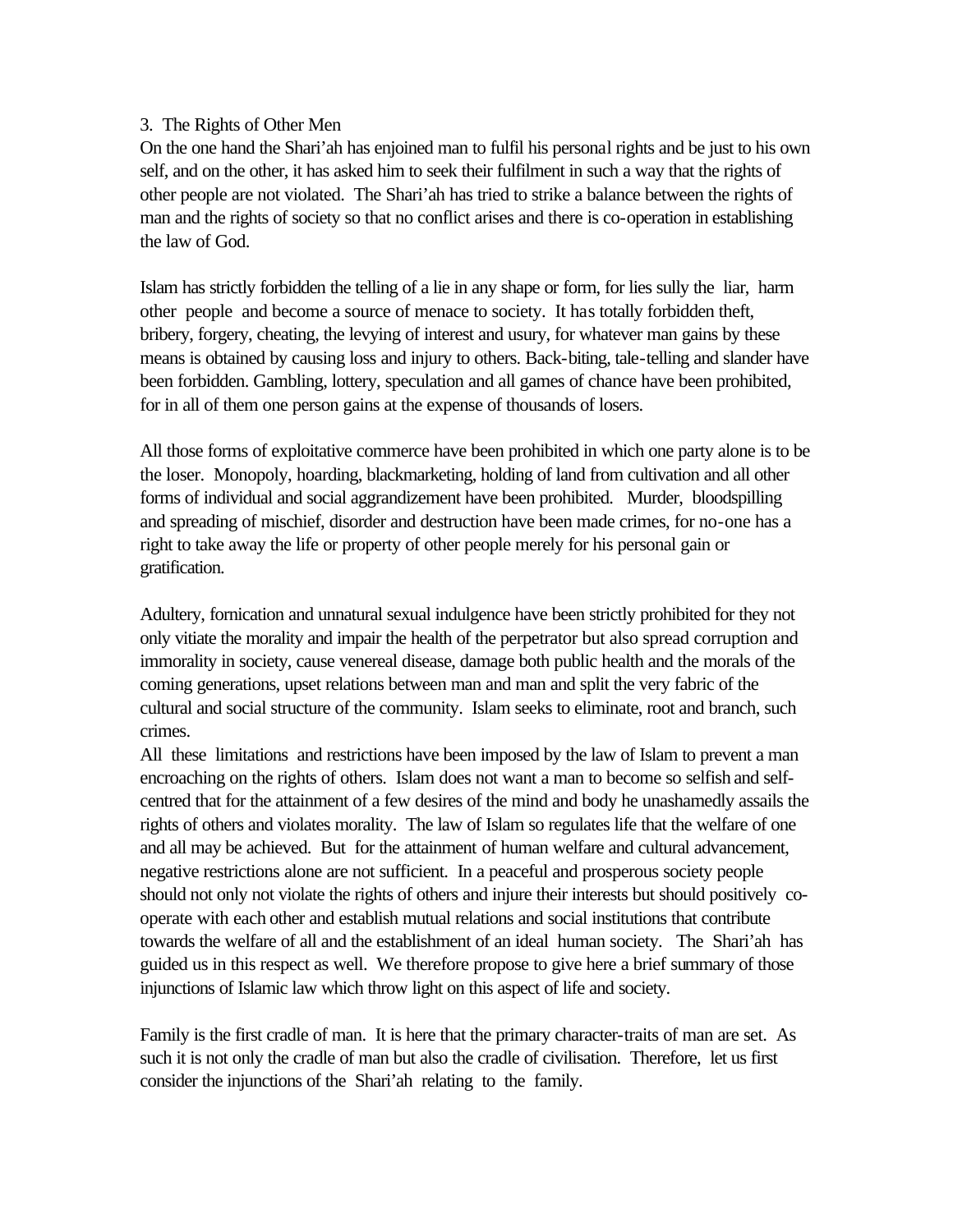A family consists of the husband, the wife and their children. The Islamic injunctions about the family are very explicit. They assign to man the responsibility for earning and providing the necessities of life for his wife and children and for protecting them from all the vicissitudes of life. To the woman it assigns the duty of managing the household, training and bringing up children in the best possible way, and providing her husband and children with the greatest possible comfort and contentment. The duty of the children is to respect and obey their parents, and, when they are grown up, to serve them and provide for their needs.

To make the household a well-managed and well-disciplined institution, Islam has adopted the following two measures:

 (a) The husband has been given the position of head of the family. No insti tution can work smoothly unless it has a chief administrator. You cannot think of a school without a headmaster or a city without an administrator. If there is nobody to control an institution, chaos results. If everybody in the family goes his own way, nothing but confusion will prevail. If the husband goes one way and the wife another, the future of the children will be ruined. There must be someone as the head of the family so that discipline may be maintained. Islam gives this position to the husband and in this way makes the family a well disciplined primary unit of civilisation and a model for society at large. (b) The head of the family has responsibilities. It is his duty to work, and do all those tasks which are performed outside the household. Woman has been freed from all activities outside the household so that she may devote herself fully to duties in the home and in the rearing of her children - the future guardians of the nation. Women have been ordered to remain in their houses and discharge the responsibilities assigned to them. Islam does not want to tax them doubly: to bring up their children and maintain the house hold, as well as to earn a living and do outdoor jobs would be a clear injustice. Islam, therefore, effects a functional division of labour between the sexes.6

But this does not mean that the woman is not allowed to leave the house at all. She is, when necessary. The law has specified the home as her special field of work and has stressed that she should attend to the improvement of home life. Whenever she has to go out, certain formalities should be observed.

It is a general rule that the sphere of the family widens through blood relations and marriage connections. To bind together the members of the family into a unity, to keep their mutual relations close and healthy, and to make each one of them a source of support, strength and contentment to the other, the law of Islam has formulated certain basic laws and rules which embody the wisdom of the ages. They may be summed up as follows: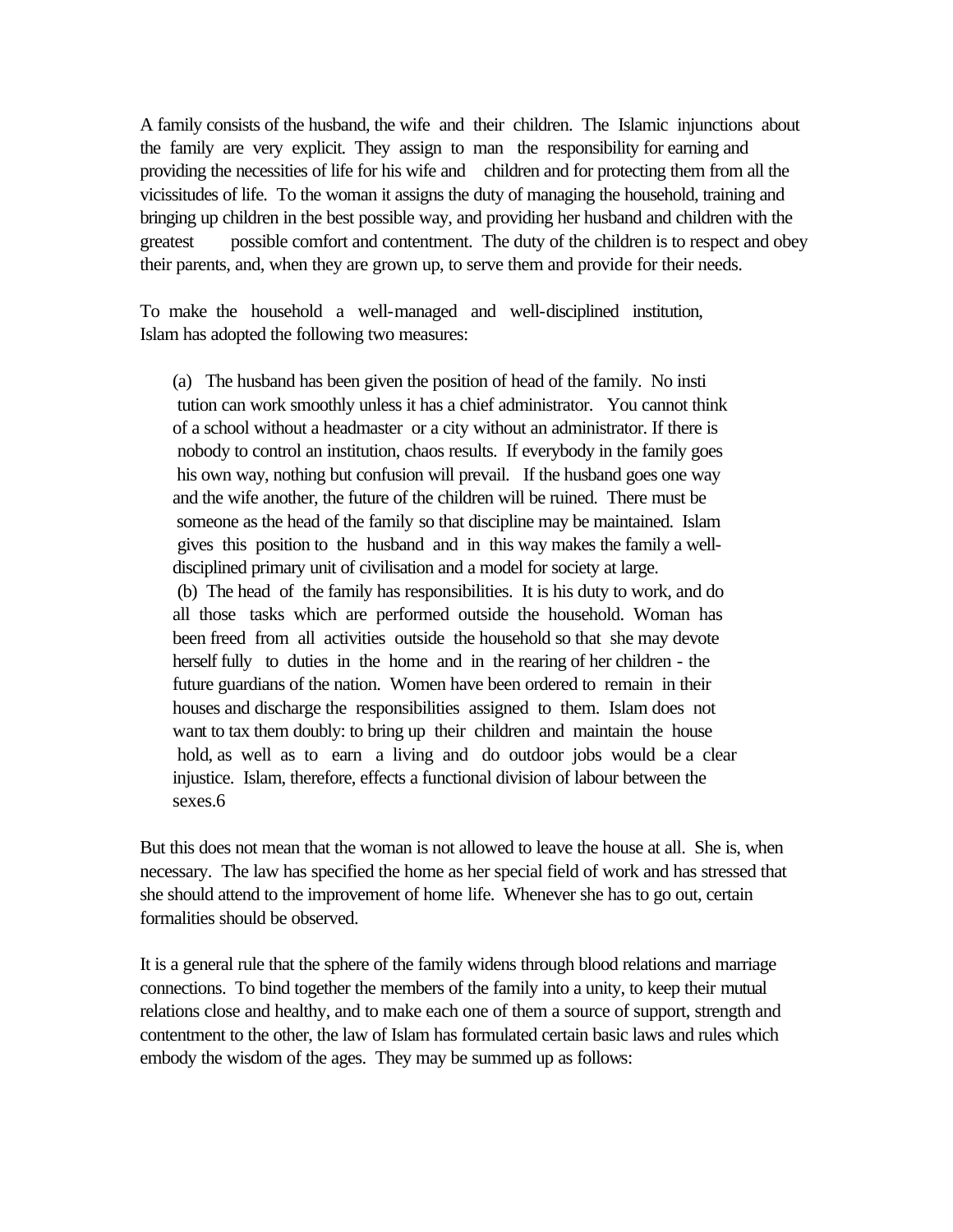I. Marriage between those persons who have naturally and circumstantially the closest association and affiliations with each other have been prohibited. Marriage is forbidden between: mother and son, father and daughter, step-<br>father and step-daughter, stepmother and step-son; brother and sister, foster-<br>brother and foster-sister, paternal uncle and his niece, aunt (father's or mother's

6. After tasting the bitter consequences of destroying this functional distribution, even some Western thinkers are talking in terms of women going back to their homes. Here are the views of two leading thinkers:

Dr. Fulton J. Sheen writes in Communism and the Conscience of the West: "The disturbance of family life in America is more desperate than at any period in our history. The family is the barometer of the nation. What the average home is that is America: if the average home is living on credit, spending money lavishly, running into debt, then America will be a nation which will pile on national debt until the day of the Great Collapse. If the average husband and wife are not faithful to their marriage vows, then America will not insist on fidelity to the Islamic Charter and the Four Freedoms. If there is a deliberate frustration of the fruits of love, then the nation will develop economic policies of growing undue cotton, throwing coffee into the sea and frustrating nature for the sake of economic prices. If the husband and wife live only for themselves and not for each other, if they fail to see that their individual happiness is conditional to their mutuality, then we shall have a country where capital and labour fight like husband and wife, both making social life barren and economic peace impossible. If the husband and wife permits outside solicitations to woo one away from the other, then we shall become a nation where alien philosophies will infiltrate, as Communism sweeps away that basic loyalty which was known as patriotism. If husband and wife live as if there is no God, then America shall have bureaucrats pleading for atheism as a national policy repudiating the Declaration of Independence and denying that all our rights and liberties come to us from God. It is the home which decides the nation. What happens in the family will happen later in Congress, the White House and the Supreme Court. Every country gets the kind of Government it deserves. As we live in the house, so shall the nation live."

Professor Cyril Joad goes to the extent of clearly saying that: "I believe the world would be a happier place if women were content to look after their homes and their children, even if some slight lowering of the standards of living were involved thereby." (Variety, December 1, 1952).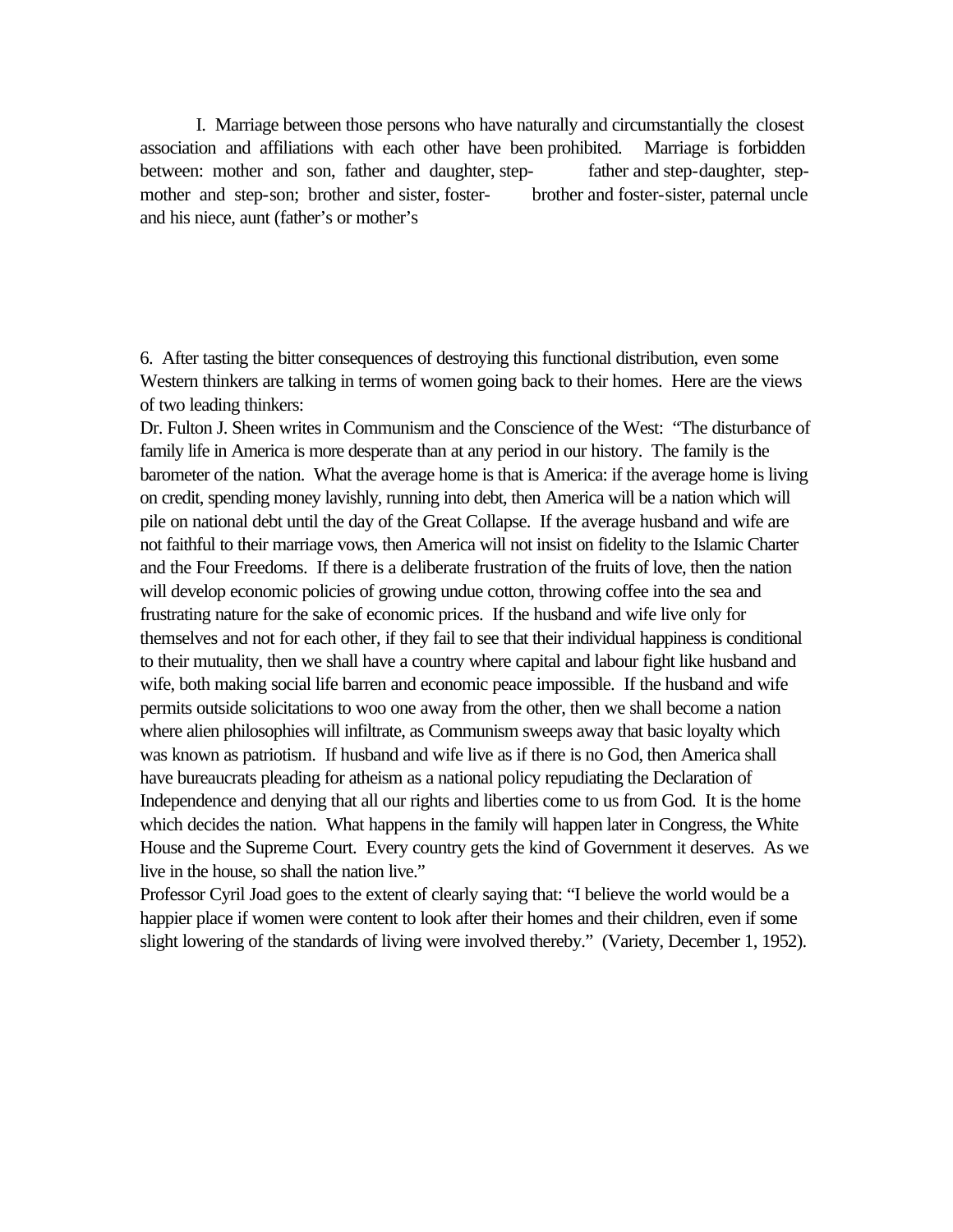sister) and her nephew, maternal uncle and his niece, mother-in-law and her son- in-law, and father-in-law and his daughter-in-law. This prohibition strength- ens the bonds of the family and makes relations between these relatives absolutely pure and unalloyed: and they can mix with each other without any restraint and with sincere affection.

2. Beyond the limits of the forbidden marriage relations given above, matrimo- nial relations can be effected between the members of kindred families, so that such relationship may bind them still closer. Marriage connections between two families which are freely associated with each other, and which therefore know each other's habits, customs and traditions, are generally successful. Therefore the Shari'ah has not only permitted them but also encouraged and preferred relations with kindred families to those of entirely strange families (though this is not forbidden).

3. In a group of kindred families, there usually co-exists the rich and the poor, the prosperous and the destitute. The Islamic principle is that a man's relatives have the greatest right on him. Respect for the tie between relatives is tech nically called Silah-alrahm. Muslims are enjoined to respect this bond in every possible way. To be disloyal to one's relatives and to be negligent of their rights is a great sin and God has disapproved of it. If a relative becomes poor, or is beset by some trouble, it is the duty of his rich and prosperous relatives to help him. Special regard for the rights of relatives has been enjoined in Zakah and other charities.

4. The law of inheritance is so formulated in Islam that property left by the deceased cannot be concentrated in one place. It is distributed in such a way that all near relatives get their share. Son, daughter, wife, husband, father, mother, brother and sister are the nearest relatives and they get the first

priority. If such near relatives do not exist, shares are given to the next nearest relatives. After the death of a man, therefore, his wealth is distributed amongst

his kith and kin and a fatal blow is struck against the capitalistic concentration of wealth. This law of Islam is of unique excellence, and other societies are now taking similar action. But the sad irony is that Muslims themselves are not fully aware of its revolutionary potentialities and some of them, through

ignorance, are even avoiding it in practice. In several parts of the Indo-Pakistan subcontinent daughters are being deprived of their share of inheritance; this is a palpable injustice and a flagrant violation of the Qur'an's injunctions.

After the family and its connections come man's relations with his friends, neighbours, dwellers of his own locality, village or city, and persons with whom he comes into constant contact. Islam recognises these relations and enjoins a Muslim to treat them all honestly, truthfully, equitably and courteously. It bids believers to respect others' feelings, to avoid indecent and abusive language, to help each other, to attend to the sick, to support the destitute, to assist the needy and the crippled, to sympathise with the trouble-stricken, to look after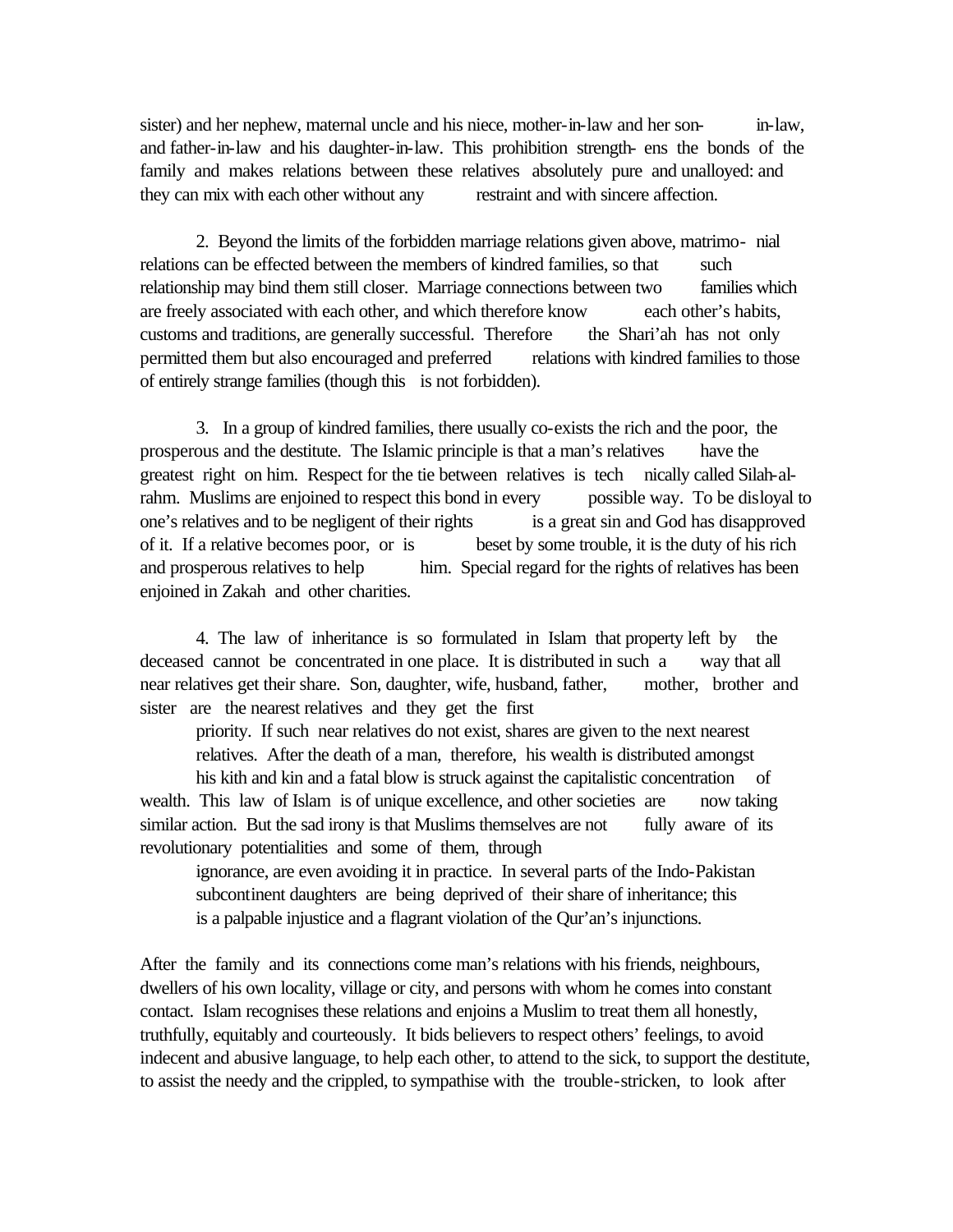orphans and widows, to feed the hungry, to clothe the under-clad and to help the unemployed in seeking employment.

Islam says that if God has bestowed upon you wealth and riches, do not squander it on luxurious frivolities. It has prohibited the use of gold and silver vessels, the wearing of costly silk dresses, and the wasting of money on useless ventures and extravagant luxuries. This injunction of the Shari'ah is based on the principle that no man should be allowed to squander on himself wealth that could maintain thousands of human beings. It is cruel and unjust that money which can be used to feed teeming, starving humanity should be frittered away in useless ostentation. Islam does not want to deprive a man of his wealth and belongings. What one has earned or inherited is beyond doubt his own property. Islam recognises his right and allows him to enjoy it and make the best use of it. It also suggests that if you are wealthy, you should have better dress and good accommodation and a decent living. But Islam insists that the human element should not be lost sight of.

What Islam totally disapproves of is conceited self-centredness, which neglects the welfare and well-being of others and gives birth to an exaggerated individualism. It wants society as a whole to prosper, and not merely a few individuals. It instils in the minds of its followers social consciousness and suggests that they live a simple and frugal life, that they avoid excesses and, while fulfiling their own needs, keep in mind the needs and requirements of their kith and kin, their near and distant relatives, their friends and associates, their neighbours and fellow-citizens. This is what Islam wants to achieve.

So far we have discussed the nature of man's relations with his close relatives and friends. Now let us look at the wider perspective and see what kind of community Islam wants to establish. Everyone who embraces Islam not only enters the fold of the religion but also becomes a member of the Islamic community. The Shari'ah has formulated certain rules of behaviour for this as well. These rules oblige Muslims to help each other, to approve good and forbid evil, and to see that no wrong enters their society. Some of the injunctions of the law of Islam, in this respect, are as follows:

I. To preserve the moral life of the nation and to safeguard the evolution of society on healthy lines, free mingling of the sexes has been prohibited. Islam effects a functional distribution between the sexes and sets different spheres of activity for both of them. Women should in the main devote themselves to household duties in their homes and men should attend to their jobs in the socio-economic spheres. Outside the pale of the nearest relations between whom marriage is forbidden men and women have been asked not to mix freely with each other and if they do have to have contact with each other they should do so with purdah. When women have to go out of their homes, they should wear simple dress and be properly veiled. They should also cover their faces and hands as a normal course. Only in genuine necessity can they unveil, and they must re-cover as soon as possible.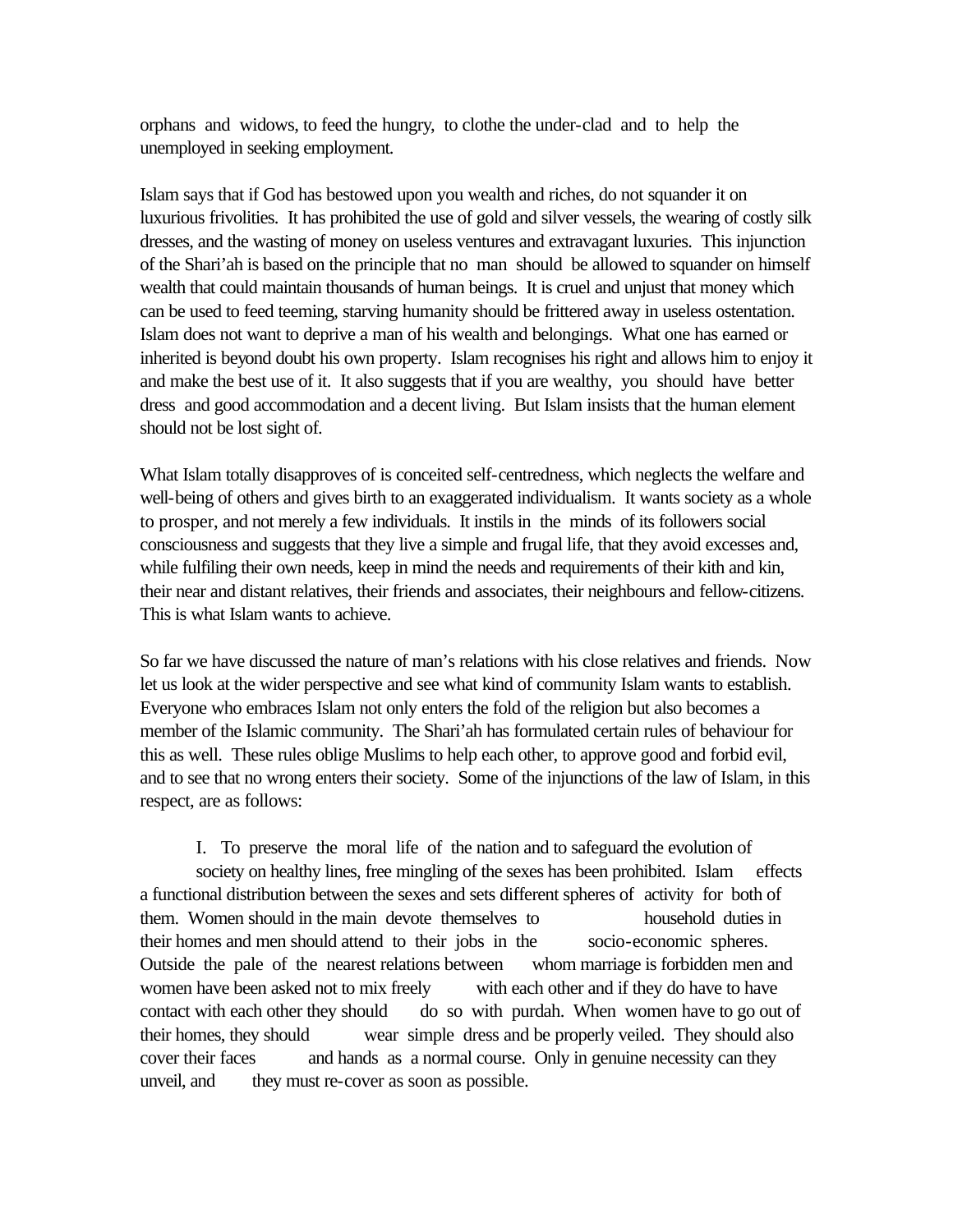Along with this, men have been asked to keep down their eyes and not to look at women. And if someone accidentally looks upon some woman, he should turn away his eyes. To try to see them is wrong and to try to seek their acquai- tance is worse. It is the duty of both men and women to look after their personal morality and purge their souls of all impurities. Marriage is the proper form of sexual relationship and no-one should attempt to overstep this limit or even think of any sexual license; the very thought and imagination of man should be purified from such perverse ideas.

2. For the same purpose it has been enjoined that proper dress should always be

worn. No man should expose his body from the knees to the navel, nor should a woman expose any part of her body except her face and hands to any person other than her husband, however closely related to her he might be. This is tech- nically called satr (cover) and to keep these parts covered is the religious duty of every man and woman. Through this directive Islam aims to cultivate in its followers a deep sense of modesty and purity and to suppress all forms of immodesty and moral deviation.

3. Islam does not approve of pastimes, entertainments and recreations which tend to stimulate sensual passions and vitiate the canons of morality. They are a sheer waste of time, money and energy. and destroy the moral fibre of society. Recreation in itself is certainly a necessity. It acts as a spur to activity and quickens the spirit of life and adventure. It is as important to life as water and air; one particularly requires rest and recreation after hard work. But it must be recreation which refreshes the mind and enlivens the spirit, and must not depress the spirit and deprave the passions. Absurd and wasteful entertainments where in thousands of people witness depraving scenes of crime and immorality are the very antithesis of healthy recreation. Although they may be gratifying to the senses, their effect upon the minds and morals is horrifying. They can have no place in an Islamic society and culture.

4. To safeguard the unity and solidarity of the nation and to achieve the wel- fare and well-being of the Muslim community, believers have been enjoined to avoid mutual hostility, social dissensions and sectarianism of all kinds. They have been exhorted to settle their differences and disputes in accordance with the principles laid down in the Qur'an and the Sunnah, and if the parties fail to reach a settlement, instead of fighting and quarrelling amongst themselves, they should bury their differences in the name of Allah and leave the decision to Him. In matters of common national welfare they should help each other, obey their leaders, and avoid wasting their energies in bickering over trivial things. Such feuds and schisms are a disgrace to the Muslim community and a potential source of national weakness. They must be shunned at all costs.

5. Islam regards knowledge and science as the common heritage of mankind and Muslims have absolute liberty to learn them and their practical uses from whatever source they can. But as far as the question of culture and the way of life is concerned, it forbids them to imitate the modes of living of other peo- ples. The psychology of imitation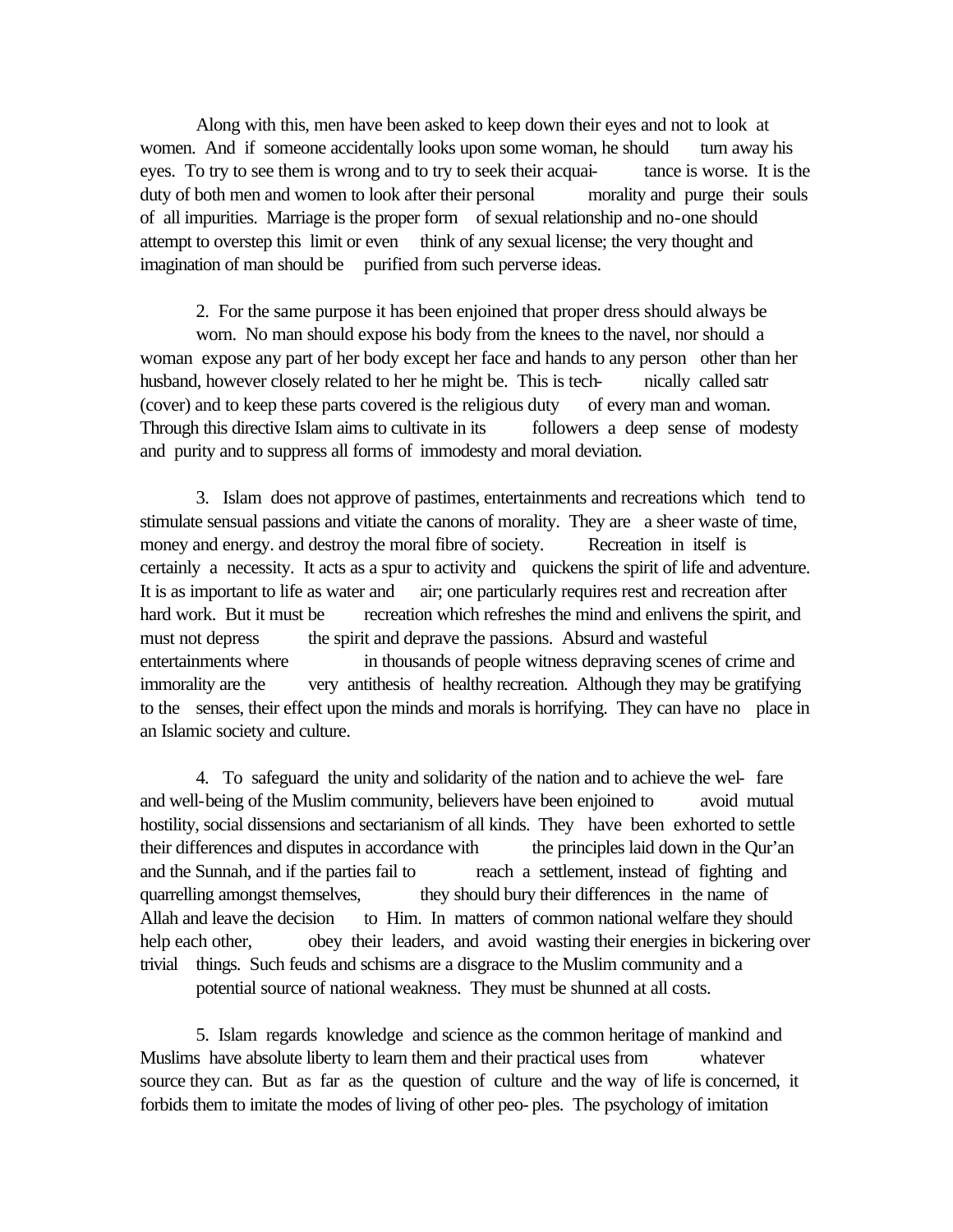suggests that it springs from a sense of infe- riority and abasement and its net result is the cultivation of a defeatist mentali- ty. Cultural aping of others has disastrous consequences on a nation; it destroys its inner vitality, blurs its vision, befogs its critical faculties, breeds an inferiority complex and gradually but assuredly saps all the springs of cul- ture and sounds its death-knell.

This is why the Holy Prophet (blessings of Allah and peace be upon him) has positively and forcefully forbidden Muslims to assume the culture and mode of life of non-Muslims. The strength of a nation does not lie in its dress, etiquette or fine arts; its power and growth owe themselves to right knowledge, science, discipline, organisation and energy for action. If you want to learn from others, take lessons from their will to action and social discipline, avail yourselves of their knowledge and technical accomplishments but do not lean towards those arts and crafts which breed cultural slavery and national inferiority. Muslims have been enjoined to guard against such influence.

Now we come to the relationship of Muslims with non-Muslims. In dealing with them, believers have been instructed not to be intolerant or narrow - minded. They have been commanded not to abuse or speak ill of their religious leaders or saints, nor to say anything insulting about their religion. They have been instructed not to seek disputes with them unnecessarily but to live in peace and amity. If the non-Muslims observe peace and conciliatory attitudes towards Muslims, and do not violate their territories and other rights, they also should keep congenial and friendly relations with them and deal with them fairly and justly.

It is the very dictate of our religion that we possess greater human sympathy and politeness than any other people, and behave in most noble and modest ways. Bad manners, ill-behaviour, oppression and narrow-mindedness are against the very spirit of Islam. A Muslim is born in the world to become a living symbol of goodness, nobility and humanity. He should win the hearts of people by his character and example. Then alone he can become a true ambassador of Islam.

# 4. The Rights of All Creatures

Now we come to the last kind of rights. God has honoured man with authority over His countless Creatures. Everything has been harnessed for him. He has been endowed with the power to subdue them and make them serve his objectives. This superior position gives man authority over them and he enjoys the right to use them as he likes. But that does not mean that God has given him unbridled liberty. Islam says that all creation has certain rights on man. They are: he should not waste them on fruitless ventures nor should he unnecessarily hurt them or harm them. When he uses them for his service he should cause them the least possible harm, and should employ the best and the least injurious methods of using them.

The law of Islam embodies many injunctions about these rights. For instance, we are allowed to slaughter animals for food but have been forbidden to kill them merely for fun or sport. To slaughter them, the method of dhabh (slaughtering) has been fixed, the best possible method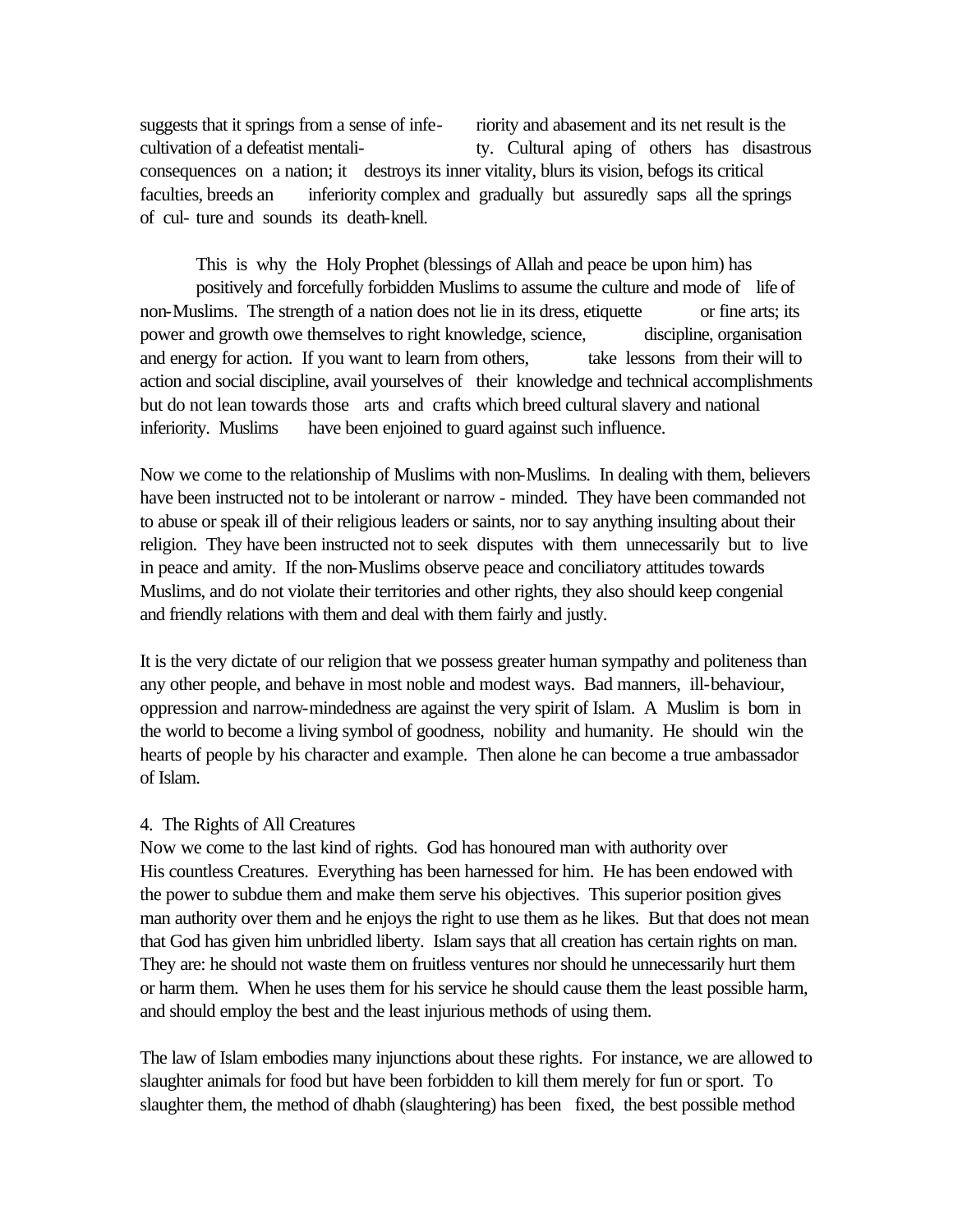of obtaining meat from animals. Other methods are either more painful or spoil the meat and deprive it of some of its useful properties. Similarly, killing an animal by causing continuous pain and injury is considered abominable in Islam. Islam allows the killing of dangerous and venomous animals and of beasts of prey only because it values man's life more than theirs. But here, too, it does not allow their killing by resort to prolonged painful methods.

Regarding the beasts of burden and animals used for riding and transport, Islam distinctly forbids man to keep them hungry, to put intolerable burdens on them and to beat them cruelly. To catch birds and imprison them in cages without any special purpose is considered abominable. Islam does not approve even of the useless cutting of trees and bushes. Man can use their fruits and other produce, but he has not the right to destroy them. Vegetables, after all, possess life. Nor does Islam allow waste among even lifeless things; so much so that it disapproves of the wasteful flow of too much water. Its avowed purpose is to avoid waste in every conceivable form and to make the best use of all resources - living and lifeless.

## Shari'ah - The Universal and Eternal Law

In the foregoing pages we have given a very brief resume of the law of Islam - the law which Prophet Muhammad (blessings of Allah and peace be upon him) delivered to mankind for all times to come. This law admits of no difference between man and man except in faith and religion. Those religious and social systems and political and cultural ideologies which differentiate between men on grounds of race, country or colour can never become universal creeds or world ideologies for the simple reason that someone belonging to a certain race cannot be transformed into another race, one born in a certain country cannot tear his identity from that place, nor can the whole world condense into one country; the colour of a negro, a Chinese and a white man cannot be changed. Such ideologies and social systems must remain confined to one race, country or community. They are bound to be narrow, limited and nationalistic. Islam, on the other hand, is a universal ideology. Any person who declares belief in La ilaha illallah Muhammad-ur-Rasulullah (there is no other god worthy of worship than Allah, and Muhammad is His Prophet) enters the pale of Islam and entitles himself to the same rights as those of other Muslims. Islam makes no discrimination on the basis of race, country, colour, language or the like. Its appeal is to the whole of humanity.

Its law is also eternal. It is not based on the customs or traditions of any particular people and is not meant for any particular period of human history. It is based on the same principles of nature on which man has been created. And as that nature remains the same in all periods and under all circumstances, law based on it is applicable to every period and under all circumstances.

This universal and eternal religion is Islam.